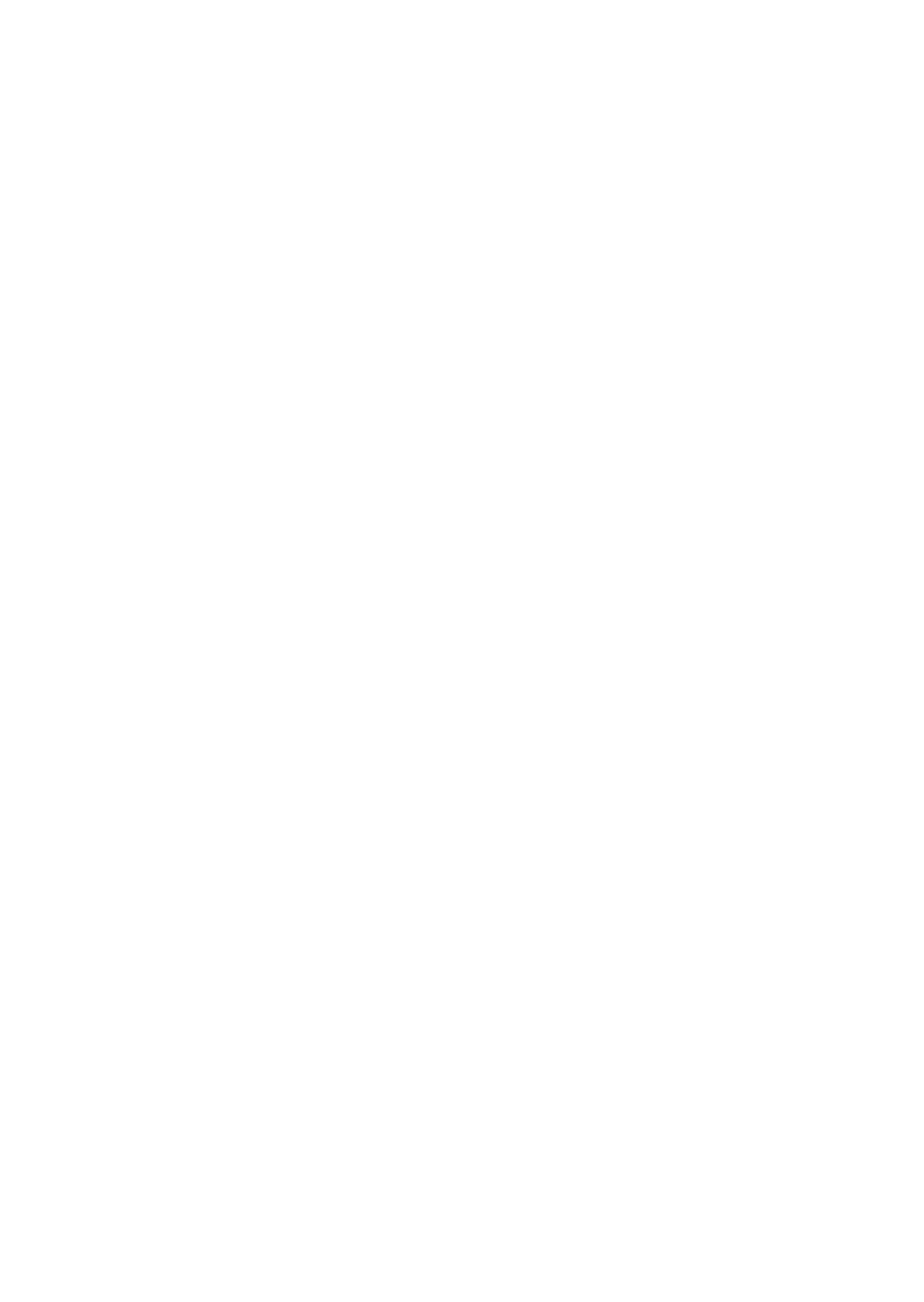#### The dissertation of Alessandro Erta is approved.

Program Coordinator: Prof. Ugo Montanari, University of Pisa

Supervisor: Prof. Luciano Lenzini, University of Pisa

Supervisor: Dr. Enrico Gregori, CNR

Tutor: Prof. Luciano Lenzini, University of Pisa

The dissertation of Alessandro Erta has been reviewed by:

Prof. Ian F. Akyildiz, Georgia Institute of Technology, Atlanta

Prof. Edward W. Knightly, Rice University, Houston

Prof. Bernhard Walke, University of Technology, Aachen

#### [IMT Institute for Advanced Studies, Lucca](http://www.imtlucca.it)

2008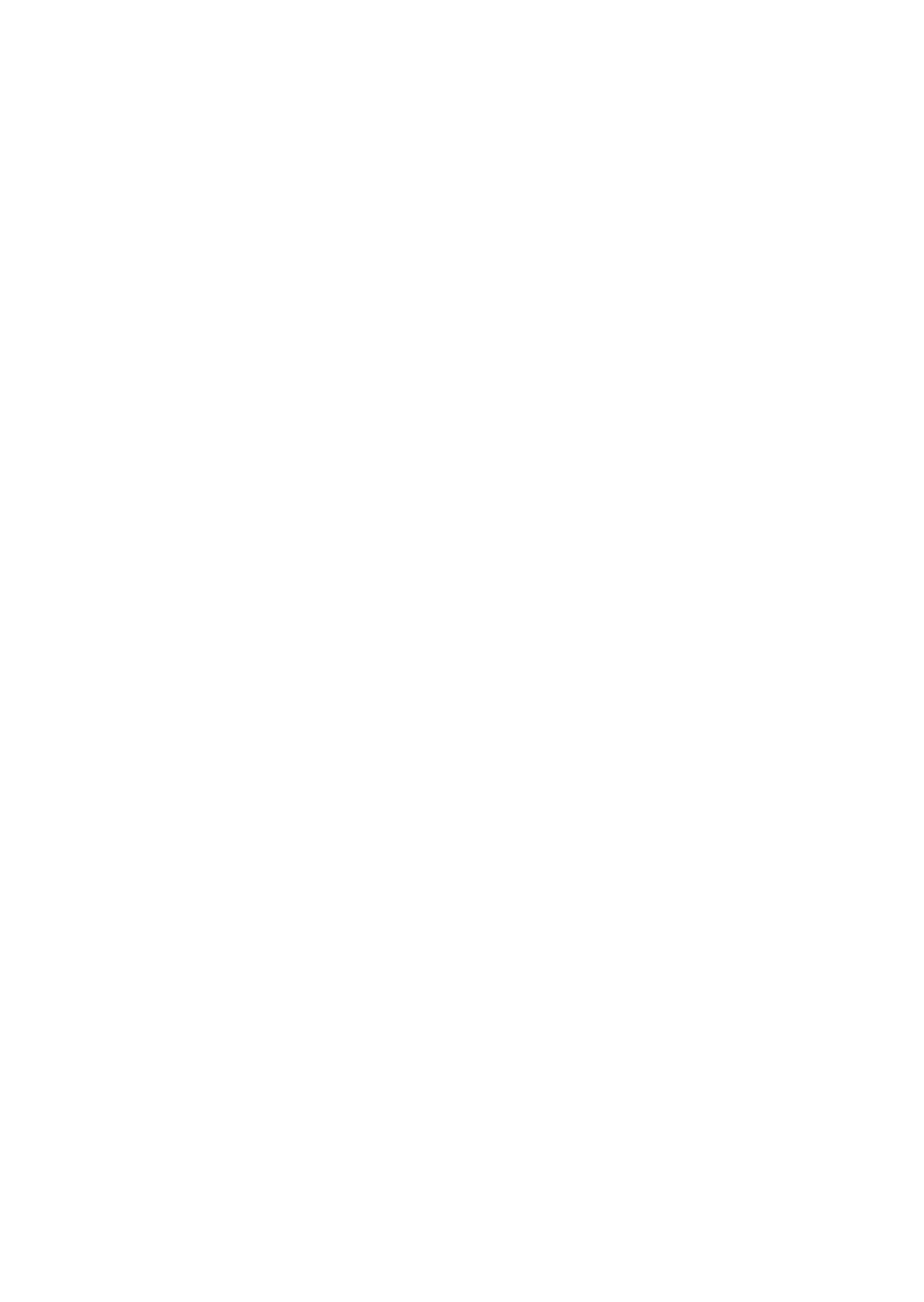To Barbara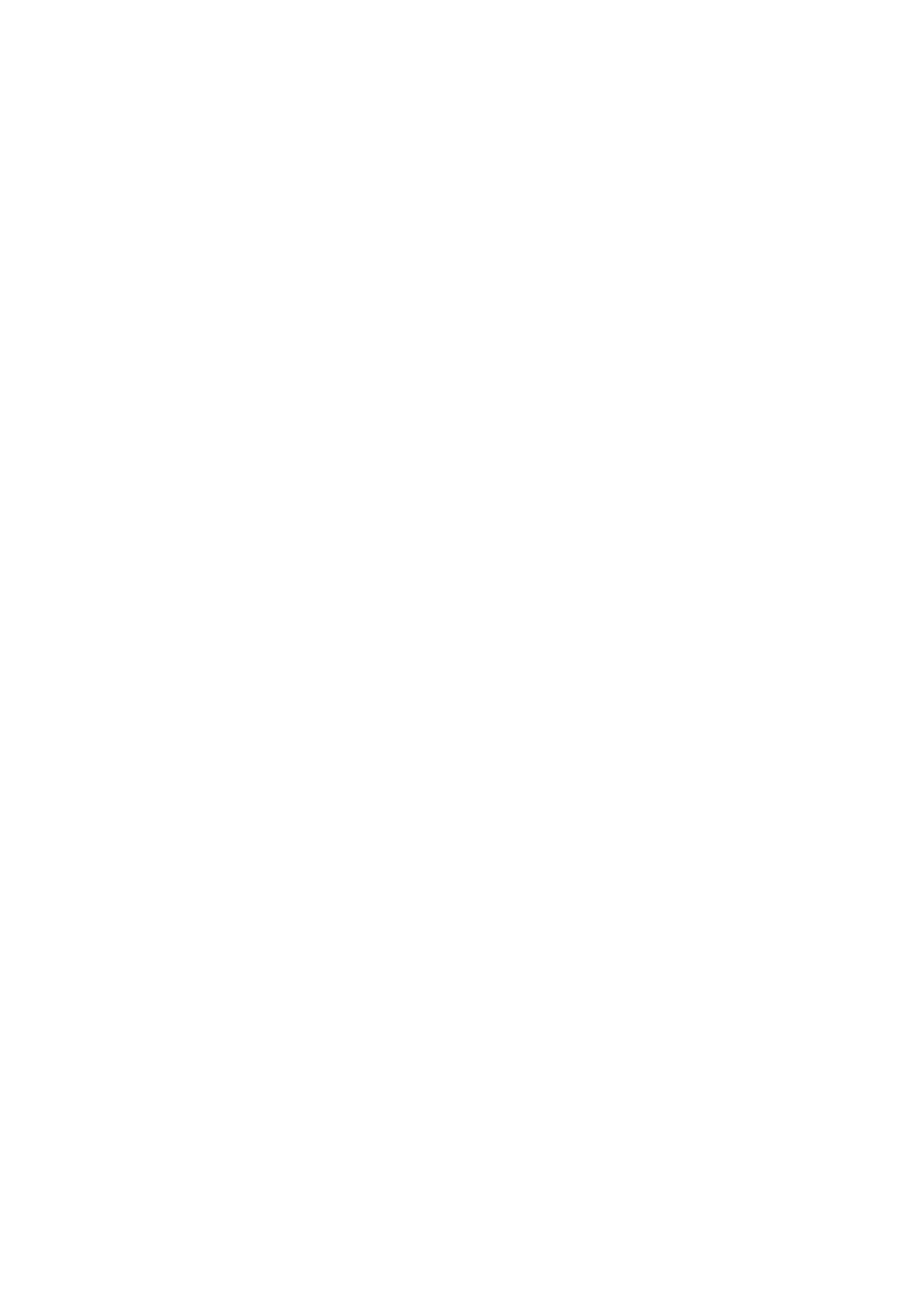## **Contents**

|              |                | <b>List of Figures</b>                                | ix   |
|--------------|----------------|-------------------------------------------------------|------|
|              |                | <b>List of Tables</b>                                 | хi   |
|              |                | <b>Acknowledgements</b>                               | xii  |
|              | <b>Preface</b> |                                                       | xiii |
| 1            |                | <b>Introduction</b>                                   | 1    |
| $\mathbf{2}$ |                | <b>IEEE 802.16</b>                                    | 8    |
|              | 2.1            |                                                       | 8    |
|              | 2.2            |                                                       | 14   |
|              |                | Ortogonal Frequency Division Multiplexing<br>2.2.1    | 15   |
|              |                | Ortogonal Frequency Division Multiple Access<br>2.2.2 | 17   |
|              | 2.3            |                                                       | 21   |
| 3            |                | <b>PIPER</b> modular framework                        | 22   |
|              | 3.1            |                                                       | 26   |
| 4            |                | PIPER in IEEE 802.16d with OFDM                       | 30   |
|              | 4.1            |                                                       | 31   |
|              | 4.2.           |                                                       | 33   |
|              |                | Definitions and Assumptions<br>4.2.1                  | 34   |
|              |                | 4.2.2                                                 | 37   |
|              |                | 4.2.3                                                 | 40   |
|              |                | Extension for Mixed HD-SSs and FD-SSs<br>4.2.4        | 42   |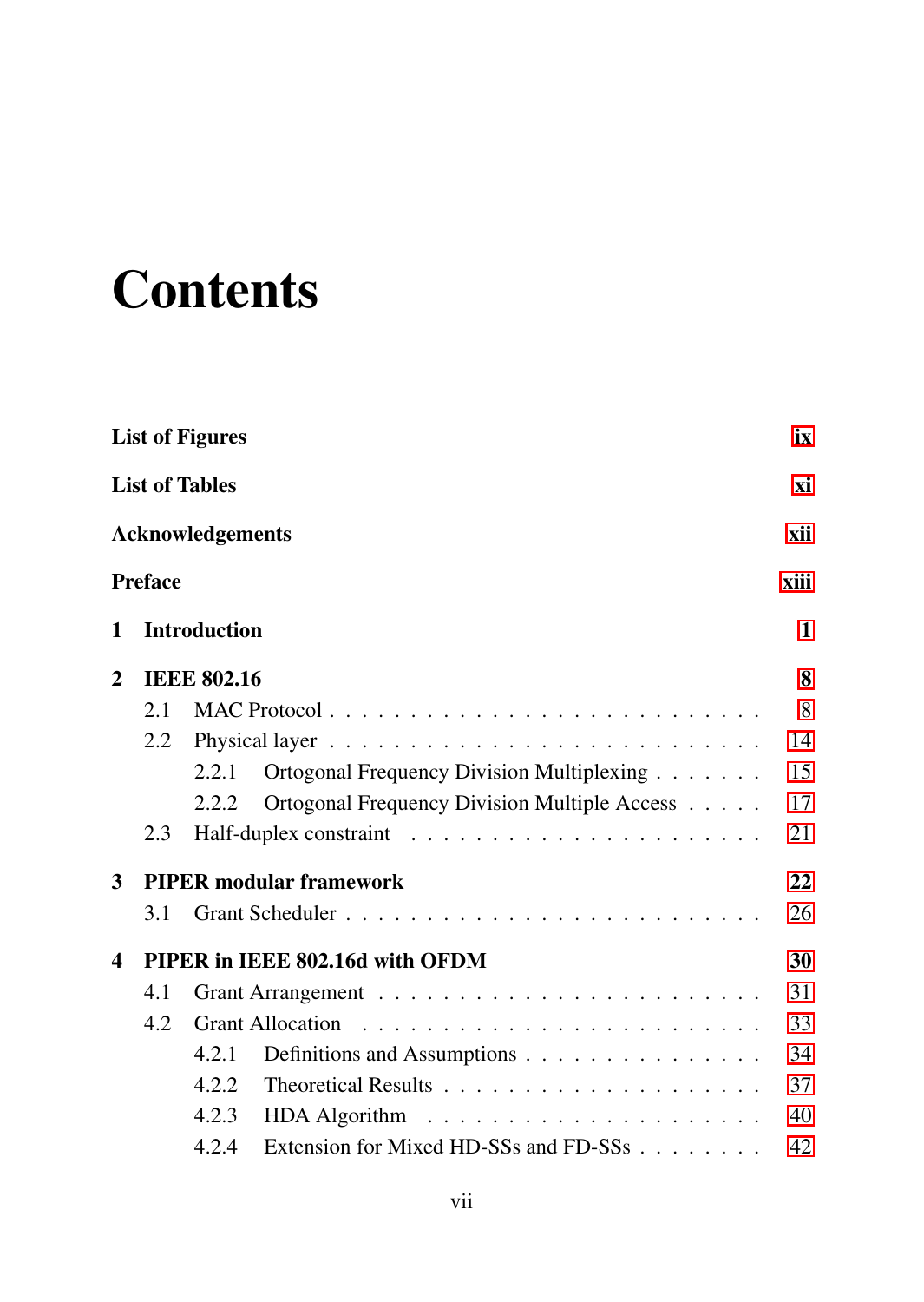|   |                    | 4.2.5              | Extension for Non-Time-Aligned Uplink and Downlink |    |  |
|---|--------------------|--------------------|----------------------------------------------------|----|--|
|   |                    |                    | Sub-Frames                                         | 43 |  |
|   | 4.3                |                    |                                                    | 44 |  |
|   |                    | 4.3.1              | Traffic Models and Workload Characterization       | 46 |  |
|   |                    | 4.3.2              |                                                    | 48 |  |
| 5 |                    |                    | PIPER in IEEE 802.16e with OFDMA                   | 55 |  |
|   | 5.1                |                    |                                                    | 56 |  |
|   | 5.2                |                    |                                                    | 59 |  |
|   |                    | 5.2.1              | A Sample Data Region Allocation Algorithm          | 60 |  |
|   | 5.3                |                    |                                                    | 64 |  |
|   |                    | 5.3.1              |                                                    | 67 |  |
|   |                    | 5.3.2              |                                                    | 68 |  |
| 6 |                    | <b>Conclusions</b> |                                                    | 84 |  |
|   | <b>References</b>  |                    |                                                    | 87 |  |
|   | <b>INDEX</b>       |                    |                                                    |    |  |
|   | <b>Index</b><br>91 |                    |                                                    |    |  |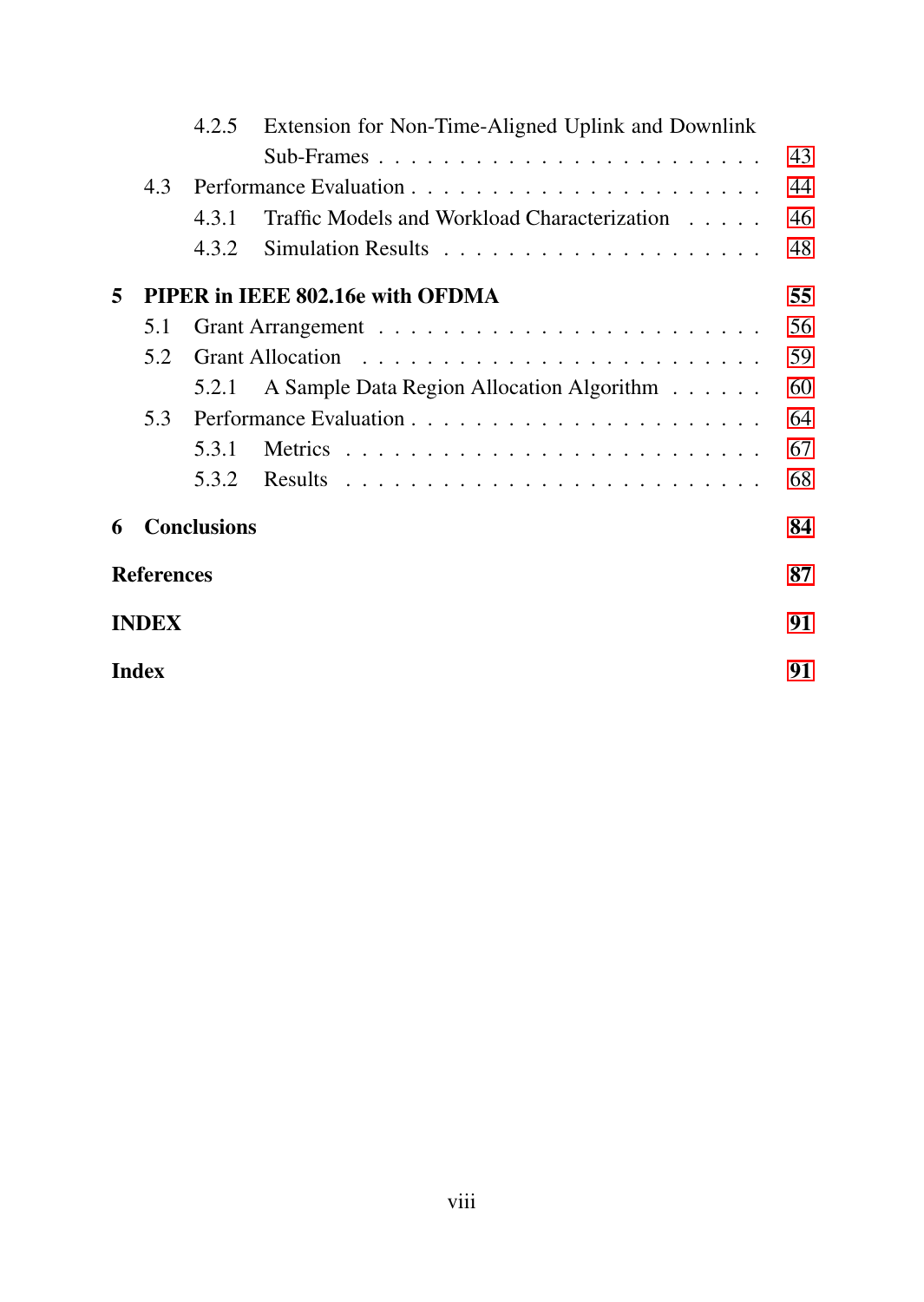# List of Figures

<span id="page-8-0"></span>

| 1              | MAC frame duplexing with FDD and TDD. $\ldots$                       | 9  |
|----------------|----------------------------------------------------------------------|----|
| $\overline{2}$ |                                                                      | 16 |
| 3              | OFDMA frame structure in TDD.                                        | 18 |
| 4              | Piper modular framework organization overview.                       | 24 |
| 5              |                                                                      | 25 |
| 6              | PIPER in IEEE 802.16d with OFDM and HD-SS.                           | 31 |
| 7              | Unfeasible grant allocation due to improper grant arrangement. .     | 32 |
| 8              |                                                                      | 36 |
| 9              |                                                                      | 41 |
| 10             | HDA with non-time-aligned uplink and downlink sub-frames. .          | 44 |
| 11             | Delay variation of VoIP connections vs. number of SSs.               | 50 |
| 12             | CDF of the delay of downlink VoIP connections $\ldots \ldots \ldots$ | 51 |
| 13             | CDF of the delay of uplink VoIP connections $\ldots \ldots \ldots$   | 51 |
| 14             | Delay variation of VoIP connections vs. number of SSs.               | 52 |
| 15             | Average delay of Web connections vs. number of SSs.                  | 53 |
| 16             | CDF of the buffer occupancy of Web connections $\ldots \ldots$       | 54 |
| 17             | PIPER in IEEE 802.16e with OFDMA.                                    | 56 |
| 18             | DL and UL map overhead with different scheduling strategies. .       | 57 |
| 19             | Example of non-H-ARQ allocation via SDRA.                            | 61 |
| 20             | Example of H-ARQ allocation via SDRA.                                | 63 |
| 21             | FUSC mode without H-ARQ. Carried load, map overhead, and             |    |
|                | success probability vs. the offered load.                            | 69 |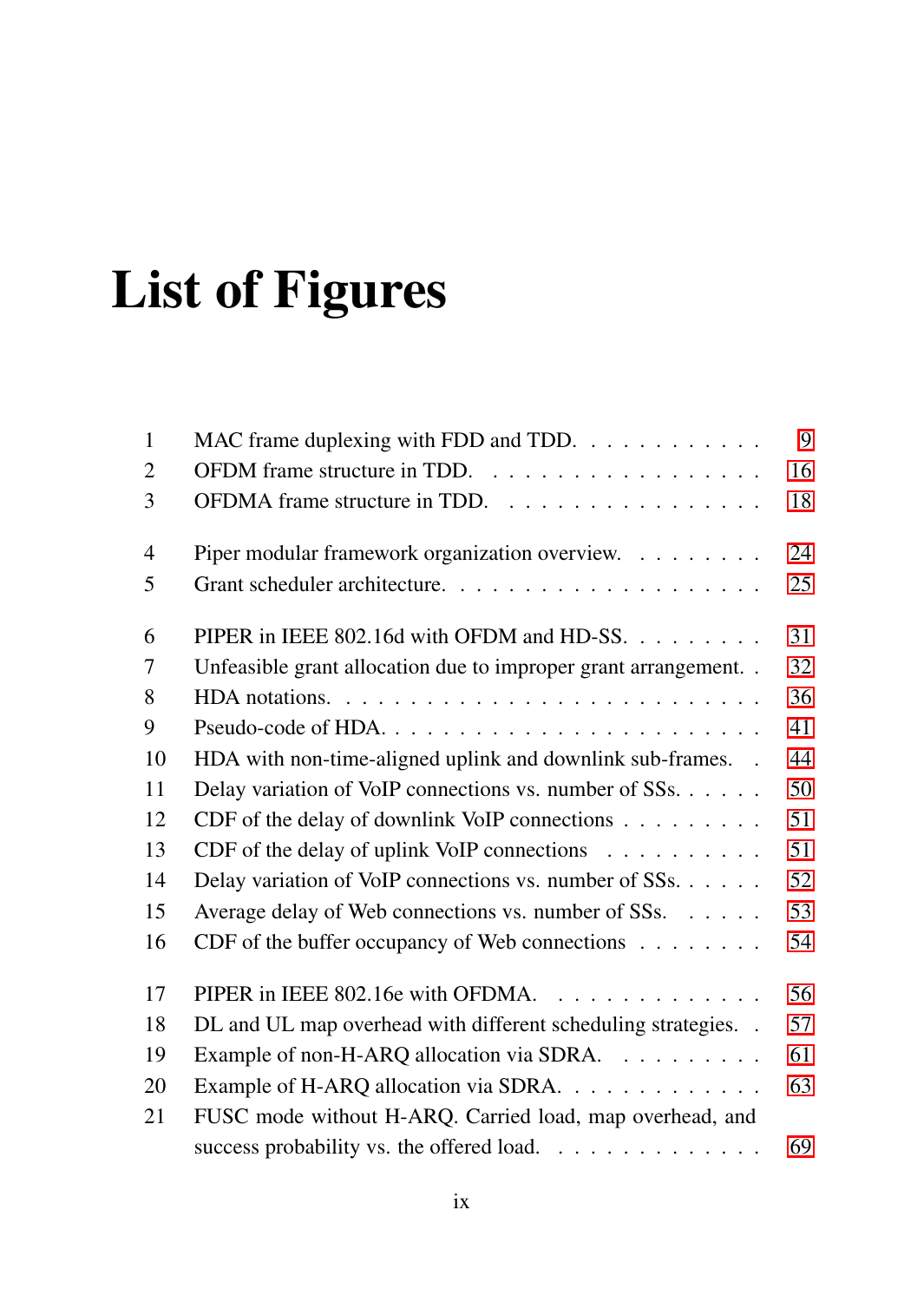| 22 | FUSC mode without H-ARQ. Carried load, map overhead, and  |    |
|----|-----------------------------------------------------------|----|
|    |                                                           | 70 |
| 23 | FUSC mode without H-ARO. Carried load vs. offered load    | 71 |
| 24 | FUSC mode without H-ARO. Carried load, map overhead, and  |    |
|    | success probability vs. the offered load.                 | 73 |
| 25 | FUSC mode without H-ARQ. Carried load vs. offered load    | 74 |
| 26 | FUSC mode with H-ARQ. Carried load, map overhead, padding |    |
|    | overhead, and success probability vs. the offered load    | 75 |
| 27 | FUSC mode with H-ARQ. Carried load vs. offered load.      | 76 |
| 28 | FUSC mode with H-ARO. Carried load vs. offered load.      | 77 |
| 29 | Pseudo-code of SDRA without H-ARQ support.                | 80 |
| 30 | Pseudo-code of SDRA with H-ARQ support.                   | 82 |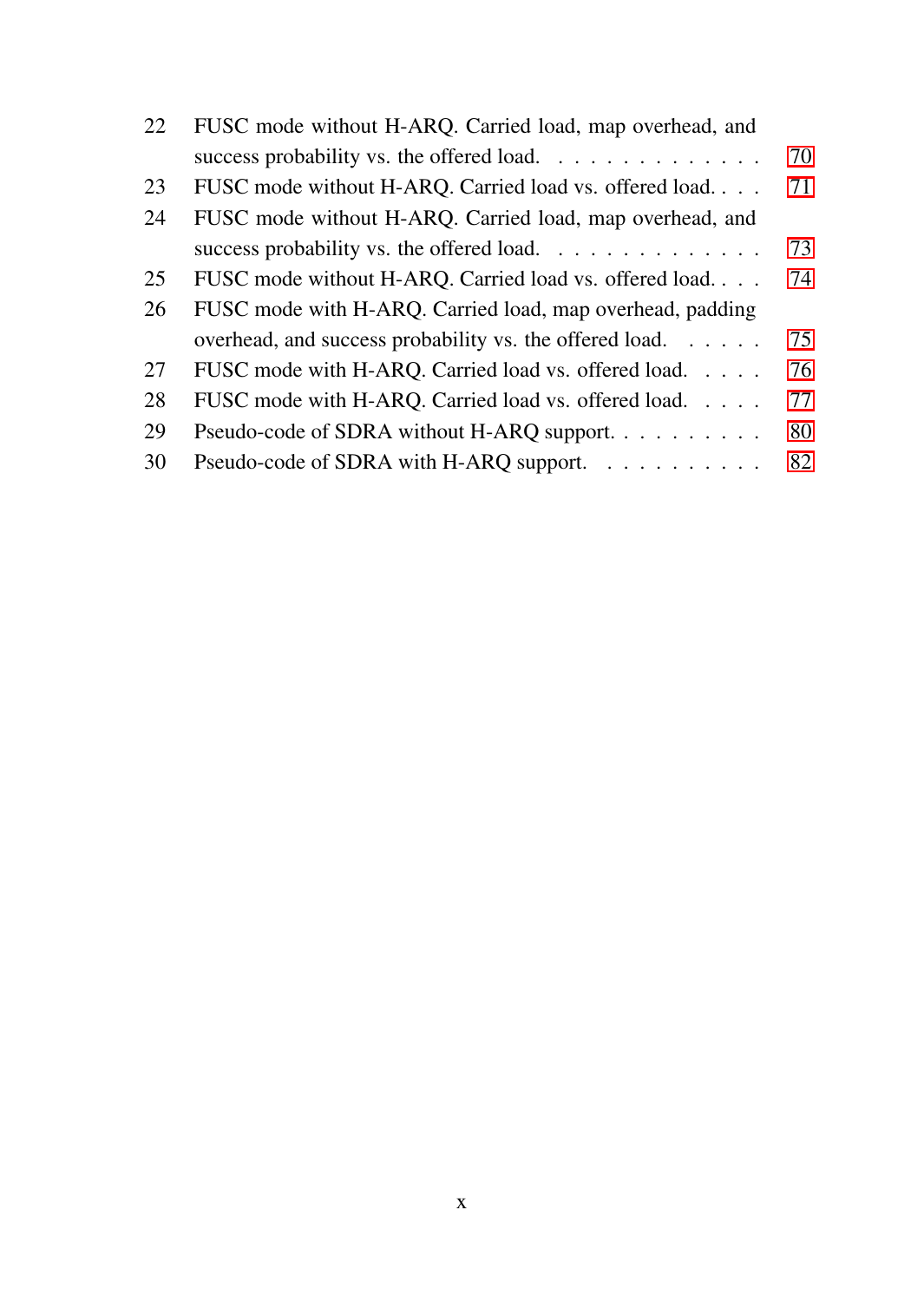# List of Tables

<span id="page-10-0"></span>

|                | IEEE 802.16 standard evolution and characteristics.          | $\overline{4}$ |
|----------------|--------------------------------------------------------------|----------------|
| 2              | Bandwidth request mechanisms mapping to scheduling services. | 14             |
| 3              |                                                              | 35             |
| $\overline{4}$ | Simulation and network configuration parameters.             | 45             |
| 5              |                                                              | 46             |
| 6              | Workload characterization. Web and VoIP sources.             | 47             |
| 7              | Average number of SSs served in both directions              | 49             |
| 8              |                                                              |                |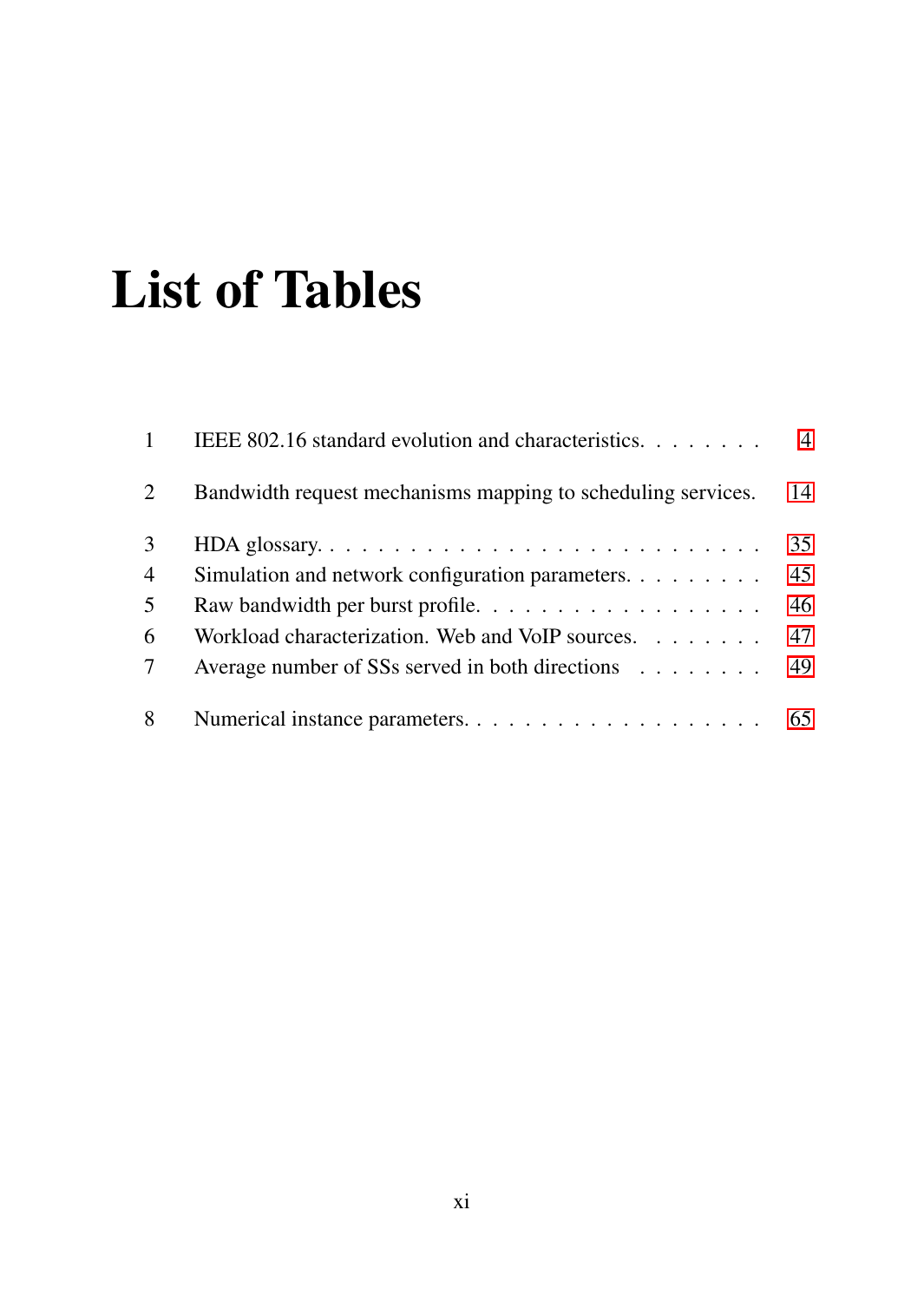### Acknowledgements

This thesis is the result of joint work done with the University of Pisa. I could not express enough thanks to Luciano Lenzini and Enzo Mingozzi for their guidance during my PhD. I am especially indebted to Claudio Cicconetti and Andrea Bacioccola for their support and collaboration in doing my work. I am grateful to Leonardo Badia for his insightful advices and our intense discussions.

IMT Lucca mates also deserve thanks for putting up with me and entertaining me; Alessio Botta, Mike Zanda, Davide Bacciu as well as everyone in CSE and in the other PhD programs. I also would like to thank Silvia Lucchesi and the other PhD tutors for their patience and professionalism.

I can not leave out of this list the Fluidmesh crew who always supported my cause and appreciated the effort spent in this work.

Finally, thanks to my family for their encouragement and to my girlfriend Barbara Maffei for her unfailing support.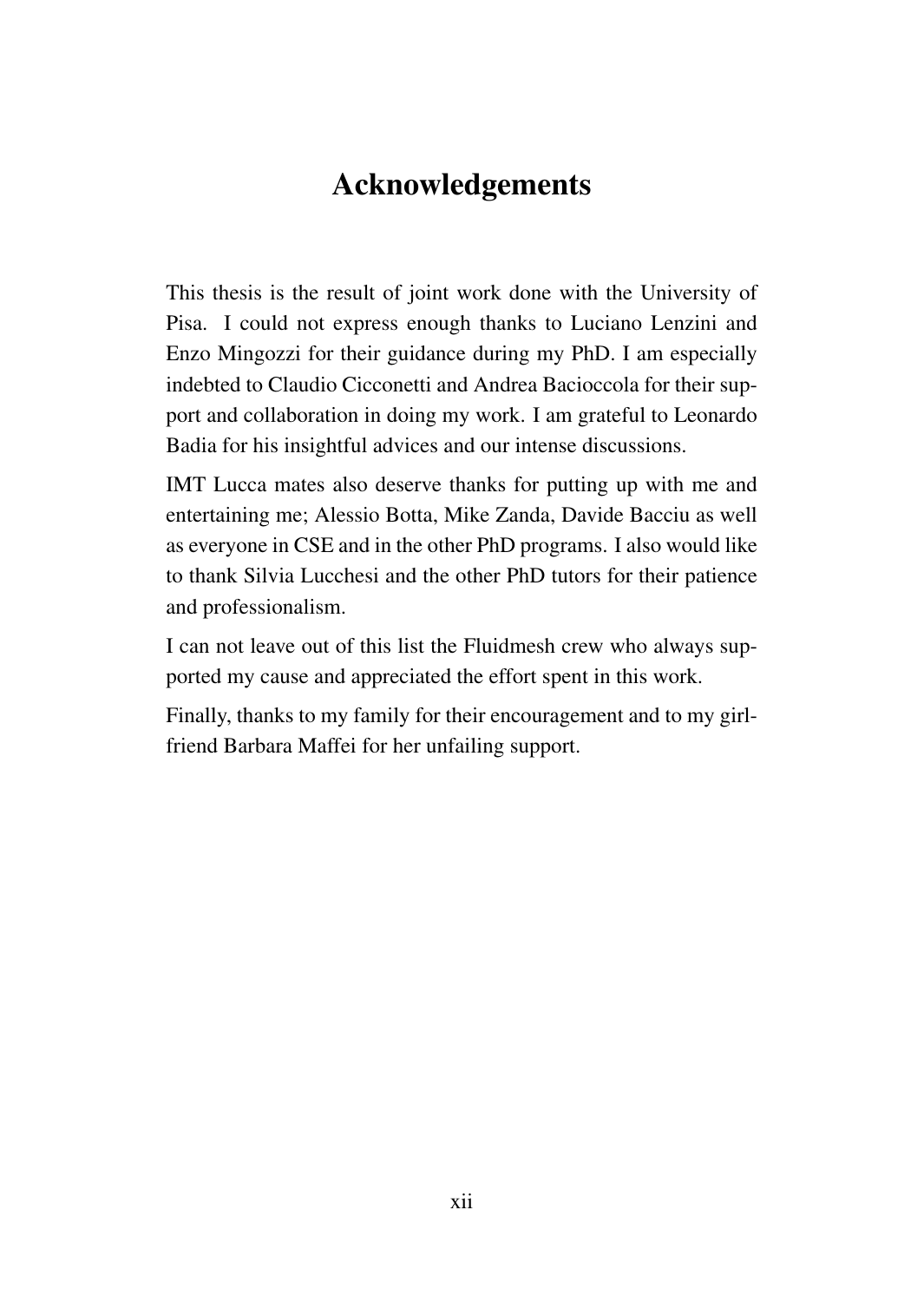#### Preface

When I got my PhD, it was a time when there were just no jobs for PhDs. Period. PhDs were getting the lowest paid technician jobs, if they were lucky, in any kind of science. *— Shannon Lucid (1943 - )*

A general modular framework to address the resource allocation problem in IEEE 802.16 is proposed in this work. Chapter [1](#page-14-0) introduces the IEEE 802.16 standard in the context of the broadband wireless technologies and describes the resource allocation problem. The Medium Access Control (MAC) protocol and the physical layer of IEEE 802.16 are reviewed in Chapter [2.](#page-21-0) Our framework, called PIPER, is presented in Chapter [3.](#page-35-0) PIPER consists of three main subtasks, i.e., *grant scheduling*, *grant arrangement* and *grant allocation*. The grant scheduling sub-task can be abstracted from the IEEE 802.16 physical layer specification and it is thus described within Chapter [3.](#page-35-0) On the other hand, Chapter [4](#page-43-0) and Chapter [5](#page-68-0) address the grant arrangement and the grant allocation sub-tasks with respect to IEEE 802.16d and IEEE 802.16e, respectively. The Half-Duplex Allocation (HDA) algorithm, which can be employed by the Base Station as grant allocator in presence of Subscriber Stations with half-duplex capabilities in Frequency Duplexing Mode is also presented in Chapter [4.](#page-43-0) Sample Data Region Allocation (SDRA) is instead a heuristic algorithm for grant allocation in IEEE 802.16e with Orthogonal Frequency Division Multiple Access (OFDMA) as discussed in Chapter [5.](#page-68-0) Our solution will be extensively evaluated through simulation. Finally, conclusions are drawn in Chapter [6.](#page-97-0)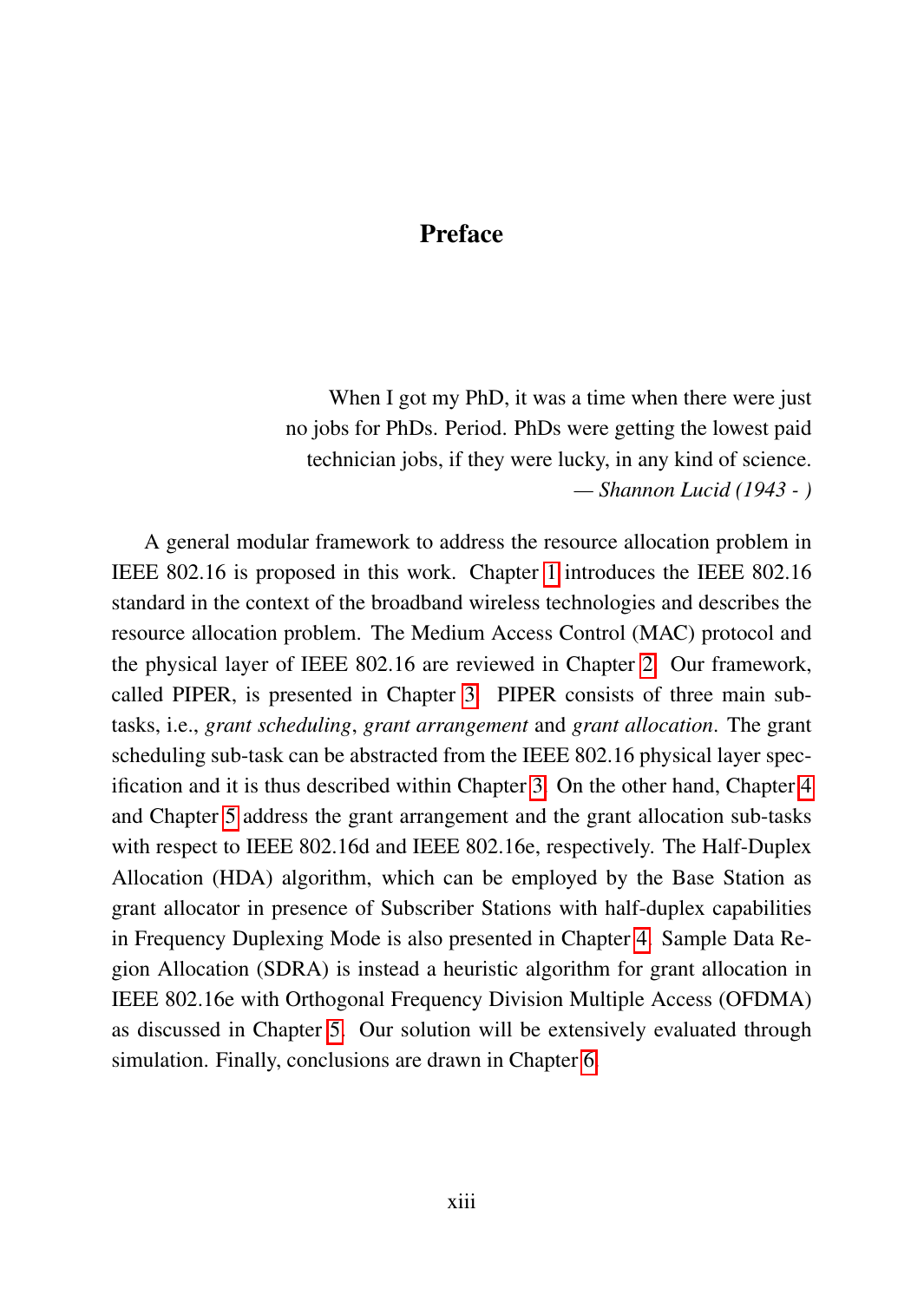#### Abstract

The IEEE 802.16 MAC protocol is centralized, that is, a single Base Station (BS) controls the communication to and from a number of Subscriber Stations (SSs). The BS is responsible for guaranteeing the QoS requirements of each SS. However, the QoS objective is often in contrast with the system factors and constraints which can depend on the most heterogeneous system characteristics. These include the duplexing mode, the specific air interface used and, even, the SS hardware capabilities. In this work, the problem of meeting the QoS requirements of each SS while, at the same time, satisfying the overall system constraints will be referred to as *resource allocation*. Through a detailed analysis of the standard, we show that the latter is an overly complex task. To tackle the complexity, we thus propose to subdivide the overall resource allocation process into distinct, though sometimes strictly coupled, sub-problems. Hence, we developed a general modular framework where all the sub-problems can be solved by independent sub-tasks which can be combined together in a pipeline. We identified three main sub-tasks, i.e., *grant scheduling*, *grant arrangement* and *grant allocation*. We call our framework *PIPER* which recalls the pipelined organization. We will show that our approach greatly reduces the complexity of the resource allocation problem and can be successfully adopted in many different contexts. Within the PIPER framework we also propose two grant allocation algorithms, namely Half-Duplex Allocation (HDA) and Sample Data Region Allocation (SDRA) for IEEE 802.16 FDD with half-duplex SSs and IEEE 802.16e TDD for mobility support, respectively. We will evaluate the performance our solutions through extensive simulation.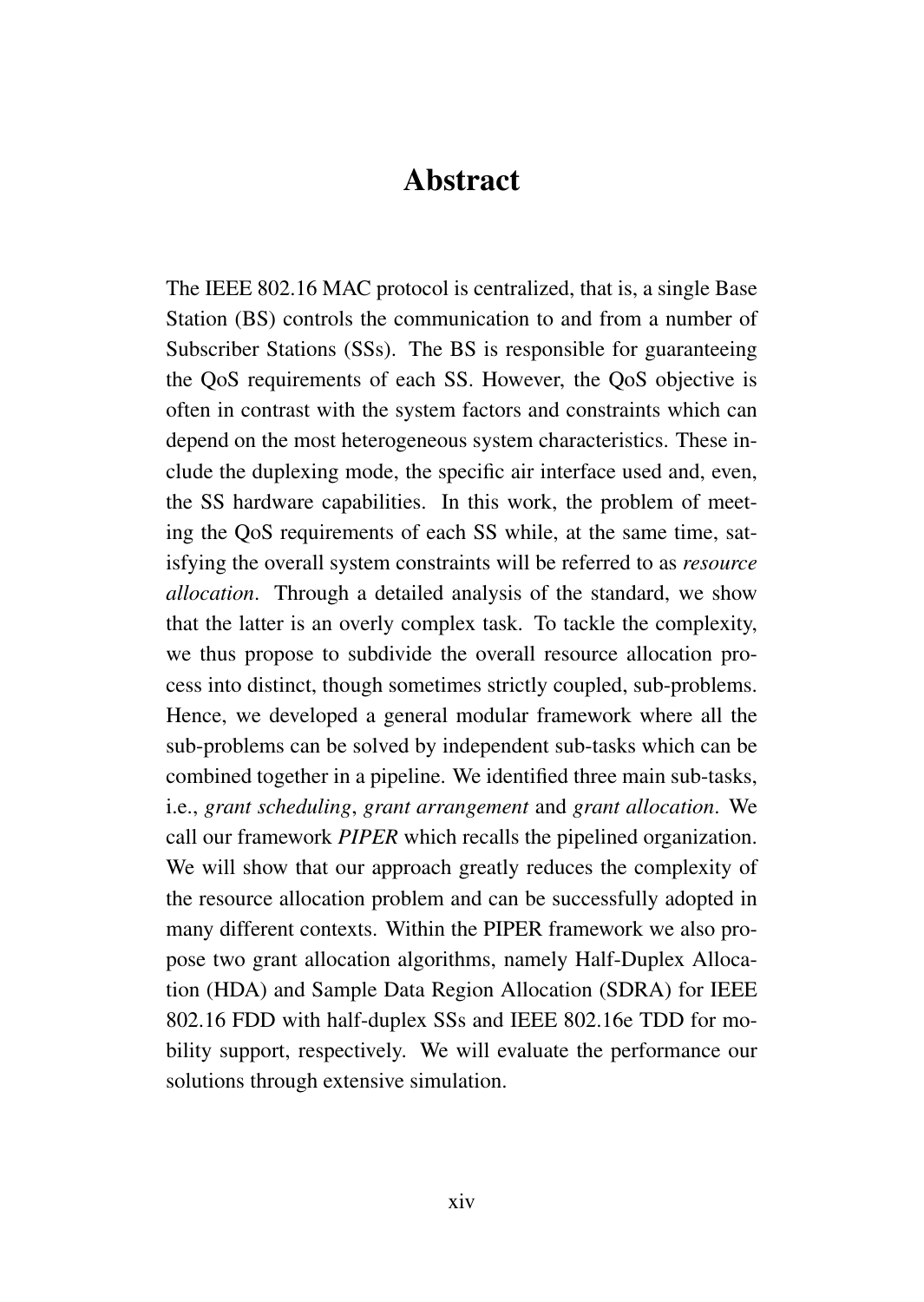# <span id="page-14-0"></span>Chapter 1 Introduction

They say a year in the Internet business is like a dog year.. equivalent to seven years in a regular person's life. In other words, it's evolving fast and faster. *— Vinton Cerf (1943 - )*

In 1998, Steve Jobs, Apple's CEO, declared to BusinessWeek that "a lot of times, people don't know what they want until you show it to them". In 2001, Apple released the first version of iPod, its award-winner mp3 player. iPod represents one of the most successful events in the high-tech consumer market. During the same period, the mobile phone industries were tripling their profits each trimester. In the last few years, the mobile telephone has become from a rare, expensive equipment of the business elite to a pervasive, low-cost personal item. In many countries, mobile telephones outnumber land-line telephones; in the U.S., 50 percent of children under fifteen have mobile telephones [\(kid06\)](#page-102-0). Additionally, an even more subtle dissemination of wireless devices based on Wireless Local Area Network (WLAN) and Wireless Personal Area Network (WPAN) technologies has recently taken place. WLAN refers to wireless networks whose transmission range is in the order of tens (hundreds in open space) of meters, and is usually identified by the leading technology IEEE 802.11/WiFi. Most of the recent laptops are equipped with a built-in IEEE 802.11 card. On the other hand, WPAN wireless networks have a shorter range of few meters, and are thus typically employed to connect personal devices, such as headphones, scanners,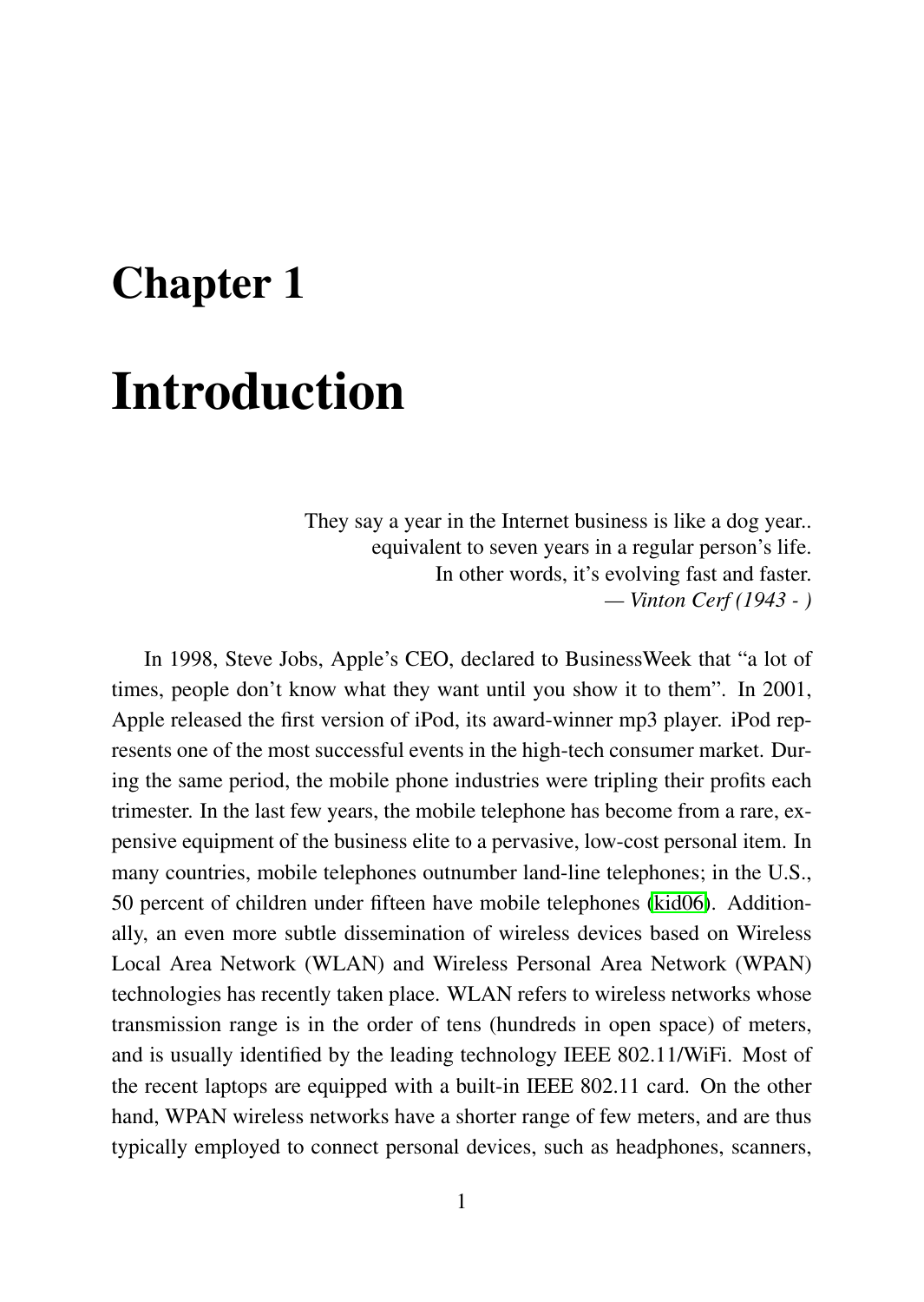and printers, to a single laptop or desktop PC. Nowadays, no one can imagine his/her life without this large number of high-tech devices currently available on the market. People have been shown what they wanted.

Due to the high level of penetration of this technology in our every-day life, we are currently witnessing a global convergence of heterogenous services like voice, video and data communications into a common platform. Traditional Internet applications such as email, instant messaging, and Voice over IP are also becoming available on mobile devices like smartphones and palmtops. Therefore, the increasing demand of a fast connection towards the Internet available anytime-anywhere is one of the recent technological and research challenges. In fact, existing network solutions result inadequate to meet the requirements in terms of bandwidth, coverage and delay of the most recent applications. For instance, IEEE 802.11 hot-spots provide reasonably good connectivity. However, due to their limited transmission range, IEEE 802.11 networks are not suitable for wide area networks. 2.5G cellular services, such as the General Packet Radio Service (GPRS) or Enhanced Data rates for Global Evolution (EDGE), might represent a good alternative. However, they are not available everywhere and only provide a limited transmission rate. While this solution can be enough for sporadic email check, it is definitely inadequate to meet the requirements of advanced multimedia applications, such as Voice over IP or videoconference. Besides, 3G cellular technologies, such as UMTS HSDPA/HSUPA [\(HT06\)](#page-102-1), which promise to increase the transmission rate and include support for multimedia applications, are still in the infancy phase. In 2001, a new IEEE standard, namely IEEE 802.16, was published with the goal of providing "last mile wireless broadband access as an alternative to wired broadband like cable and DSL" and, also, "fixed, nomadic, portable and, mobile wireless broadband connectivity" [\(For\)](#page-101-0). At about the same time, the WiMAX forum [\(For\)](#page-101-0) was formed as a non-profit organization to promote and certify the compatibility and interoperability of Broadband Wireless Access (BWA) products using the IEEE 802.16 specifications. At the beginning of 2008 the WiMAX forum included more than 522 members, which confirms the positive trend experienced by the IEEE 802.16 among equipment manufacturers and service providers.

Initially, IEEE 802.16 was aimed at providing high-speed Internet access in a Point-to-Multipoint (PMP) manner only. The support of Quality of Service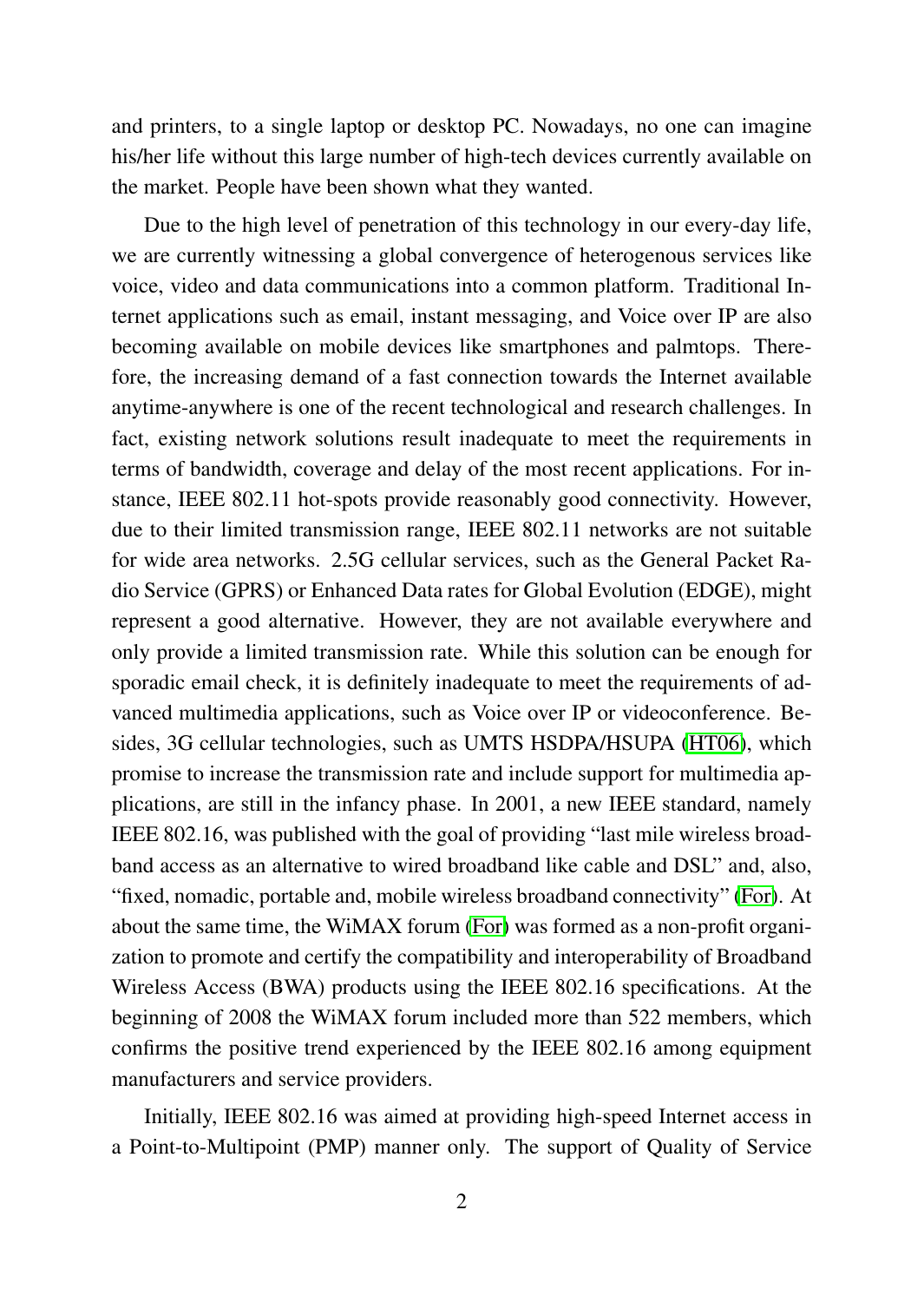(QoS) was natively present since the first release, which clearly stated the role of IEEE 802.16 as a leading technology for the support to advanced multimedia applications. However, Line-of-Sight (LOS) was required, because the air interface of the 2001 release was based on Single Carrier (SC) at very high frequencies, i.e., above 11 GHz. This constraint severely affects the spreading of the technology, since it can significantly increase the setup cost of both Base Station (BS) and Subscriber Stations (SSs), e.g., because of the installment of roof-top antennae. Hence, during the subsequent years the standard has been amended so as to include support to non-LOS deployment, the final version being published in 2004 as IEEE 802.16d [\(80204\)](#page-100-1).

The IEEE 802.16d release included three new air interfaces, tailored to different types of scenarios. First, the SCa interface is a modification of the original SC physical layer, with support to lower frequencies, i.e., below 10 GHz, and non-LOS. However, both research and industry soon abandoned this air interface, mostly because of its inefficiency in a urban environment. Second, the Orthogonal Frequency Division Multiplexing (OFDM) was specifically designed for fixed BWA, in both urban and rural scenarios. With this air interface, a *mesh* operating mode was also included in the MAC to possibly extend the network coverage. SSs operating in mesh mode act as relays of packets from other SSs forwarding them towards the BS or other SSs. Finally, the Orthogonal Frequency Division Multiple Access (OFDMA) was tailored to mobile BWA applications, even though support to Mobile Stations (MSs) was recently added in the 2005 release of the IEEE 802.16 standard, i.e., IEEE 802.16e [\(80205\)](#page-100-2). Each air interface can be operated in both Time Division Duplexing (TDD) and Frequency Division Duplexing (FDD). In Table [1](#page-17-0) we summarize the most important steps of the IEEE 802.16 standard evolution and the related features.

Regardless of the specific air interface, the IEEE 802.16 MAC protocol is connection-oriented and supports QoS at the connection level. The BS controls the communication to (downlink) and from (uplink) each SS in a centralized manner. An SS can have either full-duplex or half-duplex transmission capabilities. A full-duplex SS (FD-SS) can simultaneously listen to the downlink channel while transmitting data, whereas a half-duplex SS (HD-SS) cannot receive while transmitting, i.e., uplink/downlink transmissions from/to an HD-SS cannot overlap in time. We refer to this as the *half-duplex constraint*. Before transmitting to/re-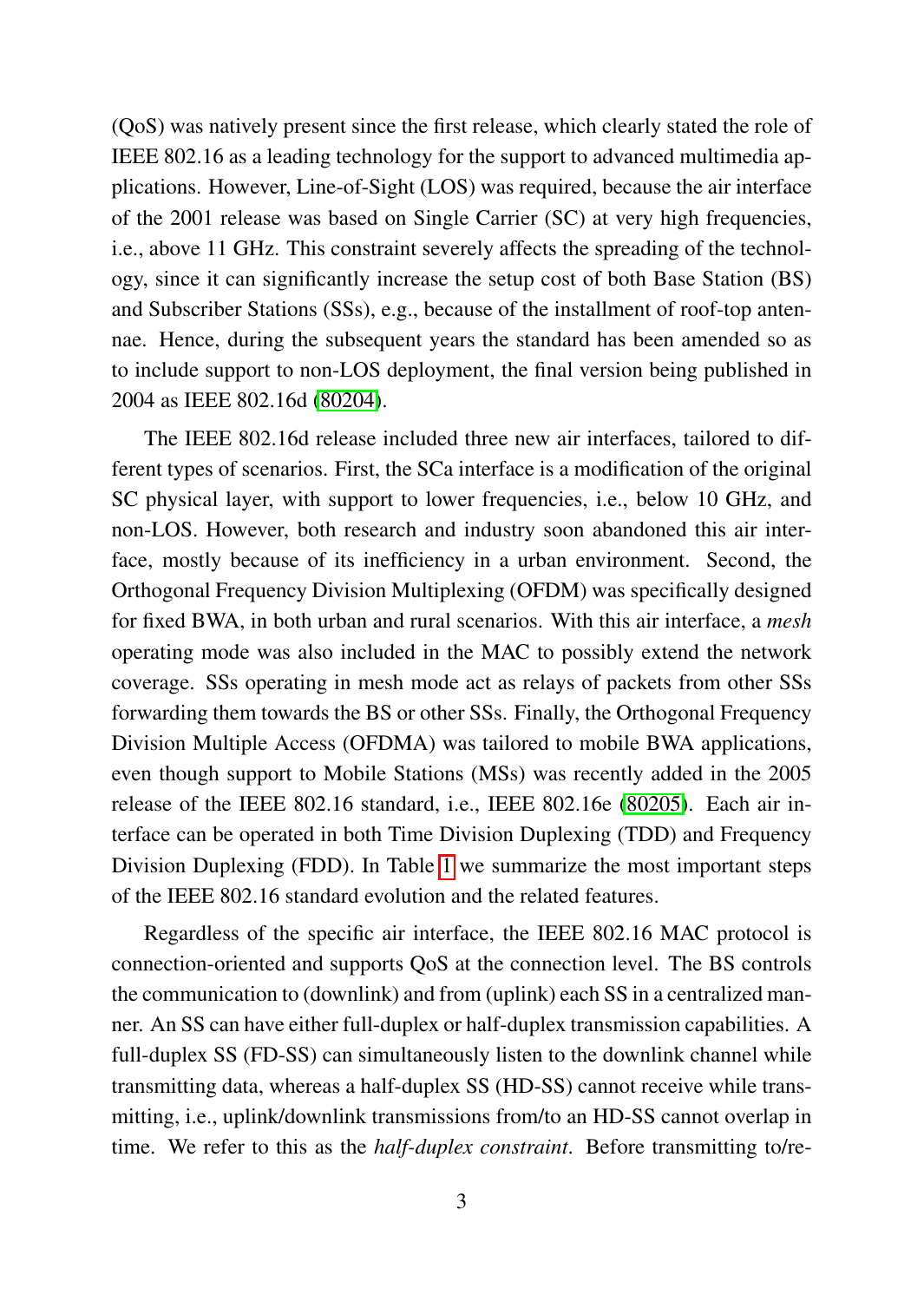| Date      | <b>Standard</b> | <b>Description</b>                                       |
|-----------|-----------------|----------------------------------------------------------|
| Dec. 2001 | 802.16          | First standard release for LoS, PMP broadband            |
|           |                 | wireless access application using 10-66 GHz spectrum.    |
| Jan. 2003 | 802.16a         | Amendment for NLOS operation using 2-11 GHz spectrum.    |
|           |                 | PMP and mesh operation supported. OFDM is adopted.       |
| Oct. 2004 | 802.16d         | Completely revised version to replace the previous ones. |
| Dec. 2005 | 802.16e         | Amendment to support mobility. OFDMA is adopted.         |

<span id="page-17-0"></span>Table 1: IEEE 802.16 standard evolution and characteristics.

ceiving from the BS, any SS must request the admission of a new connection. If accepted, the BS is then responsible for meeting the requested QoS guarantees. The access to the medium is scheduled on a frame basis. At the beginning of each frame the BS must advertise the schedule of each uplink and downlink subframes to the SSs. In other words, each frame period, the BS explicitly informs the SSs about which portion of the uplink (downlink) sub-frame is reserved for their data transmissions (reception). This is done by defining the content of specific MAC messages, namely MAPs, which are broadcasted at the beginning of each downlink sub-frame. In other words, the MAPs messages are the final product of the overall process running at the BS which aims at solving the problem of meeting the QoS requirements of SSs while, at the same time, satisfying the system constraints. This process will be referred to as *resource allocation* in this work. The latter is a complex task which must take into account the following issues:

- 1. the BS has to ensure that admitted connections are provided with the negotiated QoS guarantees [\(CELM06\)](#page-101-1). Therefore, the issue of determining which SSs are granted capacity in the next frame, and how many bytes they are allowed to transmit, must be addressed based on the QoS requirements of every connection;
- 2. signaling in IEEE 802.16 is *in-band*, i.e., the overall capacity of the downlink sub-frame is shared between control messages, which includes MAPs, and data messages. Therefore, all control messages must be considered as overhead from the user standpoint. Additionally, the size of the MAC control overhead strictly depends on the number of users currently served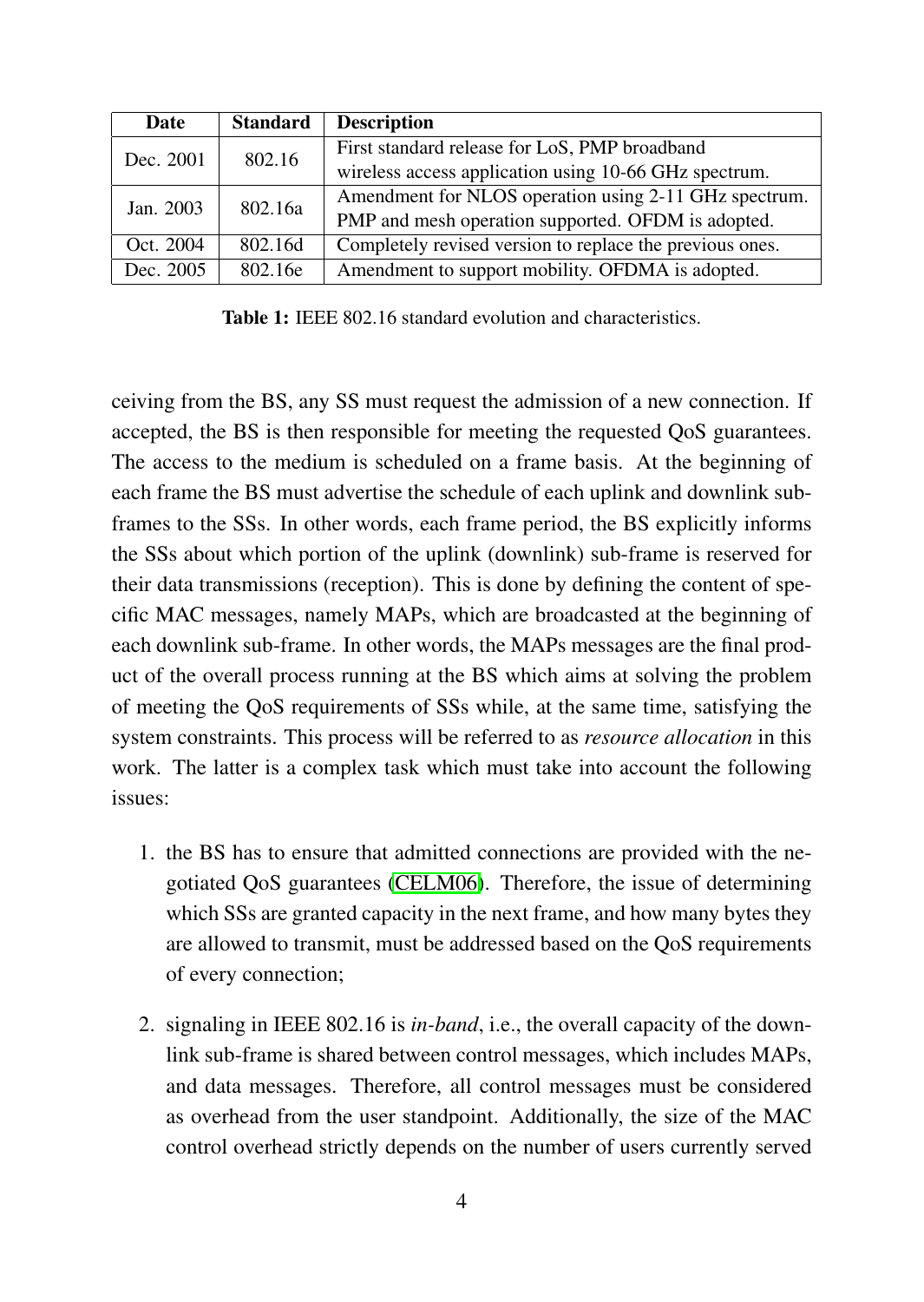within a frame, i.e., the higher the number of SSs served, the higher the overhead [\(BCEM07\)](#page-100-3). When performing the resource allocation process, one desirable objective would be that of minimizing the MAC control overhead so as to maximize the capacity available to users;

- 3. the capacity available for data transmission in a frame cannot be granted arbitrarily, but must obey a number of constraints derived directly from the standard specification of the frame structure, which varies depending on the air interface adopted;
- 4. the BS must ensure the correct operation of HD-SSs, i.e., the half-duplex constraint must be verified at each frame.

As can be seen, the above issues are strictly coupled and often in contrast with each other. Designing an efficient algorithm able to solve the resource allocation problem by taking into account all these issues is challenging. More importantly, the above requirements vary depending on the specific system specification, e.g., the air interface adopted, the duplexing mode etc. Albeit a joint approach which aims at optimizing the overall resource allocation process in cross-layer manner is clearly desirable ( $BBT^+07$ ), it cannot be evidently applicable in general to every situation because of the wide variety of the IEEE 802.16 system constraints and specifications described above. Solutions have been proposed with regard to specific issues. For example, a cross-layer approach for refining the existing handoff procedures specified in 802.16e MAC layer is proposed in [\(CH07\)](#page-101-2). Furthermore, a sub-channel and power joint allocation method for multiple users in 802.16e OFDMA/TDD is investigated in [\(KC07\)](#page-102-2). However, such optimizations usually increase the design complexity and, thus, extends the development time.

To address the resource allocation problem we thus propose a general framework which aims at decoupling any resource allocation issues from each other. The above issues are basically solved independently, i.e., forcing when necessary the breaking of mutual dependencies, and the corresponding solutions are then combined sequentially so as to provide the final allocation. We called our modular framework *PIPER*. [1](#page-0-0)

<sup>&</sup>lt;sup>1</sup>PIPER takes its name from the pipeline organization and from the legend of the Pied Piper of Hamelin who promised to the Hamelin townsmen a definitive solution for their problem with the rats asking for money in exchange. Despite his success, the people reneged on their promise and refused to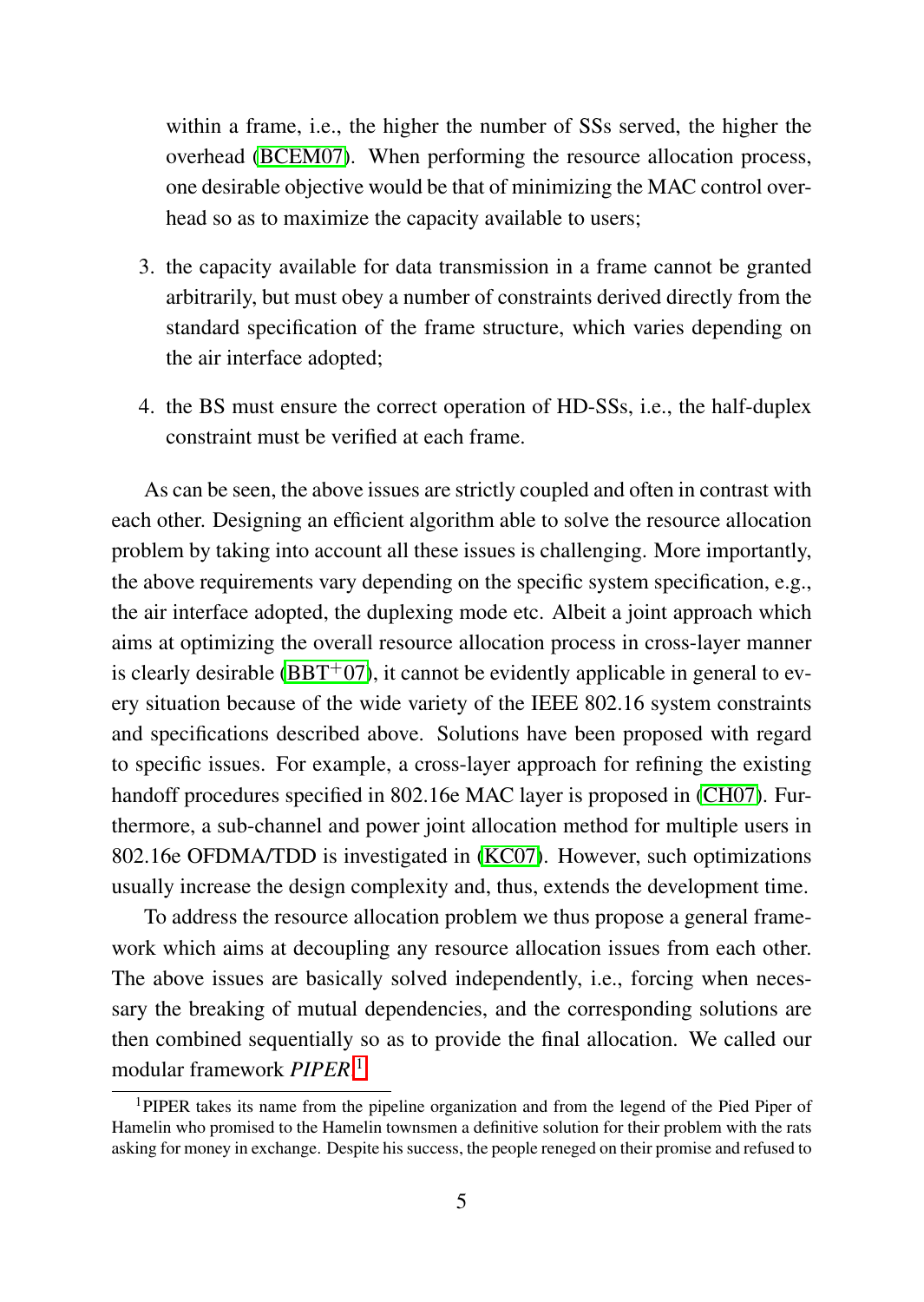The rationale of PIPER relies on the observation that the resource allocation task in IEEE 802.16 is *complex*. The complexity is due to the fact that the resource allocation problem consists of several components which depends on each other. Etymologically speaking, the word *complex*, actually means "composed by parts". Therefore, we first de-compose the overall problem into primitive subproblems and define their specific characteristics. The focus of our investigation then shifts from the general complex problem to *complicated* sub-problems which can be solved separately through independent sub-tasks. The common scientific analytic method can also be applied at this stage. We identified three main sub-tasks composing the resource allocation process, namely i) *grant scheduling*, ii) *grant arrangement* and iii) *grant allocation*, which are responsible for, respectively, i) guaranteeing QoS to admitted connection, ii) exploiting the standard specification so as to optimize resource allocation and, iii) coping with the constraints imposed by the MAC and physical layer of IEEE 802.16. We are aware that our approach might lead to a sub-optimal global solution with respect to an "ideal" joint approach. However, we will show that the PIPER framework undoubtedly exhibits a tremendous advantage from the design standpoint. In fact, PIPER provides great flexibility since not only can each sub-problem be solved separately but also different algorithms can be envisaged and evaluated to implement the same sub-task. Therefore, the development rate can be speed up through early prototyping. Additionally, one may even think to exploit cross-layer information when implementing those algorithms as our framework is general enough to permit it. In this respect, we will also show that the PIPER framework can be applied to very different contexts. For instance, we exploit PIPER for both IEEE 802.16d FDD with OFDM for fixed BWA and IEEE 802.16e TDD for mobility support where the OFDMA air interface poses additional constraints. Within the PIPER framework, we developed two algorithms, namely Half-Duplex Allocation (HDA) and Sample Data Region Allocation (SDRA), for grant allocation of HD-SSs in IEEE 802.16d with OFDM and allocation of data regions in IEEE 802.16e with OFDMA, respectively. We prove the former to be optimal in the sense that it is always able to find a feasible grant allocation provided that the grant arrangement sub-task respects a necessary condition. HDA has  $\mathcal{O}(n)$  complexity where  $n$  is the number of grants. The latter is instead a heuristic algorithm

pay the rat-catcher. The Pied Piper took his revenge by kidnapping the children of Hamelin [\(Bro88\)](#page-100-5).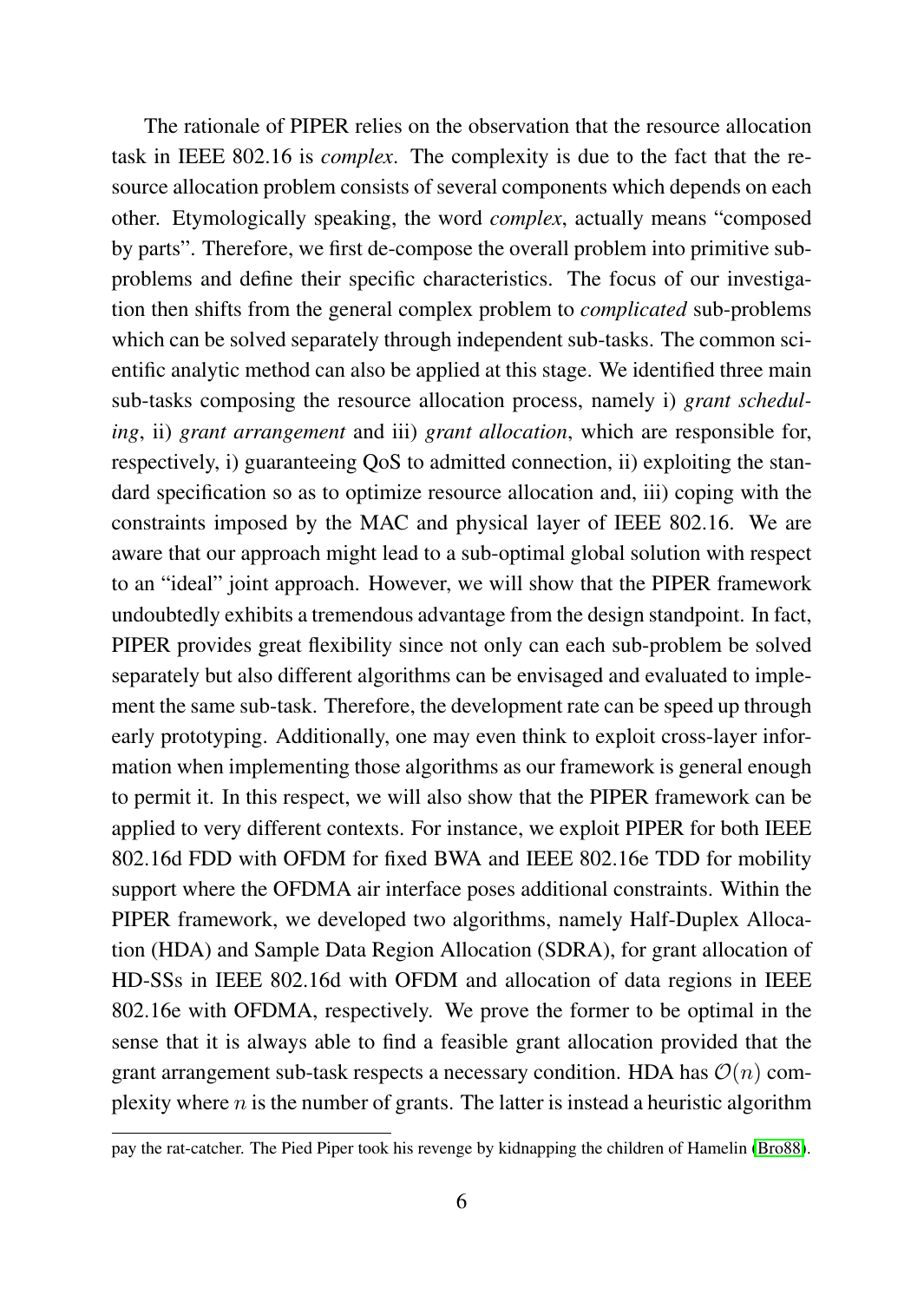which can be exploited also in presence of advanced error recovery techniques of the IEEE 802.16e physical layer such as Hybrid Automatic Retransmission Re-Quest (H-ARQ). We extensively evaluate our solutions via simulation in many different scenarios with realistic configurations.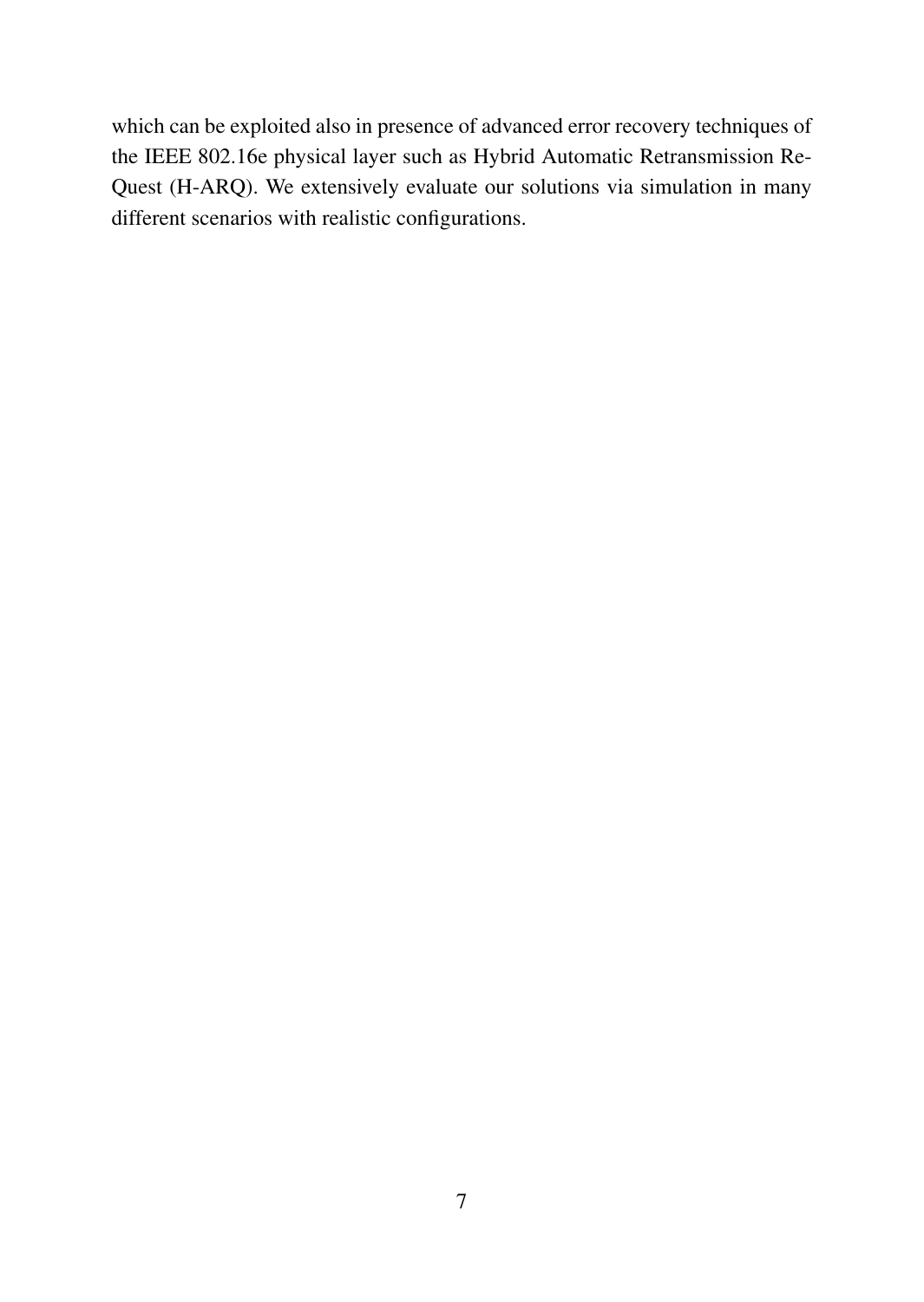# <span id="page-21-0"></span>Chapter 2 IEEE 802.16

The engineer's first problem in any design situation is to discover what the problem really is. *— Unknown*

In this chapter we describe the basic IEEE 802.16 MAC and physical layer characteristics and we investigate the IEEE 802.16 specifications which are essential to define the resource allocation problem. As already pointed out, the IEEE 802.16 MAC supports several air interfaces. In this work, we focus on Orthogonal Frequency Division Multiplexing (OFDM) and Orthogonal Frequency Division Multiple Access (OFDMA) only as they are the target air interfaces for IEEE 802.16d and IEEE 802.16e, respectively. Since each air interface poses different constraints to the resource allocation problem, they will be discussed separately in Sec. [2.2.1](#page-28-0) and Sec. [2.2.2,](#page-30-0) respectively.<sup>[1](#page-0-0)</sup>

#### <span id="page-21-1"></span>2.1 MAC Protocol

In IEEE 802.16 uplink (from SS to BS) and downlink (from BS to SS) data transmissions occur in separate time frames. In the downlink sub-frame the BS transmits a burst of MAC Protocol Data Units (PDUs). Since the transmission

<sup>&</sup>lt;sup>1</sup>When discussing the MAC characteristics, for the ease of comprehension, we do not distinguish between Subscriber Stations (SSs) and Mobile Stations (MSs). Unless otherwise specified, we thus adopt the former notation.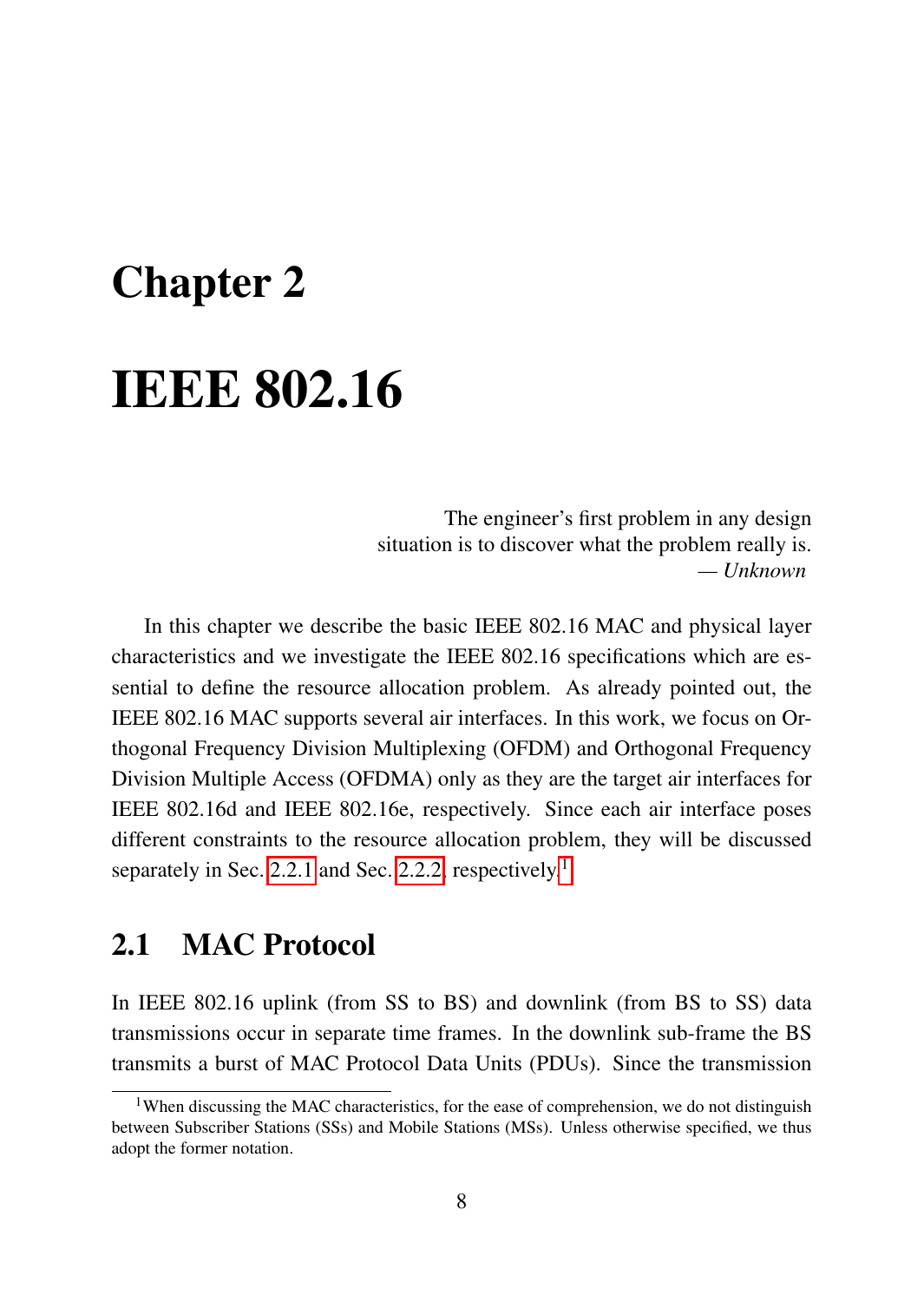

<span id="page-22-0"></span>Figure 1: MAC frame duplexing with FDD and TDD.

is broadcast all SSs listen to the data transmitted by the BS. However, an SS is only required to process PDUs that are addressed to itself or that are explicitly intended for all the SSs. In the uplink sub-frame, on the other hand, any SS transmits a burst of MAC PDUs to the BS in a Time Division Multiple Access (TDMA) manner. Downlink and uplink sub-frames are duplexed using one of the following techniques, as shown in Fig. [1:](#page-22-0) Frequency Division Duplex (FDD), where downlink and uplink sub-frames occur simultaneously on separate frequencies, and Time Division Duplex (TDD), where downlink and uplink sub-frames occur at different times and usually share the same frequency.

The MAC protocol is connection-oriented: all data communications, for both transport and control, are in the context of a unidirectional connection that is uniquely identified through a 16-bit connection identifier (CID). The latter is included in the standard 6-byte MAC header that is appended to each PDU so as to identify the connection to which the encapsulated SDU belongs. In order to reduce the MAC overhead or improve the transmission efficiency the BS and SSs are (optionally) allowed to fragment a MAC Service Data Unit (SDU) into multiple PDUs, or they can pack multiple SDUs into a single PDU. Furthermore, a downlink/uplink burst usually consists of the *concatenation* of many PDUs (or parts thereof). A hybrid analytical-simulation study of the impact on the performance of this feature of the MAC layer has been carried out by [\(Hoy05\)](#page-102-3). Results showed that, if the use of fragmentation is enabled, the frame can be filled almost completely, which can significantly increase the frame utilization, based on the size of SDUs. These optional features have also been exploited in a crosslayer approach between the MAC and application layers, so as to optimize the performance of multimedia streaming [\(SCGI05\)](#page-103-0).

The IEEE 802.16 standard explicitly supports Quality of Service (QoS) at the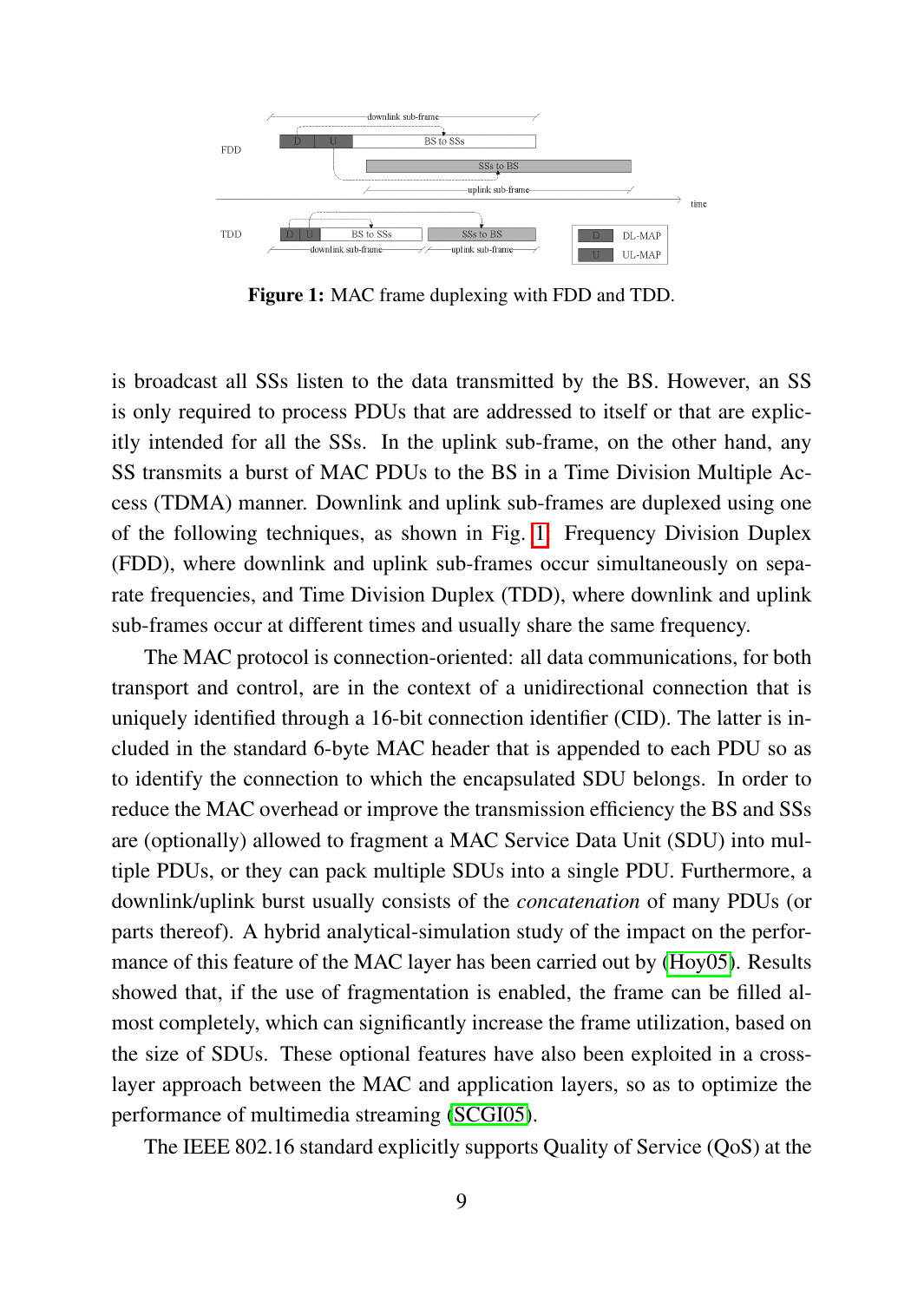connection level. Therefore, the BS schedules the uplink and downlink connections so as to meet their negotiated QoS requirements. At the start of each frame, the BS advertises the computed schedule by defining the uplink and downlink grants of each SS. We define *grant* as the amount of time in an uplink (downlink) sub-frame reserved for an SS to transmit (receive). Based on this definition, each frame is actually an ordered sequence of grants. Each SS learns the exact grant sequence by decoding specific MAC control messages, i.e., MAPs, which are broadcasted by the BS at the beginning of each downlink sub-frame as shown in Fig. [1.](#page-22-0) MAPs consist of DL-MAP and UL-MAP which contain the downlink and uplink grants timetables, respectively. To guarantee that the SSs have enough time to decode the UL-MAP and schedule their transmissions, the uplink sub-frame is delayed with respect to the downlink sub-frame by a fixed amount of time, called the *uplink allocation start time*. IEEE 802.16 specifies that this value must be at least as long as the maximum Round Trip Time delay (RTT), but no longer than the frame duration.

To define the UL- and the DL-MAP, the BS must consider the actual amount of bytes which are present at each connection queue. Note that, while the BS has perfect knowledge of the status of the local downlink connection queues, it is not aware of the amount of data that is waiting for transmission at each connection in the uplink direction, i.e., the status of uplink connection queues which reside at SSs. Therefore, bandwidth in uplink is granted to SSs on demand. The IEEE 802.16 standard provides several mechanisms to inform the BS about the current backlog of each SS uplink connection. According to the standard, with *unsolicited granting* a fixed amount of bandwidth is requested on a periodic basis during the connection setup phase. After that, the requested bandwidth is granted automatically without any further explicit bandwidth request. On the other hand, with *demand assigned multiple access*, bandwidth is granted on a demand assignment basis, as the need arises. To do so, IEEE 802.16 provides SSs with dedicated control messages to notify the BS of bandwidth requests, and with a number of different mechanisms to convey such messages from the SSs to the BS. Bandwidth requests may be issued by either a 6-byte stand-alone Bandwidth Request (BR) PDU, or a 2-byte Grant Management (GM) sub-header, which is piggybacked on to a generic user data PDU. In both cases, the message specifies the amount of requested bandwidth, expressed as a number of user data bytes, and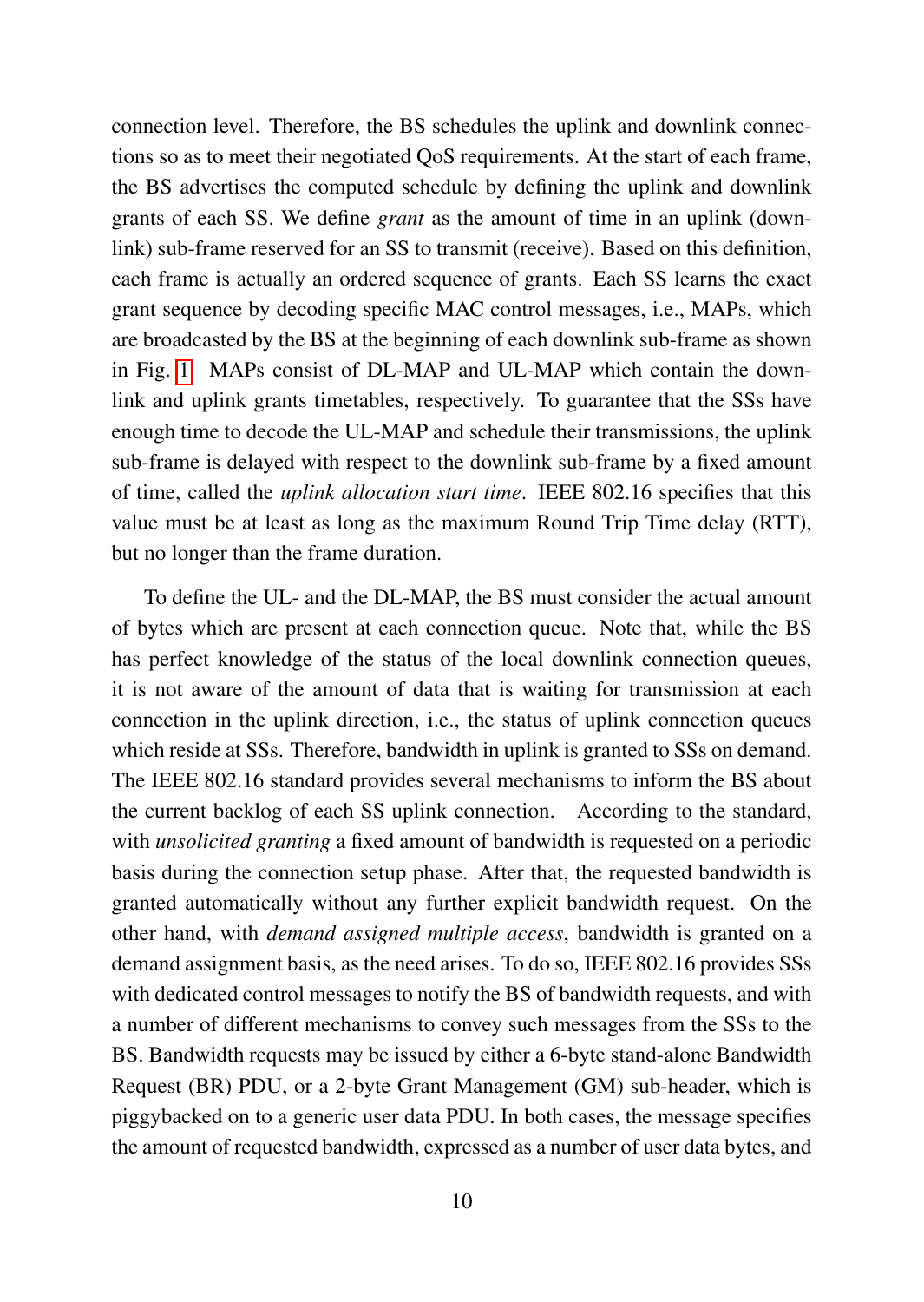it refers to a specific connection: in BR PDUs, the CID is explicitly specified, whereas, in GM sub-headers, it corresponds to the CID of the carrying PDU. Furthermore, requests may be incremental or aggregate. An *incremental request* indicates that additional bandwidth is needed, with respect to that requested so far by the same connection. On the other hand, an *aggregate request* resets any previous bandwidth request from the same connection. A request carried by a BR PDU may be either aggregate or incremental, whereas bandwidth requests piggybacked on GM sub-headers are always incremental.

Even though bandwidth requests are always per connection, the BS grants uplink capacity to each SS as a whole [\(80204\)](#page-100-1) (par. 6.3.6.3), i.e., there is no explicit information in the UL-MAP message regarding the connections the grant was actually addressed to. Hence, the SS is not able to exactly predict to which connections the grant was intended. The SS MAC should thus implement a scheduling strategy to share the granted capacity to all (or some) of its connections [\(CELM06;](#page-101-1) [CELM07\)](#page-101-3).

Bandwidth requests themselves need bandwidth to be transmitted. A *unicast poll* consists of an uplink grant intended by the BS for a specific connection to transmit a bandwidth request. The grant is issued to the SS the connection belongs to, which will eventually schedule a BR PDU for that specific connection. On the other hand, *broadcast polls* are issued by the BS to all uplink connections, which contend for their use in a random access manner. We refer to a bandwidth request (carried by a BR PDU) sent in response to a broadcast poll from the BS as a *contention bandwidth request*.

Since it would not be feasible to address the QoS requirements of all of the applications foreseen for an IEEE 802.16 network, their functionality are grouped by the standard into a small number of classes named *scheduling services* based on the commonality of their: i) QoS service requirements (e.g., real time applications with stringent delay requirements, best effort applications with minimum guaranteed bandwidth); ii) packet arrival pattern (fixed/variable-size data packets at periodic/aperiodic intervals); and iii) mechanisms to send bandwidth requests to the BS. Thus, each scheduling service is tailored to support a specific class of applications. In the following, we describe the IEEE 802.16 scheduling services by focusing on the supported targeted applications, the related bandwidth request mechanisms and their specific MAC QoS parameters.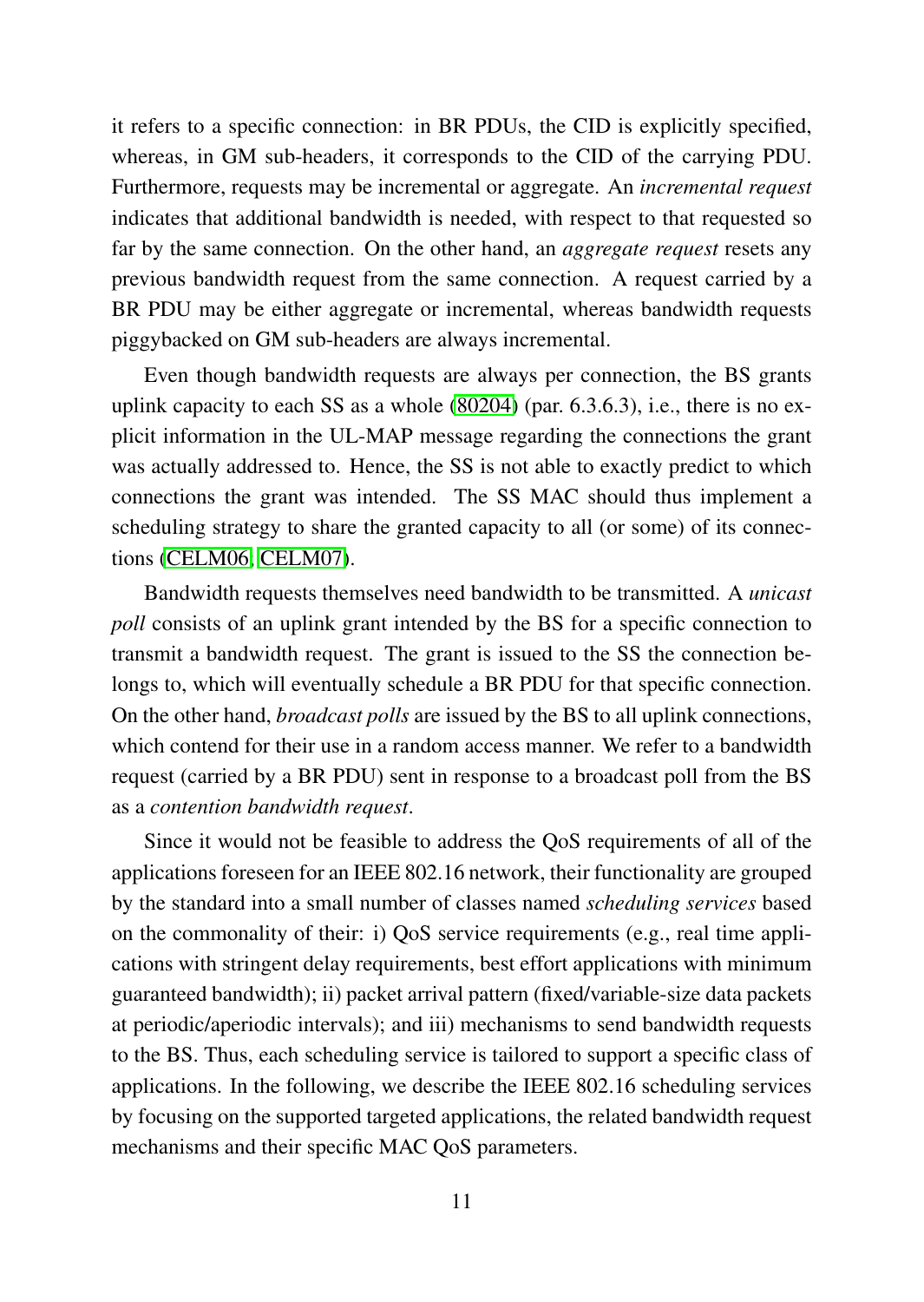The IEEE 802.16 standard explicitly defines five scheduling services: Unsolicited Grant Service (UGS), real-time Polling Service (rtPS), extended real-time Polling Service (ertPS), non-real-time Polling Service (nrtPS), and Best Effort (BE).

UGS is designed for supporting real-time applications with strict delay requirements, that generate fixed-size data packets at periodic intervals, such as Voice over IP (VoIP) without silence suppression. The guaranteed service, is defined so as to closely follow the packet arrival pattern, hence grants occur on a periodic basis. With regard to uplink connections, capacity is granted by the BS regardless of the current backlog estimation, thus SSs never send bandwidth requests. In other words, grants are assigned with the same pace as that of packet generation. A drawback of UGS with uplink connections is that grants are assigned regardless of the actual backlog at SSs. For instance, UGS is not suitable for VoIP applications with silence suppression. In fact, while packets of fixed size are usually generated at a constant rate during talk-spurt (ON) periods, no packets are produced during silence (OFF) periods. Several modifications to the UGS have been proposed in the literature so as to efficiently support this kind of applications by reducing the bandwidth wasted for unnecessarily assigning uplink grants to idle VoIP connections. For instance, Hong *et al.* [\(HK06\)](#page-102-4) proposed two alternative strategies. The first approach consists of dynamically adapting the grant interval, depending on the bandwidth that is actually consumed by the connection. The second is inspired to the UGS with Activity Detection (UGS/AD) scheduling service of the DOCSIS standard [\(CSR05\)](#page-101-4), whose MAC-layer design choices have been broadly reused by the IEEE 802.16 working group. This strategy relies on the SS notifying the BS when it is entering/leaving an OFF period, respectively. In this way, during the OFF periods, the BS will assign small uplink grants instead of full-sized ones, which are used by the SS to notify the BS of the start of the next ON period as soon as the application becomes busy again. This solution has become part of the specifications of the IEEE 802.16e amendment [\(80205\)](#page-100-2) as the Enhanced Real-time Polling Service (ertPS). Both these approaches have been shown to perform better than the original UGS, in terms of bandwidth utilization.

The rtPS scheduling service is designed to support real-time applications with less stringent delay requirements than UGS, that generate variable-size data pack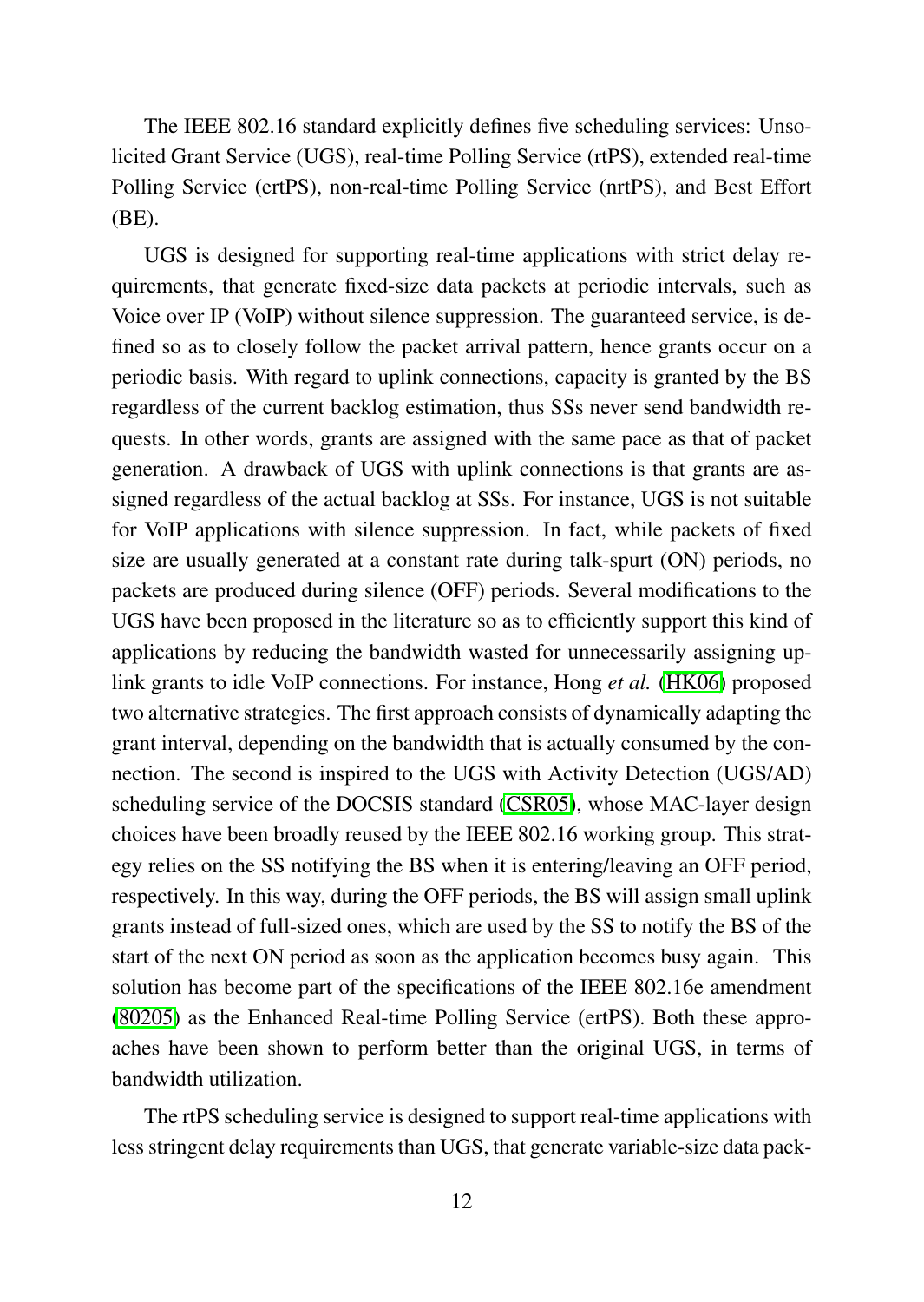ets at periodic intervals, such as Moving Pictures Expert Group (MPEG) video and VoIP with silence suppression. The key QoS parameters with such connections are the Minimum Reserved Traffic Rate and the Maximum Latency. The former specifies the minimum rate, in b/s, that must be reserved by the BS for this service flow whereas the latter, in s, upper bounds the interval between the time when an SDU is received by the MAC layer and the time when it is delivered to the physical layer. Since the size of packets with rtPS is not fixed as with UGStailored applications, SSs are required to notify the BS of their current bandwidth requirements. However, in order to grant deterministic access to the medium, the BS periodically sends unicast polls to rtPS connections. For this reason, the latter are refrained from using bandwidth request mechanisms on a contention basis. The polling period is equal to the Unsolicited Polling Interval (UPI), if specified.

With regard to uplink connections, the BS can issue periodic polls by means of a static timetable like that of UGS grants. The only difference is that the grant size is *not* equal to the expected SDU size, which is not known in advance, but to the number of bytes needed by an SS to transmit a bandwidth request PDU for the polled connection. In general, the bandwidth request mechanism of rtPS connections thus incurs an additional delay with respect to UGS connections of at least one frame duration. In fact, by responding to a unicast poll an SS notifies the BS of the backlog of one of its connections, but it cannot actually transfer data until the BS reserves an uplink grant for it. However, unlike UGS, rtPS connections can piggyback bandwidth requests on outgoing PDUs, provided that new data arrived before the previous backlog has been entirely served. This way an rtPS connection can anticipate the backlog notification to the BS with respect to the next scheduled unicast poll, thus reducing the aforementioned delay.

Unlike UGS and rtPS scheduling services, nrtPS and BE are designed for applications that do not have any specific delay requirements. The only difference between them is that nrtPS connections are reserved a minimum amount of bandwidth, which can boost performance of bandwidth-intensive applications, such as File Transfer Protocol (FTP) and Video on Demand (VoD). Both nrtPS and BE uplink connections typically use contention bandwidth requests; however, the BS should also grant unicast bandwidth request opportunities to nrtPS connections on a large time-scale, so as to enforce a minimum rate even at high network loads. In fact, in these conditions the BS could refrain from assigning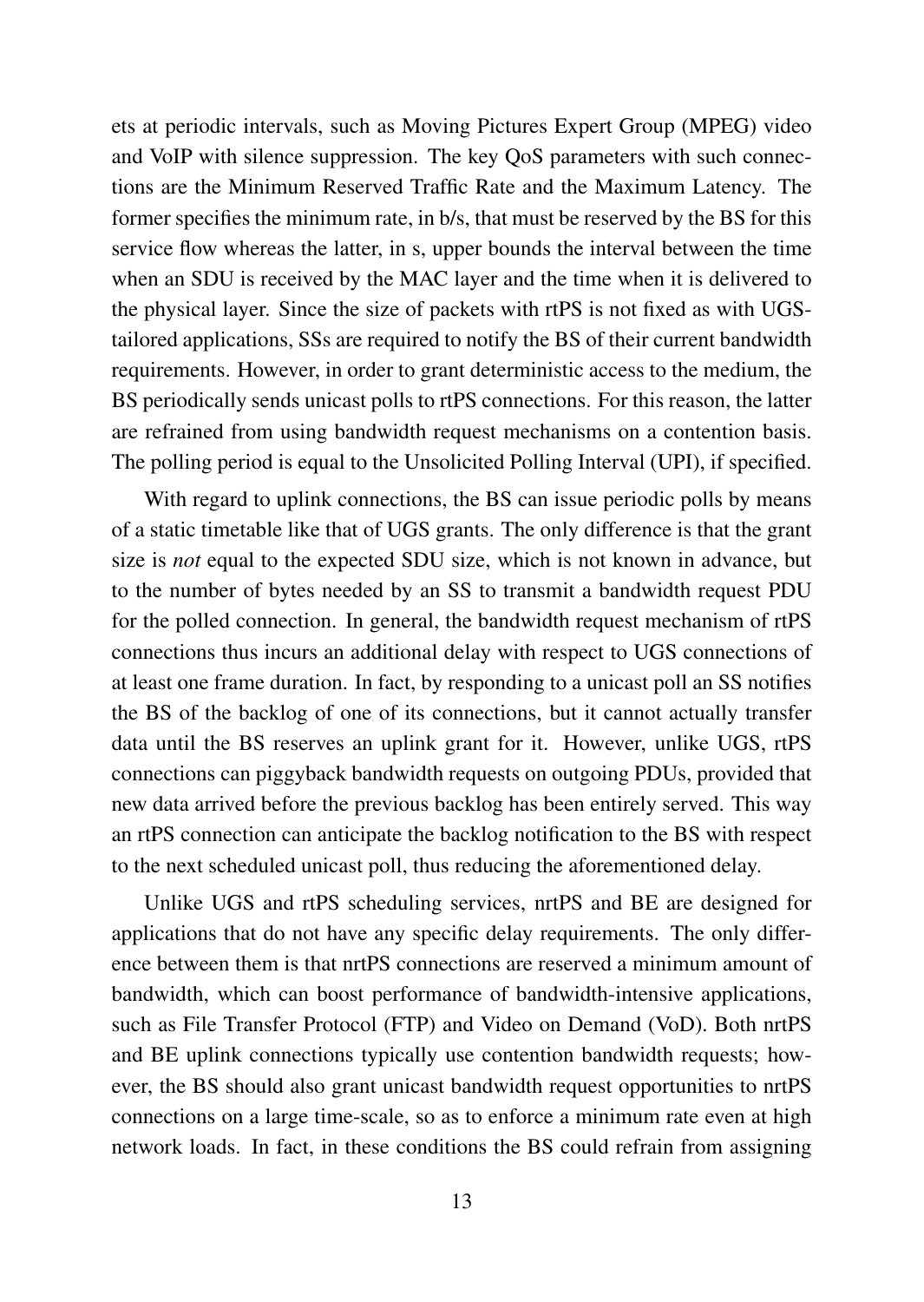| <b>Bandwidth request mechanism</b> | UGS. | ertPS | rtPS | nrtPS |  |
|------------------------------------|------|-------|------|-------|--|
| Unsolicited granting               |      |       |      |       |  |
| Unicast polling                    |      |       |      |       |  |
| Broadcast/Multicast polling        |      |       |      |       |  |
| Piggybacking                       |      |       |      |       |  |

<span id="page-27-1"></span>Table 2: Bandwidth request mechanisms mapping to scheduling services.

slots for broadcast polls to save bandwidth.

When a BE or nrtPS uplink connection becomes busy after it has been idle for a long period, it notifies the BS of its backlog by responding to a multicast/broadcast poll. Therefore, the BS should reserve some capacity as multicast/broadcast polls so as to avoid starvation of idle BE connections. Recall that starvation of nrtPS connections is prevented by the large time-scale unicast polls issued by the BS. For instance, the BS can advertise the uplink capacity that is not scheduled as uplink grants available for broadcast polls. Also, reserving a small number of broadcast polls in each frame has been shown to improve the performance of BE connections, by reducing delays [\(CELM07\)](#page-101-3). This is especially suitable for elastic applications, such as Web or FTP, which generate bursts of SDUs at irregular time intervals.

In Table [2,](#page-27-1) we report a summary of the the bandwidth request mechanisms used to support each scheduling service as recommended by the IEEE 802.16 standard.

### <span id="page-27-0"></span>2.2 Physical layer

The IEEE 802.16 standard includes several non-interoperable physical layer specifications. In this works, we specifically focus on the Orthogonal Frequency Division Multiplexing (OFDM) and the Orthogonal Frequency Division Multiple Access (OFDMA) air interfaces. The former has been envisaged by the WiMAX forum as the target air interface for fixed BWA, whereas the latter is the most suitable one for supporting mobility as specified by the IEEE 802.16e standard. Both OFDM and OFDMA are multiplexing techniques for Non-Line-of-Sight (NLOS) operations where the overall bandwidth is subdivided into multiple frequency sub-carriers [\(Cim85;](#page-101-5) [NP00\)](#page-103-1). Even though OFDM and OFDMA exhibit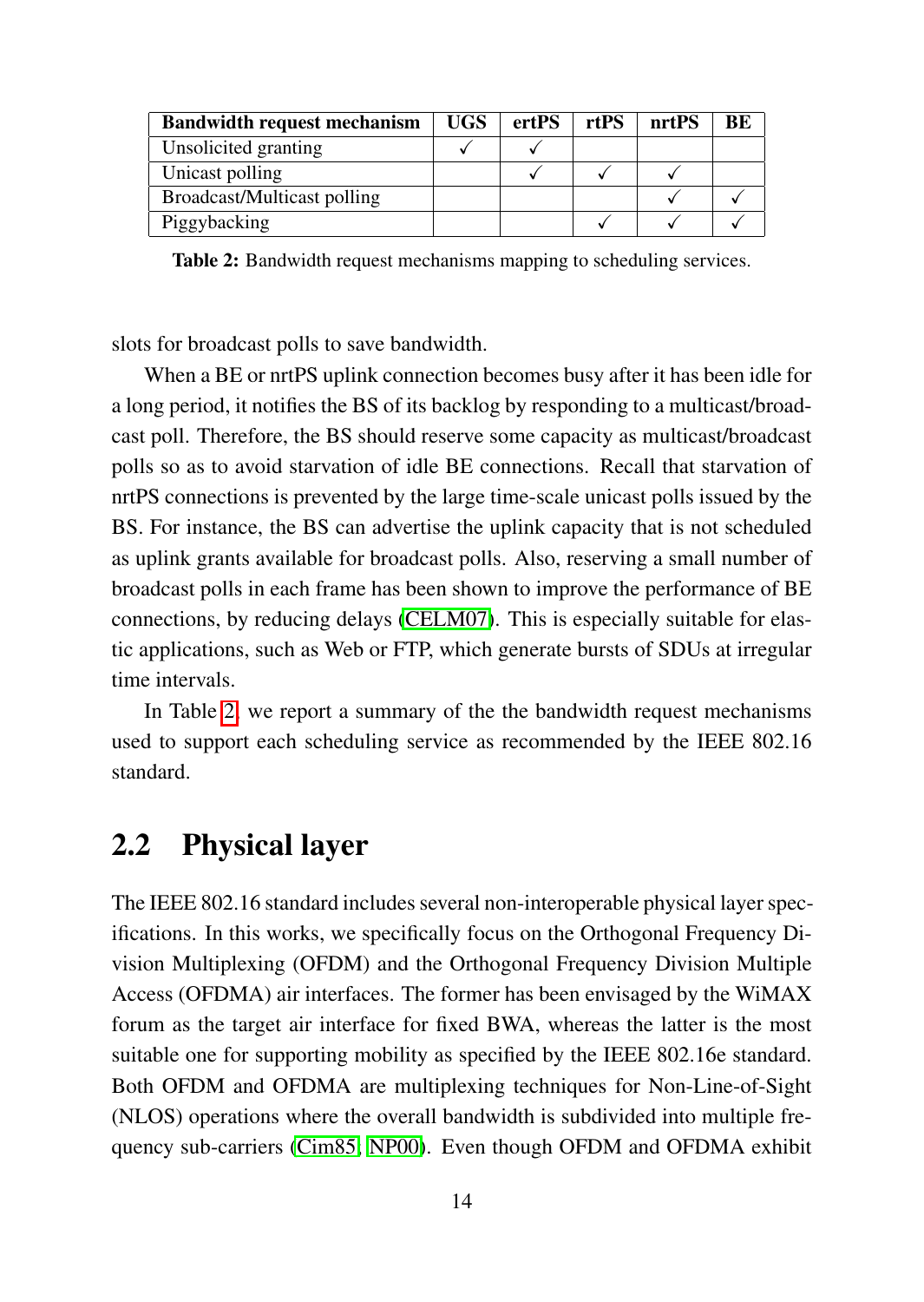several common aspects, for the sake of explanation, we describe them separately. This choice is motivated by the fact that the resource allocation process tremendously depends on the specific air interface adopted as described below.

#### <span id="page-28-0"></span>2.2.1 Ortogonal Frequency Division Multiplexing

Figure [2](#page-29-0) reports the OFDM frame structure in TDD. Each sub-frame consists of a fixed number of OFDM symbols. An OFDM symbol is made up from subcarriers, the number of which determines the Fast Fourier Transform (FFT) size used. The standard specifies an FFT size of 256. Part of the OFDM symbol duration, named the Cyclic Prefix duration, is used to collect multipath. The interested reader can find a technical introduction to the OFDM system of IEEE 802.16 in [\(KR04\)](#page-102-5). The downlink sub-frame begins with a well-known sequence, called *long preamble*, to synchronize the receivers of the SSs. The duration of a long preamble is two OFDM symbols. A synchronization preamble, with duration of one OFDM symbol, namely *short preamble*, is also pre-pended to each downlink and uplink grant, so as to synchronize the BS and the SSs transceivers, before any data transmission. Immediately after the long preamble, the BS transmits the Frame Control Header (FCH), which consists of one OFDM symbol, and it is used by the SSs to decode the forthcoming MAPs messages transmitted by the BS. To notify a downlink (uplink) grant, a downlink (uplink) information element (IE) is included into the MAPs. The IE specifies the start and the end times of each grant and indicates the SSs to which the grant is addressed. As already pointed out, even though resources are scheduled by the BS on a per connection basis, grants are advertised per SS, i.e., the connection CIDs are not specified in the IE. Thus, SSs have to implement a scheduling function to select which of its connection will transmit in the assigned grant. Intuitively, the higher the number of IEs advertised by the MAPs, the greater the control message overhead, and, thus, the smaller the available frame capacity. Note that the standard defines several special IEs to manage particular conditions. For instance, Fig. [2](#page-29-0) reports the Bandwidth Request IE which is used to notify the SSs that part of uplink sub-frame is reserved to broadcast polls. At the end of each downlink (uplink) sub-frame the BS provides the SSs with enough time to switch from reception (transmission) to transmission (reception). This time interval is referred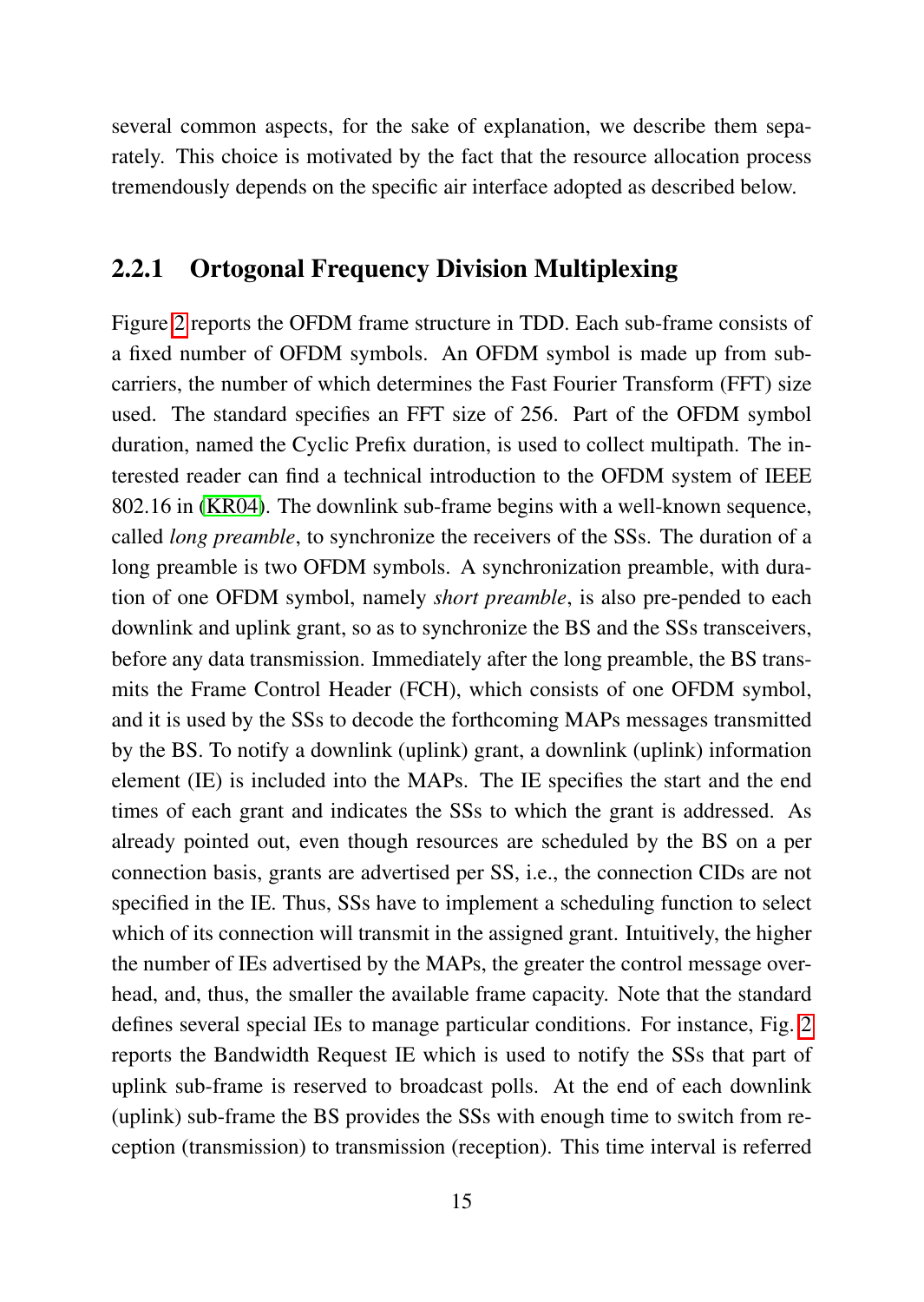

<span id="page-29-0"></span>Figure 2: OFDM frame structure in TDD.

to as SS Receive to Transmit Gap (SSRTG), and the transmission to reception time is referred to as SS Transmit To receive Gap (SSTTG).

In order to exploit the location-dependent wireless channel characteristics, the IEEE 802.16 allows multiple burst profiles to coexist within the same network. In fact, SSs that are located near to the BS can employ a less robust modulation than those located far from the BS [\(Hoy05\)](#page-102-3). The combination of parameters that describe the transmission properties, in downlink or uplink direction, is called a *Modulation and Coding Scheme* (MCS). Each MCS is associated with an Interval Usage Code (IUC), which is used as an identifier within the local scope of an IEEE 802.16 network. The set of MCSs that can be used is periodically advertised by the BS using specific management messages, i.e., Downlink Channel Descriptor (DCD) and Uplink Channel Descriptor (UCD). To maintain the quality of the radio frequency communication link between the BS and SSs, the wireless channel is continuously monitored to determine the optimal MCS. Specifically, the MCS is thus dynamically adjusted so as to employ the less robust profile such that the link quality does not drop below a given threshold, in terms of the Carrier-to-Interference-and-Noise Ratio (CINR) [\(EMSW02\)](#page-101-6). However, as a side-effect of the dynamic tuning of the transmission rate, it is not possible for the stations to compute the transmission time of MAC PDUs *a priori*. Therefore, SSs always issue bandwidth requests in terms of bytes instead of time, without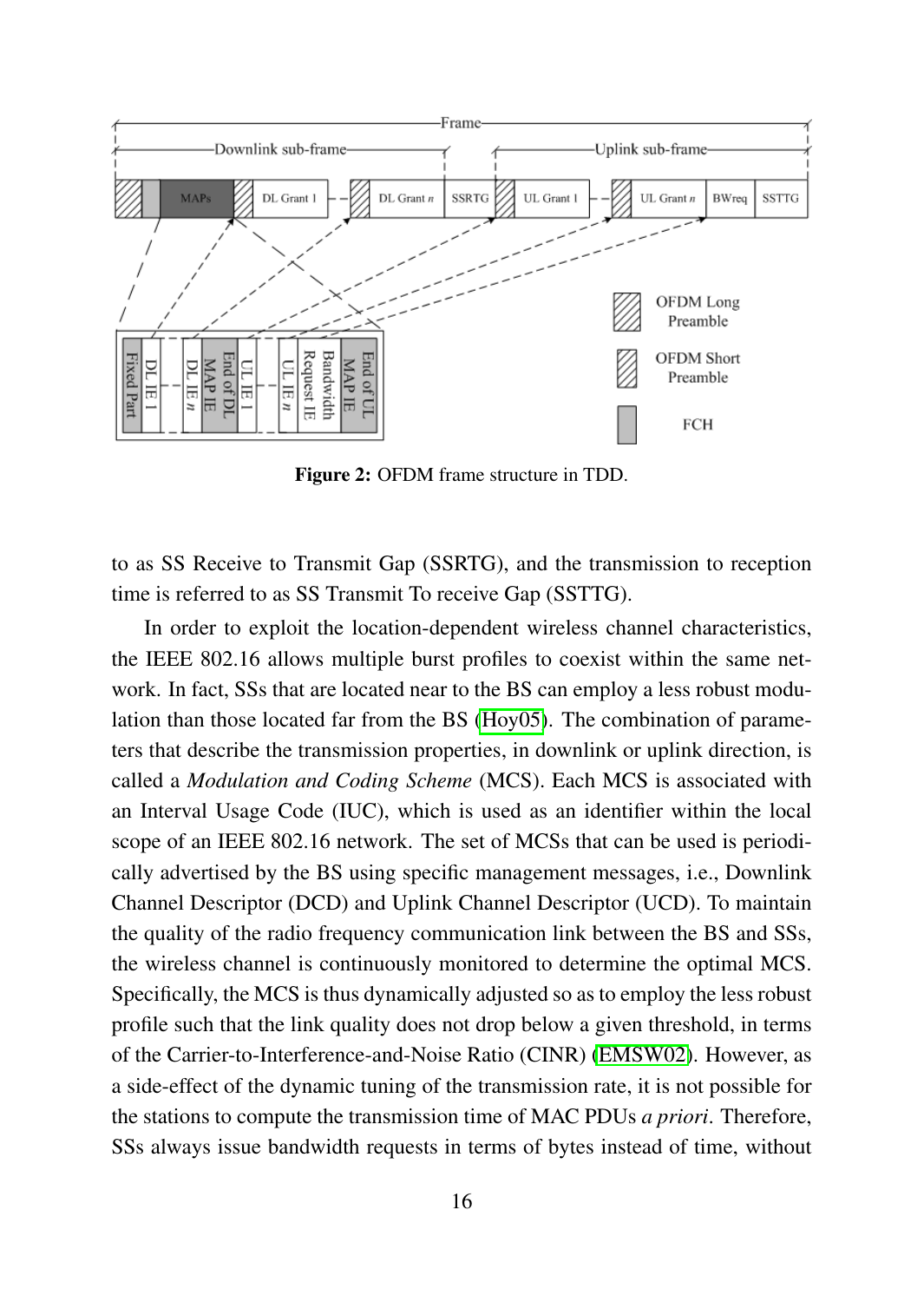including any overhead due to the MAC and physical layers.

Even though the link quality lies above a given threshold, it is still possible that some data get corrupted. To reduce the amount of data that the receiver is not able to successfully decode, several Forward Error Correction (FEC) techniques are specified, e.g., Reed-Solomon with Convolutional Code (RS-CC), which are employed in conjunction with data randomization, puncturing and interleaving. Data corruption of a MAC PDU can be detected by the receiver via an optional 32-bit CRC.

#### <span id="page-30-0"></span>2.2.2 Ortogonal Frequency Division Multiple Access

The OFDMA air interface is specifically tailored to support mobility. In this context, we refer to terminals as Mobile Stations (MSs) instead of SSs. In OFDMA MAC frames extend over two dimensions: time in units of OFDMA symbols, and frequency, in units of logical sub-channels as shown in Fig. [3.](#page-31-0) A sub-channel is a subset of the available multiple frequency sub-carriers [\(Cim85;](#page-101-5) [NP00\)](#page-103-1). The standard specifies a few sub-carrier permutations, i.e., the mapping of logical sub-channels onto physical sub-carriers. Different mappings are tailored to different transmission environments and user characteristics. Two sub-carrier permutations are mandatory for downlink sub-frame: Partial Usage of Subchannels (PUSC) and Full Usage of Subchannels (FUSC); while PUSC is the only mandatory sub-carrier permutation for the uplink sub-frame. The FUSC method uses all the subchannels and employs fullchannel diversity by distributing the allocated subcarriers to subchannels using a permutation mechanism. On the other hand, in PUSC, subchannels are divided and assigned to three segments that can be allocated to sectors of the same cell. Subcarriers are distributed to subchannels through a different permutation mechanism. The interested reader can find further details in [\(Yag\)](#page-103-2).

We define a zone as a portion of the frame in which one of the above subcarrier permutations is applied. Multiple zones within the same downlink or uplink sub-frame, employing different sub-channels mapping schemes, may exist as shown in Fig. [3](#page-31-0) which depicts a sample OFDMA frame structure in TDD duplexing mode. The number of OFDMA symbols per frame depends on the frame duration, channel bandwidth, Fast Fourier Transform (FFT) size, and Cyclic Prefix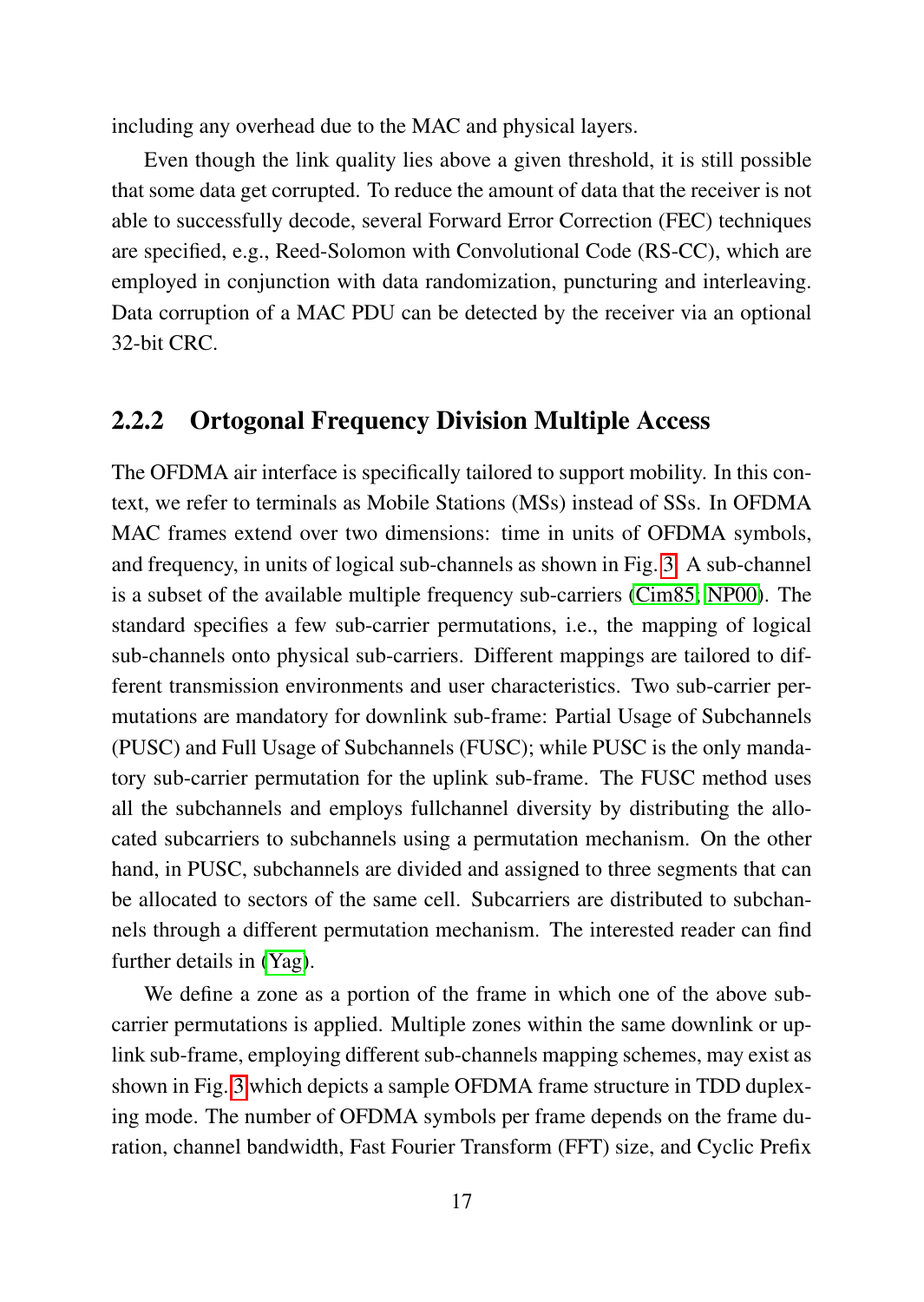



<span id="page-31-0"></span>Figure 3: OFDMA frame structure in TDD.

length, whereas, the number of sub-channels depends on the channel bandwidth, FFT size, and sub-carrier permutation. The minimum resource allocation unit is the OFDMA *slot* (hereafter slot) and consists of one or more sub-channels by one or more OFDMA symbols, depending on the sub-carrier permutation. As for OFDM, the standard support different MCSs which can be used by the BS and MSs to adapt the transmission rate to the channel conditions. Therefore, while the dimensions of a slot are determined by the specific physical layer parameters and sub-carrier permutation, the amount of data which can be conveyed into a single slot varies depending on the robustness of the MCS, i.e., the more robust the MCS, the less the number of bytes carried by a single slot. The set of available MCSs, both for uplink and downlink transmission, is advertised by the BS on a regular basis through the DCD and the UCD control messages.

To better describe the OFDMA characteristics, without loss of generality, we exploit Fig. [3](#page-31-0) as an example of a possible realistic system snapshot which shows a 5 ms frame with channel bandwidth of 10 MHz, 1024 FFT size, two downlink zones (PUSC and FUSC zones), and one uplink zone (PUSC zone). The structure of both downlink and uplink sub-frames is discussed below. With a slight abuse of notation, we can consider an OFDMA frame as a matrix where rows and columns are sub-channels and OFDMA symbols respectively (see Fig. [3\)](#page-31-0).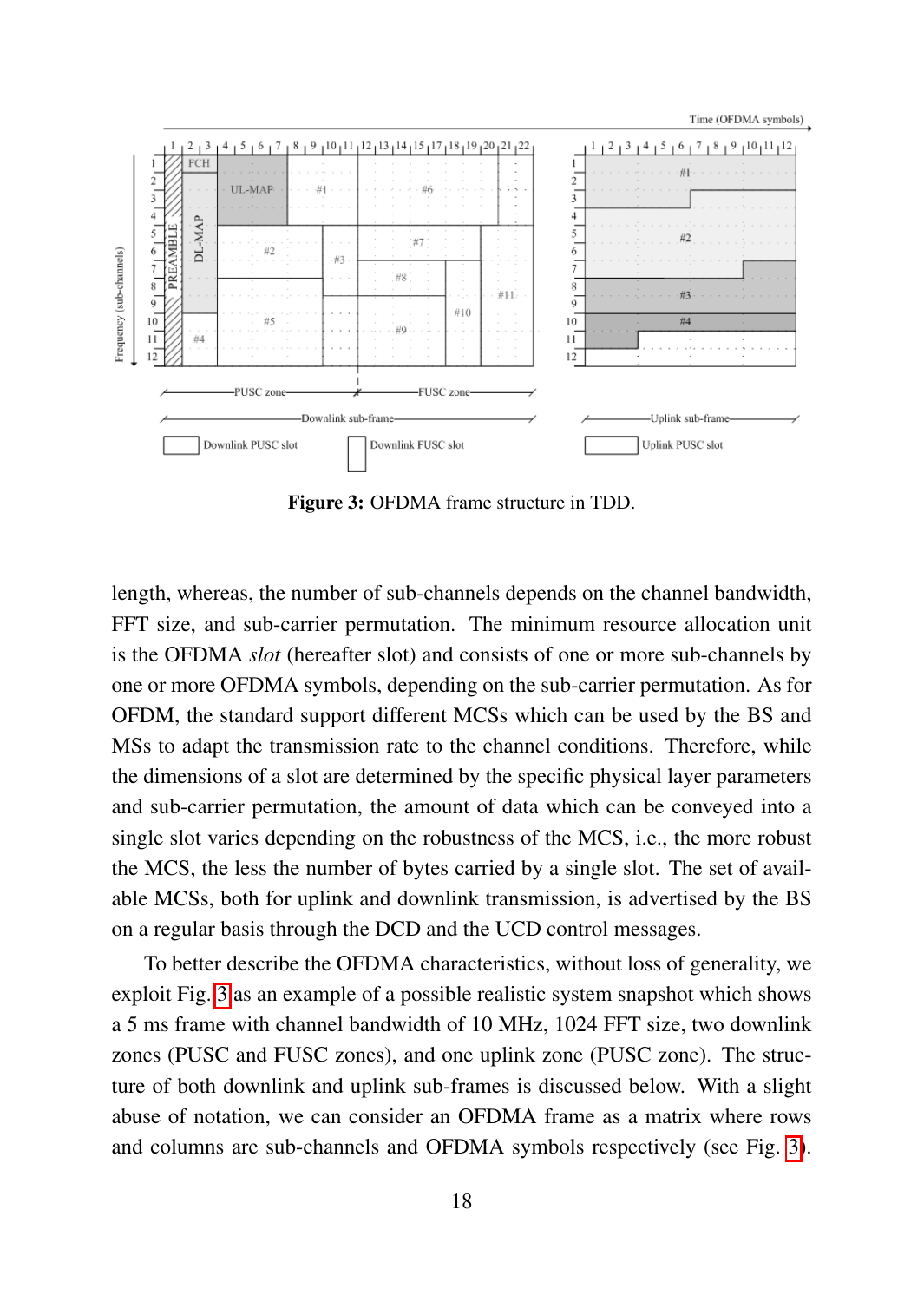First we describe the downlink direction. The downlink sub-frame begins with a physical preamble which is needed for physical synchronization. The preamble is one OFDMA symbol in the time domain, while it covers all the available sub-channels in the frequency domain. After the preamble, the BS transmits the FCH message. The DL-MAP message is thus allocated within the downlink subframe in column-wise order from the end of the FCH. If the DL-MAP size (in slots) exceeds the number of rows in a column, the allocation continues from the beginning of the next column. The remaining part of the downlink sub-frame is allocated by means of a number of *data regions*. A data region consists of a two-dimensional portion of the frame formed by a group of contiguous logical sub-channels in a group of contiguous OFDMA symbols. A data region may be visualized as a rectangle of OFDMA slots as shown in Fig. [3,](#page-31-0) and cannot span over two zones. However, MAC SDUs can be fragmented into many MAC PDUs, which in turn can be conveyed in different data regions.<sup>[2](#page-0-0)</sup> If the size of the MAC PDUs of a data region is not a multiple of the number of bytes contained in the data region slots, the remaining portion is padded with stuff bytes. The size of each data region and its coordinates, with respect to the downlink sub-frame, depend on the resource allocation process and are specified by the BS in the DL-MAP message, which is advertised at the beginning of the downlink sub-frame in a PUSC zone. The standard allows for data directed to MSs employing the same MCS to be grouped into a single data region so as reduce the overhead. In fact, each data region is specified through an IE into the DL-MAP, which can optionally include the list of connections to which the data region is addressed, namely the *data region recipients*. Therefore, the greater the number of data regions, the higher the signaling overhead. With regard to the uplink direction, MSs access the medium in accordance with the uplink data regions advertised by the BS. Unlike downlink, uplink data regions are explicitly defined by the standard as a number of contiguous slots, starting from the upper-left corner of the uplink subframe, allocated in row-wise order as shown in Fig. [3.](#page-31-0) The end of each uplink data region is the beginning of the next one. As for downlink, each uplink data region incurs the overhead of one IE in the uplink map (UL-MAP) message. The

 $2$ This is only true provided that variable-length fragmentation of MAC SDUs into multiple MAC PDUs is allowed. While the latter is an optional feature of the IEEE 802.16 MAC, it can be effectively employed to reduce the MAC overhead due to padding the unused portion of data regions, and is thus specified as a mandatory feature by the WiMAX compliance datasheets.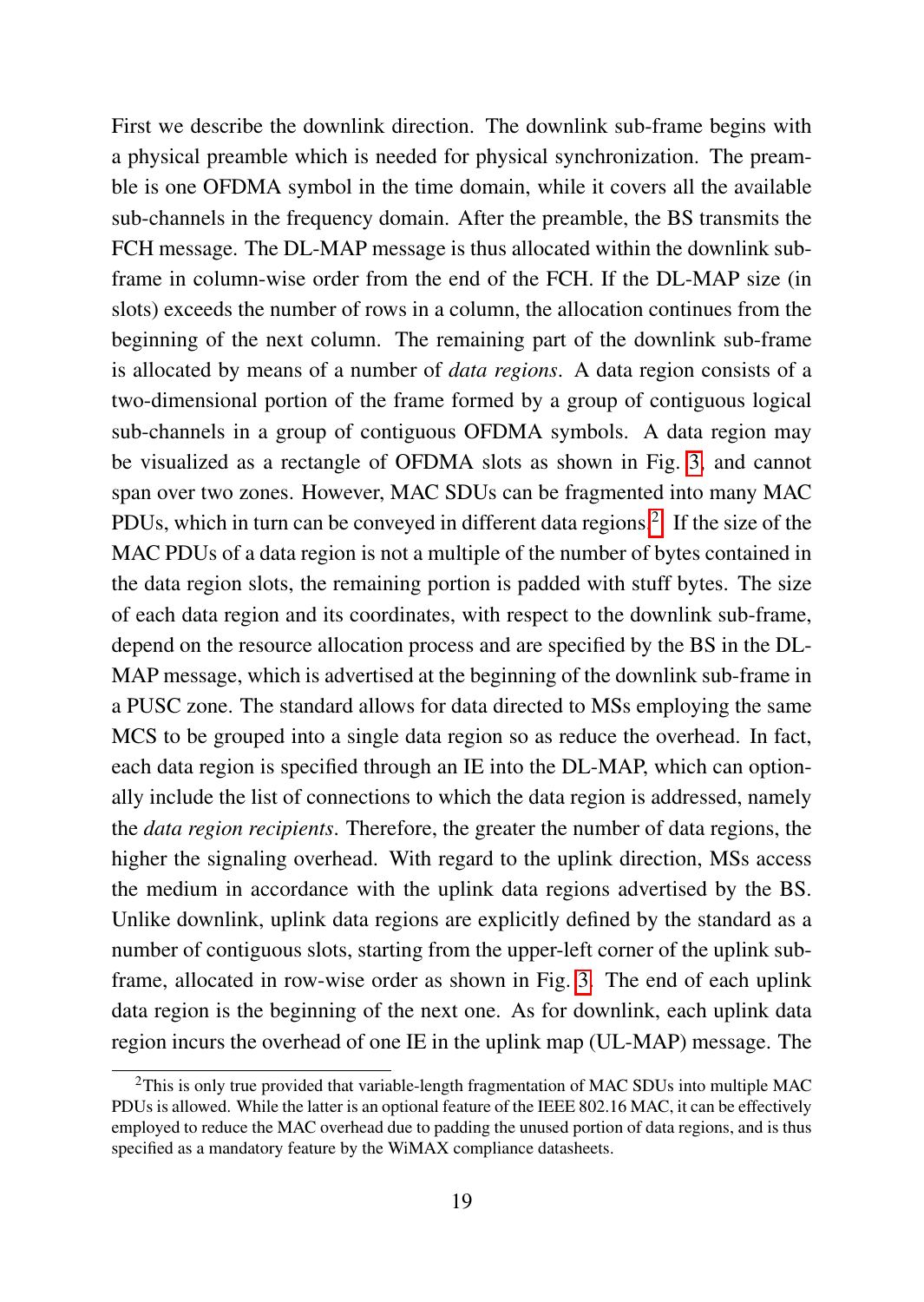latter is transmitted by the BS in the PUSC zone of the downlink sub-frame.

To increase the range and robustness of data transmission, the IEEE 802.16e standard specifies several advanced techniques, including Hybrid Automatic Retransmission ReQuest (H-ARQ). H-ARQ, first suggested in [\(WH61\)](#page-103-3), uses an error control code in conjunction with the retransmission to ensure reliable transmission of data packets. In IEEE 802.16e, H-ARQ can be enabled on a perconnection basis for fast recovering from channel errors at an intermediate level between the MAC and physical layers [\(Yag\)](#page-103-2). An H-ARQ data regions consists of a set of H-ARQ sub-bursts, each containing one or more MAC PDUs followed by a Cyclic Redundancy Check (CRC). The latter is used to determine whether the MAC PDUs have been received correctly. If this is not the case, then the H-ARQ sub-burst is re-transmitted, employing the same MCS. The H-ARQ receiver then combines the retransmissions along with the original transmission so as to infer the correct sequence of bytes transmitted. Note that this mechanism is substantially different from classical ARQ schemes, such as stop-and-wait, employed at the MAC layer of wireless MAC protocols (e.g., IEEE 802.11) where the MAC PDU is retransmitted until it can be fully recovered in its own, without combining the failed transmissions previously received. Furthermore, acknowledgments of the correct/incorrect reception of the H-ARQ sub-bursts are sent via a dedicated logical channel in the MAC frame, which ensures fast convergence of the H-ARQ process, and hence low transmission latencies. Preliminary works have shown that in the low SNR regime (below 4-5 dB), H-ARQ greatly increases the data rate [\(GWAC05\)](#page-102-6).

As far as the resource allocation is concerned, the critical challenge with H-ARQ is that sub-bursts cannot span over two data regions. However, in the downlink direction, H-ARQ sub-bursts that are addressed to different MSs can be packed into a single downlink H-ARQ data region. Unlike non-H-ARQ downlink data regions, these MSs need not to employ the same MCS. In fact, each H-ARQ downlink data region is advertised in the DL-MAP by means of a specific IE, which specifies the starting point (top-left corner), width (number of OFDMA symbols), height (number of logical sub-channels), and number of H-ARQ subbursts. Each H-ARQ sub-burst is then advertised within the downlink H-ARQ data region IE by means of the length (in number of slots), the MCS, and the sub-burst recipient.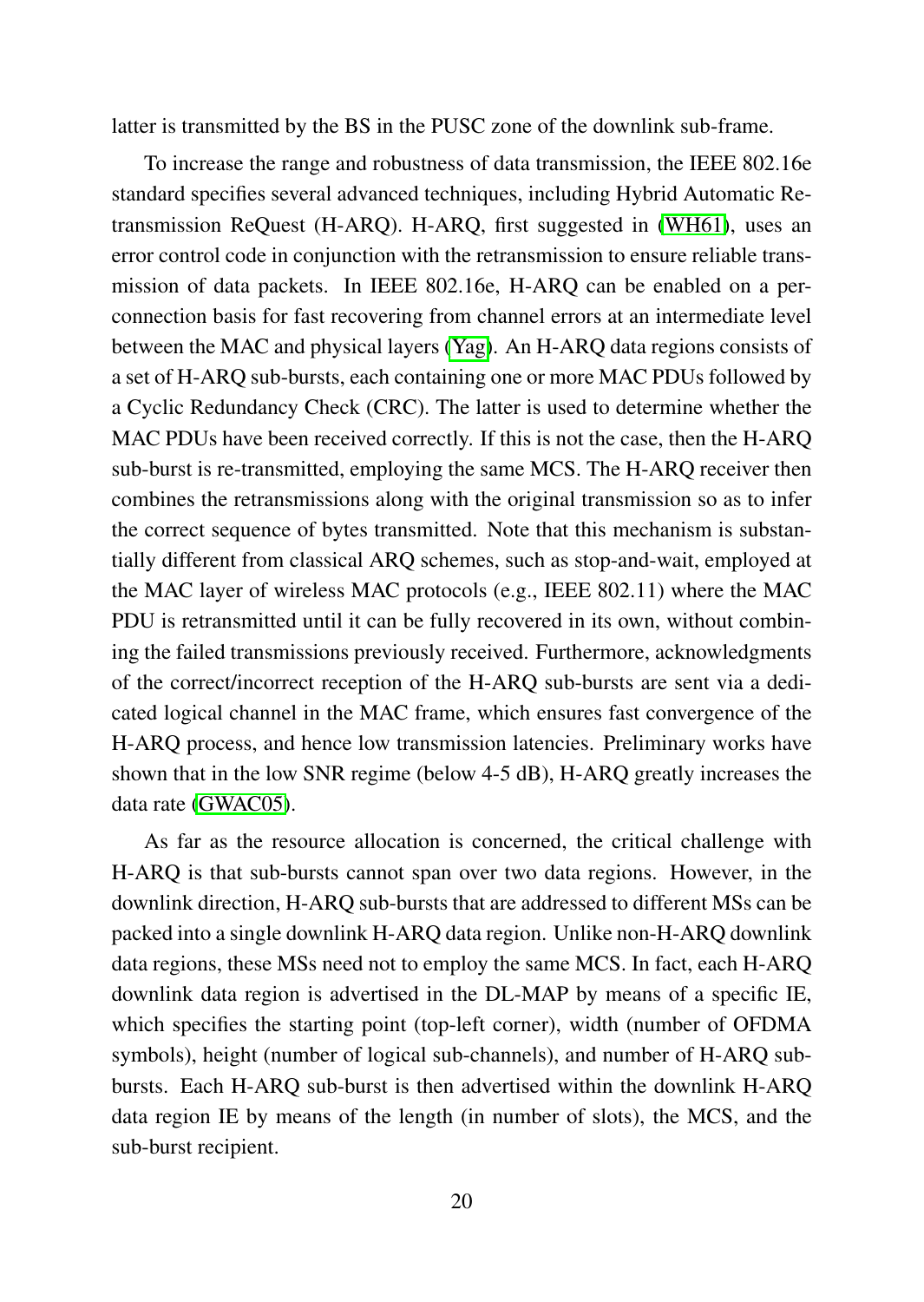#### <span id="page-34-0"></span>2.3 Half-duplex constraint

Regardless of the physical air interface adopted, the IEEE 802.16 standard provides support for both full-duplex and half-duplex SSs. A full-duplex SS (FD-SS) can simultaneously listen to the downlink channel while transmitting data, whereas a half-duplex SS (HD-SS) cannot receive while transmitting, i.e., uplink and downlink transmissions from/to an HD-SS cannot overlap in time. In fact, HD-SSs have only a single transceiver which can be set to a single frequency channel at any point in time. We refer to this as the *half-duplex constraint*. The latter is very stringent when the system is operating in FDD mode since the uplink and downlink channels occur simultaneously in time using separate frequency channels. Therefore, resource allocation must be performed so as to avoid uplink and downlink grants of HD-SSs to overlap in time. Despite this constraint, IEEE 802.16 FDD systems with HD-SSs are expected to be widely used solutions for a number of reasons. First of all, most licensed bands intended for data applications operate with FDD systems in mind  $(CLW<sup>+</sup>06)$  $(CLW<sup>+</sup>06)$ . Second, providing wireless communication devices with full-duplex capabilities is challenging [\(BEFN04\)](#page-100-6). In fact, when the wireless transceiver is transmitting data, a large fraction of the signal energy leaks into the receive path. The transmitted and received power levels can differ by several orders of magnitude, and therefore the impact of the energy leakage can be significant. FD-SSs are thus more expensive to design and manufacture than HD-SSs, and the latter seem to offer a very attractive solution for user radio devices. Finally, up until the beginning of 2008, most WiMAX-certified SSs supported only half-duplex operations, when operated in FDD mode. Note that the half-duplex constraint only depends on the SSs hardware capabilities and it is thus a physical limitation which holds irrespective of air interface and the MAC protocol used.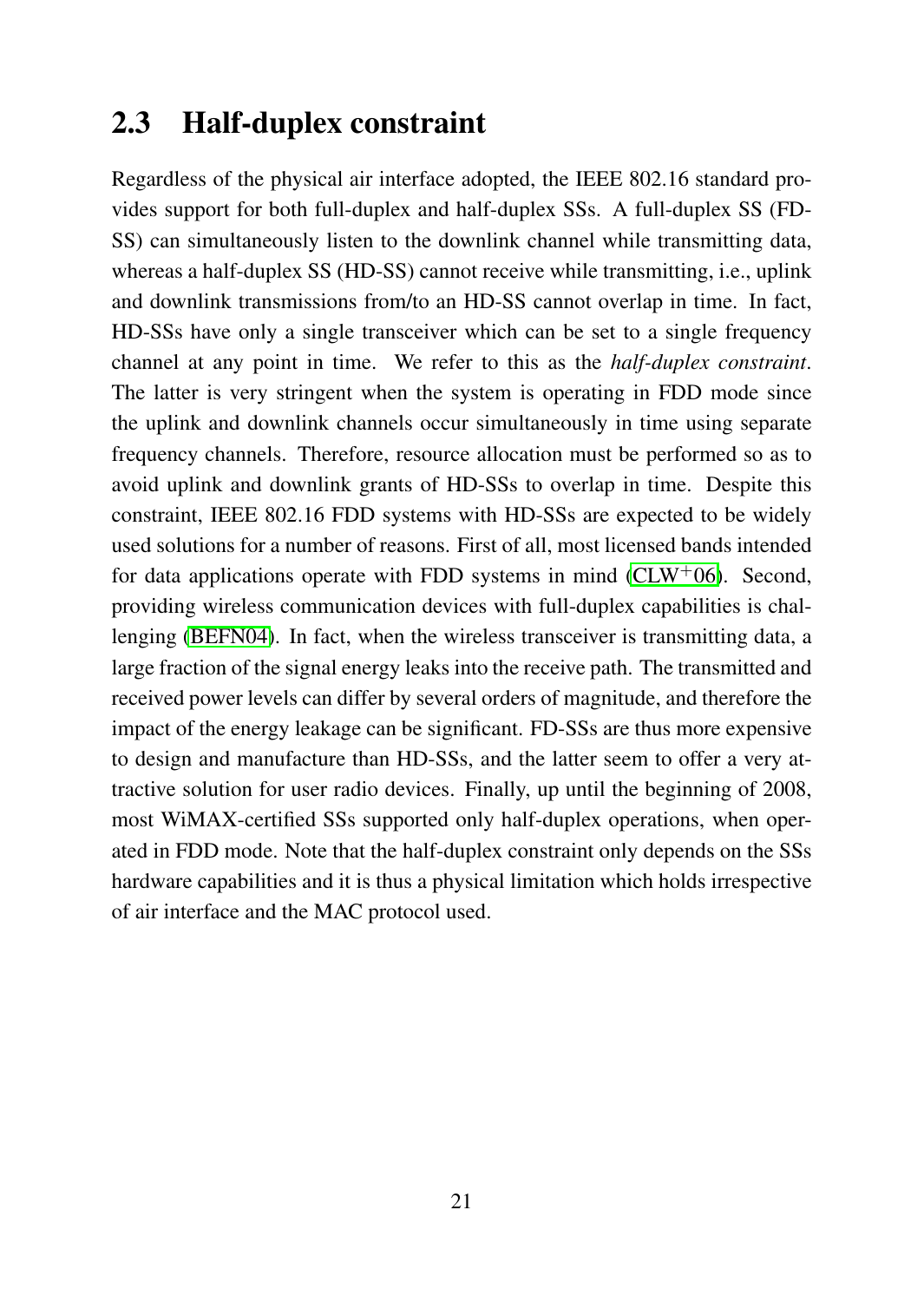# <span id="page-35-0"></span>Chapter 3 PIPER modular framework

And I chiefly use my charm On creatures that do people harm, The mole and toad and newt and viper; And people call me the Pied Piper. *— Robert Browning (1812 - 1889)*

In this chapter we present PIPER, a modular framework which can be adopted to address the resource allocation problem. As already discussed, in IEEE 802.16, the BS is in charge of allocating capacity in both downlink and uplink. This is accomplished by advertising capacity grants to SSs in both DL- and UL-MAPs on a frame-by-frame basis. However, neither a mandatory nor a reference algorithm is specified by the standard to perform such task, which is manufacturer-specific. On the other hand, the standard specifications, summarized in Chapter [2,](#page-21-0) impose a number of constraints and requirements on the candidate algorithm to be implemented, which makes its definition an extremely complex task. We identify three main issues, which are outlined in the following.

First, the BS has to ensure that admitted connections are provided with the negotiated QoS guarantees [\(CELM06;](#page-101-1) [CELM07\)](#page-101-3). Resource allocation can significantly impact the QoS of a given connection. Therefore, the issue of determining which SSs are granted capacity in the next frame, and how many bytes they are allowed to transmit, must be based on the QoS requirements of every connection.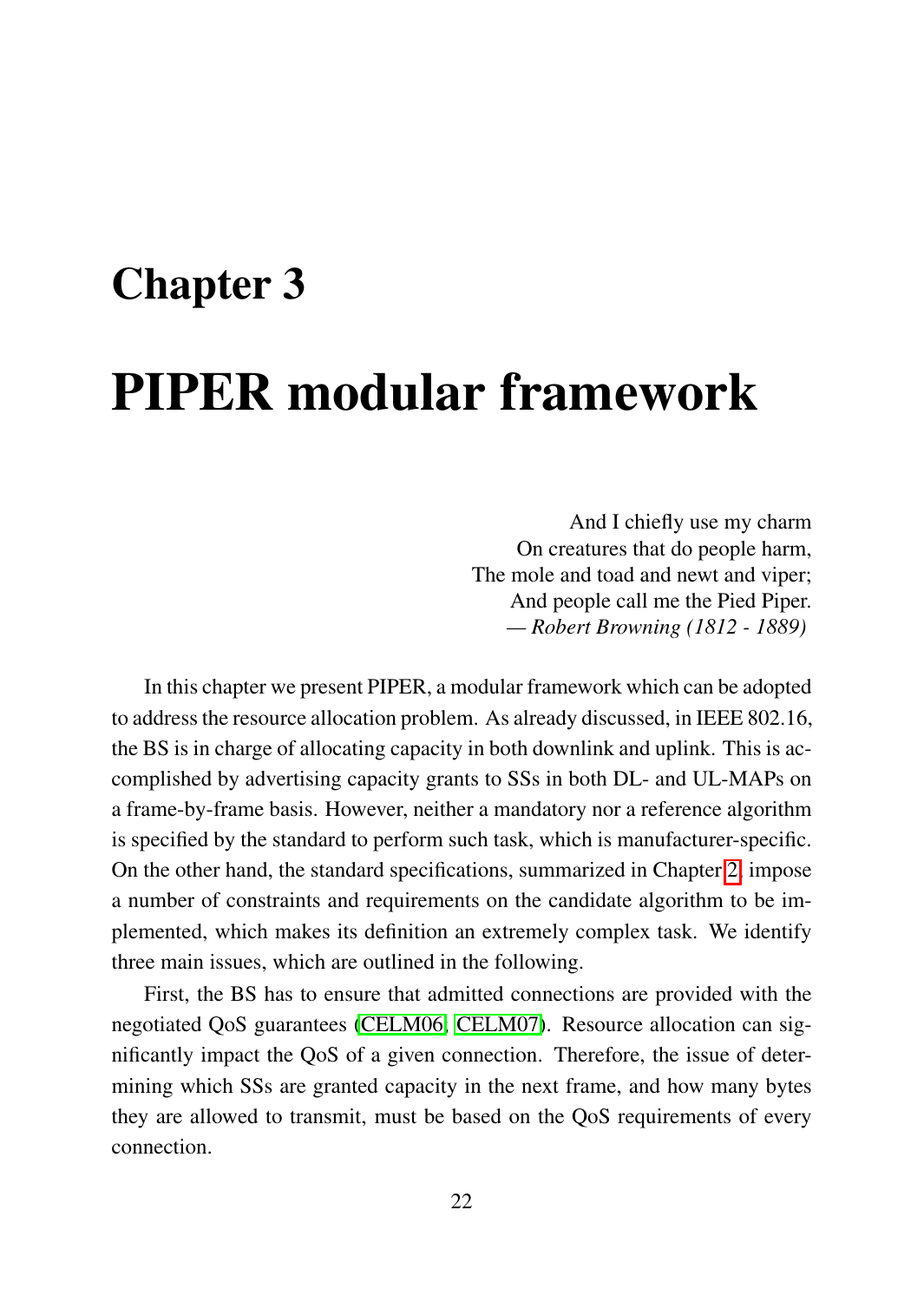Second, the capacity available for data transmission in a frame cannot be granted arbitrarily, but must obey a number of constraints derived straightforwardly from the standard specifications. For instance, the scheduled connections can be grouped together so as to form grants in several ways. Strategies can be envisaged to reduce the overhead required to advertise the grants. However, these strategies may be in contrast with the QoS scheduling of the connections.

Third, the scheduled grants must be allocated within the frame according to the frame structure. The latter depends on the specific air interface adopted. For instance, with the OFDMA air interface, downlink data regions must have rectangular shape and must be allocated in the sub-frame without overlapping with each other and without spanning over multiple zones. Additionally, proper system design must ensure that the half-duplex constraint is always satisfied for HD-SSs.

In order to tackle the complexity of the resource allocation problem, we propose a pipeline approach: each of the above issues is basically solved independently of each other, i.e., forcing when necessary the breaking of mutual dependencies, and the corresponding solutions are then combined in sequence in order to provide the final allocation. In particular, we envisage the frame allocation task as being split into three separate and sequential (though concurrent) sub-tasks, namely *grant scheduling*, *grant arrangement*, and *grant allocation*.

The grant scheduling sub-task takes as input the connections' QoS requirements and their current traffic load and determines how many MAC PDUs must be transmitted for each admitted connection so as to satisfy their requirements. Provided that a given MCS is associated to each SS, this turns into an amount of capacity, in slots, to be granted to each connection. The data region arrangement sub-task takes as input the output of the grant scheduling sub-task, and arranges the selected grants into different groups according to specific arrangement strategies, which aim at, e.g., minimizing the map overhead or providing better service in terms of packet delay to the SS. Such groups are then fed to the last sub-task, i.e., grant allocation, which is responsible for defining the final map contents, possibly re-arranging grants to fit them into the frame structure, and re-sizing scheduled grants to make the allocation feasible.

A schematic representation of PIPER is reported in Fig. [4.](#page-37-0) Grant scheduling selects a list of connections and schedules the amounts of bytes to be transmit-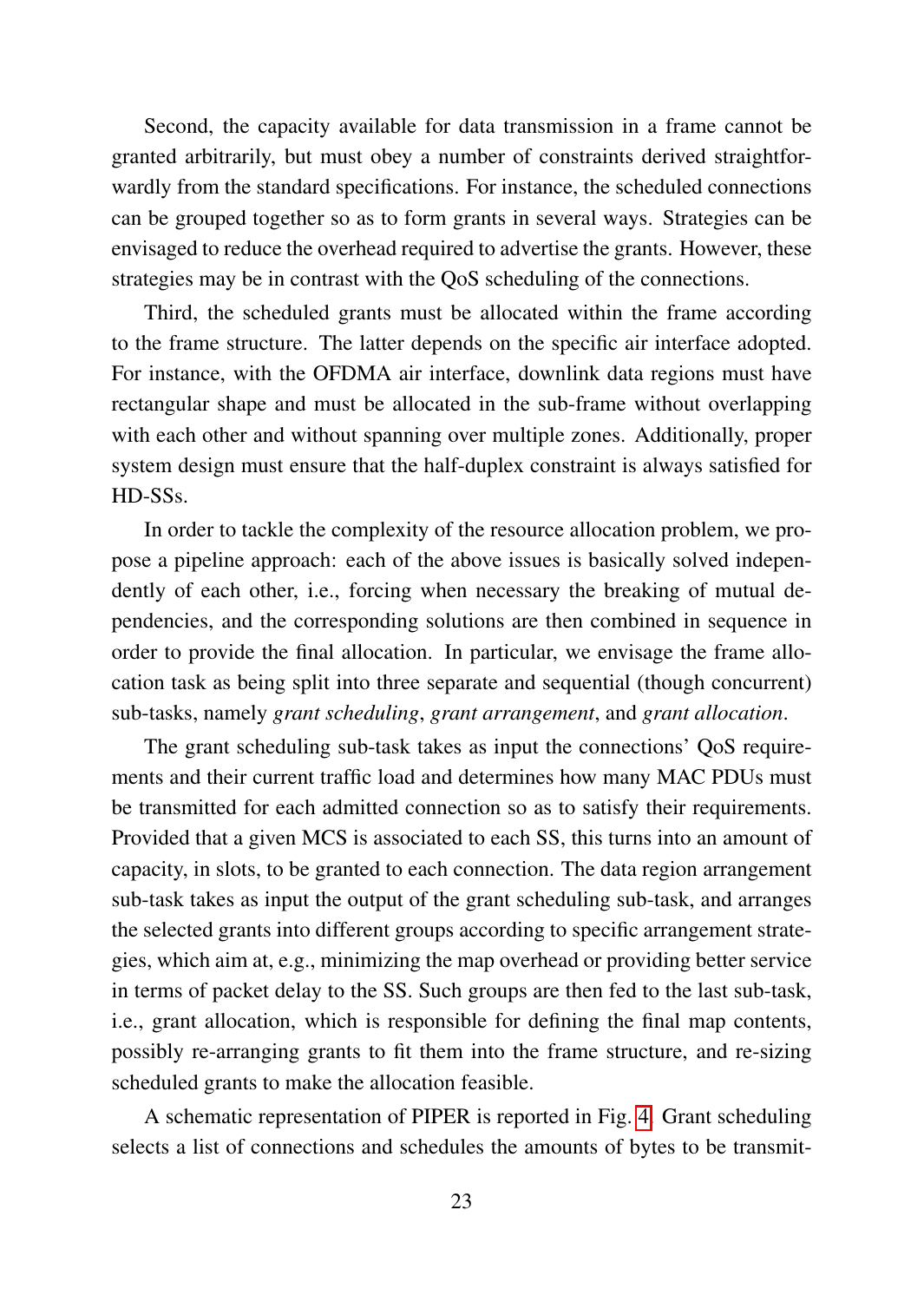

<span id="page-37-0"></span>Figure 4: Piper modular framework organization overview.

ted (received) to (from) each connection based on the current connection queues status. This process will be described in Sec. [3.1.](#page-39-0) The data region arrangement module groups the list of connection grants into sets so as to exploit the proper MAC-specific features provided by the IEEE 802.16 standard. Finally, the grant allocation module is in charge of defining the final layout of the frame. In other words, the final output of the grant allocation module is the actual definition of the UL- and DL-MAPs. Since grant arrangement and grant allocation depend on the specific characteristics of the IEEE 802.16 physical layer, for the ease of comprehension, they will be discussed with respect to IEEE 802.16d and IEEE 802.16e in Chapter [4](#page-43-0) and Chapter [5,](#page-68-0) respectively.

Note that, PIPER complies with an open-loop system design. In fact, we intentionally avoid any feedback between subsequent modules. The rationale of this choice is as follows. Since bandwidth is scheduled on a frame-by-frame basis, QoS guarantees should be expressed with a time granularity no smaller than the frame duration. In fact, several values are allowed by the standard for the latter — ranging from 2.5 to 20 ms — and the network operator can choose the one which best fits the service it is planning to offer. It follows that, with the pipeline approach in mind, QoS provisioning only depends on the algorithm implemented in the grant scheduler. This is the main advantage of this approach,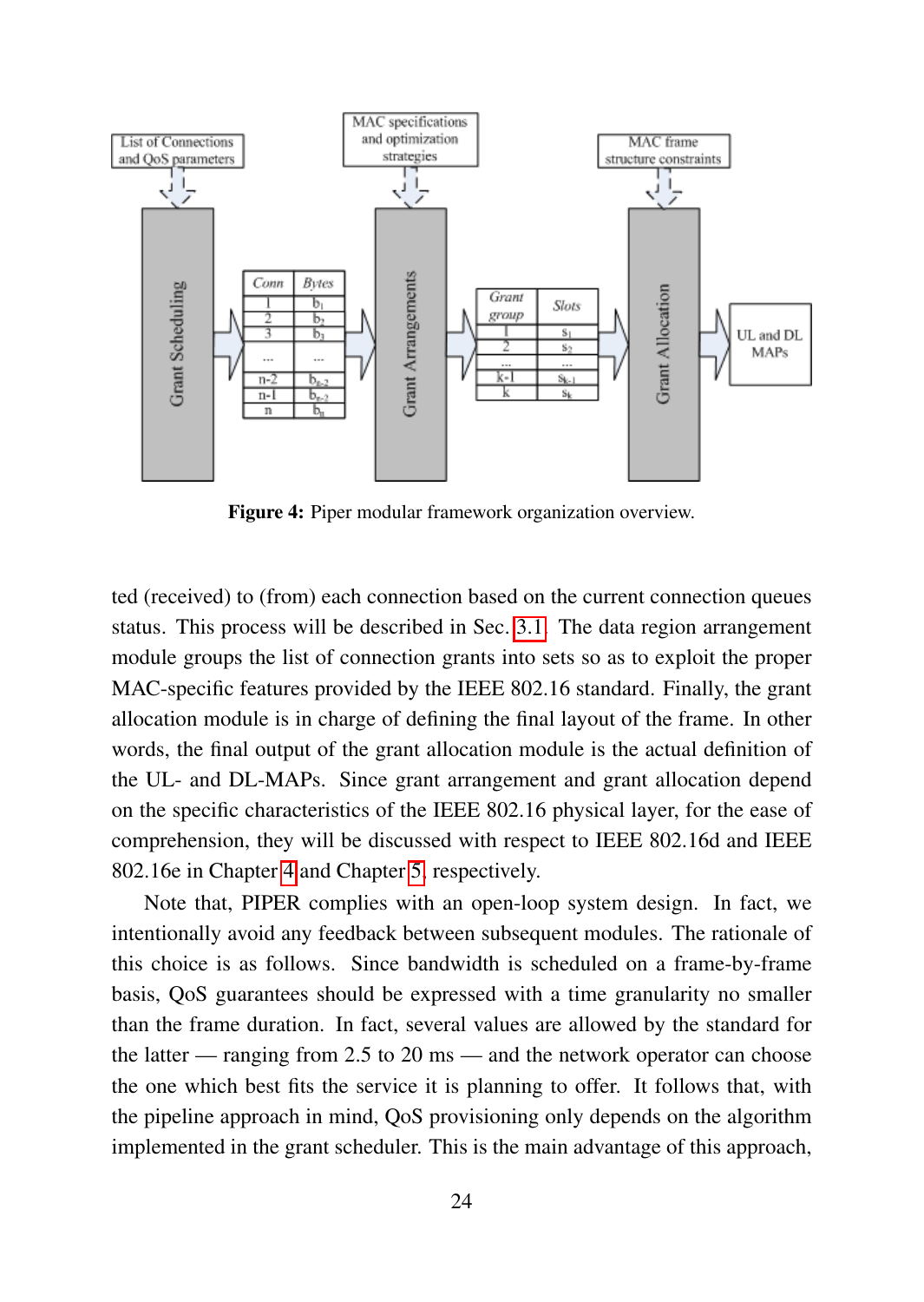

<span id="page-38-0"></span>Figure 5: Grant scheduler architecture.

since the task of scheduling grants for QoS support is confined to a well-identified functional sub-module, and is naturally abstracted from the details originating from the grant allocation within the frame.

Furthermore, it is easy to see how such an isolation enables a wide variety of scheduling algorithms to be implemented in the grant scheduler sub-task. This happens as a result of the simple adaptation of well-known algorithms already proposed in the context of wired networks, where this discipline has been extensively studied in the recent past. Finally, the PIPER approach has a definite advantage as far as the implementation is concerned. In fact, MAPs definition is a real-time task with a hard deadline, the latter being the beginning of the subsequent frame. If grant scheduling, grant arrangement and grant allocation can actually be implemented by independent sub-tasks interworking concurrently according to a pipeline scheme, the time that can be dedicated by each sub-task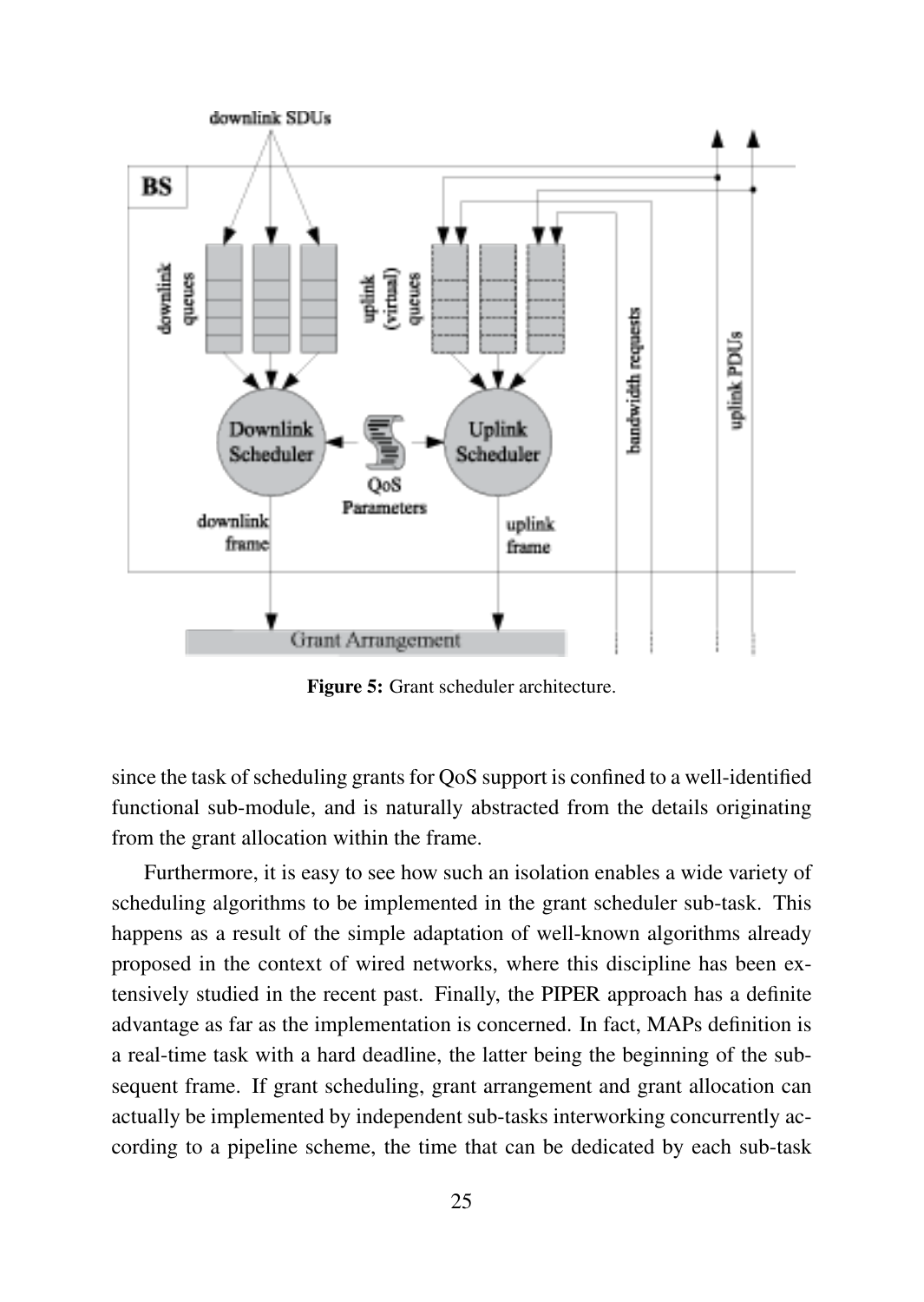to accomplish its work in every frame is basically doubled. This is because the grant scheduling module can start working on subsequent frames with respect to the grant arrangement and the grant allocation ones which are still defining the current one. Therefore, either less powerful processing hardware can be used inside the BS, with the same scheduling algorithm, or with the same hardware, more complex scheduling algorithms can be implemented.

### <span id="page-39-0"></span>3.1 Grant Scheduler

Within the PIPER framework, the grant scheduling sub-task can be viewed as an independent functional module whose goal is to guarantee QoS to admitted connections.

Figure [5](#page-38-0) shows the grant scheduler architecture for QoS support. Each downlink connection has a packet queue (or *queue*, for short) at the BS (represented with solid lines). In accordance with the set of QoS parameters and the status of the queues, the *BS downlink scheduler* selects from the downlink queues, on a frame basis, the next SDUs to be transmitted to SSs. On the other hand, uplink connection queues (represented in Fig. [5](#page-38-0) with dashed lines) are virtual and resemble those residing at SSs. As discussed in Chapter [2](#page-21-0) bandwidth requests are used on the BS for estimating the residual backlog of uplink connections. In fact, based on the amount of bandwidth requested (and granted) so far, the *BS uplink scheduler* estimates the residual backlog at each uplink connection and allocates future uplink grants according to the respective set of QoS parameters and the (virtual) status of the queues. However, as already introduced, although bandwidth requests are per connection, the BS nevertheless grants uplink capacity to each SS as a whole. Thus, when an SS receives an uplink grant, it cannot deduce from the grant which of its connections was intended for by the BS. Consequently, an SS scheduler must also be implemented within each SS MAC in order to redistribute the granted capacity to the SSs connections. However, the implementation of the SS scheduler is out of the scope of this work and, thus, we will not discuss this point further.

Based on the structure reported in Fig. [5,](#page-38-0) one can envisage several different solutions for implementing the downlink and uplink scheduling functions. In fact, many scheduling algorithms have been put forward in the literature to sup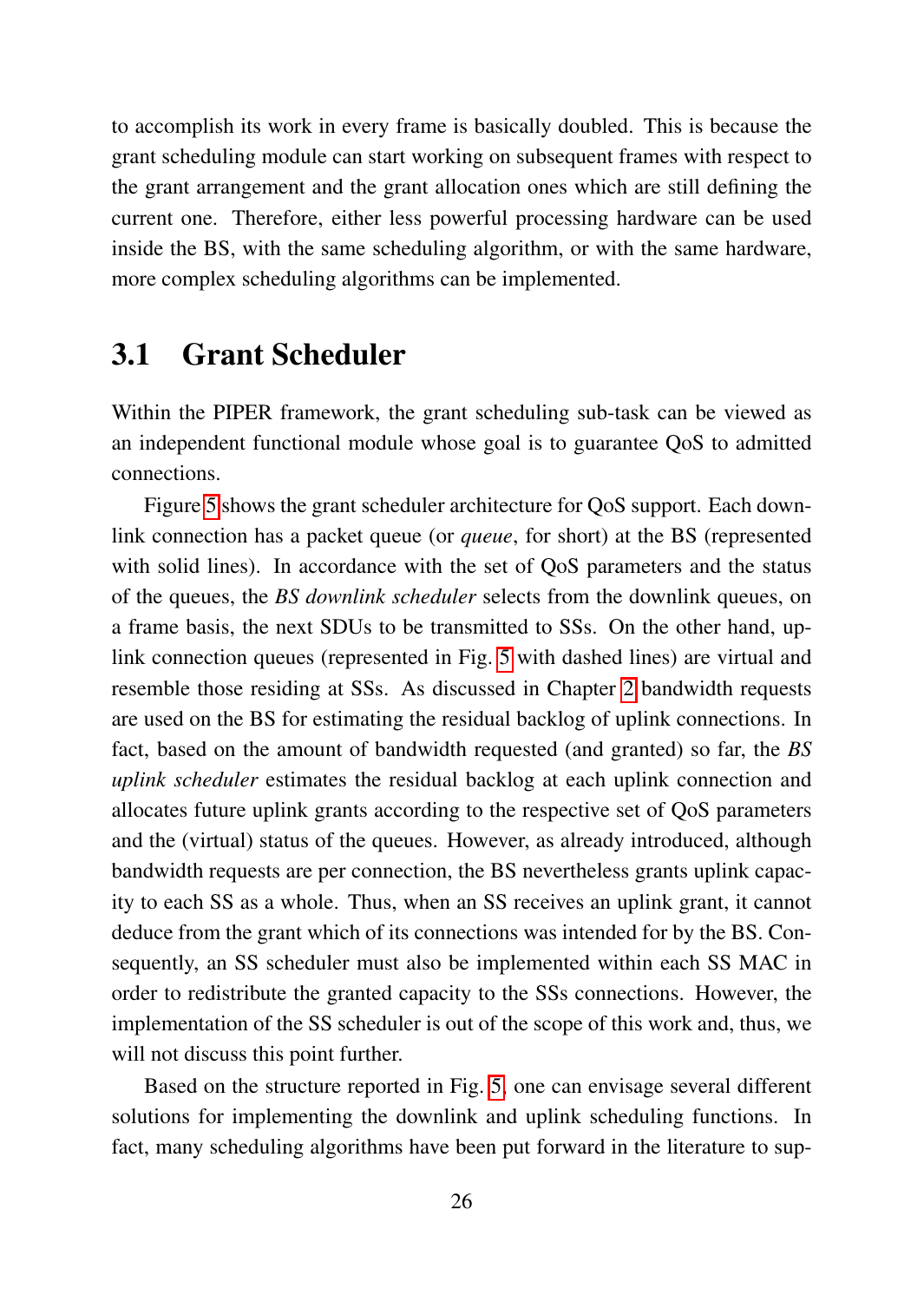port QoS in wired and wireless networks. For example, the Earliest Deadline First (EDF) [\(LL73\)](#page-102-0) can be adopted to guarantee a bounded latency. Wongthavarawat *et al.* [\(WG00\)](#page-103-0) proposed a solution based on EDF to serve rtPS connections. Specifically, each rtPS connection plays the role of a task in a real-time operating system, whose deadline is assumed to be equal to its maximum latency. This solution has been shown to provide rtPS connections with bounded delays, provided that the traffic is filtered through a token bucket shaper with rate equal to the Minimum Reserved Traffic Rate. More recently, additional simulation studies with the same architecture have been presented [\(CJW05;](#page-101-0) [WG03\)](#page-103-1), which confirm the original results obtained. Alternative approaches can be found within the class of latency-rate scheduling algorithms [\(SV98\)](#page-103-2) as they are particularly suited for providing QoS guarantees in terms of rates. However, in general, any of the above mentioned scheduling strategies can not be applied straightforwardly as downlink and uplink schedulers in IEEE 802.16. In the rest of this section we thus describe how to adapt scheduling strategies present in the literature to cover the grant scheduling function.

Specifically, without loss of generality, within the class of latency-rate scheduling strategies, we consider the Deficit Round Robin (DRR) [\(SV96\)](#page-103-3) to be a good candidate as the downlink scheduler to be implemented at the BS. The latter combines the ability of providing fair queueing, in the presence of variable length packets, with the simplicity of implementation.

With DRR, each connection i has a *quantum*  $(\phi_i)$  that is the average number of bytes that will be scheduled during each round while it is backlogged.<sup>[1](#page-0-0)</sup> Additionally, connection i stores a *deficit counter* that is used to keep track of the number of bytes that could not be scheduled because they did not fit into the remaining amount of service. For instance, assume that  $\phi_i = 100 B$  and there are three PDUs of size 60 B waiting for transmission. When the round of connection  $i$  comes, it will only be able to transmit one of those PDUs, and the remaining 40 B are accounted as *deficit* that can be exploited in future rounds. In this case, connection  $i$  will then be able to send two PDUs in the next round. As a result of this mechanism, the maximum amount of outstanding service of any connection is upper bounded by its maximum packet size. Note that if fragmentation

<sup>1</sup>We define a connection as *busy* (or *backlogged*) when it has one or more buffered SDUs awaiting transmission. Connections that are not busy are said to be *idle*.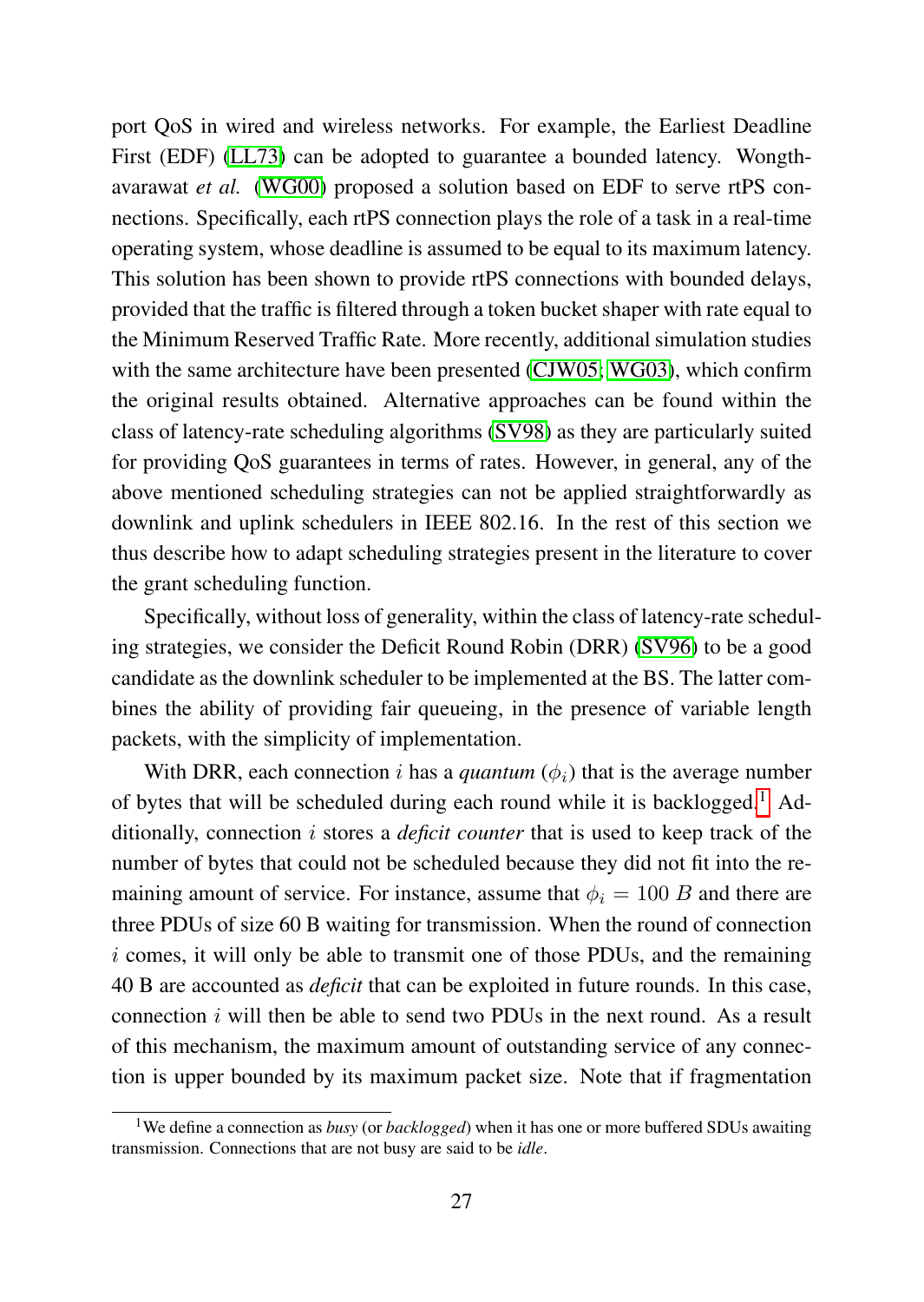is enabled for that connection, it is always possible to transmit the head-of-line PDU (or parts thereof) provided that there is room for the MAC header, plus fragmentation sub-header and CRC (if present). In order to serve connections in a proportional manner with respect to their minimum reserved rates, the following equality should hold for any two connections  $i, j$  with minimum reserved rates  $R_i, R_j$ , respectively:

$$
\frac{\varphi_i}{\varphi_j} = \frac{R_i}{R_j}.\tag{3.1}
$$

Therefore the *quantum* of connection  $i$  can be computed as

$$
\varphi_i = \frac{R_i}{\sum_{k \in \mathcal{C}} R_k} F_{DRR},\tag{3.2}
$$

where C is the set of admitted connections, and  $F_{DRR}$  is the target DRR round duration, in bytes. The latter is a system parameter that can be tuned to adjust the scheduler responsiveness vs. the computational complexity. In fact, higher *quanta* allow the BS to produce the schedule of the forthcoming frame with less DRR iterations. However, a busy connection might be forced to wait a longer interval for its turn to come, which increases delays. Finally, since DRR is a work-conserving scheduling algorithm, while not all connections are backlogged at the same time the busy connections consume the remaining capacity. However, they do so in a fair manner by sharing it proportionally to their *quanta*, i.e., minimum reserved rates.

DRR assumes that the size of the head-of-line PDU is known at each connection queue, thus it cannot be used by the BS to schedule transmissions in the uplink direction. In fact, with regard to the uplink direction, the BS is only able to estimate the overall amount of backlog of each connection, but not the size of each backlogged packet. Thus one may think to select the Weighted Round Robin (WRR) [\(KSC91\)](#page-102-1) instead, which belongs to the class of rate-latency scheduling algorithms as well. Basically, WRR works the same way as DRR, but connections do not keep a deficit counter. Therefore, any capacity not used by a connection in a round will not be compensated in future rounds, which can lead to unfairness among connections with different sizes of PDU. However, this problem becomes negligible if SSs exploit fragmentation to maximize the utilization of their uplink grants, which is very likely to be the case in IEEE 802.16. Even though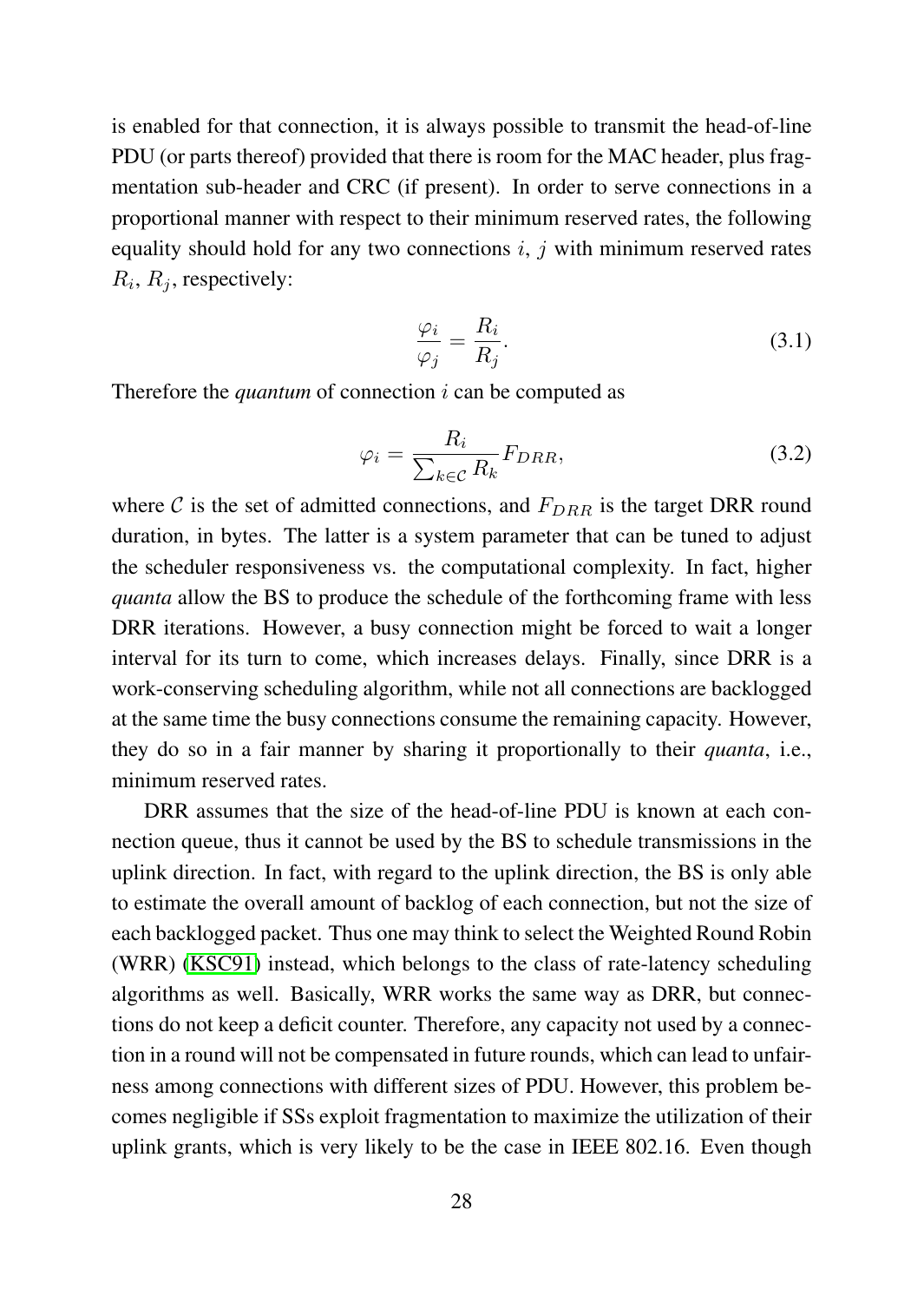there are sophisticated schedulers in the literature that enjoy more advanced theoretical properties than WRR, e.g., the Weighted Fair Queueing (WFQ) [\(PG93\)](#page-103-4), which is a well-known approximation of the General Processor Sharing (GPS) ideal scheduler, the improvement in terms of fairness and scheduling latency becomes negligible in IEEE 802.16 due to frame-based transmissions. This has been shown in a simulation study which compared WFQ and WRR [\(GOS04\)](#page-102-2).

It is worth noting that service differentiation between different scheduling services requires appropriate setting of the minimum reserved rates, i.e., DRR's *quanta*. Since this problem is not the primary focus of this work we will not discuss it in more detail. The interested reader can found additional details in [\(CELM06;](#page-101-1) [CELM07\)](#page-101-2).

So far, our discussion has been rather general. In fact, we actually did not mention any reference to the specification of the IEEE 802.16 standard. Our line of reasoning has been totally abstract from the technological details of IEEE 802.16, e.g., we adopted well-known scheduling algorithms present in the literature for wired networks. This is one of the main advantages of the PIPER framework. However, besides the high flexibility in the selection of the specific grant scheduling strategy, a particular attention must be paid to defining the grant arrangement and allocation sub-task according to the constraint imposed by the standard. For instance, when the system operates in FDD, the BS must always schedule HD-SSs so that their transmissions and receptions do not overlap in time. In closed-loop system design, one may think to run the grant scheduling process, obtain the resulting schedule, and then check, *a posteriori*, whether the half-duplex constraint is respected or not. This information is then fed back to grant scheduler which must take the appropriate actions. However, with this approach, not only the system incurs a higher computational overhead, but also the grant scheduling output might be greatly affected by the half-duplex constraint. The PIPER approach is, instead, to design solutions in an open-loop pipelined manner by considering the system constraints *a priori* in the grant arrangement and grant allocation subtasks. In Chapter [4,](#page-43-0) we will describe in details how the HD-SS problem can be solved by the grant allocation sub-task by means of an algorithm, namely *HDA*, provided that the grant arrangement sub-task respects necessary, though simple, conditions.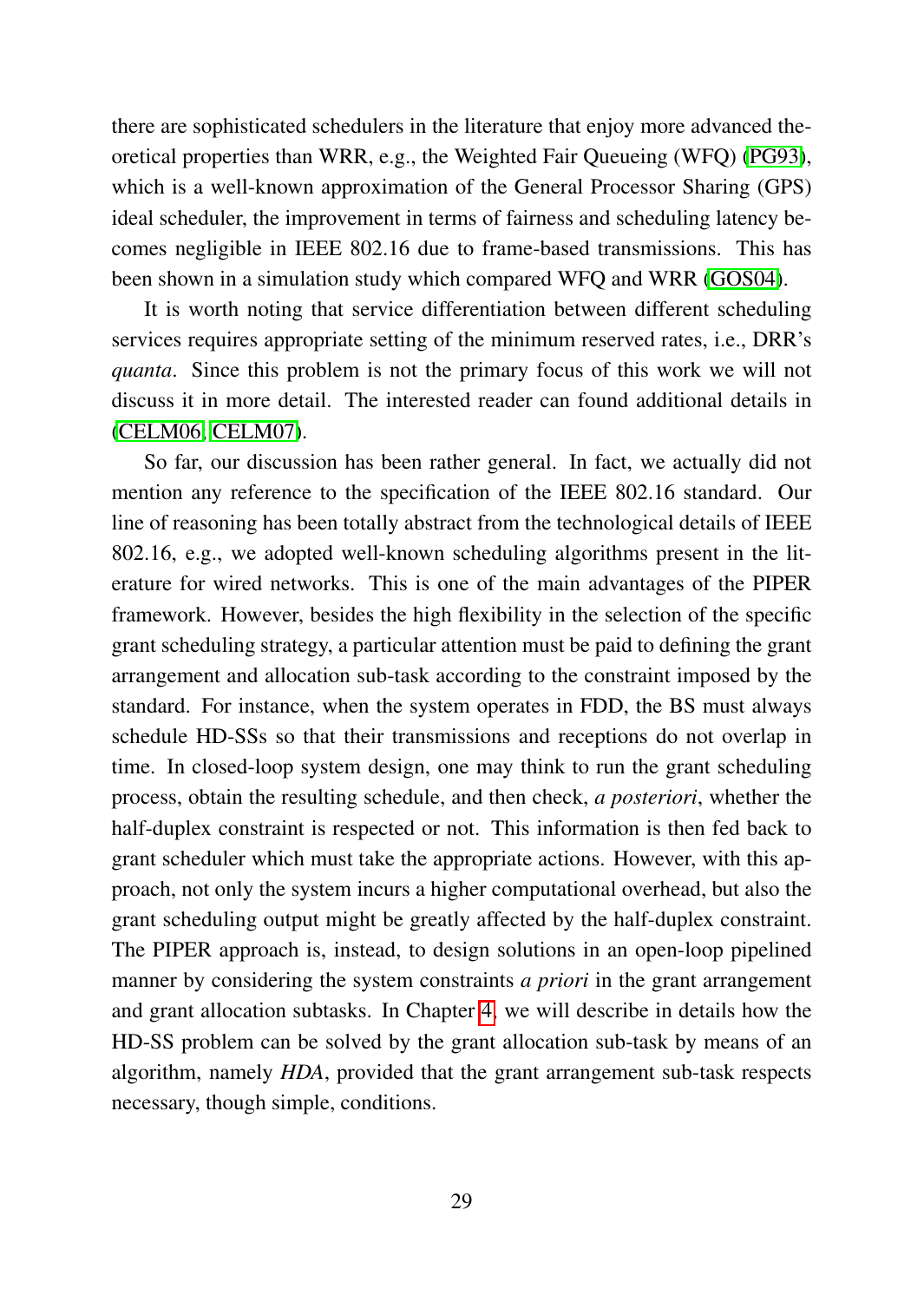# <span id="page-43-0"></span>Chapter 4 PIPER in IEEE 802.16d with **OFDM**

Design is the management of constraints. *— Dino Dini (1965 - )*

This chapter describes how to address the resource allocation problem in IEEE 802.16d with OFDM according to the PIPER framework. We propose and evaluate algorithms for the grant arrangement and grant allocation sub-tasks so as to provide, with grant scheduling described in Sec. [3.1,](#page-39-0) a complete resource allocation solution for the IEEE 802.16d standard to implement. Without loss of generality, we consider IEEE 802.16d to operate in FDD with HD-SSs since the half-duplex constraint makes the system configuration more complex, hence, grant arrangement and grant allocation more challenging.

Figure [6](#page-44-0) shows an example of a possible allocation for a generic frame with index n in IEEE 802.16d obtained through the PIPER framework pipelined processing. As described in Sec. [3.1,](#page-39-0) the grant scheduler subtask output consists of a list of connection grants to be advertised by the BS. The grant arrangement sub-task is then responsible for grouping the connection grants into SSs grants by also taking into account the half-duplex constraint. Finally, grant allocation will define the frame layout, i.e., the MAPs content, exploiting the Half-Duplex Allocation (HDA) algorithm which will be described in Sec. [4.2.](#page-46-0) As can be seen, the final layout of the uplink and downlink sub-frame satisfies the half-duplex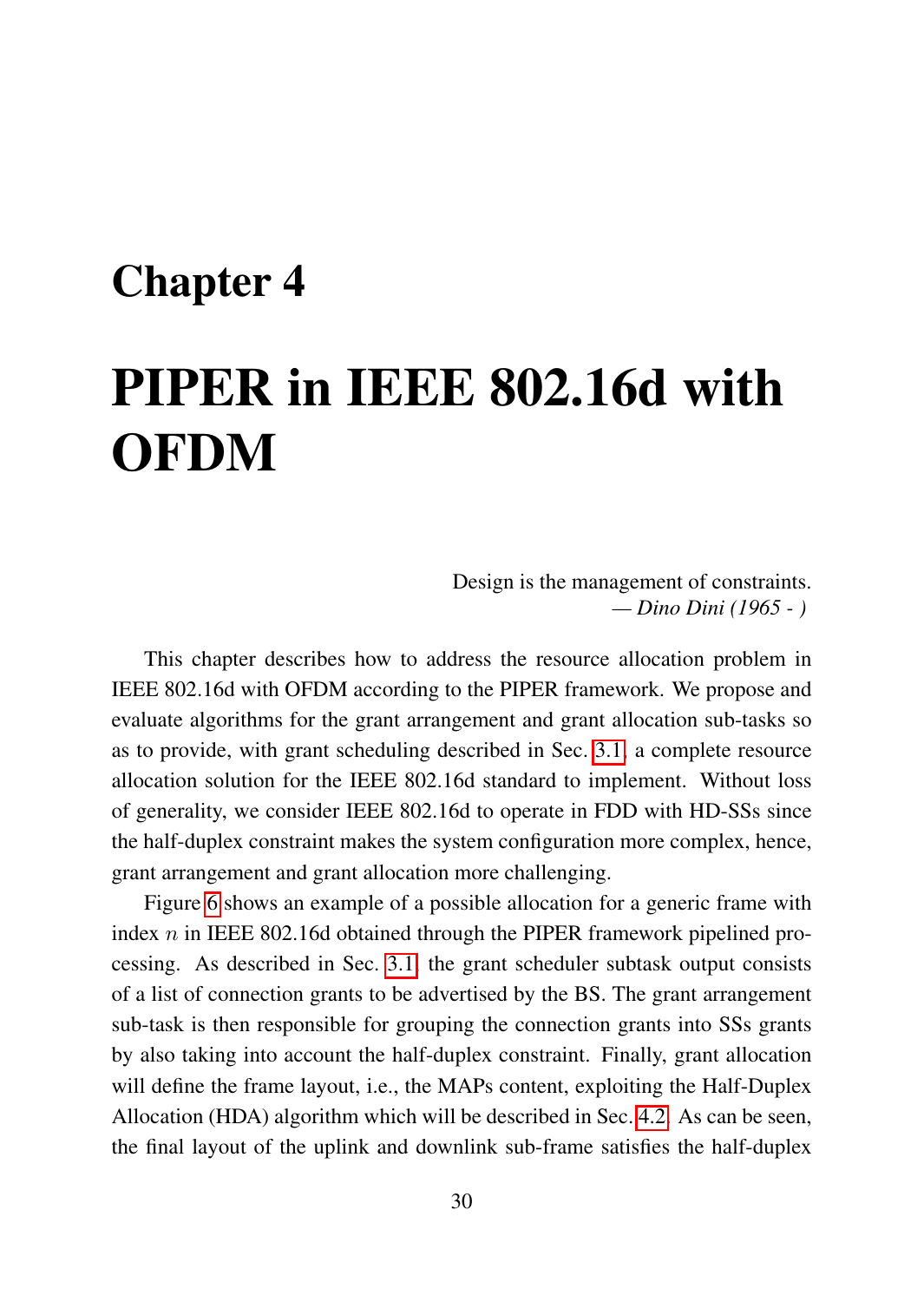

<span id="page-44-0"></span>Figure 6: PIPER in IEEE 802.16d with OFDM and HD-SS.

constraint since SSs are never scheduled for transmitting and receiving simultaneously. In the following, we will show how we can always guarantee this condition without breaking the PIPER open-loop design structure.

# 4.1 Grant Arrangement

The main task of grant arrangement in IEEE 802.16d is to group the connection grants addressed to an SS into a single SS' grant which will be then advertised. This simple operation is actually fundamental to reduce the overhead due to the MAPs. In fact, should any connection of an SS represent a grant to be advertised, an IE for each SSs connection should be added to MAPs. Additionally, as discussed in Sec. [2.2.2,](#page-30-0) a physical preamble must be pre-pended to each advertised grant. Therefore, the greater the number of advertised grants, the lower the available frame capacity for data transmission. Then, grouping the connection grants belonging to the same SS appears to be necessary rather than recommended to keep a reasonably low system overhead. The standard does not provide any other specification which can be exploited so that the system over-head can be further reduced.<sup>[1](#page-0-0)</sup> However, additional constraints are imposed by the physical layer specification and by the frame structure. First, since the grant scheduler is unaware of the underlying frame structure and capacity, in general, the overall scheduled slots can exceed the current frame capacity. Therefore, the

<sup>&</sup>lt;sup>1</sup>Note that, the IEEE 802.16e standard amendment with OFDMA provides instead several mechanisms which can be exploited to reduce the system overhead as will be discussed in Sec. [5.1.](#page-69-0)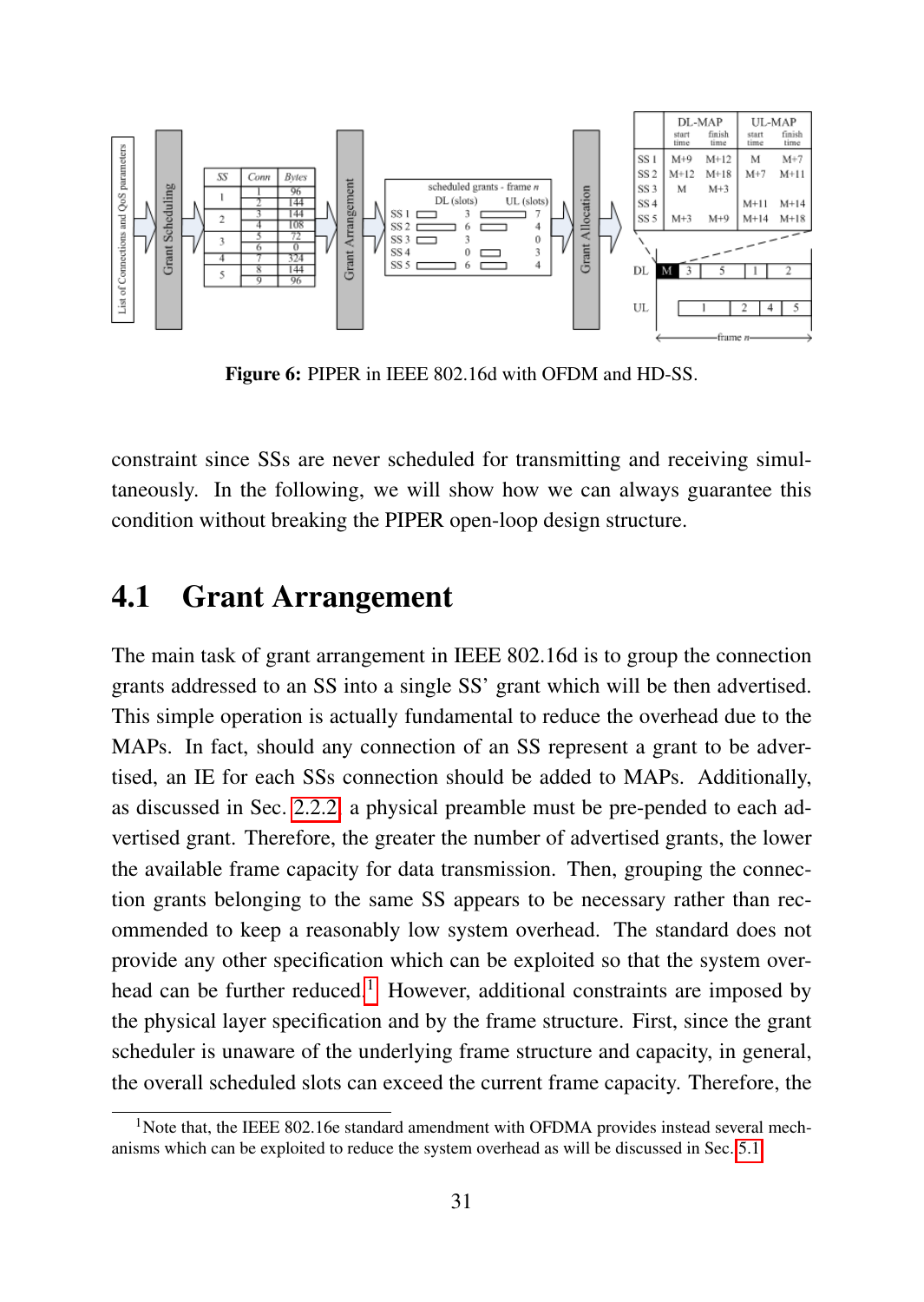

<span id="page-45-0"></span>Figure 7: Unfeasible grant allocation due to improper grant arrangement.

grant scheduling sub-task must provide some buffering capabilities to keep track of the grants which can not be served within the current frame. Furthermore, it may happen that the duration of the grants, as determined by the grant scheduler, is such that there is no way of allocating them in the current frame without violating the half-duplex constraint. As an example, if the grant scheduler devised to grant in a frame both an uplink and a downlink grant to the same HD-SS, and the sum of the duration of the two grants exceeds the frame duration, the grant allocator is clearly not able to produce any valid MAP. Such an example is illustrated in Fig. [7,](#page-45-0) where the uplink and downlink grants addressed to SS 1 would overlap in time regardless of the allocation algorithm. It is worth noting, as we prove numerically in Sec. [4.3,](#page-57-0) that the case of scheduling a station both in uplink and downlink in the same frame, is a typical case when QoS guarantees must be provided. The grant arrangement sub-task is thus responsible, in each frame, for producing a set of grants which makes the grant allocation always feasible.

Many solutions can be devised to work around this problem. On the one hand, a solution could be to abandon the pipeline approach, and implement the scheduling function with algorithms that jointly define the duration and start time of each grant. By looking at Fig. [6,](#page-44-0) this latter approach could be described as to produce the final maps through a number of successive iterations involving the grant arrangement and allocation subtasks, based on the exchange of intermediate results between each other. However, this approach would also mean to leave out the advantages of the PIPER approach. On the other hand, one could try to find *sufficient* conditions to impose to the grant arrangement sub-task so that the grant allocator is always able to find a feasible grant allocation. For example, one could trivially impose that an HD-SS can only be granted bandwidth in one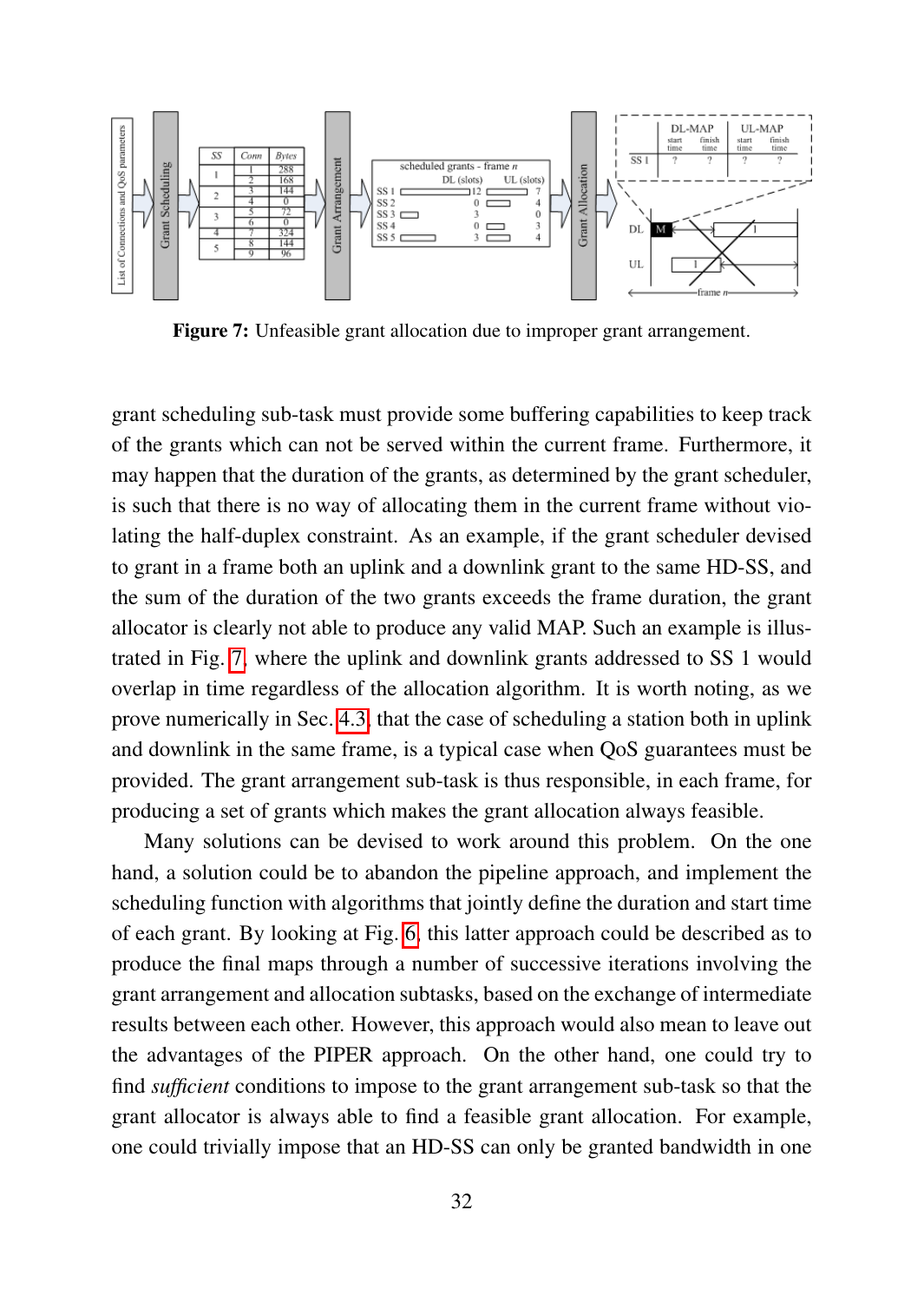direction in each frame. This would *avoid* the problem of satisfying the halfduplex constraint.

However, such sufficient conditions should be carefully selected, since they may greatly affect the capability of the grant scheduler to provide the admitted connections with the required QoS guarantees. We could formulate such a requirement by stating that, within the PIPER framework, the sufficient conditions to impose to the output of the grant arrangement process should be as loose as possible. On the other hand, it is straightforward to identify *necessary* conditions for the grants' duration defined by the grant scheduler, so that grant allocation could be feasible. Specifically, such *necessary* conditions are that the overall bandwidth, both downlink and uplink, granted to each HD-SS in each frame must not exceed the frame duration.[2](#page-0-0)

In the next section we provide a formal proof that *the above mentioned necessary conditions are also sufficient* to guarantee that scheduled grants can be allocated in the respective sub-frames, without violating the half-duplex constraint. In this respect, such sufficient conditions are the loosest ones, because also necessary, i.e., they are essential to any other set of conditions that could be devised. Furthermore, based on this proof, we propose an algorithm for the grant allocator, namely the Half-Duplex Allocation algorithm (HDA), which is always able to arrange the scheduled grants in the respective sub-frames, provided that sufficient conditions are met by the grant arrangement sub-task. Therefore, HDA can be employed in the grant allocator whatever the algorithm implemented in the grant scheduler is, in complete consistency with the pipeline approach of the PIPER framework.

# <span id="page-46-0"></span>4.2 Grant Allocation

In this section, we first investigate the grant allocation sub-task in IEEE 802.16 in FDD with HD-SS and then we propose a solution for this sub-task. To this aim, we formally devise sufficient conditions to be met by grant arrangement, which guarantee that time allocation of grants will always be feasible without violating the half-duplex constraint, and we propose a grant allocation algorithm, namely,

<sup>2</sup>Without loss of generality, we refer to the case in which the uplink allocation start time is equal to the frame duration, and thus uplink and downlink sub-frames perfectly overlap in time.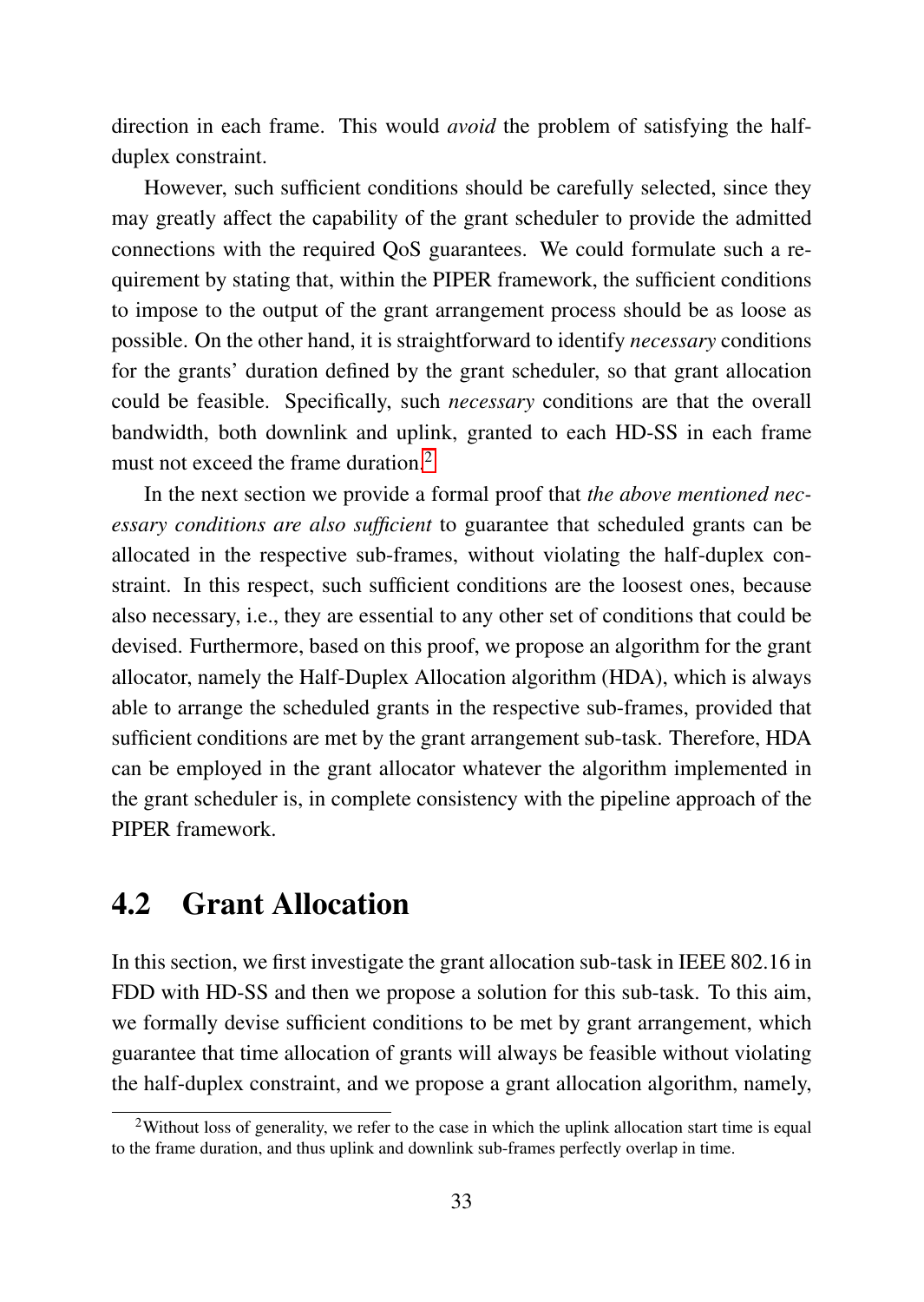the Half-Duplex Allocation algorithm  $(HDA)^3$  $(HDA)^3$ , which eventually allocates in the frame the grants scheduled to both FD-SSs and HD-SSs as output by the grant arrangements sub-task. Furthermore, we prove HDA to be: i) optimal, in the sense that, if there is a feasible allocation of a set of scheduled grants, then HDA is always able to find it; and ii) computationally efficient, since grant allocation is completed in  $\mathcal{O}(n)$  steps, where *n* is the number of grants.

First, in Sec. [4.2.1](#page-47-0) we introduce the notation and assumptions that will be used in the rest of the section. Then, in Sec. [4.2.2,](#page-50-0) we derive the *necessary* conditions that the grant arrangement sub-task has to enforce so that the grant allocation is feasible. Then we prove that these *necessary* conditions are also *sufficient* for a set of unicast<sup>[4](#page-0-0)</sup> grants addressed to HD-SSs to be allocated in a frame without violating the half-duplex constraint. The proof of one of the main theoretical results, namely Lemma 1, allows us to define the HDA algorithm, which is described next. Section [4.2.3](#page-53-0) illustrates the actual HDA procedure. To simplify the notations, we assume in the following that all grants are addressed to HD-SSs — hence, we refer to them as SSs for short — and the uplink allocation start time is equal to the frame duration. The solutions for the general case, in which FD-SSs are also present, and uplink and downlink sub-frames are not aligned in time, are reported in Sec. [4.2.4](#page-55-0) and Sec. [4.2.5,](#page-56-0) respectively.

#### <span id="page-47-0"></span>4.2.1 Definitions and Assumptions

We define the *available frame duration*  $(T, \text{ in time units})$  as the frame duration minus the duration of MAC control messages. The latter are broadcasted by the BS at the beginning of the downlink sub-frame for management purposes, and do not convey MAC SDUs. MAC control messages include the UL- and DL-MAP, as well as several messages as described in Sec. [2.1.](#page-21-1) In any case, all SSs need to listen to those messages, whose transmission durations may vary frame by frame. Thus, the overlapping portion of the uplink frame cannot be used for uplink grants, which is accounted for by the above definition of  $T$ .

<sup>3</sup>HDA is under a patent owned by Nokia Corporation (United States Application 20060245380).

<sup>4</sup>The results reported in this section cannot be straightforwardly extended to the case of multicast connections. However, the main challenge with multicast is scheduling grants taking into account the different physical profiles of the SSs which participate to a multicast session, since they dynamically adapt their modulation and coding according to physical layer measurements. Hence, we consider unicast connections only.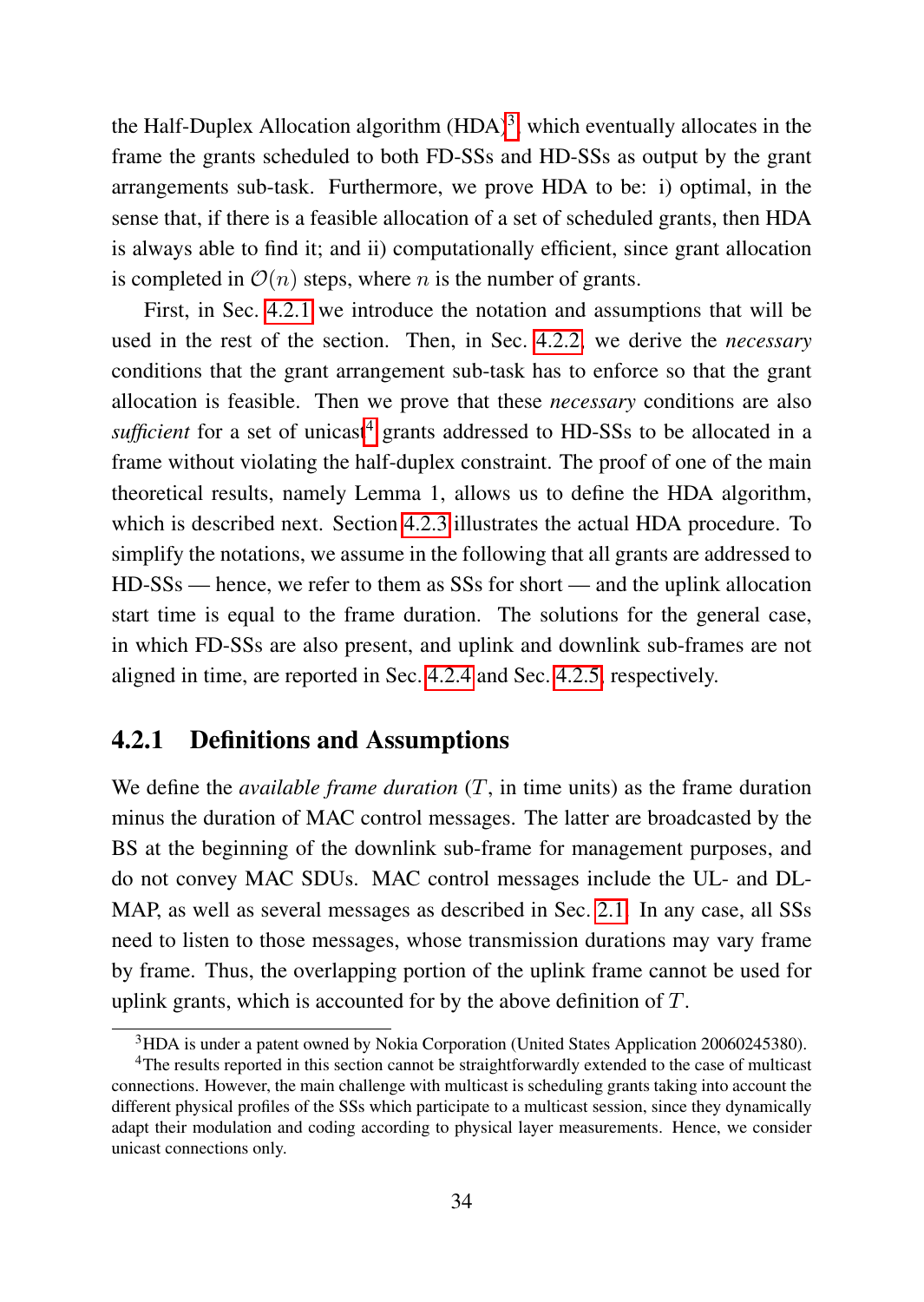| <b>Symbol</b>    | <b>Definition</b>                            |
|------------------|----------------------------------------------|
| $\boldsymbol{n}$ | number of SSs scheduler in the current frame |
| T                | frame duration                               |
| $u_i$            | durationg of the uplink grant to SS $i$      |
| $d_i$            | durationg of the downlink grant to SS $i$    |
| $s_i^u$          | start time of the uplink grant to SS $i$     |
| $f_i^u$          | finish time of the uplink grant to SS $i$    |
| $s_i^d$          | start time of the downlink grant to SS $i$   |
| $f_i^d$          | finish time of the downlink grant to SS $i$  |

<span id="page-48-0"></span>Table 3: HDA glossary.

Without loss of generality we assume that any SS is scheduled exactly one grant for each direction per frame. In fact, should an SS be scheduled more than one grant in the same direction, all of them could be equivalently aggregated into a single grant whose duration is the sum of the originally scheduled grants' durations. This operation is performed by the grant arrangement sub-task in the PIPER framework. On the other hand, should no grant be scheduled to an SS in one direction, we equivalently assume that a grant of null duration is scheduled instead. We also assume that the grant duration includes any protocol overhead, such as the synchronization preamble.

Let  $n$  be the number of SSs scheduled in the current frame. The grant allocated to SS i, within the frame of available duration  $T$ , is uniquely identified by any two out of the following three quantities: the start time  $s_i^x$ , the finish time  $f_i^x$ , and the duration  $x_i$ , where  $x \in \{d, u\}$  represents either the downlink or the uplink direction. It is straightforward to derive the relationships among the three quantities as follows:

$$
\begin{cases}\n f_i^x = |s_i^x + x_i|_T \\
 s_i^x = |f_i^x - x_i|_T \\
 x_i = |f_i^x - s_i^x|_T\n\end{cases}
$$

where the modulo operator  $|x|_T$  is defined based on the Euclid's Theorem as reported in [\(Bou92\)](#page-100-0), i.e.,  $|x|_T = x - |x/T| \cdot T$ . The notation is summarized in Table [3](#page-48-0) and illustrated in Fig. [8.](#page-49-0)

We now provide a set of definitions and preliminary results, which formalize the problem of grant allocation.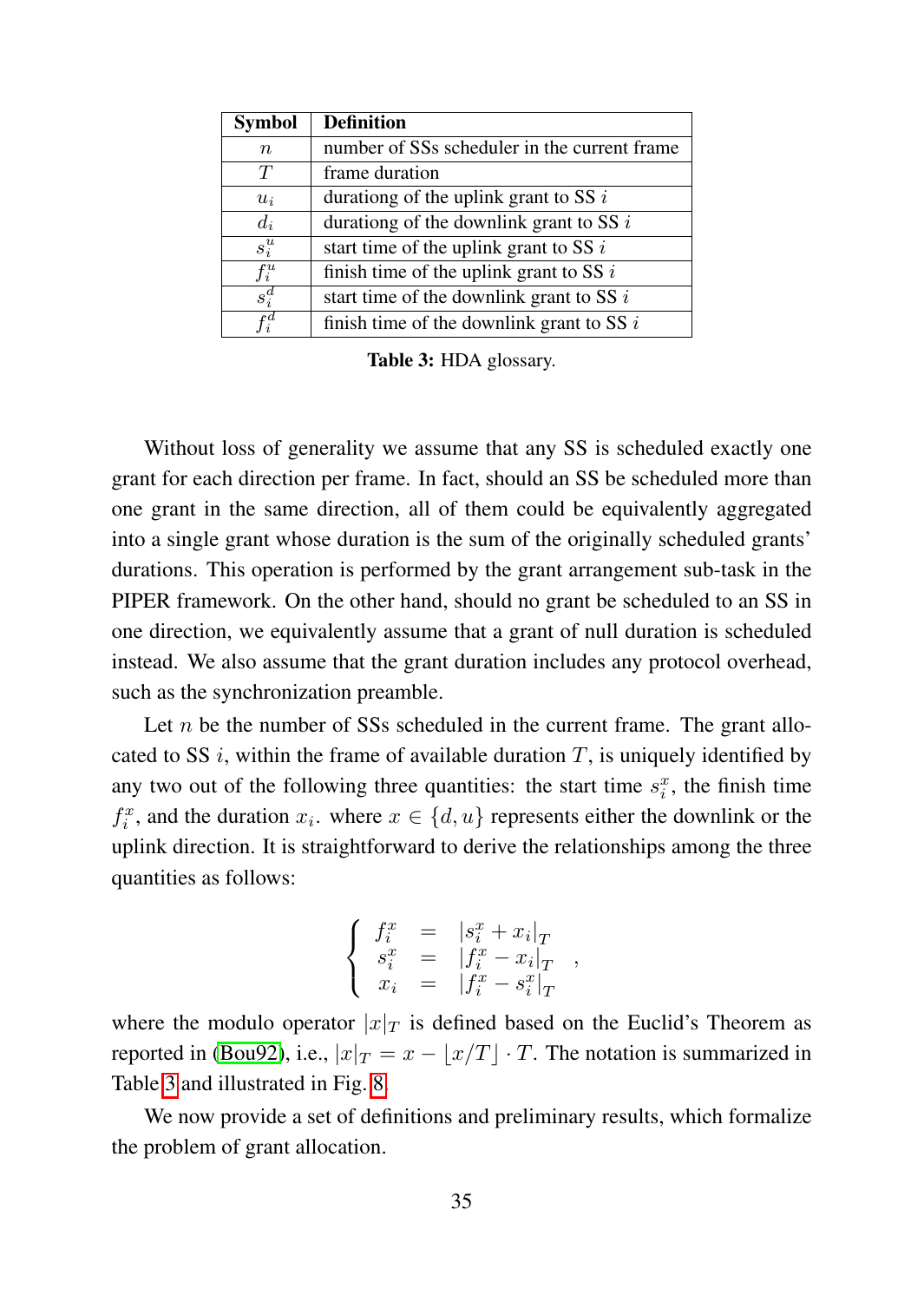

<span id="page-49-0"></span>Figure 8: HDA notations.

**Definition 1.** A set  $U = \{(s_i^u, u_i)\}$  ( $D = \{(s_i^d, d_i)\}$ ) of uplink (downlink) allocated grants is said to be feasible iff, for any time instant  $t \in [0, T]$ , there exists at most one grant  $(s_j^u, u_j) \subseteq U$  (  $(s_j^d, d_j) \subseteq D$ ),  $1 \le j \le n$ , such that

<span id="page-49-1"></span>
$$
\left| t - s_j^u \right|_T < u_j \qquad \left( \left| t - s_j^d \right|_T < d_j \right). \tag{4.1}
$$

Inequality  $(4.1)$  means "the time instant t lies between the start and the end times of the uplink (downlink) grant addressed to SS  $i$ ." Therefore, the definition above states in a formal way the following intuitive concept: an allocation is feasible iff the uplink and downlink allocated grants of any SS do not overlap in time.

**Proposition 1.** A set U of uplink grants is feasible iff  $|s_i^u - f_j^u|_{T_i} + u_i + u_j \leq T$ ,  $1 \le i, j \le n, i \ne j$ . A set D of downlink grants is feasible iff  $|s_i^d - f_j^d|_T + d_i +$  $d_i \leq T, 1 \leq i, j \leq n, i \neq j.$ 

Proof. The proof is straightforward considering that:

- 1.  $|s_i^u f_j^u|_T$  is the time interval between the end of one grant and the beginning of the next one;
- 2.  $u_i$  is the grant scheduled starting from  $s_i^u$  onward,  $u_j$  is the grant scheduled starting from  $f_j^u$  backward;
- 3. if the sum of the three is not greater than T then the grants  $u_i$  and  $u_j$  do not overlap.

The same line of reasoning also applies to downlink grants  $\blacksquare$ .

From Proposition 1, if  $U(D)$  is a feasible set of uplink (downlink) grants, then  $\sum_i u_i \leq T \left( \sum_i d_i \leq T \right)$ .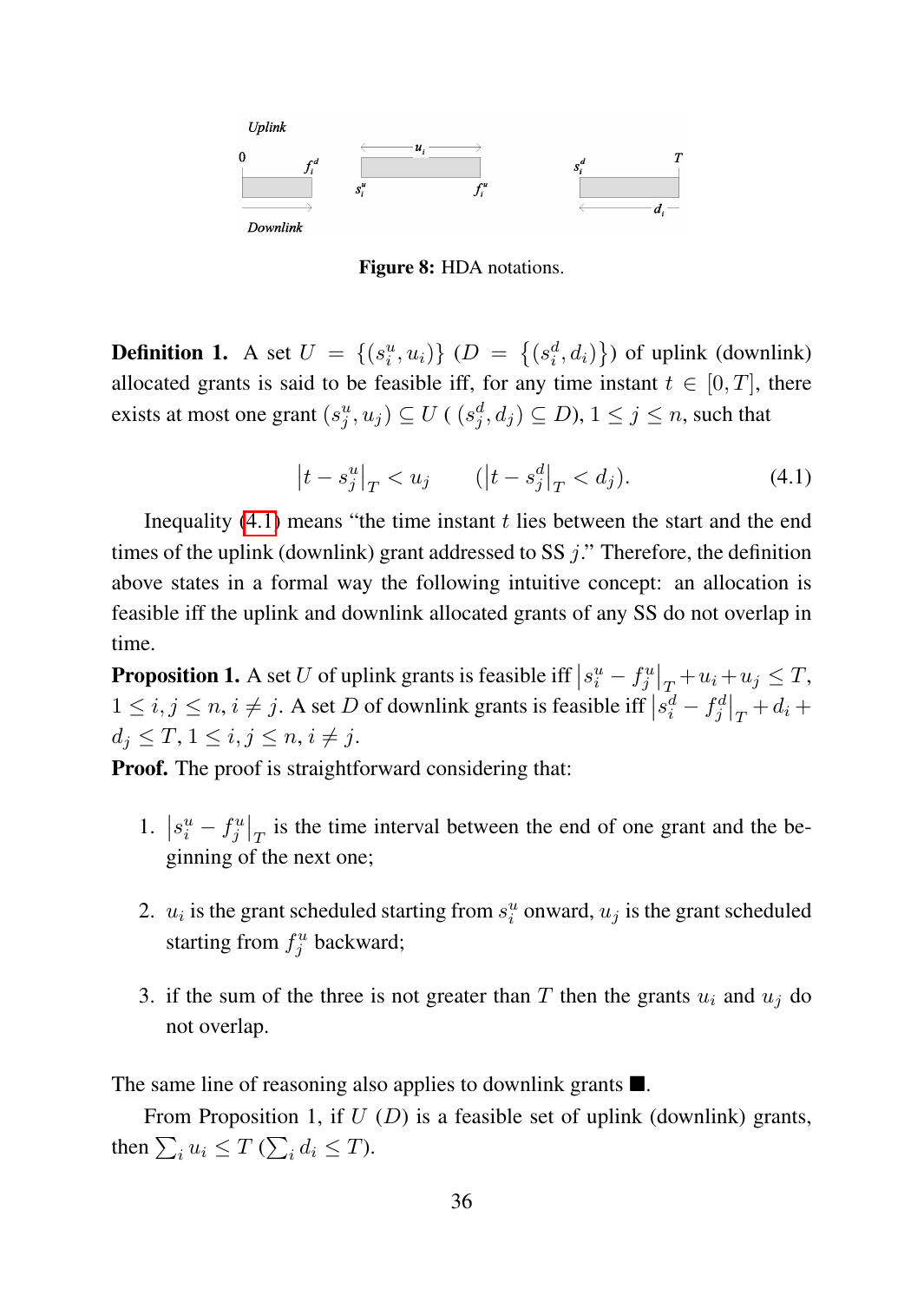**Definition 2.** A pair  $\{U, D\}$  of uplink and downlink sets is said to be feasible iff, for any SS *i* and time instant  $t \in [0, T]$  such that  $|t - s_i^u|_T < u$ , it is  $|t - s_i^d|_T \ge$  $d_i$ . In other words, the uplink and downlink grants for the same SS do not overlap in time, hence they do not violate the half-duplex constraint.

The following results can be easily proved.

**Proposition 2.** A pair  $\{U, D\}$  of uplink and downlink feasible sets is feasible iff

<span id="page-50-2"></span>
$$
\left| s_i^d - f_i^u \right|_T + u_i + d_i \le T, \qquad 1 \le i \le n. \tag{4.2}
$$

Thus  $\{U, D\}$  is not feasible if any of the following conditions is false:

<span id="page-50-3"></span>
$$
\begin{cases}\n\sum_{i=1}^{n} u_i & \leq T \\
\sum_{i=1}^{n} d_i & \leq T \\
u_i + d_i & \leq T\n\end{cases}
$$
\n(4.3)

**Proposition 3.** Given a feasible pair  $\{U, D\}$ , any pair  $\{U_t, D_t\}$  such that  $U_t$  $\{(|s_i^u + t|_T, u_i)\}\$  and  $D_t = \{(|s_i^d + t|_T, d_i)\}\$ ,  $t \in \mathbb{R}$ , is also feasible. Thus, a feasible pair  $\{U, D\}$  is uniquely identified except for a constant value.

#### <span id="page-50-0"></span>4.2.2 Theoretical Results

The following Lemma will be used to prove Theorem 1. **Lemma 1.** Let  $U$  be a feasible set of uplink grants. Let

$$
\tilde{D} = \left\{ d_k \in \mathbb{R} \middle| d_k \ge 0, 1 \le k \le n \right\}
$$

be a set of n non-negative real numbers, and let  $X$  be defined as follows:

<span id="page-50-1"></span>
$$
X \triangleq \left\{ x \in \mathbb{R} \, \middle| \, \max_i \left( \sum_{k=1}^i d_k - s_i^u \right) \le x \le \min_i \left( \sum_{k=1}^{i-1} d_k - f_i^u + T \right) \right\}.
$$
\n(4.4)

If  $\sum_{k=1}^{n} d_k \leq T$ , and  $u_i + d_i \leq T$ ,  $1 \leq i \leq n$ , then  $X \neq \emptyset$ .

**Proof.** Without loss of generality we assume that  $i < j \Leftrightarrow s_i^u < s_j^u$ . Furthermore, based on Proposition 3, we assume that  $s_1^u = 0$ , which yields  $s_i^u < f_i^u$  for any i.

Proving the thesis is equivalent to prove that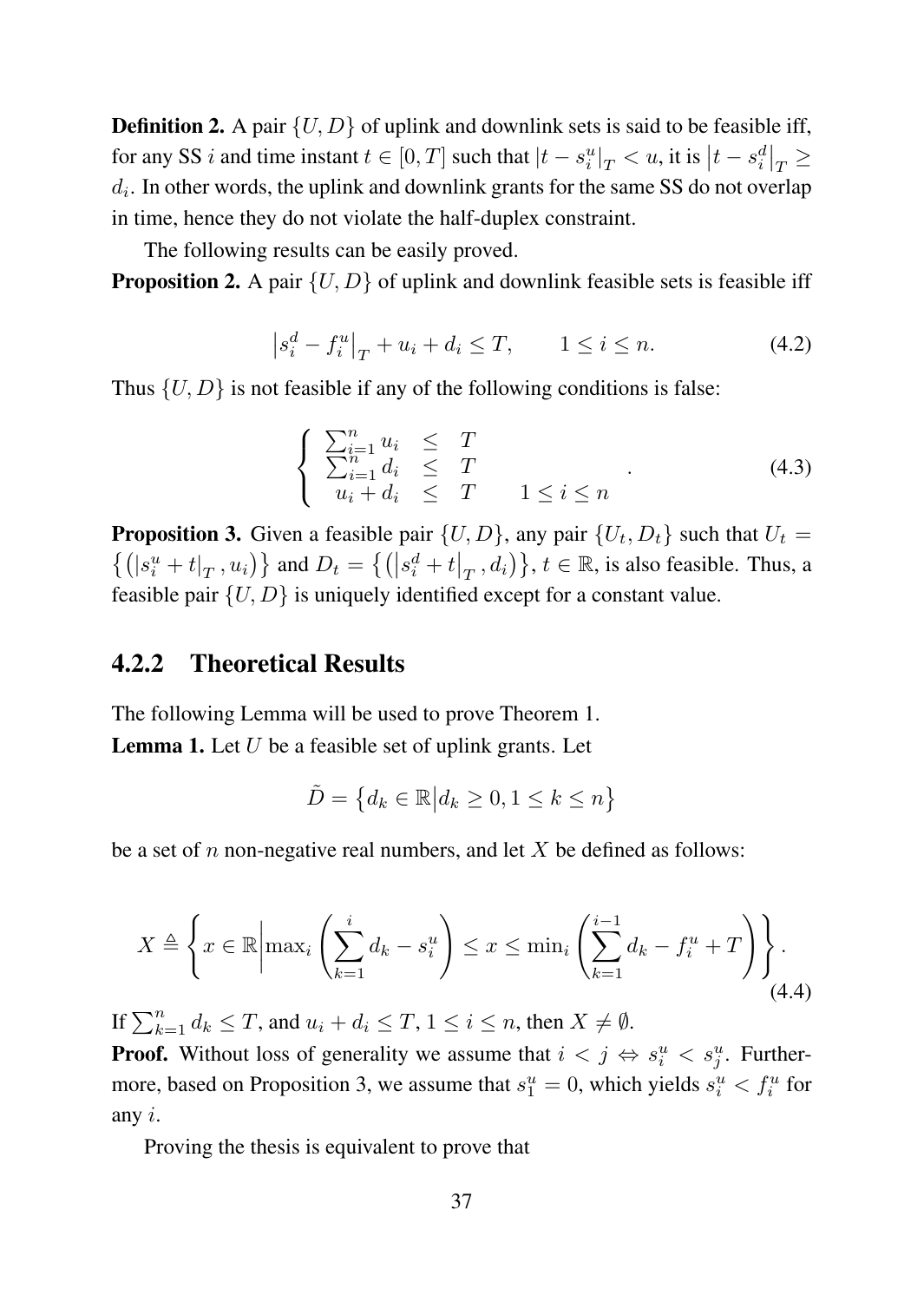$$
\min_{i} \left( \sum_{k=1}^{i-1} d_k - f_i^u + T \right) - \max_{i} \left( \sum_{k=1}^{i} d_k - s_i^u \right) \ge 0,
$$

i.e., for any  $i, j, 1 \leq i, j \leq n$ , it must be

$$
\sum_{k=1}^{j-1} d_k - f_j^u + T - \left(\sum_{k=1}^i d_k - s_i^u\right) \ge 0.
$$

We consider three possible cases.

Case 1:  $i > j$ . It is

$$
\sum_{k=1}^{j-1} d_k - f_j^u + T - \left(\sum_{k=1}^i d_k - s_i^u\right) = T - \sum_{k=j}^i d_k + s_i^u - f_j^u \ge 0,
$$

by hypothesis, since  $\sum_{k=j}^{i} d_k \le \sum_{k=1}^{n} d_k \le T$  for any  $i > j$ , and  $s_i^u \ge f_j^u$ because of the feasibility of  $U$ .  $\square$ 

Case 2:  $i < j$ . It is

$$
\sum_{k=1}^{j-1} d_k - f_j^u + T - \left(\sum_{k=1}^i d_k - s_i^u\right) = T - \left(f_j^u - s_i^u\right) + \sum_{k=i+1}^{j-1} d_k \ge 0,
$$

since  $f_j^u > s_i^u$  for any  $i < j$ , and  $f_j^u - s_i^u \leq T$  by assumption.  $\Box$ Case 3:  $i = j$ . It is

$$
\sum_{k=1}^{i-1} d_k - f_i^u + T - \left(\sum_{k=1}^i d_k - s_i^u\right) = T - u_i - d_i \ge 0,
$$

by hypothesis, for any i, which concludes the proof.  $\blacksquare$ 

Finally we prove that the necessary conditions that must be met by any set of grants addressed to SSs in order to be feasible are also sufficient.

**Theorem 1.** Let U be a feasible set of uplink grants, and let  $\{d_i\}$  be a set of grants. A set of downlink grants D, such that the pair  $\{U, D\}$  is feasible, always exists iff  $\sum_{j=1}^{n} d_i \leq T$ , and  $u_i + d_i \leq T$ ,  $1 \leq i \leq n$ . Proof.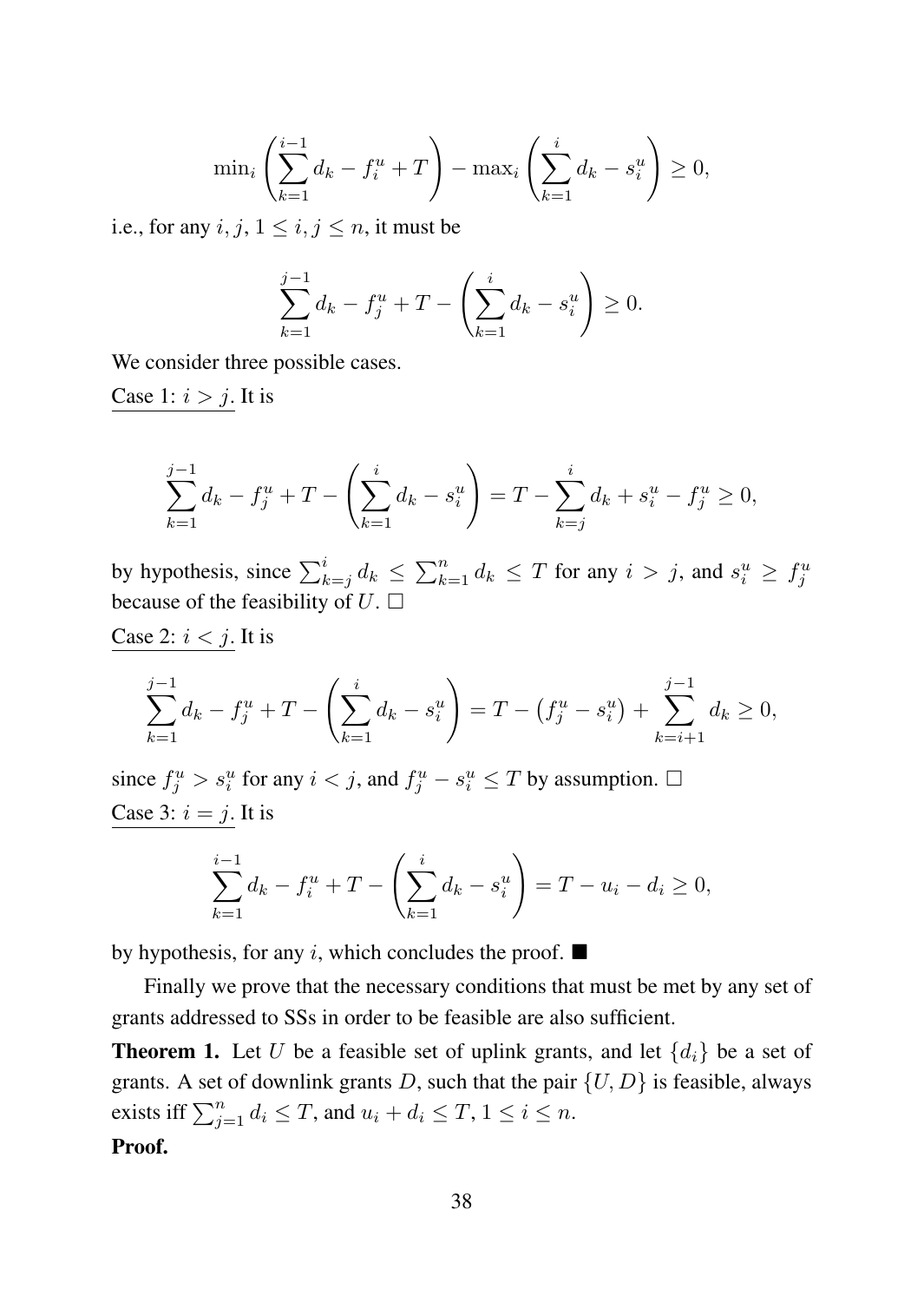*If* part (sufficient condition). Without loss of generality we assume that  $i < j \Leftrightarrow$  $s_i^u < s_j^u$ . Furthermore, based on Proposition 3, we assume that  $s_1^u = 0$ , which yields  $s_i^u < f_i^u$  for any *i*. Let us consider a set of downlink grants *D*, such that

<span id="page-52-0"></span>
$$
s_i^d = \left| \sum_{k=1}^{i-1} d_k - x \right|_T \tag{4.5}
$$

for any  $x \in X$ , where X is defined according to [\(4.4\)](#page-50-1). Note that the hypothesis of Lemma 1 are satisfied, hence  $X \neq \emptyset$ , i.e., the downlink set of grants is welldefined. It is straightforward to prove that  $D$  is feasible.

To complete the proof we show that the pair  $\{U, D\}$  is feasible using Proposition 2. By substituting  $(4.5)$  into  $(4.2)$  we obtain:

<span id="page-52-2"></span>
$$
\left| s_i^d - f_i^u \right|_T + u_i + d_i = \left| \sum_{k=1}^{i-1} d_k - f_i^u - x \right|_T + u_i + d_i.
$$
 (4.6)

Now, by definition of  $X$ , it follows that:

$$
\sum_{k=1}^{i} d_k - s_i^u \le x \le \sum_{k=1}^{i-1} d_k - s_i^u - u_i + T,
$$

for any  $x \in X$ . Hence x can be rewritten as

<span id="page-52-1"></span>
$$
x = \sum_{k=1}^{i} d_k - s_i^u + y,\tag{4.7}
$$

provided that  $0 \le y \le T - u_i - d_i$ . By substituting [\(4.7\)](#page-52-1) into [\(4.6\)](#page-52-2) we obtain:

<span id="page-52-3"></span>
$$
\begin{aligned}\n\left| s_i^d - f_i^u \right|_T + u_i + d_i &= \\
&= \left| \left( \sum_{k=1}^{i-1} d_k - \sum_{k=1}^i d_k \right) + (s_i^u - s_i^u) - u_i - y \right|_T + u_i + d_i \\
&= \left| -d_i - u_i - y \right|_T + u_i + d_i \\
&= T - d_i - u_i - y + u_i + d_i \\
&= T - y \le T\n\end{aligned} \tag{4.8}
$$

Since [\(4.8\)](#page-52-3) holds for any  $i, 1 \le i \le n$ , it completes the proof.  $\Box$ *Only if* part (necessary condition). It immediately follows from Proposition 1 and Proposition 2. ■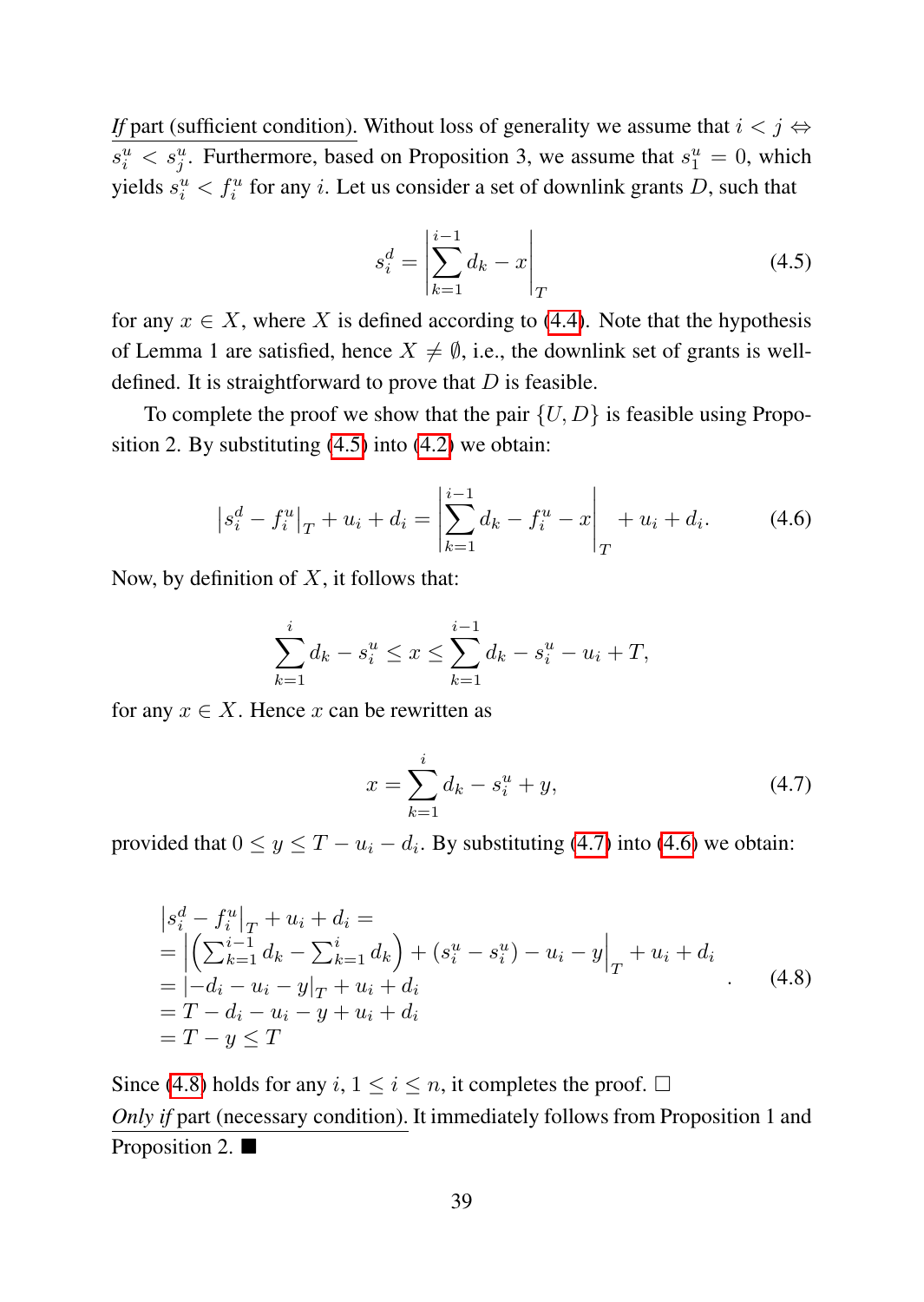#### <span id="page-53-0"></span>4.2.3 HDA Algorithm

Based on the constructive proof of Lemma 1, we devised an algorithm, namely HDA, to allocate a set of uplink and downlink grants  $\{u_i\} \bigcup \{d_i\}$  such that the half-duplex constraint is satisfied, provided that the necessary conditions are met. HDA, whose correctness is proved by Theorem 1, consists of the following three steps:

**Step 1.** Set the start and finish time of the uplink grant of each SS i as follows:

$$
\begin{cases}\n s_1^u = 0 \\
 f_1^u = s_1^u + u_1\n\end{cases}\n\quad\n\begin{cases}\n s_i^u = f_{i-1}^u \\
 f_i^u = s_i^u + u_i\n\end{cases}
$$

.

.

.

In other words, place the uplink grants contiguously from the beginning of the uplink sub-frame. This initial allocation of uplink grants will not be changed in the next steps.

**Step 2.** Temporarily set the start and finish time of the downlink grant of SS  $i$  as follows:

$$
\left\{ \begin{array}{ccl} s_1^d &=& 0 \\ f_1^d &=& s_1^d + d_1 \end{array} \right. \quad \left\{ \begin{array}{ccl} s_i^d &=& f_{i-1}^d \\ f_i^d &=& s_i^d + d_i \end{array} \right.
$$

Step 3. The allocation so far may not comply with the half-duplex constraint. Select an offset  $\bar{x}$  that will be used to update the allocation of the downlink grants, so that the resulting allocation complies with the half-duplex constraint. Left-shift each downlink grant in a circular way (i.e., modulo  $T$ ) by  $\bar{x}$ . To do so, update the start and finish times of the downlink grant of each SS  $i$  as follows:

$$
\left\{ \begin{array}{ccl} s_1^d & = & |-\bar{x}|_T \\ f_1^d & = & s_1^d + d_1 \end{array} \right. \quad \left\{ \begin{array}{ccl} s_i^d & = & |f_{i-1}^d|_T \\ f_i^d & = & |s_i^d + d_i|_T \end{array} \right.
$$

Based on Lemma 1 we can select  $\bar{x}$  in the range X defined by [\(4.4\)](#page-50-1), which is proved to be non-empty. It is worth noting that *any* value in X provides the same guarantees, in terms of feasibility of a set of input grants, as any other value in that range. For instance, in pseudo-code below, we chose  $\bar{x}$ as the lower bound of X, i.e.,  $\bar{x} = \min\{X\} = \max_i \left( \sum_{k=1}^i d_k - s_i^u \right)$ .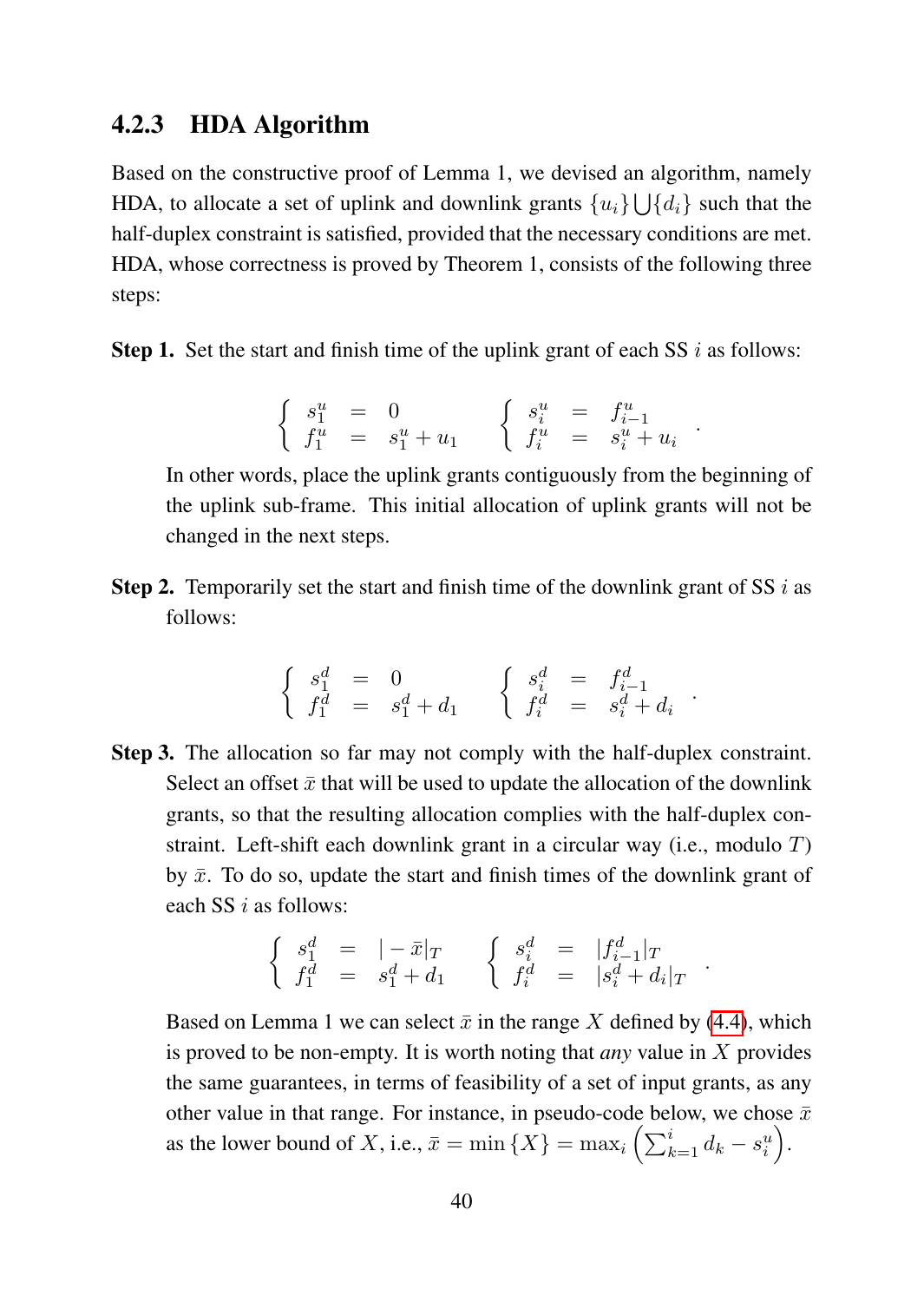```
/* initialization */1 sum = 02 \times = 0/* step 1 */3 for ( i = 1 ; i \le n ; i++) {
4 if ( i == 1 ) s_u[1] = 0 /* start time */5 else s_u[i] = f_u[i - 1]6 f_u[i] = s_u[i] + u[i] /* finish time */
7 }
   /* step 2 */8 for ( i = 1 ; i \le n ; i++) {
9 if ( i == 1 ) s_d[1] = 0 /* start time */10 else s_d[i] = f_d[i - 1]11 f_d[i] = s_d[i] + d[i] /* finish time */
12 }
   /* step 3: selection of x */
13 for ( i = 1 ; i \le n ; i++) {
14 sum += d[i] - s u[i] + s u[i - 1]15 x = max (x, sum)16 }
   /* left-shift downlink grants */17 for ( i = 1 ; i \le n ; i++) {
18 if ( i == 1 ) s_d[1] = ( s_d[1] - x ) mod T
19 else s_d[i] = ( f_d[i - 1] ) mod T
20 f_d[i] = ( s_d[i] + d[i] ) mod T
21 }
```

```
Figure 9: Pseudo-code of HDA.
```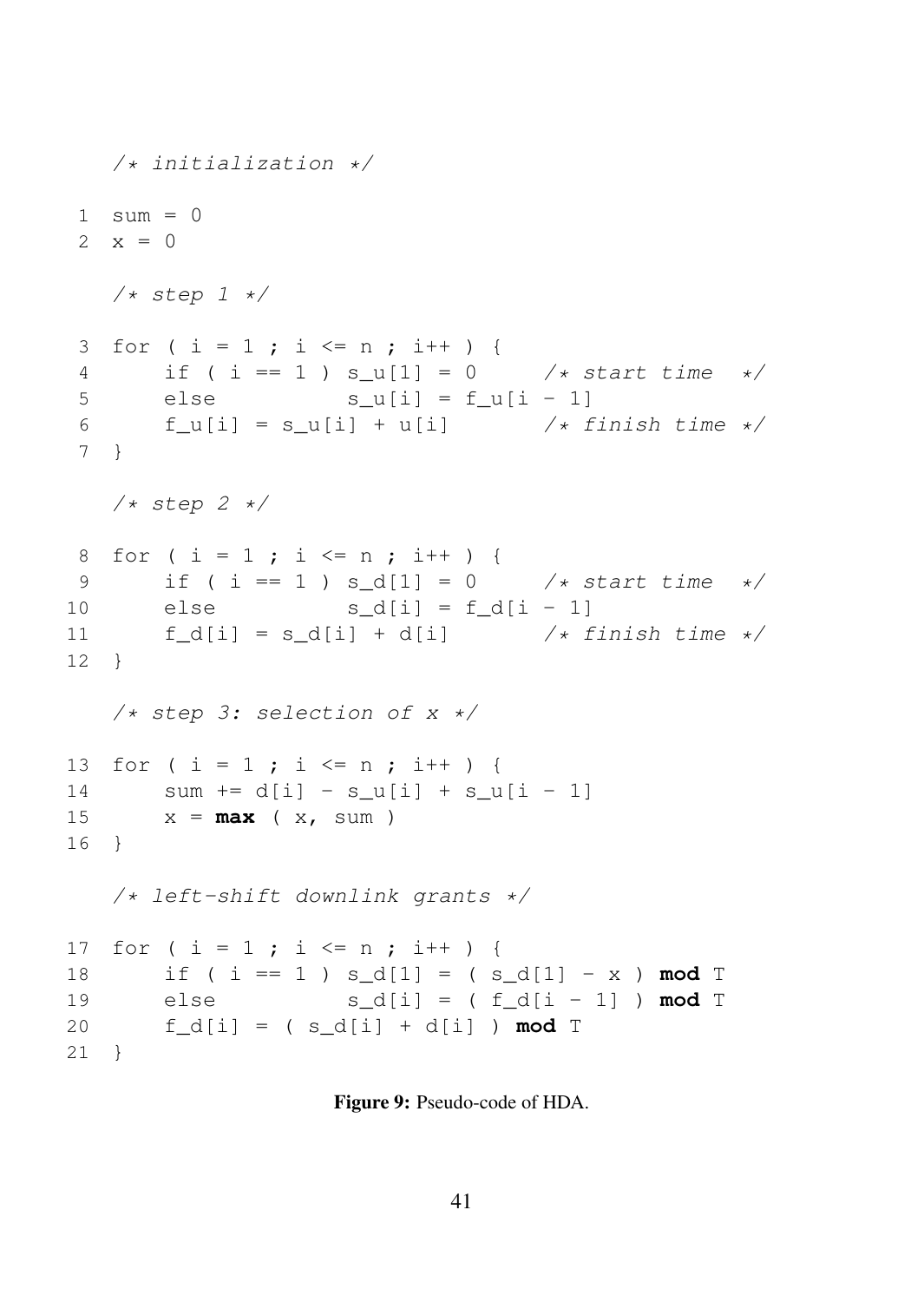The pseudo-code of HDA is reported in Fig. [9.](#page-54-0) After the initialization of local variables sum and  $x$  (1–2), the final allocation of the uplink grants is settled by placing them contiguously at the beginning of the uplink sub-frame (3–7). This is done by setting the start time of the first uplink grant to zero (4), and that of any other grant to the finish time of its previous grant (5). Finish times, on the other hand, are computed as the sum of the start time and the grant duration (6). The same operation is carried out for downlink grants (8–12). Unlike the uplink one, downlink allocation is only temporary. At step 3, we compute the value of the offset x that will be used to left-shift downlink grants to produce an allocation which complies with the half-duplex constraint (13–16). Finally, the downlink temporary allocation is "left-shifted" in a circular way, by means of the modulo (mod) operator (17–21), as defined above [\(Bou92\)](#page-100-0). More specifically, the start time of the first downlink grant is brought forward of  $x$  time units (18), then the start time of any other downlink grant is set to the finish time of its previous grant (19). Finish times, on the other hand, are computed as the sum of the start time and the grant duration (20).

The computational complexity of HDA can be derived as follows. The body of each for loop includes elementary operations that are performed at constant time, with respect to the number of grants to allocate (say,  $n$ ). Since each for loop consists of  $\mathcal{O}(n)$  iterations, the computation complexity of the whole procedure is  $\mathcal{O}(n)$ .

#### <span id="page-55-0"></span>4.2.4 Extension for Mixed HD-SSs and FD-SSs

When both HD- and FD-SSs are present in the network and require grant allocation in the same frame, a straightforward solution would be to treat FD-SSs as they were half-duplex, and therefore apply HDA to both of them. However, with such an approach, we would constrain the sum of the downlink and uplink grants addressed to each FD-SS to be smaller than the frame duration, which is not a necessary condition for them. A more efficient implementation of the grant allocator, which still complies with the PIPER framework, follows:

1. *(grant arrangement)* arrange uplink and downlink grants to HD- and FD-SSs, such that (i) the sum of the uplink and downlink grants of any HD-SS is smaller than or equal to the frame duration, and (ii) the sum of all uplink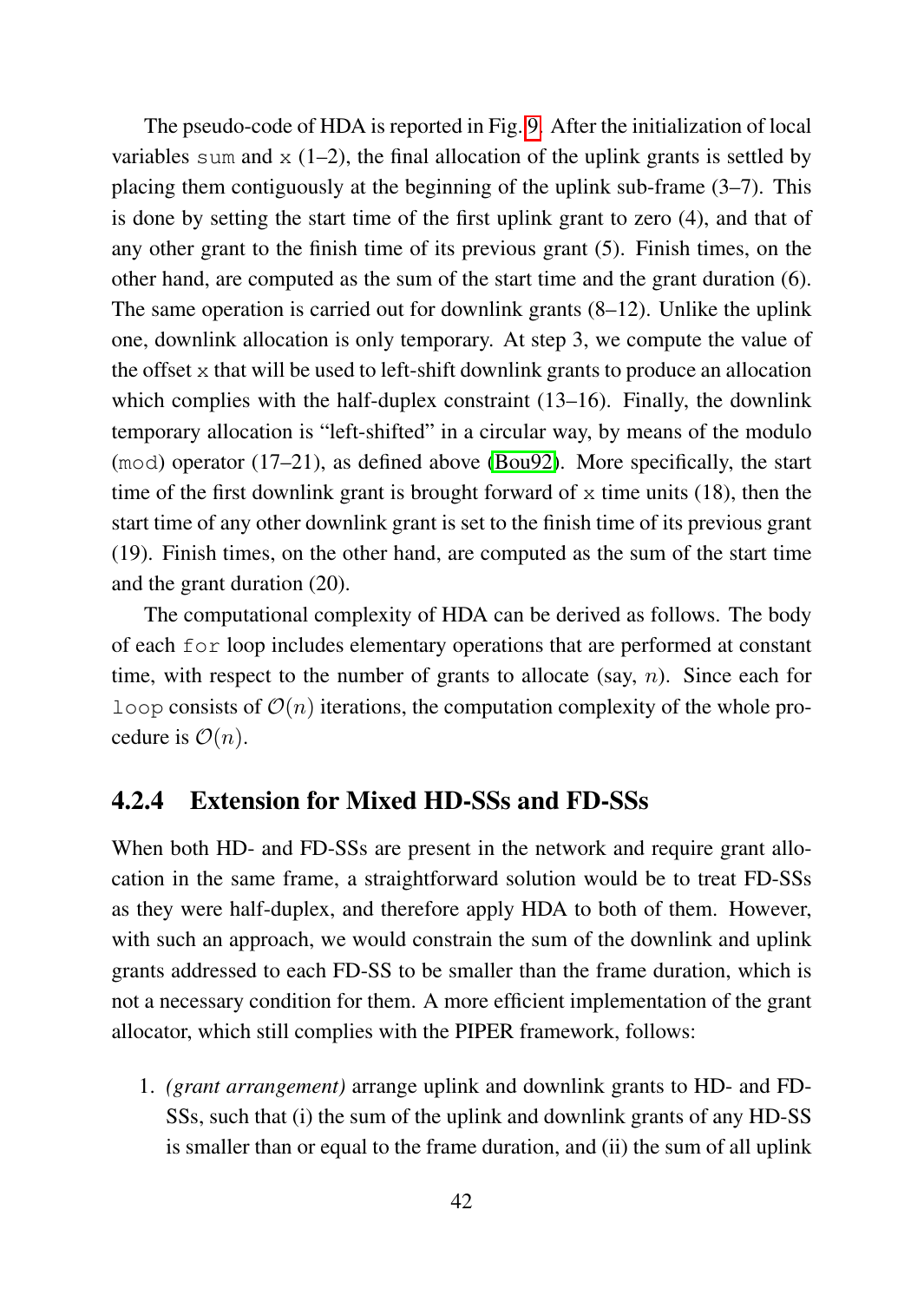(downlink) grants is smaller than or equal to the frame duration;

- 2. *(grant allocator)* allocate grants addressed to HD-SSs using HDA, as though they were the only ones;
- 3. *(grant allocator)* allocate grants addressed to FD-SSs in the remaining portion of uplink and downlink sub-frames.

In Step 1 the duration of downlink grants addressed to FD-SSs does not include the time to transmit a physical preamble, which is never required to resynchronize them. Step 2 always succeeds because the sufficient conditions expressed by [\(4.3\)](#page-50-3) hold for the subset of scheduled grants addressed to HD-SSs. The remaining capacity in Step 3 will be certainly sufficient for FD-SS grants, since the overall sum of grant durations — including both HD-SSs and FD-SSs — in each direction, as produced by the grant arrangement, cannot exceed the frame duration. Finally, note that it is possible to allocate FD-SSs uplink grants at the exact beginning of the uplink sub-frame, i.e., partially overlapping with the MAC control messages broadcasted in downlink by the BS, thus making use of that bandwidth which is never available to HD-SSs.

### <span id="page-56-0"></span>4.2.5 Extension for Non-Time-Aligned Uplink and Downlink Sub-Frames

HDA can also be extended to take into account the general case in which the uplink and downlink sub-frames are not perfectly aligned in time, i.e., the uplink allocation start time is equal to  $T' < T$ . Figure [10](#page-57-1) illustrates this scenario, where sub-frames are numbered according to the map relevance, i.e., the downlink subframe  $x$  hosts the UL-MAP containing the timetable of uplink grants in sub-frame  $\hat{x}$ .

Let us consider uplink and downlink sub-frames n. Let  $t_0$  be the start time of downlink sub-frame n, which is thus *logically* split into two sections: the first section begins at  $t_0$  and ends at  $t_0 + T'$ , when the uplink sub-frame n begins; the second section begins at  $t_0+T'$  and ends at  $t_0+T$ . Therefore, the duration of the first section is  $T'$ , and that of the second section is  $T - T'$ . Note that the uplink and downlink grants of the first section belong to frame n and  $n-1$ , respectively, whereas those of the second section belong to frame  $n$  only. For this reason, it is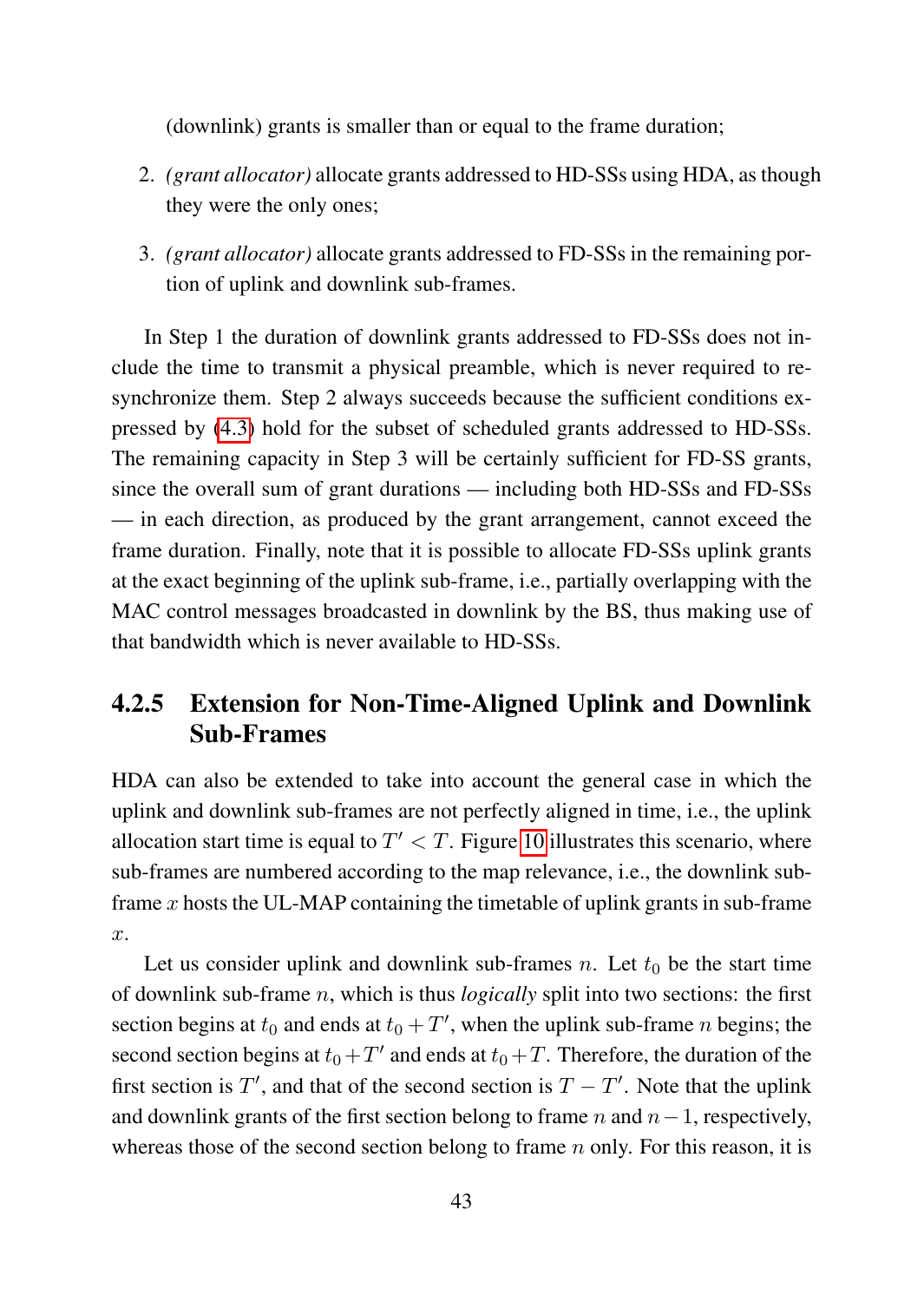

<span id="page-57-1"></span>Figure 10: HDA with non-time-aligned uplink and downlink sub-frames.

not possible to run a single instance of HDA over the whole downlink or uplink sub-frame. Therefore, an instance of HDA is carried out for each section, where the necessary and sufficient conditions for a feasible grant allocation in [\(4.3\)](#page-50-3) are modified as follows:

$$
\left\{\begin{array}{ccc}\sum_{i=1}^{n_1}u^1_i&\leq&T'\\ \sum_{i=1}^{n_1}d^1_i&\leq&T'\\ u^1_i+d^1_i&\leq&T'\\ \end{array}\right. \quad 1\leq i\leq n_1 \quad \quad \left\{\begin{array}{ccc}\sum_{i=1}^{n_2}u^2_i&\leq&T-T'\\ \sum_{i=1}^{n_2}d^2_i&\leq&T-T'\\ u^2_i+d^2_i&\leq&T-T'\\ \end{array}\right. \quad 1\leq i\leq n_2
$$

,

where  $n_1$  and  $n_2$  are the number of grants in the first and second section, respectively. In our pipeline framework, an instance of the grant scheduler and the grant arrangement sub-task are carried out for each section as well. Finally, note that the duration of MAPs is subtracted from the available frame duration in the first section only.

## <span id="page-57-0"></span>4.3 Performance Evaluation

In this section we show the effectiveness of our solutions for IEEE 802.16d as developed within the PIPER framework. We will evaluate the performance of both FD-SSs and HD-SSs under realistic traffic conditions through simulation. Results are obtained using a C++ implementation of the solutions proposed in this work. Specifically, we i) adopted DRR/WRR[\(SV96;](#page-103-3) [KSC91\)](#page-102-1) for downlink/uplink grant scheduler (see Sec. [3.1\)](#page-39-0), ii) implemented the grant arrangement sub-task such that the necessary and sufficient conditions described in Sec. [4.2](#page-46-0) are always respected and, iii) employed the HDA algorithm as grant allocator. The evaluated scenarios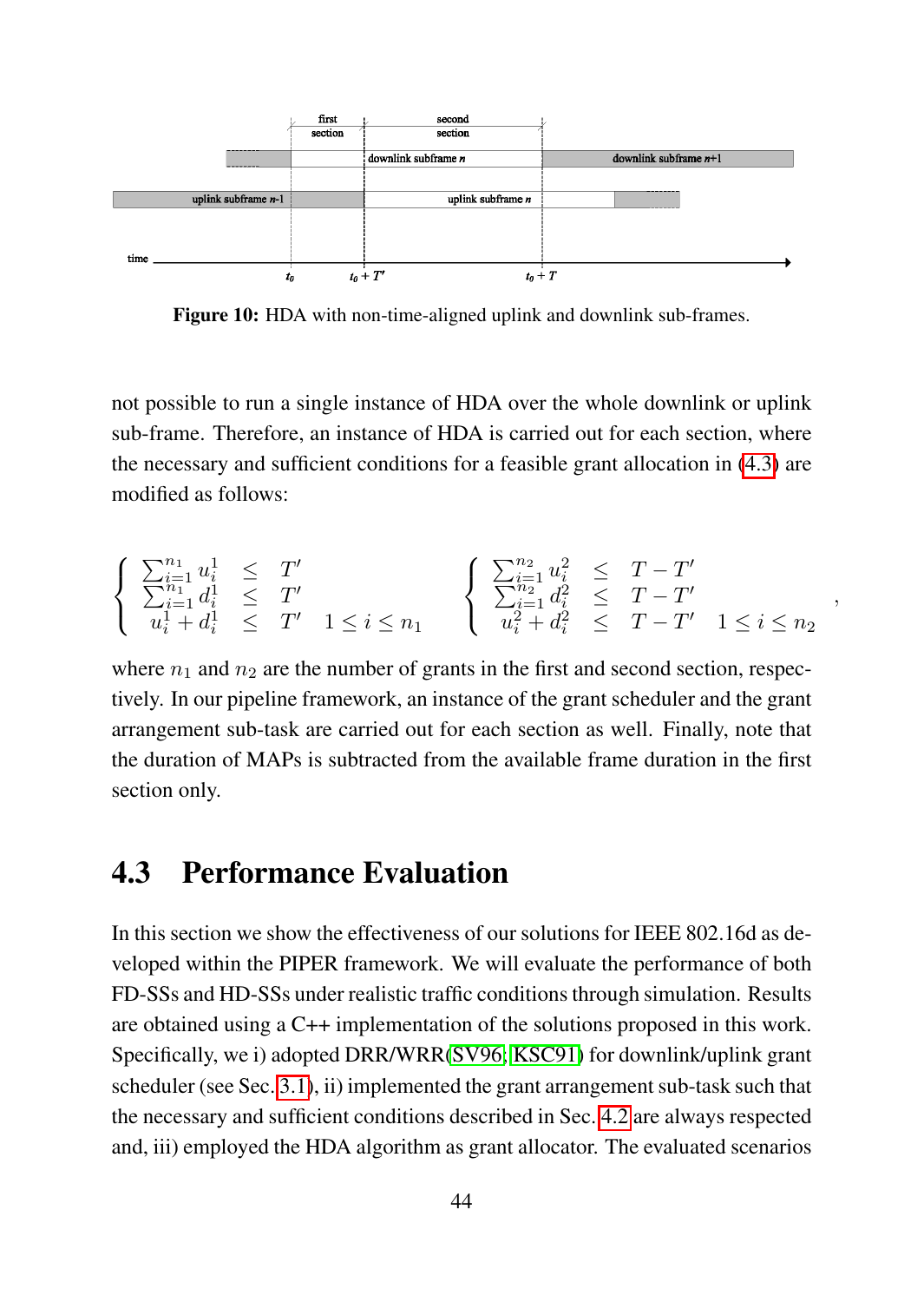| <b>Parameter</b>             | Value(s)             |
|------------------------------|----------------------|
| Channel bandwidth            | 7 MHz                |
| OFDM symbol duration         | $34 \mu s$           |
| Cyclic prefix duration       | $2 \mu s$            |
| Frame duration               | 5 ms, 10 ms, 20 ms   |
| Uplink allocation start time | one frame duration   |
| Minimum contention window    | 16 slots             |
| Maximum contention window    | $1024$ slots         |
| Modulation                   | OPSK, 16-OAM, 64-OAM |
| FEC type                     | RS-CC                |

<span id="page-58-0"></span>Table 4: Simulation and network configuration parameters.

are based on the business opportunity of employing IEEE 802.16 as the last-mile Internet access technology for residential and SME subscribers, as envisaged by the WiMAX forum [\(For04a\)](#page-101-3). The presented results have been partially published in  $(BCE+07)$  $(BCE+07)$ .

First we explain the simulation environment in detail. The simulations were carried out by means of a prototypical simulator of the IEEE 802.16 protocol. The simulator is event-driven and was developed using C++. The MAC layer of the BS and SSs are implemented, including all procedures and functions for uplink/downlink data transmission, and uplink bandwidth request/grant.

We assume ideal channel conditions, i.e., no packet corruption is due to the wireless channel impairment. This allows us to get insight into the the ability of the PIPER framework to exploit the mechanisms that are provided by the IEEE 802.16 MAC to manage data and multimedia traffic, regardless of any specific assumptions on the channel characteristics. Finally, we analyze the system while in a steady-state, when the set of admitted connections does not change over time. Thus, we do not assess the performance of the signaling protocol between the BS and SSs for establishing new connections and the admission control procedures at the BS.

The system parameters used in the simulation analysis are reported in Table [4.](#page-58-0) The physical layer parameters are those envisaged by the WiMAX forum in [\(For04b\)](#page-101-4), and currently employed by manufacturers producing IEEE 802.16 compliant devices (e.g., [\(com\)](#page-101-5)). As already pointed out, the IEEE 802.16 takes on adaptive modulation and coding to adjust data transmission to different chan-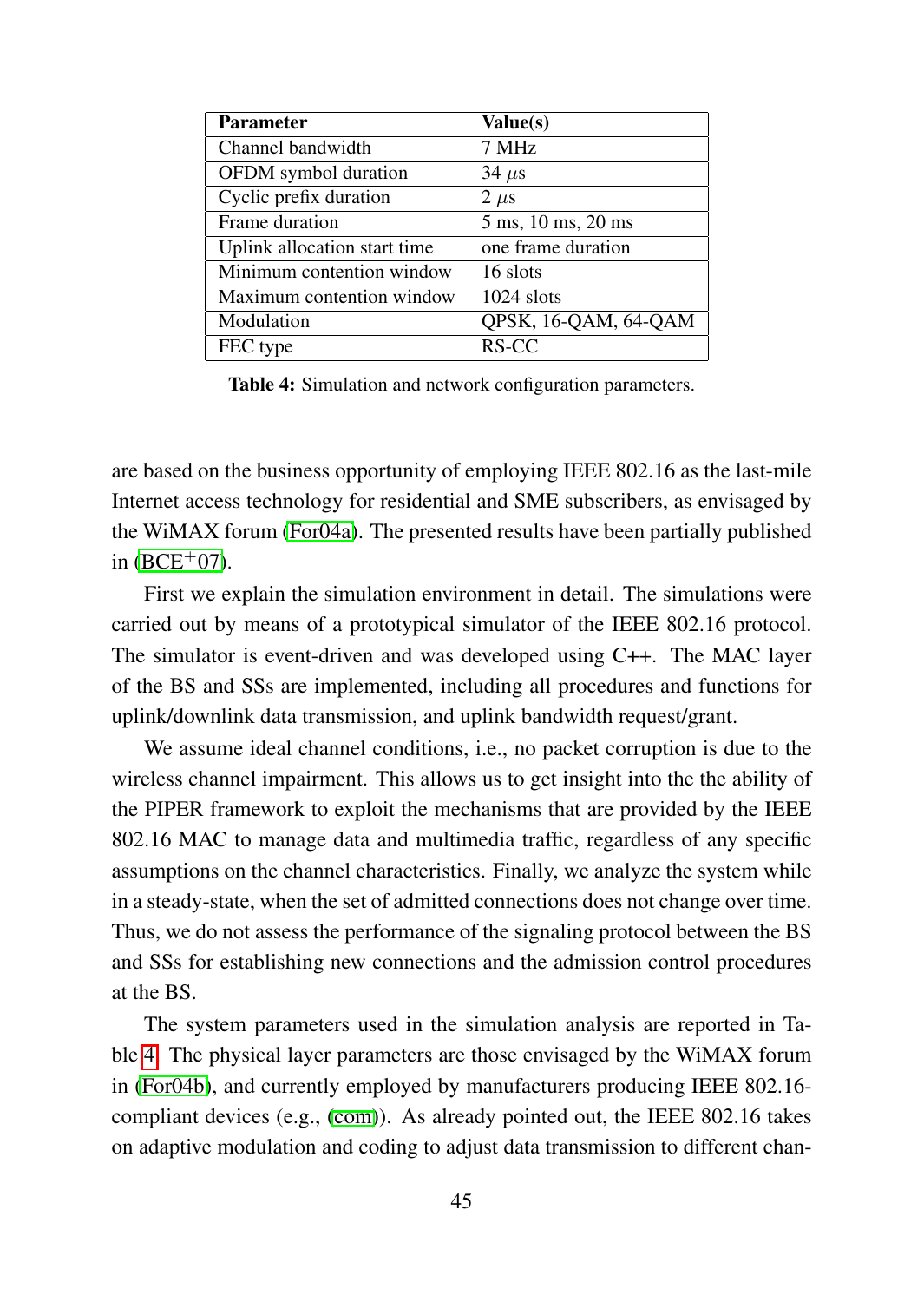| #SSs | 64OAM-3/4 | 16QAM-3/4 | <b>BPSK-1/2</b> | <b>QPSK-3/4</b> |
|------|-----------|-----------|-----------------|-----------------|
| 10   | 1972.8    | 1479.6    | 328.8           | 986.4           |
| 20   | 1828.8    | 1371.6    | 304.8           | 914.4           |
| 30   | 1684.8    | 1263.6    | 280.8           | 842.4           |
| 40   | 1540.8    | 1155.6    | 256.8           | 770.4           |
| 50   | 1396.8    | 1047.6    | 232.8           | 698.4           |
| 60   | 1252.8    | 939.6     | 208.8           | 626.4           |
| 70   | 1108.8    | 831.6     | 184.8           | 554.4           |
| 80   | 964.8     | 723.6     | 160.8           | 482.4           |
| 90   | 820.8     | 615.6     | 136.8           | 410.4           |

<span id="page-59-0"></span>Table 5: Raw bandwidth, in kB/s, available in uplink with a 5 ms frame depending on the burst profile employed and the number of SSs that served per frame.

nel conditions, which may depend on a number of factors, including path loss, shadowing and multi-path fading, and interference from nearby SSs. Therefore, in our simulation scenarios we consider a mix of SSs employing different modulation schemes. Specifically, based on the results presented in [\(Hoy05\)](#page-102-3), which was derived by assuming that SSs are uniformly distributed in a circular cell, with the BS placed in the center, the number of SSs employing QPSK modulation is assumed to be twice as much as the number of SSs employing 16-QAM modulation, which in turn is twice as much as the number of SSs employing 64-QAM modulation. The amount of raw bandwidth, i.e., not including any MAC overhead, available in uplink is reported in Table [5](#page-59-0) as a reference for the throughput measures below.

The simulation analysis was carried out using the method of independent replications [\(LK00\)](#page-102-4). Specifically, the simulation of each scenario was repeated 20 times, by initializing the random number generators with different seeds. The duration of each run was 1200 s, with a warmup period of 360 s, during which measures were not collected. In all the simulation runs, we estimated the 95% confidence interval of each performance measure. The confidence interval is not drawn whenever it is negligible.

#### 4.3.1 Traffic Models and Workload Characterization

Different types of traffic sources are used in the simulation scenarios. The data traffic is modeled as a Web source. We used the Web source model, namely Web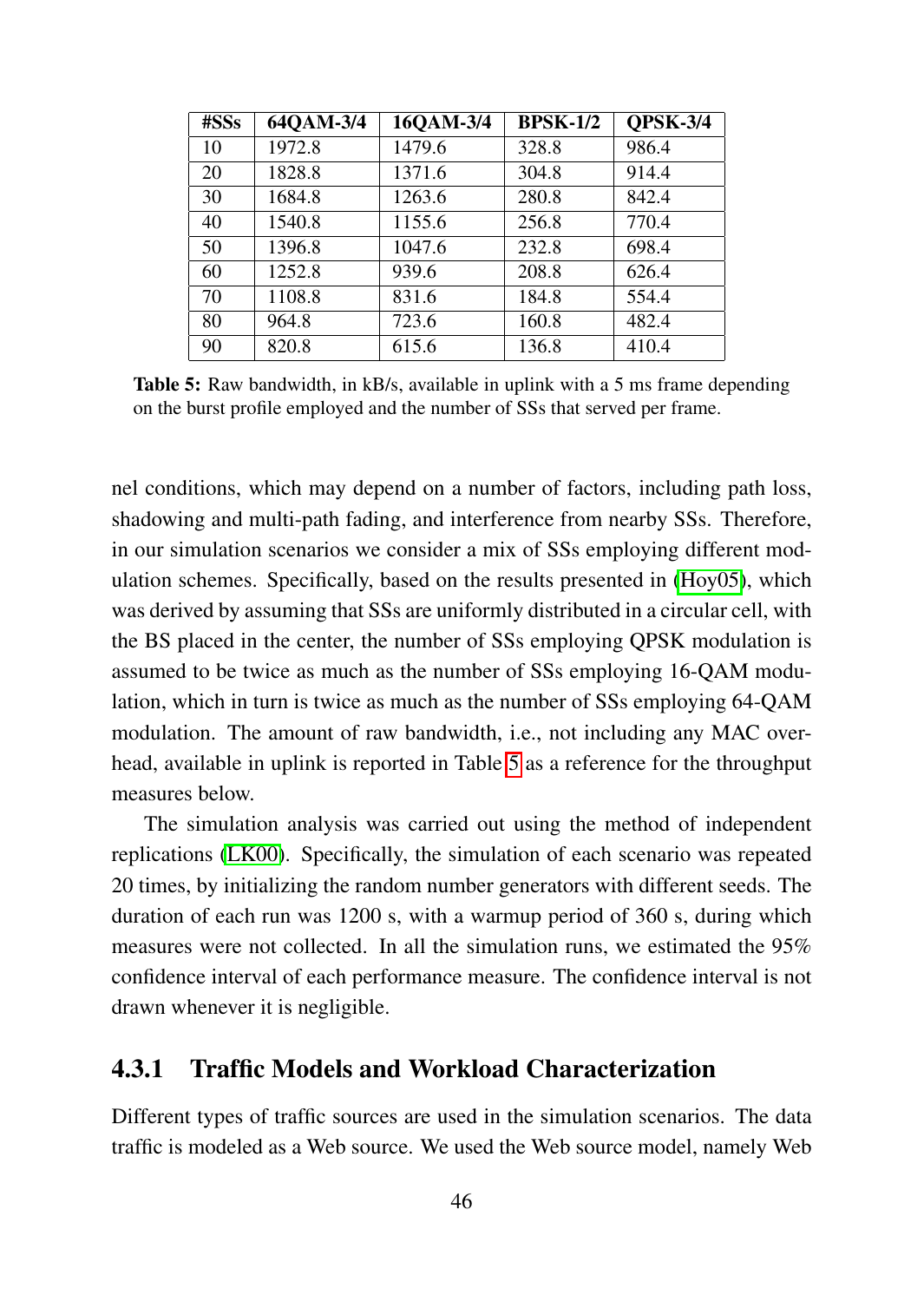|                     | Web exponential                 |                     |                          |
|---------------------|---------------------------------|---------------------|--------------------------|
|                     | Inter-arrival                   |                     | Packet size              |
| Distribution        | Exponential                     | Pareto with cut-off |                          |
|                     | $\alpha=1.1$                    |                     |                          |
| Parameters          | $\lambda = 5$ s                 | $k = 4.5$ kB        |                          |
|                     |                                 | $m=2$ MB            |                          |
| Average rate        | $25$ kb/s                       |                     |                          |
|                     | VoIP                            |                     |                          |
|                     | Inter-arrival                   | Packet size         | ON/OFF period            |
| Distribution        | Deterministic                   | Deterministic       | Exponential              |
|                     |                                 |                     | $\lambda_{ON} = 1.34$ s  |
| Parameters          | $20 \text{ ms}$                 | 66 B                |                          |
|                     |                                 |                     | $\lambda_{OFF} = 1.67$ s |
| Average (peak) rate | 11.7 kb/s $(26.4 \text{ kb/s})$ |                     |                          |

Table 6: Workload characterization. Web and VoIP sources.

exponential, reported in [\(Mot00\)](#page-102-5). Multimedia traffic is evaluated by means of Voice over IP (VoIP). Specifically, we model VoIP traffic as an ON/OFF source with Voice Activity Detection (VAD). Packets of 66 bytes are generated only during the ON periods, at fixed intervals of 20 ms, so that a GSM Adaptive Multi Rate encoder at 3.3 kB/s is simulated [\(Pre01\)](#page-103-5). The duration of the ON and OFF periods is distributed exponentially [\(Bra69\)](#page-100-2). Table ?? shows the characterization of the two traffic models. Web traffic is served by means of the BE scheduling service whereas VoIP traffic employ the rtPS one.

The performance was assessed using the following metrics. The *transfer delay* (or delay, for short) is defined as the time interval between the instant when a packet arrives at the MAC layer of the source node (SS/BS) and the time that this packet is completely delivered to the next protocol layer of the destination node (BS/SS). Both the average and the Cumulative Distribution Function (CDF) are estimated. The *delay variation* is the difference between the 99th percentile of the delay and the packet transmission time, i.e., the time it takes for a packet of minimum length to be transmitted over the air. This metric is of paramount importance for VoIP traffic, and should be kept as small as possible so as to satisfy the quality of service perceived by the users of VoIP applications. Web traffic, on the other hand, though interactive, has less stringent delay requirements and is thus evaluated by means of the average delay. *Buffer occupancy* is the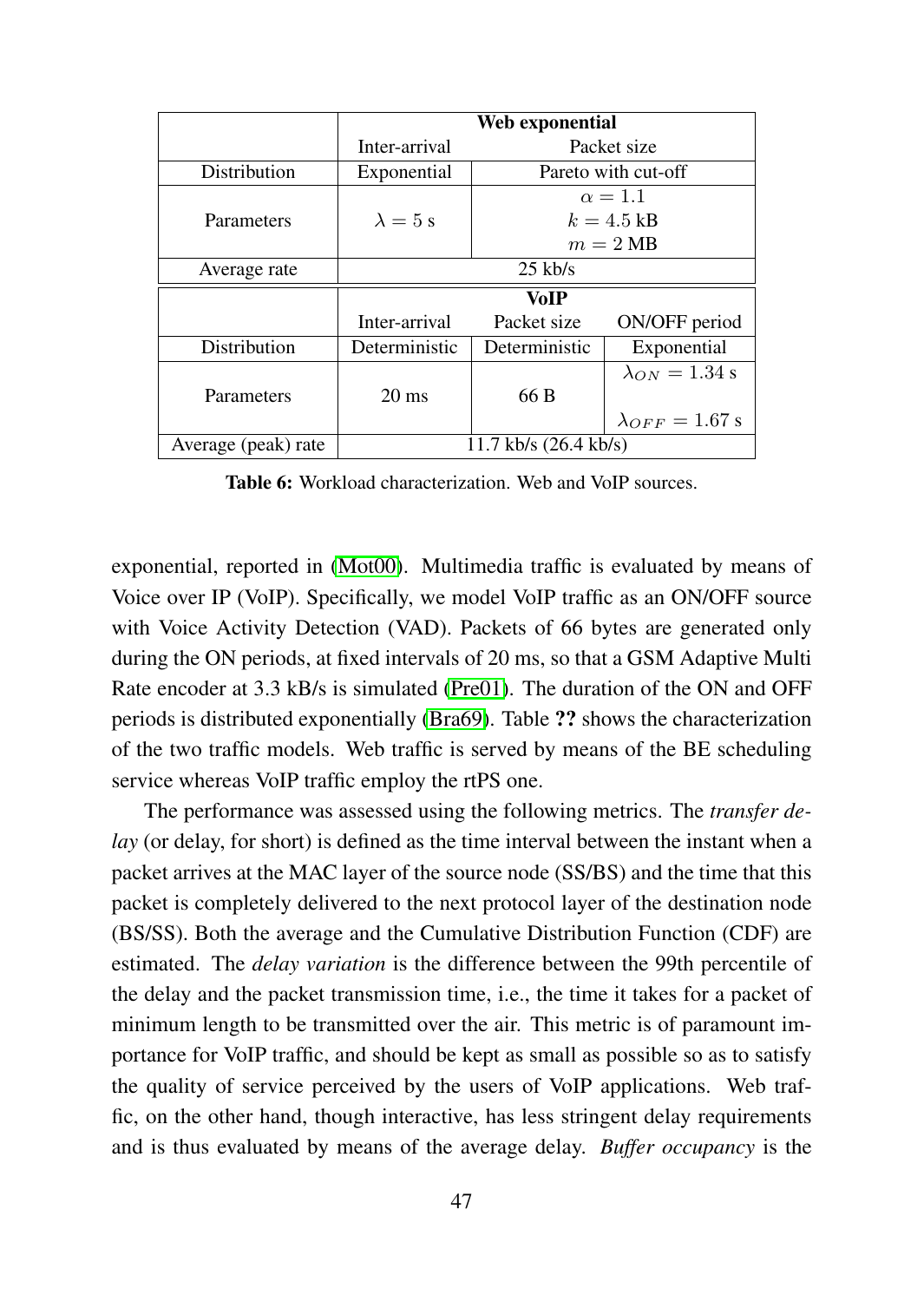number of bytes awaiting transmission at a connection buffer, either downlink or uplink. Lastly, we measured the number of SSs served in both directions within the same frame, i.e., the number of SSs that have at least one downlink and one uplink grant in the downlink and uplink sub-frames occurring at the same time. The latter helps to quantify the impact of the half-duplex constraint on the grant scheduler operation. We set up each replication of the simulation scenario as follows. We provided each SS with a random number of connections. The number of connections was selected according to a geometric distribution with ratio 0.5 truncated at 9. In terms of the workload, we assumed that each connection carries aggregate traffic from a random number of basic sources, either Web or VoIP depending on the scenario, whose characterization and average rate are reported in Table ??. The number of sources was sampled from a geometric distribution with ratio 0.5 truncated at 9. Furthermore, the MCS of each SS was uniformly distributed in the set QPSK-3/4, 16-QAM-1/2, 64-QAM-2/3, which entails encoding 24, 48, and 72 bytes per OFDM symbol, respectively. With regard to SA, each SS was randomly placed into the odd or even set, with equal probability.

#### 4.3.2 Simulation Results

Since, to the best of our knowledge, there is no previous work which explicitly deals with the allocation of grants for HD-SSs within IEEE 802.16 frames, we compare the performance of HDA to that obtained with FD-SSs (FD). The analysis below consists of varying the following network parameters and workload configuration: (i) type of traffic (i.e., VoIP or Web); (ii) number of SSs from 10 to  $60$ ; (iii) frame duration (i.e.,  $5 \text{ ms}$ ,  $10 \text{ ms}$ , or  $20 \text{ ms}$ ).

We start with the case of VoIP traffic, with frame duration equal to 20 ms. Table [7](#page-62-0) reports the average number of SSs that are served in both directions within the same frame. Recall that, in general, the output of the BS grant schedulers (i.e., DRR/WRR) depends on several factors, e.g., traffic characterization, QoS parameters. Additionally, the grant arrangement sub-task is subject to the halfduplex constraint, which only holds in the HD-SS case. Therefore, the difference between the results obtained in the FD case, when grant arrangement is not subject to the half-duplex constrain, and HDA, when the necessary and sufficient conditions of Sec. [4.2.2](#page-50-0) are enforced by the grant arrangement sub-task, can be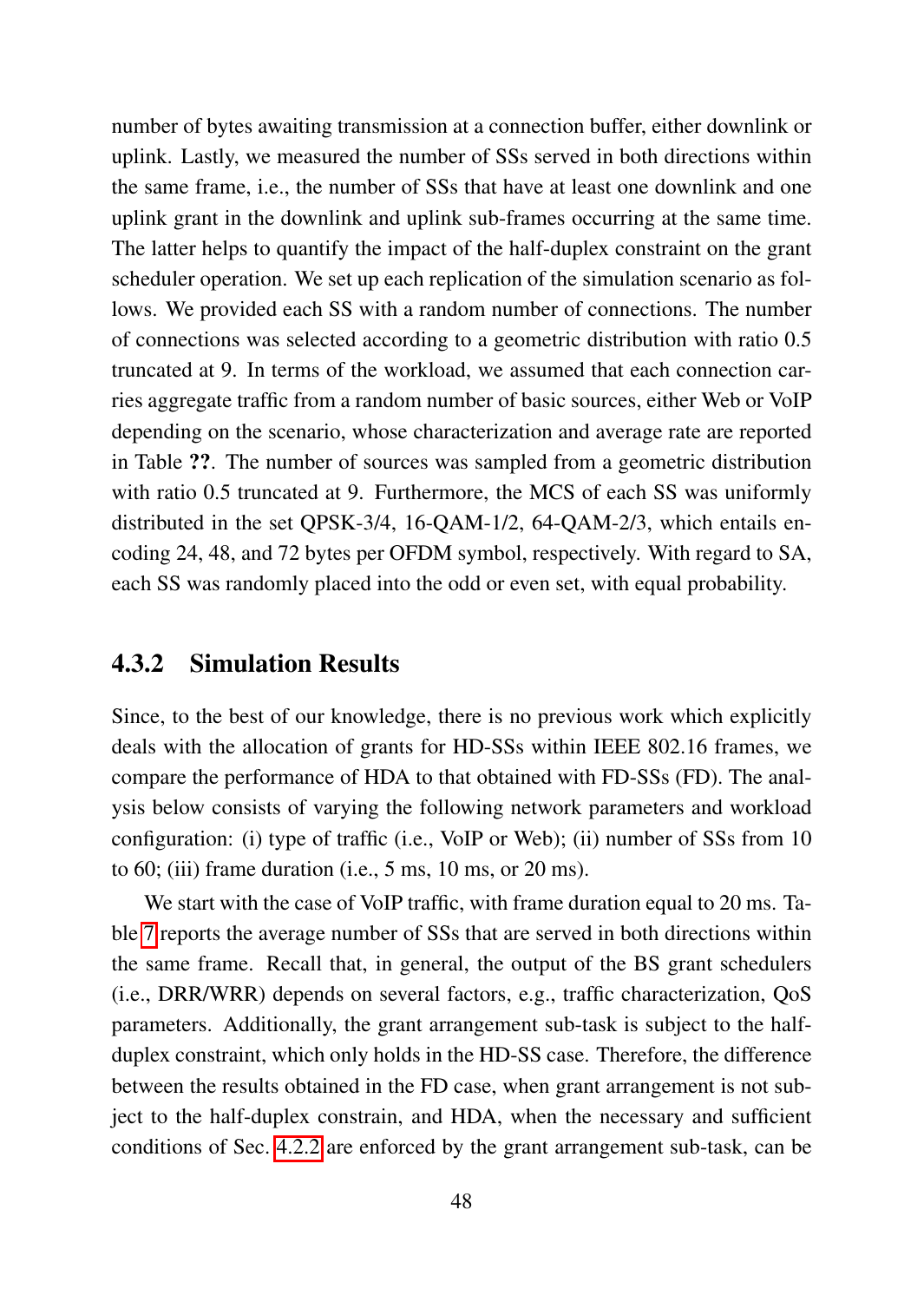| #SSs | <b>HDA</b> | FD    |
|------|------------|-------|
| 10   | 5.137      | 5.137 |
| 20   | 10.37      | 10.38 |
| 30   | 15.40      | 15.53 |
| 40   | 20.74      | 20.76 |
| 50   | 26.03      | 26.03 |
| 60   | 31.10      | 31.20 |

<span id="page-62-0"></span>Table 7: Average number of SSs served in both directions within the same frame.

considered as a measure of the impact of the half-duplex constraint on the operation of the grant scheduler. As can be seen, when HDA is employed as the grant allocator, the half-duplex constraint does not affect significantly the grant scheduler operation, i.e., the difference between HDA and FD results is negligible irrespective of the number of SSs in the network.

We now analyze the delay variation of uplink and downlink connections, which is reported in Fig. [11.](#page-63-0) As can be seen, each curve consists of two regions. In the first region, i.e., when the number of SSs is smaller than or equal to x (in uplink  $x = 38$ , in downlink  $x = 42$ ), the delay variation is almost stable. In the second region, i.e., when the number of SSs increases further, there is a steep increase of the delay variation, which significantly degrades the quality perceived by the users of VoIP applications. This is clearly due to the capacity of uplink and downlink sub-frames being saturated by the overall offered load, i.e., the system is in overloaded conditions. Since any HD-SS can be served in any frame by using HDA, as showed in Table [7,](#page-62-0) the HDA and FD curves are almost overlapping.

The delay variation of downlink connections with HDA is slightly greater than that with FD. This is because HD-SSs experiment a slightly worse service than FD-SSs as described in Table [7.](#page-62-0) Nevertheless, the half-duplex constraint does not impact significantly on the BSs grant scheduler since the performance degradation of HDA with respect to FD is negligible. As far as the uplink is concerned, the HDA and FD curves almost overlap. The small difference in Fig. [11](#page-63-0) is because FD-SSs are able to exploit the full duration of the uplink subframe, including the interval while the BS is transmitting the DL- and UL-MAP, which is instead unavailable for HD-SSs.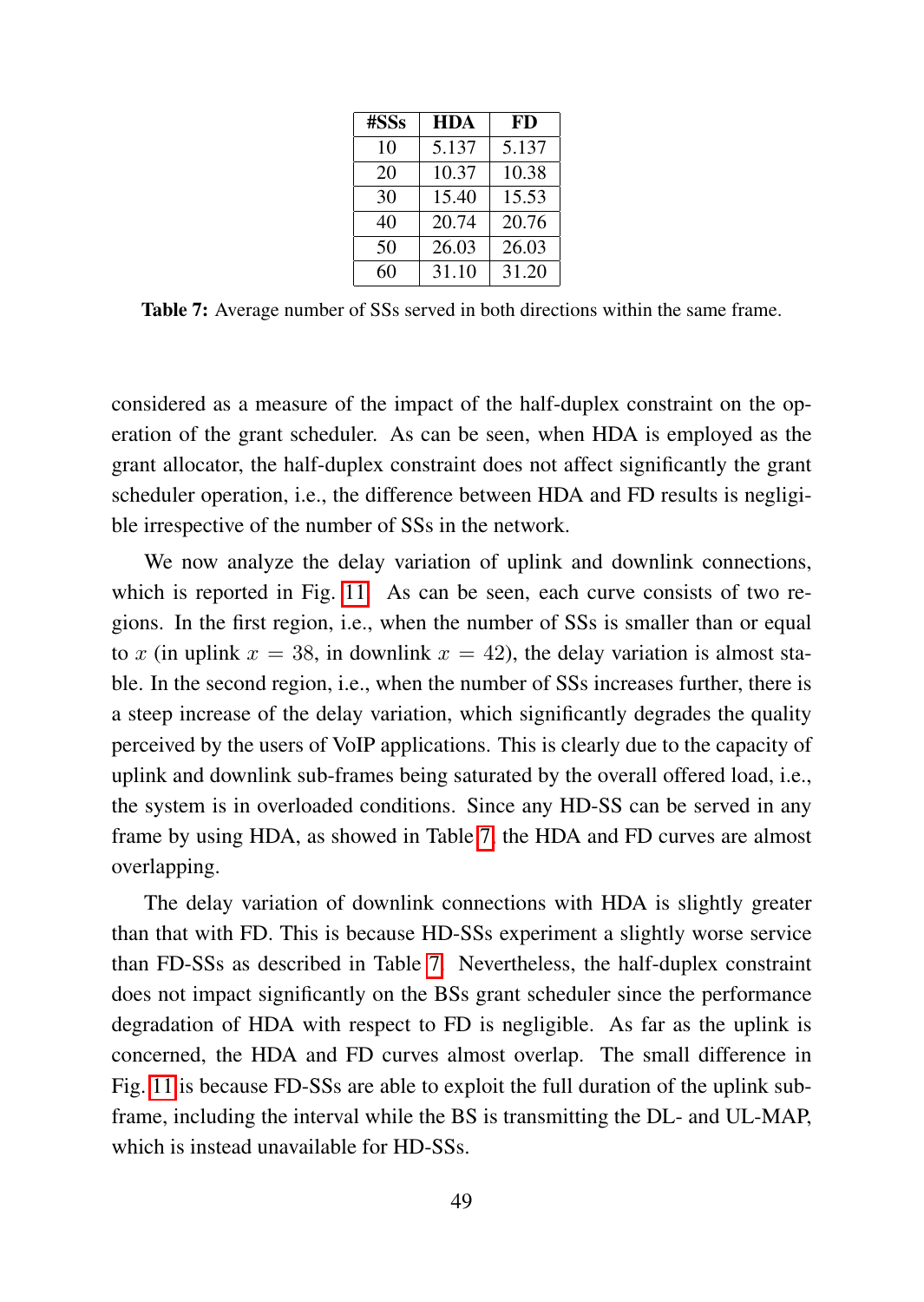

<span id="page-63-0"></span>Figure 11: Delay variation of VoIP connections vs. number of SSs.

In Fig. [12](#page-64-0) and Fig. [13](#page-64-1) we report the CDF of the delay of downlink and uplink connections, respectively, with 30 SSs, i.e., before the steep increase of the delay variation. The same qualitative behavior is experimented with any number of SSs in either directions, whose results are thus not reported. As can be seen, in both downlink and uplink, the HDA and FD curves are almost overlapping, the latter incurring a slightly smaller delay than the former due to the half-duplex constraint, as discussed above. Moreover, the bandwidth request mechanism justifies the minimum delay of about 30 ms experienced in both cases.

To conclude the analysis of VoIP traffic, we now investigate how the frame duration impacts on the delay variation of downlink and uplink connections with HDA, which is plotted in Fig. [14.](#page-65-0) As can be seen, the shorter the frame duration, the smaller the delay variation. In downlink, this is because any SDU enqueued at the BS after the DL-MAP has been sent has to wait the next frame before it can scheduled for transmission. In uplink, the frame duration has an even stronger impact than in downlink because of the bandwidth request mechanism. In fact, the delay of an SDU is the sum of the latency that the SS experiences to obtain an opportunity to send a bandwidth request to the BS, which becomes greater as the frame duration increases, plus the time that is needed by the BS to schedule an uplink grant to the SS, which is at least one frame duration.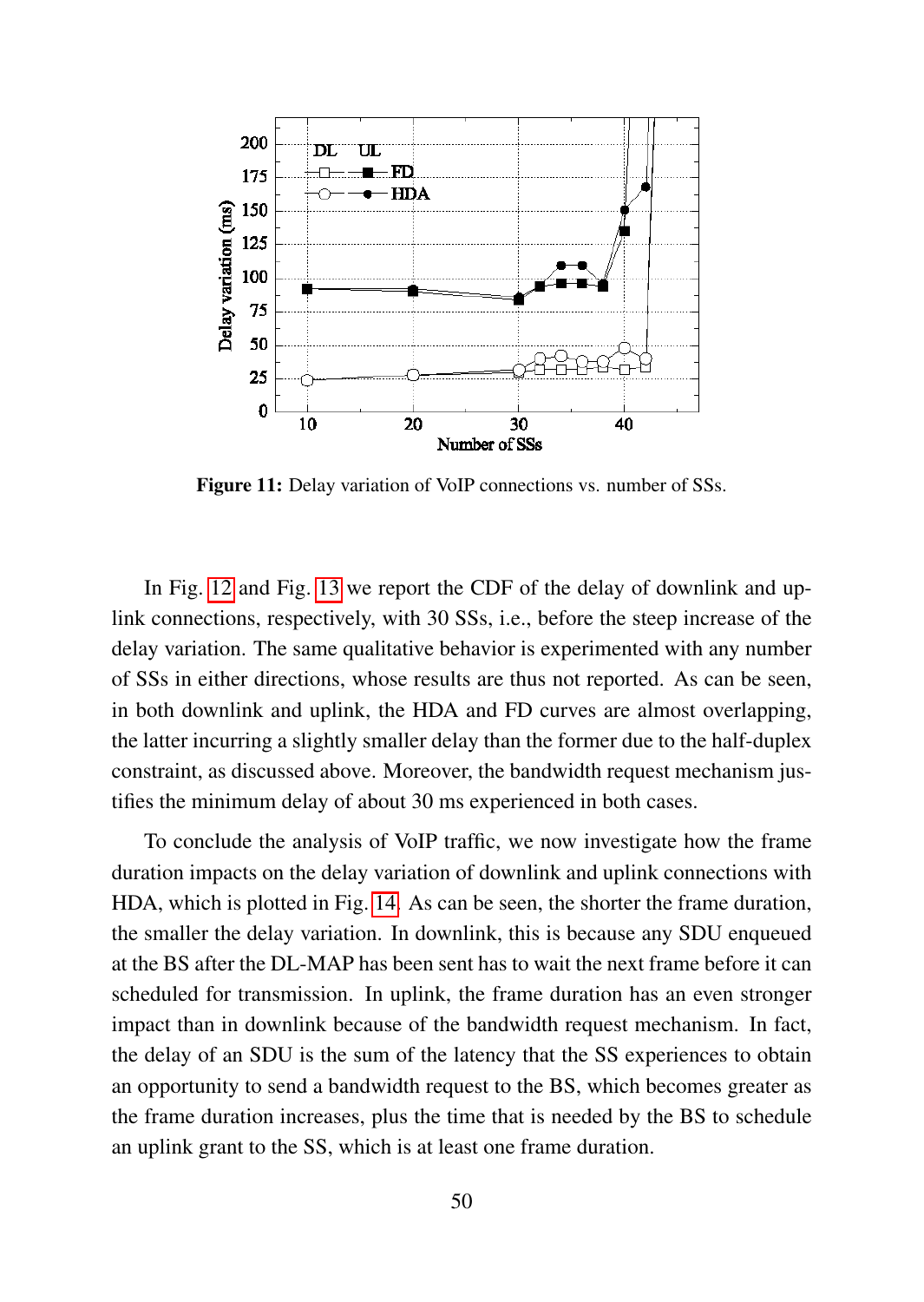

<span id="page-64-0"></span>Figure 12: CDF of the delay of downlink VoIP connections, with 30 SSs.



<span id="page-64-1"></span>Figure 13: CDF of the delay of uplink VoIP connections, with 30 SSs.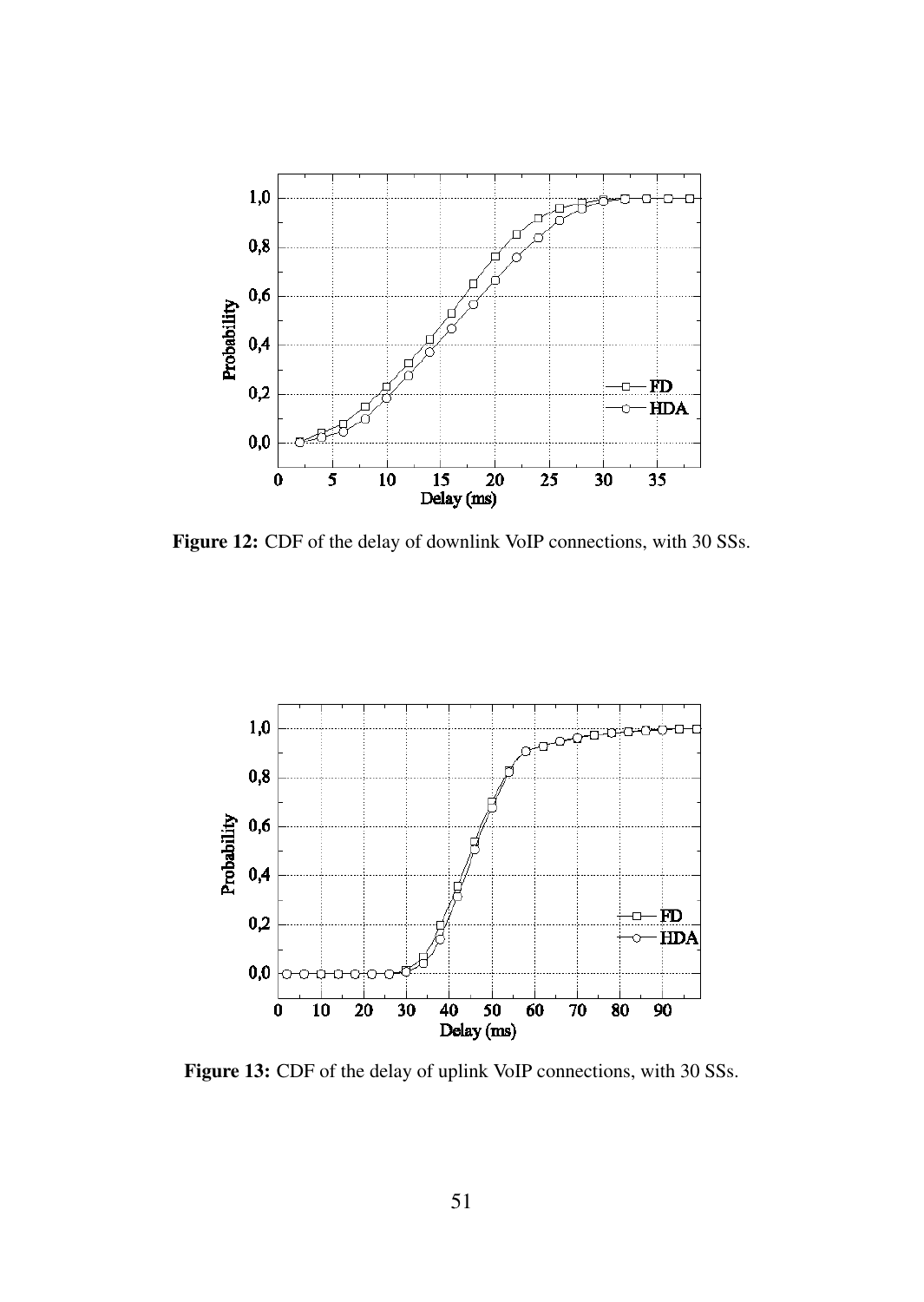

<span id="page-65-0"></span>Figure 14: Delay variation of VoIP connections vs. number of SSs. HDA only.

However, in both directions, the sub-frame capacity saturates with a smaller number of SSs when the frame duration becomes shorter, which can be explained as follows. In downlink this is because there is a fixed control overhead per frame, due to the transmission of the DL-MAP and UL-MAP messages and the long physical preamble. This overhead consumes an increasing amount of net capacity available for data transmission when the frame duration becomes shorter. With regard to uplink, with shorter frame durations the BS is more timely to react to the bandwidth requests sent by the connections, which decreases the delays but increases the number of uplink grants that each connection is scheduled, on average, in a time unit. This increases the overhead due to physical preambles.

We now discuss the results obtained with Web traffic, with frame duration equal to 20 ms. Figure [15](#page-66-0) shows the average delay of downlink and uplink connections. Basically the same conclusions of VoIP traffic can be drawn in this case, i.e., the difference between the FD and HDA curves is negligible and slightly increases when the offered load increases. Furthermore, unlike the VoIP case, the uplink sub-frame saturates with a smaller number of SSs than the downlink subframe. This is because part of the uplink sub-frame is reserved by the BS to the transmission of bandwidth requests in a contention-based manner, which reduces the capacity available in the uplink with respect to downlink.

We conclude the analysis of Web traffic by analyzing the CDF (Fig. [16\)](#page-67-0) of the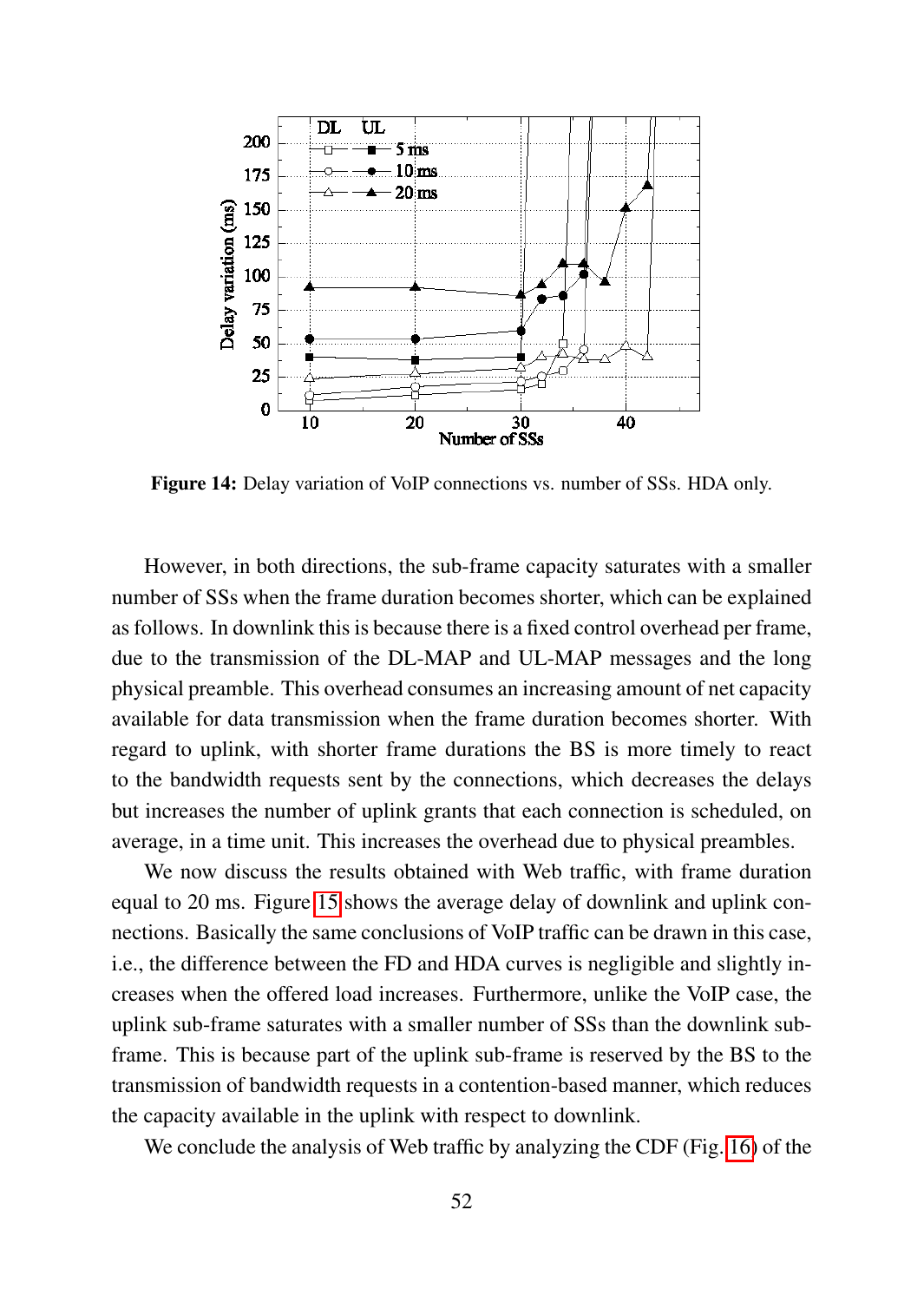

<span id="page-66-0"></span>Figure 15: Average delay of Web connections vs. number of SSs.

buffer occupancy of downlink and uplink connections before the steep increase of the average delay, i.e., with 36 and 52 SSs in the uplink and downlink direction, respectively. As can be seen, the difference between the HDA and FD curves is negligible under this metric too. Thus, HD-SSs served by a BS employing HDA are expected to have approximately the same requirements, in terms of their buffer size.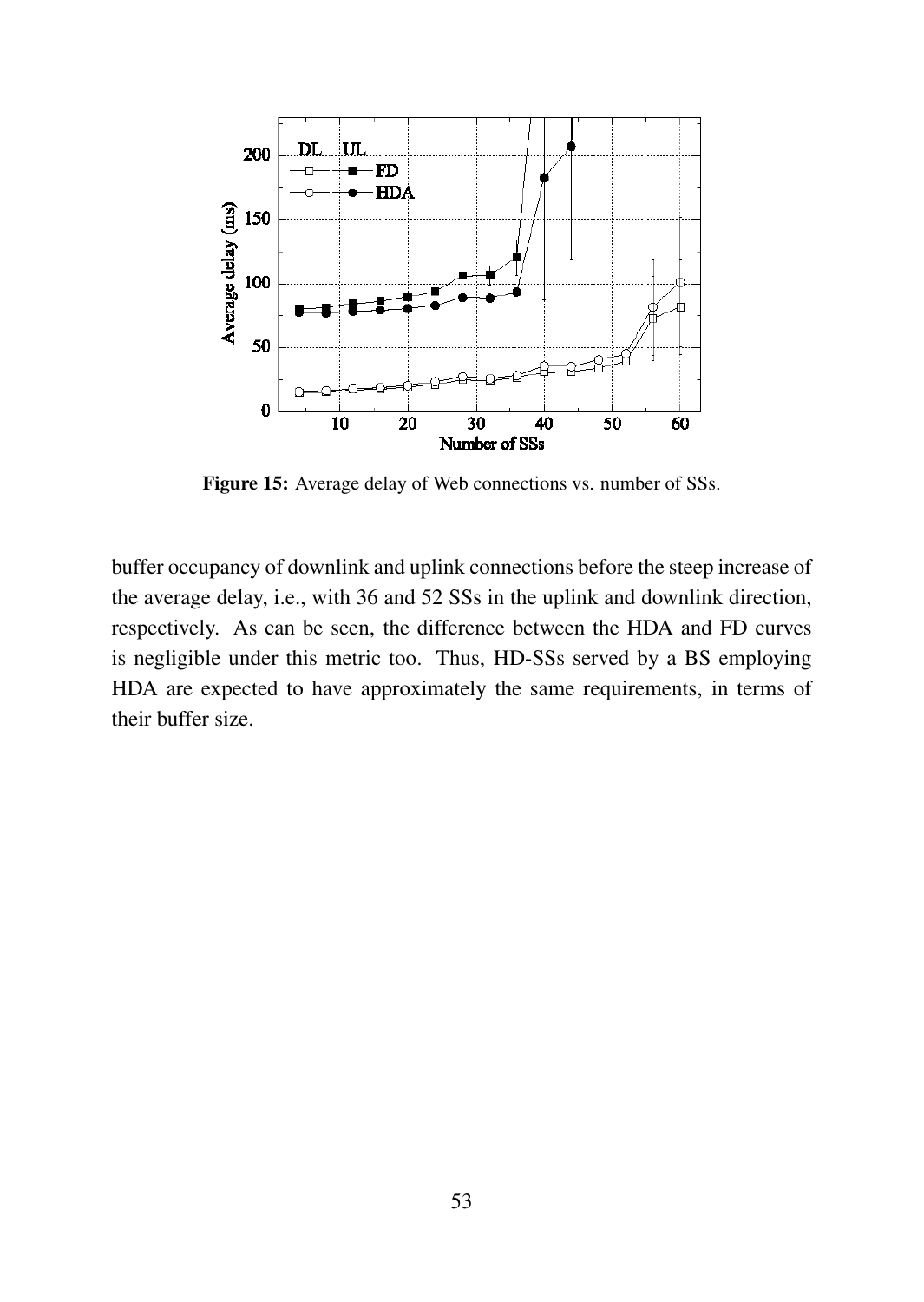

<span id="page-67-0"></span>Figure 16: CDF of the buffer occupancy of Web connections, with 36 (52) SSs in uplink (downlink).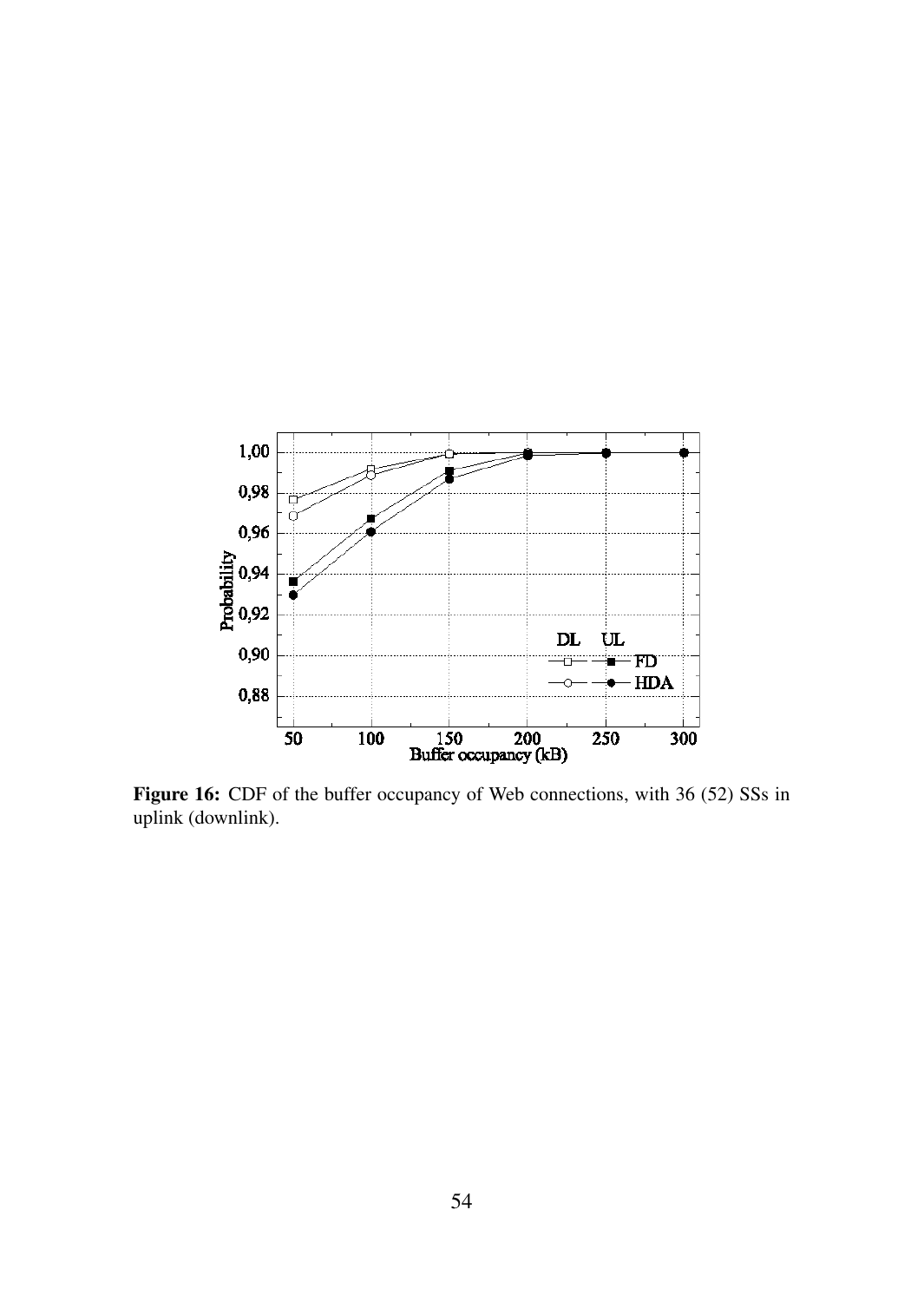# <span id="page-68-0"></span>Chapter 5 PIPER in IEEE 802.16e with **OFDMA**

For every problem, there is one solution which is simple, neat and wrong. *— Henry Louis Mencken (1880-1956)*

As already pointed out in Sec. [2.2.2,](#page-30-0) the inherent properties of the OFDMA air interface makes the resource allocation process even more challenging than with OFDM. In fact, the bi-dimensional frame structure poses additional constraints with respect to OFDM. A schematic description of the PIPER approach in IEEE 802.16e operating in TDD is reported in Fig. [17.](#page-69-1) Still, the grant scheduling sub-task complies with the specifications defined in Sec. [3.1.](#page-39-0) On the other hand, the grant arrangement sub-task distributes the selected grants into different groups according to specific arrangement strategies discussed in Sec. [5.1.](#page-69-0) Such groups are tentatively targeted to being mapped one-to-one to as many data regions to be allocated in the frame. These data regions are then fed to the last sub-task, i.e., grant allocation, which is responsible for defining the final map content, possibly re-arranging and/or re-sizing data regions to fit them into the OFDMA frequency and time domain. To this end, we propose an algorithm, namely Sample Data Region Allocation (SDRA), which performs grant allocation in a heuristic manner and is described in Sec. [5.2.1.](#page-73-0) SDRA also works when H-ARQ is enabled. We extensively evaluate our solution by means of Monte Carlo analysis in Sec. [5.3.](#page-77-0)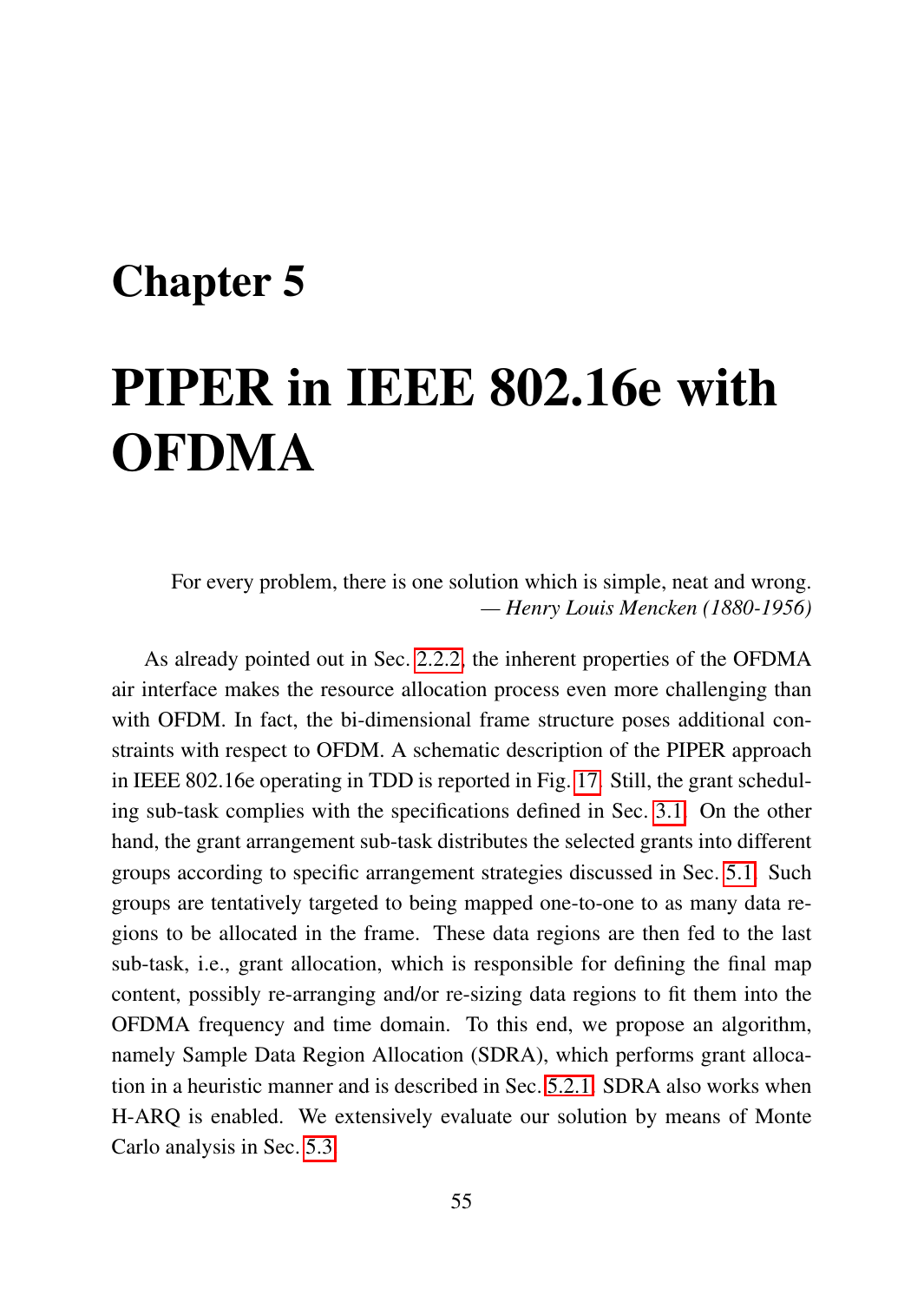

<span id="page-69-1"></span>Figure 17: PIPER in IEEE 802.16e with OFDMA.

So far we have not distinguished between uplink and downlink in our discussion. However, in the uplink sub-frame, the IEEE 802.16e standard explicitly defines the procedures for the grant arrangement and the grant allocation sub-tasks whereas grant scheduling is left up to manufacturers. In fact, as already pointed out in Sec. [2.2.2,](#page-30-0) uplink data regions are explicitly defined by the standard as a number of contiguous slots, starting from the upper-left corner of the uplink sub-frame, allocated in row-wise order. Conversely, in the downlink sub-frame, all the three sub-tasks are left unspecified. Therefore, in the following, we will mainly refer to the downlink sub-frame allocation procedure unless otherwise specified. We will describe the standard procedures defined for the uplink direction whenever necessary so as to provide a term of comparison for the downlink sub-frame allocation.

## <span id="page-69-0"></span>5.1 Grant Arrangement

As mentioned above, different grant arrangement strategies, both in downlink and uplink sub-frames, may impact differently on the MAC control overhead. For the sake of clarity, we investigate how the different data region arrangement strategies affect the MAC control overhead in the downlink and the uplink sub-frames separately. First we focus on the downlink direction. Since the control messages signaling is in-band, reducing the DL-MAP size is beneficial as it allows more data to be conveyed into the same downlink sub-frame, thus possibly increasing the overall throughput while preserving QoS guarantees. IEEE 802.16e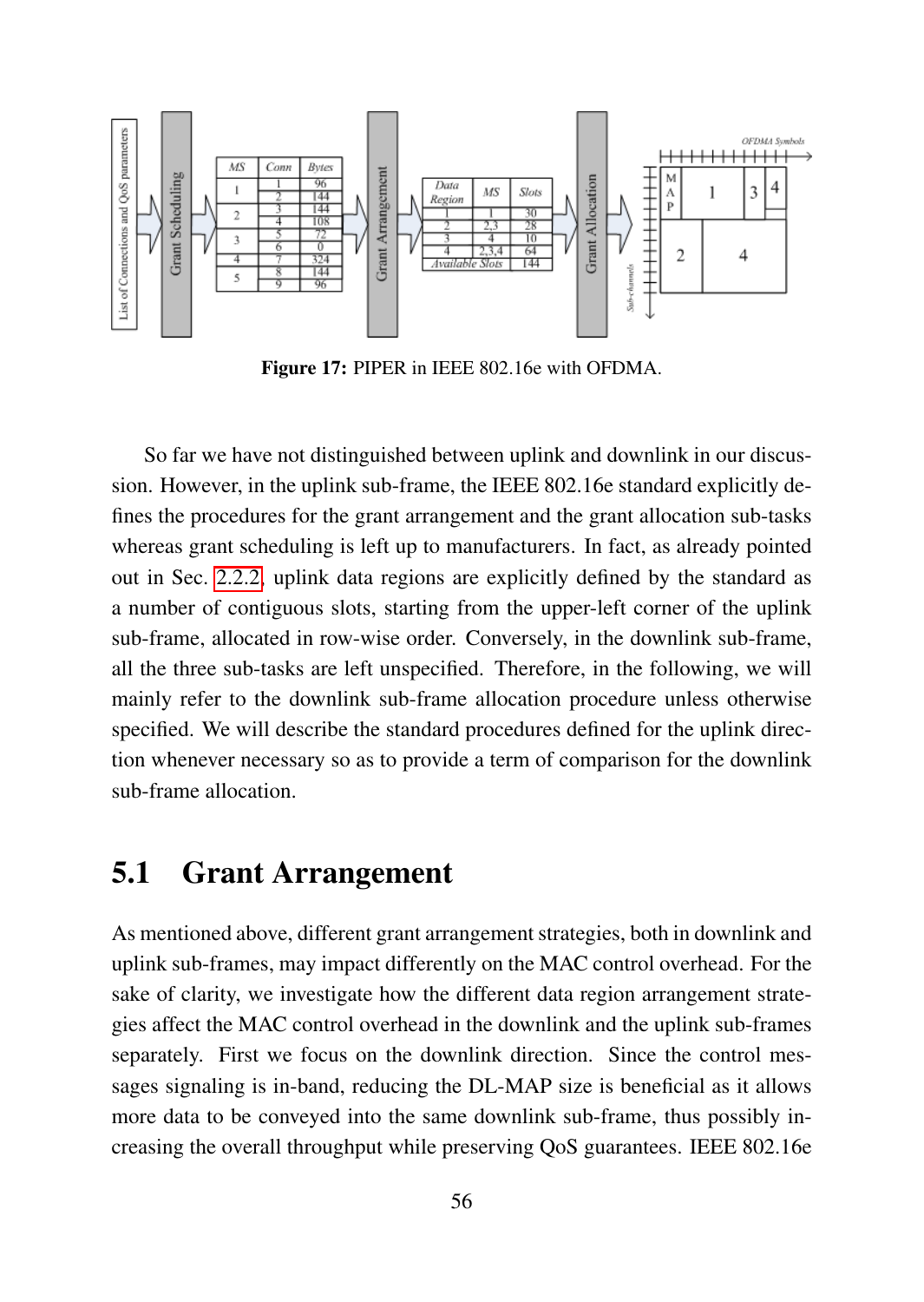

<span id="page-70-0"></span>Figure 18: DL and UL map overhead with different scheduling strategies.

provides standard mechanisms for the purpose of reducing the control messages overhead. In fact, the DL-MAP size could be reduced by packing data addressed to MSs which employ a common MCS into a single data region. As mentioned in Sec. [2.2.2,](#page-30-0) for each IE, the BS is allowed to omit the list of MSs to which the PDUs are addressed, provided that the latter are all transmitted with the same MCS.

This may result in a considerable reduction of the DL-MAP size. However, this mechanism has the drawback that each MS is forced to decode all data regions transmitted with its own  $MCS<sup>1</sup>$  $MCS<sup>1</sup>$  $MCS<sup>1</sup>$ , due to the lack of information with regard to the actual receivers of the data contained into the data region. Therefore, on average, an MS incurs greater energy consumption than needed. This might be a problem especially with mobile terminals, due to their limited energy capabili-

<sup>&</sup>lt;sup>1</sup>Note that this does not violate the security functions of the IEEE 802.16 to ensure privacy of data transmitted over-the-air, since the payload of MAC PDUs can be encrypted so that only the intended recipient is able to retrieve the original data sent by the BS.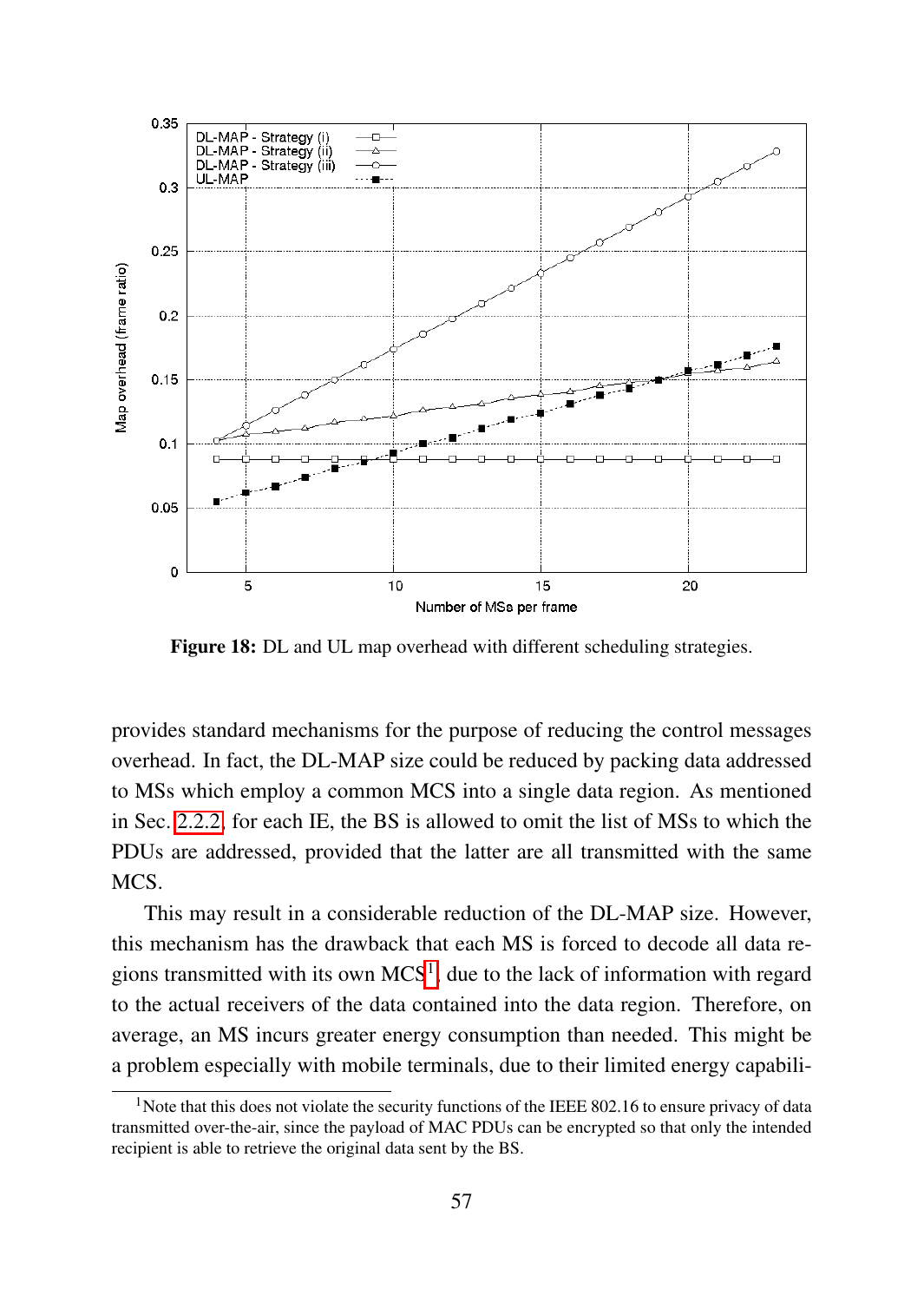ties. On the other hand, energy wastage can be mitigated by explicitly specifying the lists of data region recipients in the IEs, which reduces the chance that an MS unnecessarily decodes the data region, at the cost of increasing the overall map overhead. In fact, in this case, an MS only decodes those data regions actually containing data addressed to it. However, an MS can still incur some energy wastage, due to the fact that a data region may also convey data addressed to other MSs with the same MCS. Yet, having exactly one MS for each data region completely avoids waste of energy, though at the cost of the highest overhead.

To evaluate the relevance of such overhead, we define the DL-MAP size theoretical lower bound (TLB), with respect to a set of data regions, as the size of the minimum DL-MAP needed to allocate them. Specifically, TLB is computed assuming that each data region never needs to be split. However, this assumption is in general optimistic, since there might not be any feasible allocation of all data regions without splitting one or more of them. The latter operation is performed by the grant allocation sub-task. In Fig. [18](#page-70-0) we show the DL-MAP overhead, in terms of the ratio between TLB and the downlink sub-frame duration, versus the total number of MSs served in the downlink and uplink sub-frames. We assume that each MS is provided with one connection. Numerical results have been obtained with the following system parameters: the frame duration is 10 ms with an FFT size of 1024 and a channel bandwidth of 10 MHz; the downlink and uplink sub-frames consist of 28 and 18 OFDMA symbols, respectively; the number of sub-channels is 30; and MSs employ four different combinations of MCS. The curves reported in Fig. [17](#page-69-1) are related to three different strategies for the definition of the DL-MAP: (i) MSs are grouped, in downlink sub-frame, per MCS without specifying the list of the downlink data region recipients; (ii) same as  $(i)$ , but the list of the downlink data region recipients is specified;<sup>[2](#page-0-0)</sup> (iii) each MS, in the downlink sub-frame, is assigned to only one downlink data region. As shown in Fig. [18,](#page-70-0) with strategy (i) the overhead remains constant with the number of MSs. In fact, the size of the DL-MAP does not depend on the number of MSs served in the downlink sub-frame, but it only depends on the number of different downlink MCSs currently used, i.e., four in this scenario. On the other hand, strategy (iii) exhibits an increasing overhead with the number of MSs per

<sup>&</sup>lt;sup>2</sup>Note that since we assume that each MS has only one connection, the number of the data region recipients is equal to the number of MSs per frame.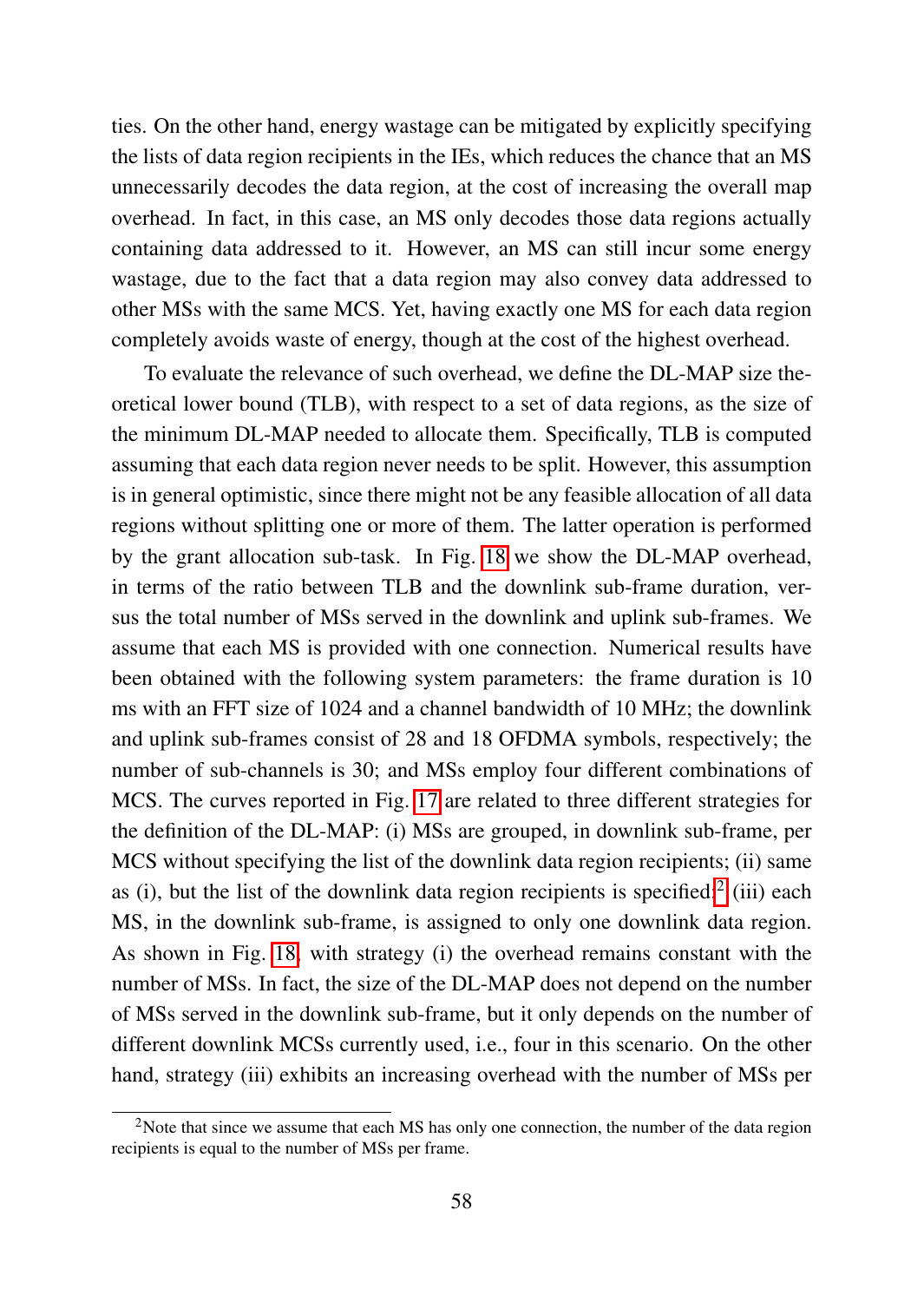<span id="page-72-0"></span>frame which severely impacts on the downlink sub-frame capacity by consuming 34% (55% including the UL-MAP) of the sub-frame with 23 MSs. Intermediate results have been obtained with strategy (ii), where the list of the downlink data region recipients is also advertised within the IE relative to a specific MCS. Note that the UL-MAP overhead increases linearly with the number of MSs due to the presence of one IE for each MS. With regard to the uplink direction, the IEEE 802.16e standard explicitly requires the BS to add an IE to the UL-MAP for each MS served in the uplink sub-frame, regardless of the MCS of the MS. In other words, the UL-MAP size only depends on the number of MSs served in the uplink sub-frame. Therefore, unlike downlink, the BS cannot count on any mechanism of the standard to reduce the control messages overhead. Note that the UL-MAP overhead affects the capacity available for transmission in the downlink sub-frame, although it depends on the number of MSs served in the uplink sub-frame. For the sake of completeness, we also reported the UL-MAP overhead in Fig. [18.](#page-70-0) We stress the fact that grant allocation procedure of the uplink sub-frame is explicitly defined by the standard. Therefore, the UL-MAP curve only depends on the number of MSs actually scheduled to transmit data, i.e., it only depends on grant scheduling, in the uplink sub-frame since no grant arrangements are permitted, except that explicitly specified by the standard.

We can conclude that, in an IEEE 802.16e system, the overhead due to MAPs can significantly reduce the capacity available for transmitting data. This problem can be mitigated by employing a data region arrangement strategy which limits the number of IEs to be advertised.

# 5.2 Grant Allocation

We now describe the downlink grant allocation sub-task, which, in OFDMA, consists of selecting both the size, i.e., width and height, and the position, i.e., the OFDMA symbol and sub-channel offsets, of each data region. These two problems are discussed separately. With regard to data region shaping, in general, there are several ways to shape the same number of scheduled slots into a data region. For example, assume that the BS has to transmit eight slots of data to an MS. If only one data region is used, there are four sizes available:  $2 \times 4$ ,  $4 \times 2$ ,  $1 \times 8$  or  $8 \times 1$ . Still, it is possible for the BS to employ multiple data regions, e.g.,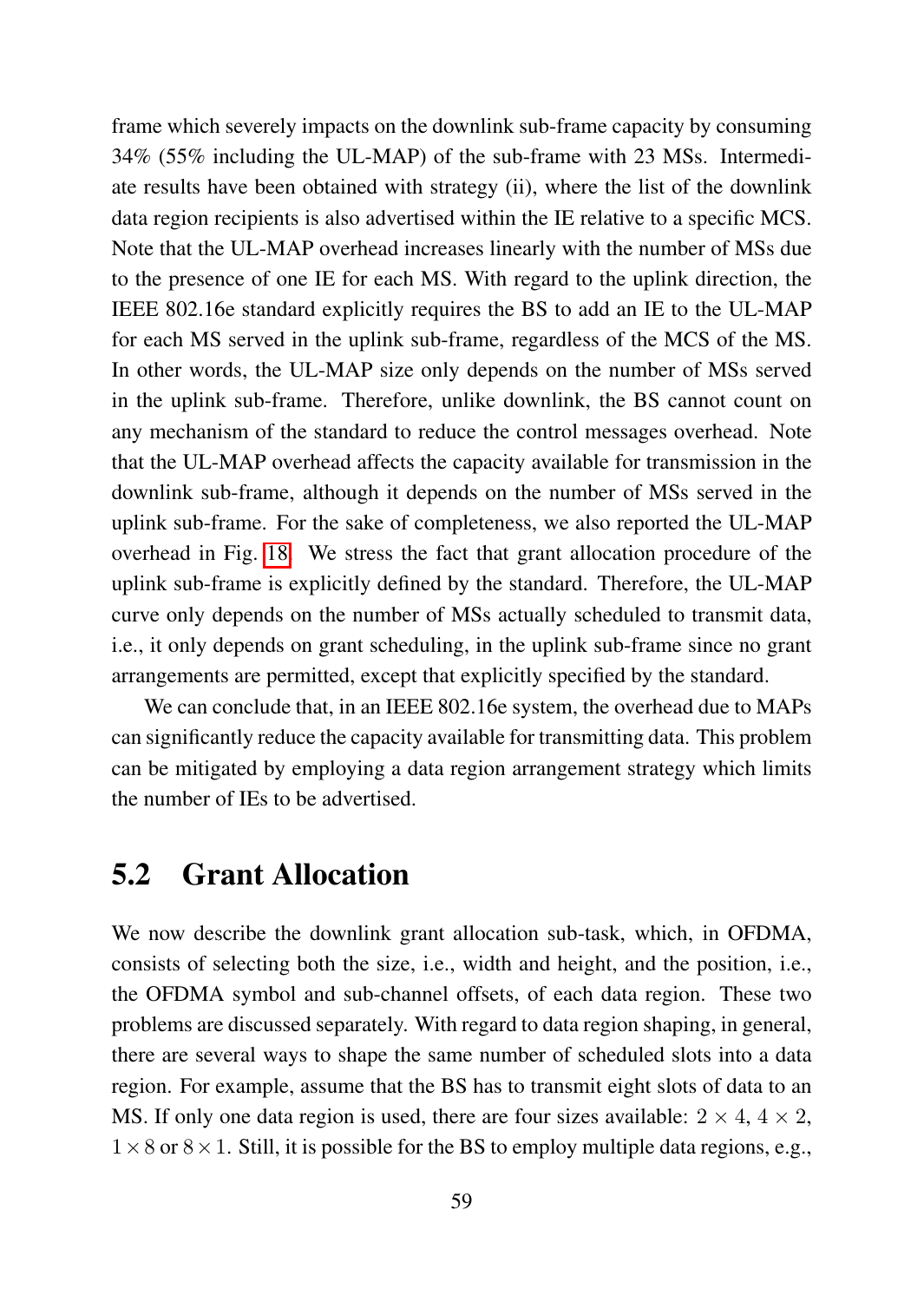<span id="page-73-1"></span>two data regions of four slots each. Finally, the BS can inflate the data regions so that more than eight slots are used, e.g., a single  $3 \times 3$  data region, in which case part of the inflated data regions remains empty. However, not all alternatives are equivalent, since the MAC overhead varies depending on the fragmentation of MAC PDUs over various data regions, and the padding of slots that are not completely used for user data.

As far as positioning of data regions is concerned, this problem can be viewed as a bi-dimensional bin packing problem, where a number of items (i.e., data regions) with a specified width and height have to be packed into a fixed-size bin (i.e., the downlink sub-frame). This problem is well known in the literature of operations research and has been proved to be NP-hard [\(MT90\)](#page-102-0). Therefore it is not feasible to implement exact methods at the BS such as the HDA algorithm proposed in Sec. [4.2,](#page-46-0) since positioning of data regions is a hard real-time task, with a deadline comparable to the frame duration. Additionally, no efficient heuristics to solve general bin packing problems are known. We thus argue that simple, yet effective, heuristics should be envisaged, by taking into account the inherent properties of IEEE 802.16. For instance, a joint approach between shaping and placing data regions might be employed, so that the size of items to be allocated is modified to broaden the space of solutions. A heuristic algorithm has been recently proposed in [\(BSKD06\)](#page-100-0) which aims at optimizing the spatial efficiency of transmissions. Furthermore, the use of H-ARQ introduces an additional constraint when shaping data regions because H-ARQ data regions cannot be split at arbitrary boundaries. For example, assume that the BS decides to split an H-ARQ data region consisting of two H-ARQ sub-bursts each consisting of four slots into two data regions. The only feasible configuration is  $\{4,4\}$ , while  $\{5,3\}$ ,  $\{6,2\}$ , {7,1} would not fit both (un-fragmented) H-ARQ sub-bursts.

## <span id="page-73-0"></span>5.2.1 A Sample Data Region Allocation Algorithm

In this section, we propose an algorithm, that we name Sample Data Region Allocation (SDRA) algorithm, as a solution to the grant allocation problem in OFDMA, i.e., shaping and positioning downlink data regions in PUSC/FUSC zones. According to the PIPER framework, SDRA works independently of the specific grant scheduling algorithm and the grant arrangement strategy adopted.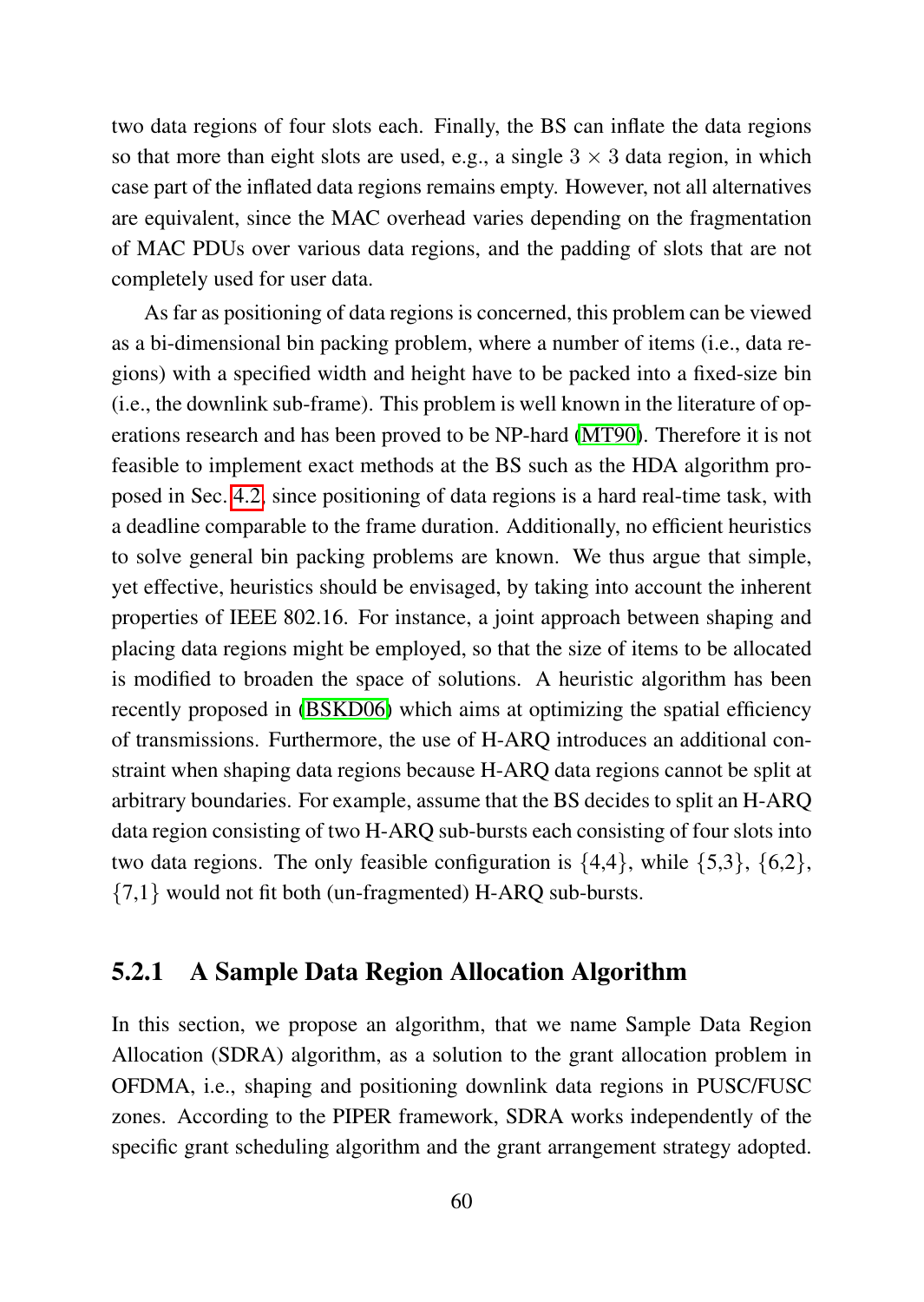Time (slots)



<span id="page-74-0"></span>Figure 19: Example of non-H-ARQ allocation via SDRA.

Without loss of generality, we describe our algorithm in the case in which data addressed to MSs which employ a common MCS are grouped into a single data region (strategy (i) in Sec. [5.1\)](#page-69-0). The SDRA algorithm is then extended to support H-ARQ as described at the end of this section. The performance of SDRA is assessed by means of Monte Carlo analysis in Sec. [5.3.](#page-77-0)

For the ease of readability, we describe the SDRA algorithm in the case of data transmitted in a FUSC zone only and exploit the notation of Fig. [19.](#page-74-0) The more general case of alternated PUSC/FUSC zones in the same downlink subframe can be trivially derived by taking into account that data regions in the PUSC zone can occupy the slots that lie below the DL-MAP, if any. In the following a slot is said to be allocated if the DL-MAP defines a data region which covers it. More formally, slot  $(i, j)$  is allocated if there is at least one IE such that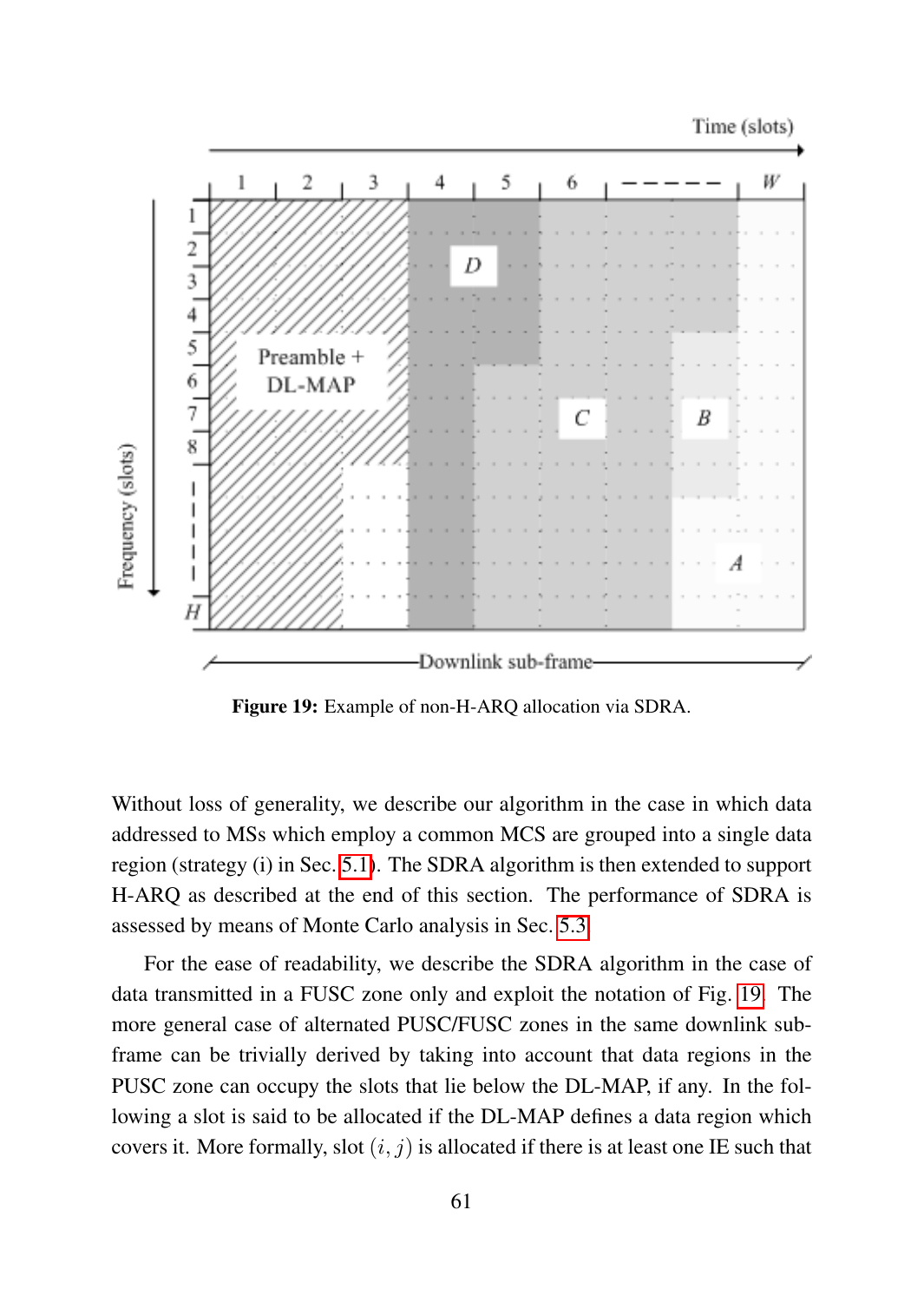$x \le i \le x + w \land y \le j \le y + h$ , where x, y are the time, sub-channel upper-left coordinates of the data region, respectively, and  $w$ , h are the data region dimensions in terms of its width and height, respectively. Note that an allocated slot might not contain any data actually. Moreover, we define the number of slots in a row of the downlink sub-frame as  $W$ ; likewise, the number of slots in a column of the downlink sub-frame is  $H$ . Lastly, we assume without loss of generality that columns and rows are numbered starting from 1. SDRA is based on the following key concepts: (i) the order in which the data regions are passed to SDRA is preserved when they are allocated into the downlink sub-frame; (ii) allocation proceeds backwards in column-wise order, i.e., any slot of column i is not allocated until all the slots of columns  $j, i + 1 < j \leq W$  are allocated. These design choices are motivated as follows. Because of (i) the scheduler is free to decide the priority of the downlink MAC PDUs that have to be transmitted, which can be exploited to assign to certain MAC PDUs a higher priority than others. Examples of MAC PDUs which may need a higher priority than others include: the UL-MAP and other MAC management messages; data that have not been allocated in previous frames; data belonging to admitted connections with strict QoS requirements, e.g., UGS connections. Additionally, a (partially) opportunistic approach could also be devised, where MAC PDUs of MSs enjoying higher transmission efficiency (i.e., less robust MCS) are more likely to be placed than the others. The impact of this choice on the network utilization is investigated in the performance analysis section. Furthermore, choice (ii) is motivated by the implementation concern that the DL-MAP grows in column-wise order starting from the beginning of the downlink sub-frame, according to the standard specifications. Therefore, by letting data filling up the sub-frame from the opposite direction, any grant needs only be allocated once and for all by the allocation procedure, as described below. We first describe the procedure to allocate a set of non-H-ARQ data regions, which are called pending data regions, while those actually placed into the downlink sub-frame are called allocated data regions. The procedure for H-ARQ data regions is described afterwards. Note that these procedures are described separately for the clarity of illustration, but they can be seamlessly integrated into a single allocation procedure to jointly allocate both non-H-ARQ and H-ARQ data regions. As already discussed in Sec. [2.2.2,](#page-30-0) we assume that any non-H-ARQ data region can be split into smaller data regions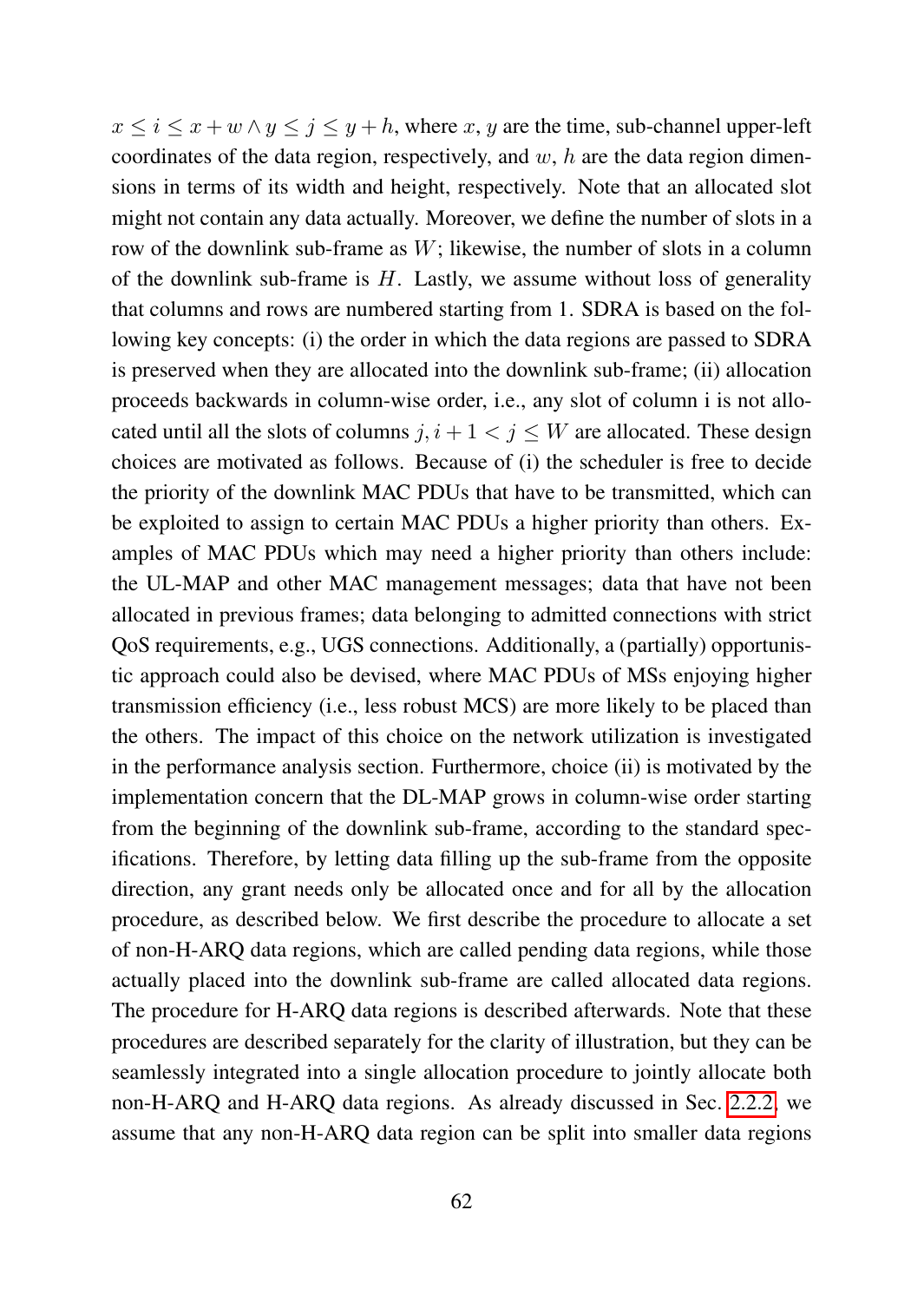

<span id="page-76-0"></span>Figure 20: Example of H-ARQ allocation via SDRA.

arbitrarily, though at slot boundaries. Thus, since data regions are allocated in column-wise order, each data region can be split at most into three smaller data regions.<sup>[3](#page-0-0)</sup> An example of the resulting allocation of four data regions, labeled A, B, C, and D, is depicted in Fig. [19.](#page-74-0)

As can be seen, the four input data regions produced eight data regions: A was split into two data regions,  $C$  into three,  $D$  into two, while  $B$  was allocated as a whole. Under the assumption of employing FUSC as the sub-carrier permutation, no more data can be allocated into the downlink sub-frame, because the free room that lies below the DL-MAP (column 3 in [19\)](#page-74-0) cannot be exploited. The detailed allocation procedure is described by means of the pseudo-code in Ap-

 $3$ Therefore, the schedules should overprovision the amount of slots requested for each data region so as to include the MAC overhead due to (up to) two fragmented MAC SDUs. However, the quantitative impact on the network utilization is negligible.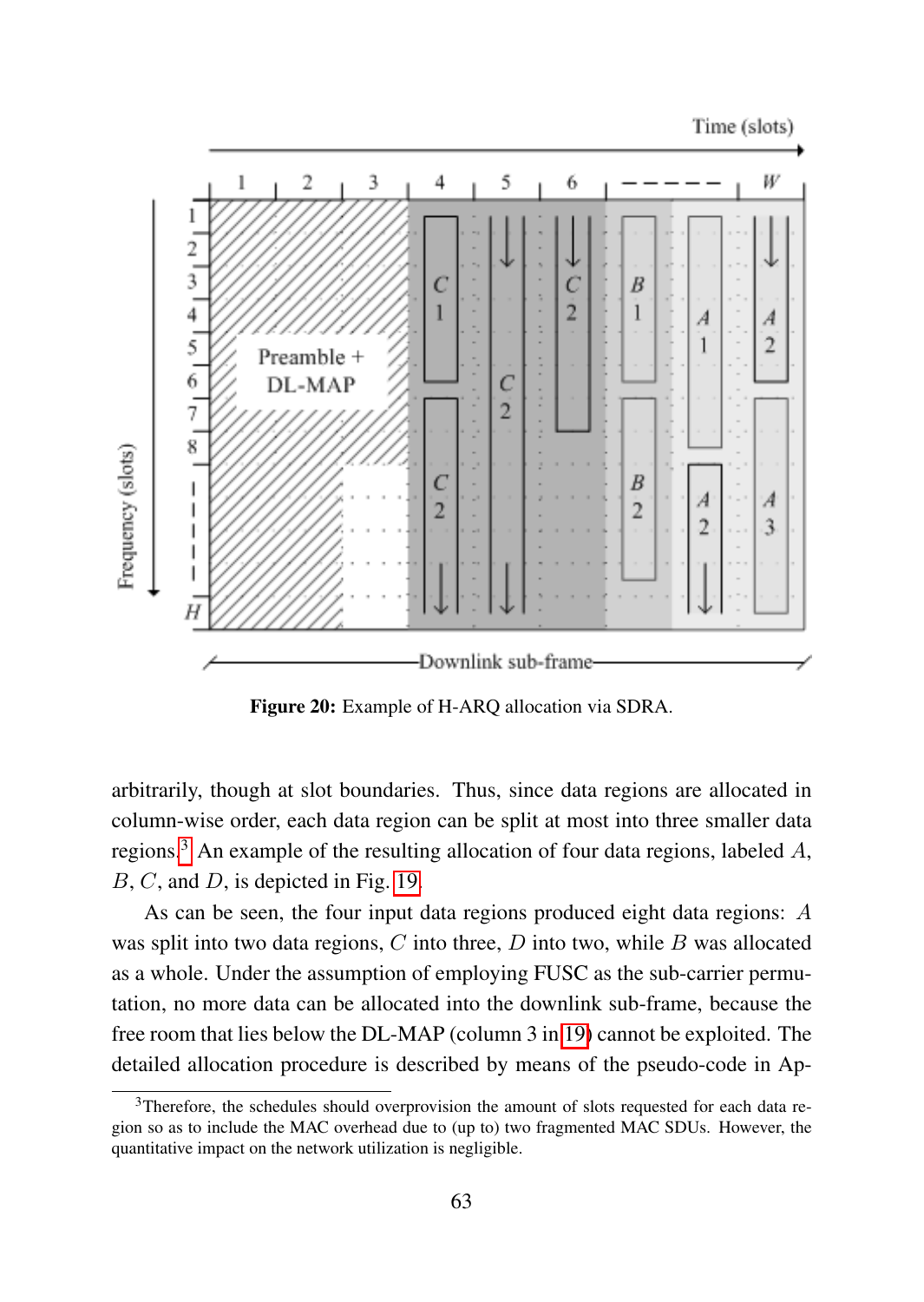<span id="page-77-1"></span>pendix A of this chapter. As described in Sec. [2.2.2,](#page-30-0) unlike non-H-ARQ, H-ARQ data regions cannot be arbitrarily split into pieces, even though fragmentation of MAC SDUs is enabled in the IEEE 802.16 network. The allocation procedure described above is thus modified accordingly so as to support H-ARQ data region allocation. Specifically, each data region is always allocated as a rectangle with height equal to the number of rows available. The number of columns is then set to the minimum value such that the sum of the sizes of all the H-ARQ sub-bursts contained into the data region is smaller than or equal to the data region size. This way, up to  $H - 1$  slots can remained unused in each data region. A sample allocation of three H-ARQ data regions, A with three sub-bursts, and  $B$  and  $C$  with two sub-bursts, is depicted in Fig. [20.](#page-76-0)

There is a major difference between the non-H-ARQ and the H-ARQ versions of SDRA. With H-ARQ, each input data region produces at most one allocated data region, while non-H-ARQ data regions can be split into up to three data regions. However, the latter can always be allocated provided that there is free room in the downlink sub-frame left by the DL-MAP. On the other hand, a H-ARQ data region can contain a sub-burst that does not fit into the remaining space, and thus needs to remain unallocated, while some sub-bursts of other H-ARQ data regions may be successfully allocated. Therefore, the allocation procedure with H-ARQ must proceed even when one or more sub-bursts are discarded, which is never the case with non-H-ARQ. The detailed allocation procedure is described by means of the pseudo-code in Appendix A of this Chapter.

# <span id="page-77-0"></span>5.3 Performance Evaluation

The performance evaluation is carried out by means of Monte Carlo analysis. Specifically a set of input numerical instances is defined based on the system and network configuration parameters reported below. An input numerical instance is defined as a list of data regions, each with a specified size and MCS; with H-ARQ, the data region also contains the list of H-ARQ sub-bursts. The exact procedure to generate a numerical instance is described in the Appendix B of this Chapter.

The parameters are classified into static and dynamic ones: static parameters are set in a deterministic manner and are used to derive the dynamic parameters;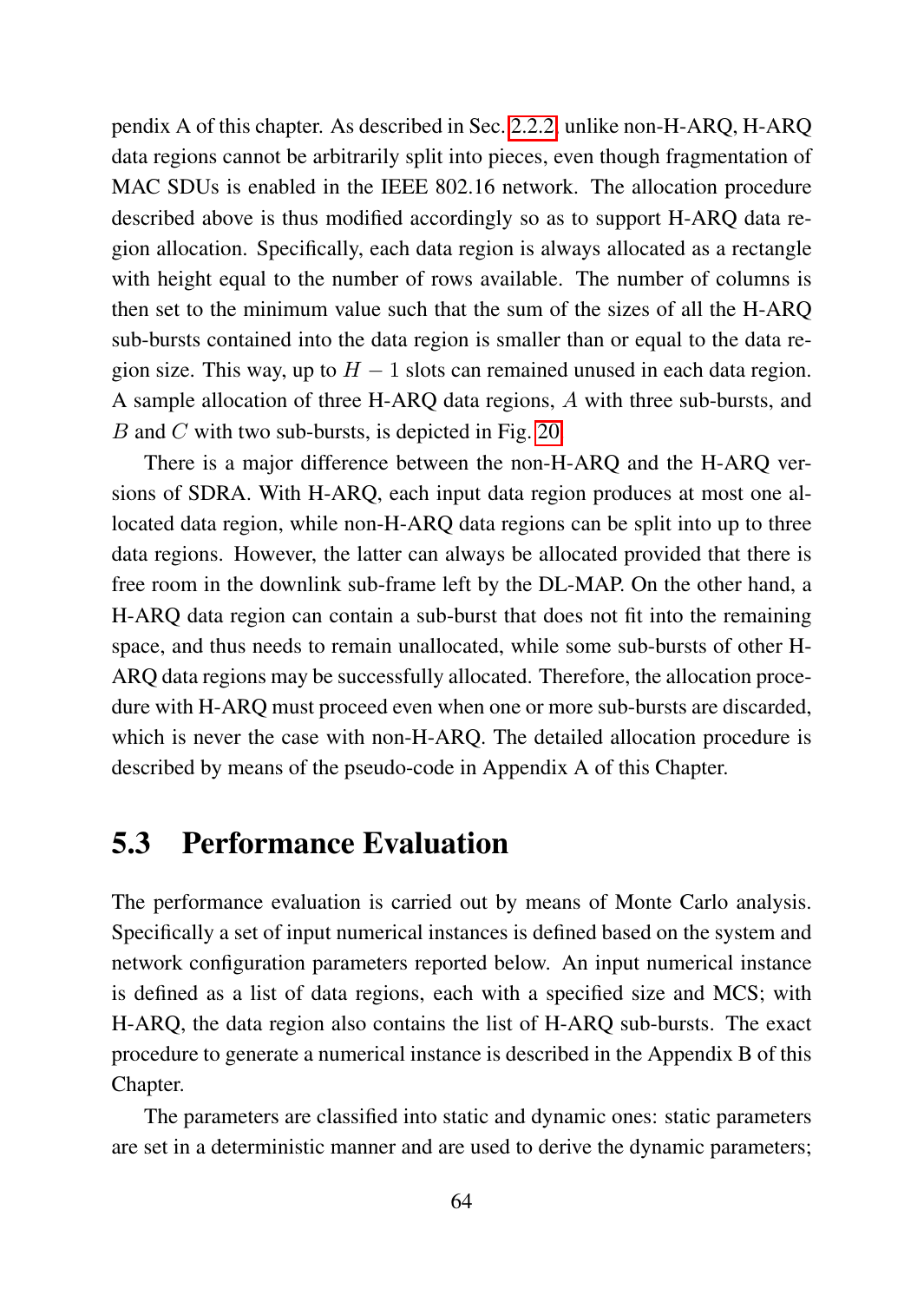| Parameter name                        | <b>Symbol</b>       | <b>Type</b> | <b>Possible values</b>   |
|---------------------------------------|---------------------|-------------|--------------------------|
| Sub-carrier permutation               |                     | static      | PUSC, FUSC               |
| H-ARQ support                         | h                   | static      | enabled, disabled        |
| Downlink sub-frame size (slots)       | $\boldsymbol{s}$    | static      | 17 30, 17 10 (PUSC)      |
|                                       |                     |             | 34 16, 34 5 (FUSC)       |
| Number of MCSs                        |                     | static      | seven, three             |
| Data region order                     |                     | static      | random (RND),            |
|                                       |                     |             | More Robust First (MRF), |
|                                       |                     |             | Less Robust First (LRF)  |
| Target offered load                   | tol                 | static      | [0, 1]                   |
| Target percentage of VoIP users       | $\boldsymbol{\eta}$ | static      | 0.2, 0.4, 0.6, 0.8       |
| Size of VoIP PDUs, bytes              | $S_v$               | static      | 72                       |
| Size of BE PDUs, bytes                | $S_b$               | static      | 192                      |
| MCS (number of bytes/slot)            | mcs                 | dynamic     | Seven MCSs               |
|                                       |                     |             | OPSK-1/2 (6),            |
|                                       |                     |             | QPSK-3/4 (9),            |
|                                       |                     |             | 16QAM-1/2 (12),          |
|                                       |                     |             | 16QAM-3/4 (18),          |
|                                       |                     |             | 64QAM-1/2 (18),          |
|                                       |                     |             | 64QAM-2/3 (24),          |
|                                       |                     |             | 64QAM-3/4 (27)           |
|                                       |                     |             | Three MCSs               |
|                                       |                     |             | QPSK-1/2 (6),            |
|                                       |                     |             | 16OAM-1/2 (12),          |
|                                       |                     |             | 64QAM-1/2 (18)           |
| User type                             | $\boldsymbol{u}$    | dynamic     | VoIP, BE                 |
| Average number of<br>BE PDUs per user | $1/p_{be}$          | dynamic     | 1, 2, 4                  |

<span id="page-78-0"></span>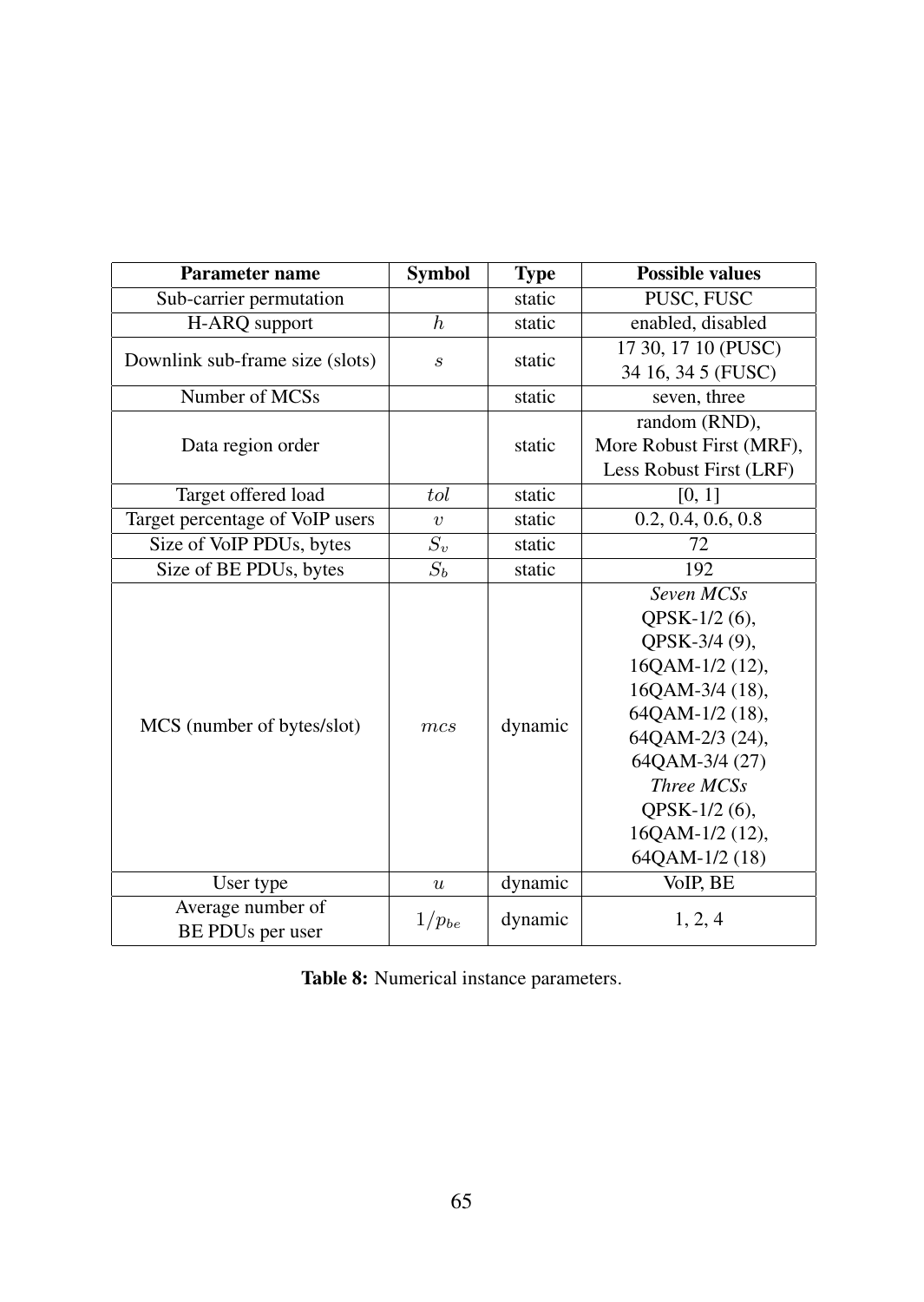<span id="page-79-0"></span>dynamic parameters are sampled from a random distribution during the numerical instance generation, based on the set of static parameters. Each combination of static parameters is defined as a snapshot. The allocation procedure is then fed with several variations of the snapshot, by initializing the random number generator functions with different initial seeds. Performance metrics, defined in Sec. [5.3.1,](#page-80-0) are estimated for a given snapshot by averaging their respective values over all the numerical instances of that snapshot. No weighting is applied; therefore all numerical instances are assumed as equally probable states of the system, and confidence intervals can be derived using the standard method of independent replications [\(LK00\)](#page-102-1). Confidence intervals are however not drawn whenever negligible with respect to the estimated average. The system and network configuration parameters are reported in Table [8.](#page-78-0)

As outlined in Sec. [2.2.2,](#page-30-0) a slot consists of a two-dimensional time/subchannel rectangle, whose exact dimensions depend on the sub-carrier permutation, i.e., PUSC or FUSC. This difference accounts for the varying size of the downlink sub-frames reported in Table [8.](#page-78-0) Additionally, the greater downlink subframe sizes, i.e.,  $17 \times 30$  and  $34 \times 16$ , correspond to the case of 10 MHz physical bandwidth, with a frame duration equal to 5 ms, and ratio between the downlink and uplink sub-frames set to  $35/12$ . The same profile is used for the cases  $17 \times 10$ and  $34 \times 5$ , respectively for PUSC and FUSC, where a physical re-use of three is assumed. In any case, the downlink sub-frame size includes the slots used to transmit the DL-MAP, which is computed according to the standard specifications as a function of the number of data regions (both non-H-ARQ and H-ARQ) and H-ARQ sub-bursts (H-ARQ only). For the purpose of analysis, we define the *offered load* (in slots,  $ol_s$ ) as the fraction of the overall bin size s required to be allocated as user data:

$$
ol_S = \frac{\sum_{j=1}^{n} a_j}{s}
$$

where  $a_i$  is the size of the *j-th* data region provided as input to the allocation procedure, and  $n$  is the number of data regions. On the other hand, the target offered load for a given numerical instance is the reference value used as a stopping criterion during the numerical instance generation (see below). It is worth noting that the offered load associated to a given instance may differ from the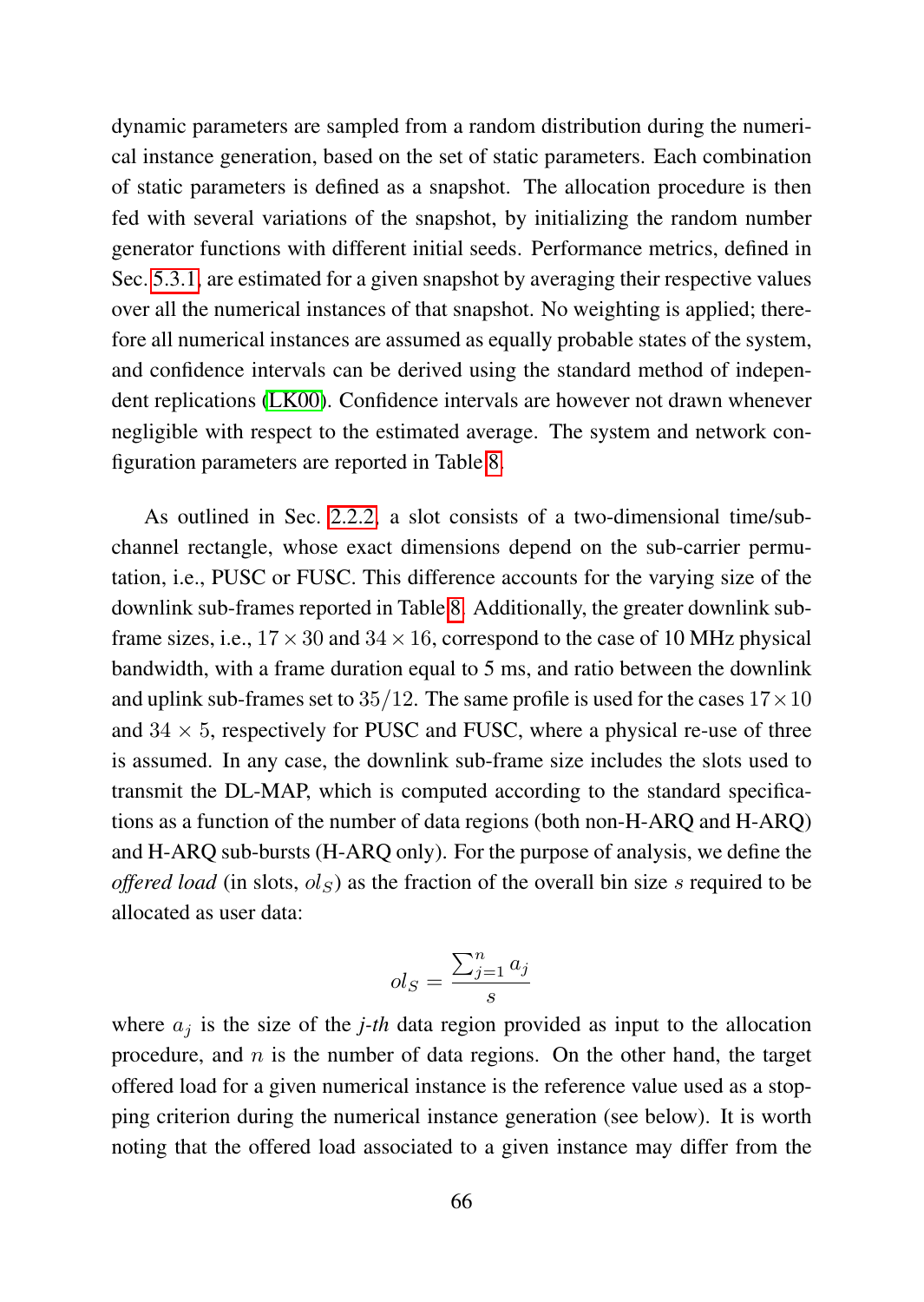<span id="page-80-1"></span>target offered load, due to the integer nature of the numerical instance generation process. On the other hand, the offered load (in bytes,  $ol_B$ ) is computed as the sum of the bytes conveyed by the data regions provided as input to the allocation procedure. As far as grant arrangement is concerned, we assume that all MAC PDUs directed to users with the same MCS are combined into the same data region. The number of MCSs employed depends on the static parameter specified in Table 1. Specifically, if seven MCSs are used, this means that each user is served with the MCS that best fits its current channel conditions, as reported by the MSs ( $EMP+06$ ). On the other hand, with three MCSs we simulate a system where the BS can transmit data to some MSs (i.e., the ones that would be served with the MCSs that are unavailable in the three MCSs case) using a more robust MCS. This approach leads to a slightly lower transmission efficiency for some MSs, but reduces the number of IEs that are advertised on average in the DL-MAP, and hence the map overhead.

Lastly, the order in which data regions are fed to the allocation algorithm is specified as a static parameter. Three possible approaches are defined:

- Random (RND): Data regions, each related to a different MCS, are shuffled in a random fashion.
- More Robust First (MRF): Data regions are sorted in decreasing robustness order. In other words, data that has the least transmission efficiency, in terms of the number of bytes conveyed per slot, has the highest chance of being allocated.
- Less Robust First (LRF): This is opposite approach than MRF, i.e., data regions are sorted in increasing robustness order.

The impact on the performance of both the ordering approach selected and the number of employed MCSs is evaluated in the performance analysis in Sec. [5.3.2.](#page-81-0)

## <span id="page-80-0"></span>5.3.1 Metrics

The following performance metrics are defined. The *carried load* (in slots,  $cl_S$ ) is defined as the fraction of the bin size s that is allocated to user data as a result of the allocation algorithm. Note that slots which are formally allocated as a result of the grant allocation, but that are not actually used to transmit user data, are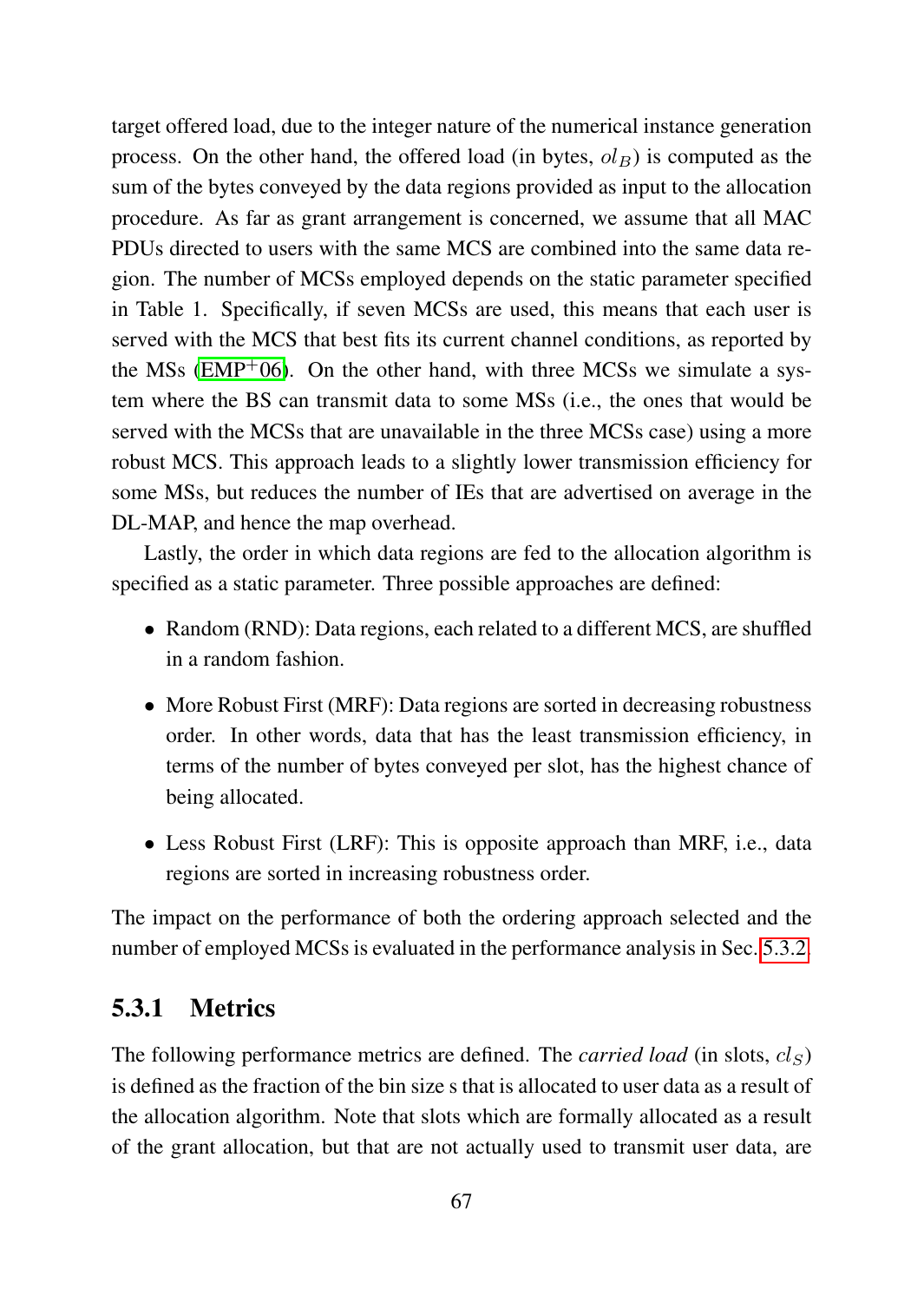<span id="page-81-1"></span>not included in this computation. On the other hand, the carried load (in bytes,  $cl_B$ ) is defined as the number of bytes that can be conveyed by the data regions resulting from the output of the allocation algorithm, depending on their MCS. Then, the *success probability* is defined as the probability that the carried load in slots (in bytes) is equal to the offered load in slots (in bytes). It measures the capability of the algorithm to find a solution which satisfies all the specified constraints. The *map overhead* is defined as the fraction of the bin size s that is allocated to transmit the DL-MAP message. The *unused slots per frame* is defined as the fraction of the bin size *s* that is not allocated for any transmission. The *padding overhead* is defined as the fraction of the bin size *s* that is allocated in any data region, as a result of map definition, but is not actually used for data transmission. This accounts for slots that are allocated so as to define data regions as rectangles, but are not needed to accommodate transmission foreseen in that data region. This metric is only meaningful when H-ARQ is enabled, as discussed in Sec. [5.2.1.](#page-73-0)

## <span id="page-81-0"></span>5.3.2 Results

In order to evaluate the impact of the system and network configuration parameters on the performance of the downlink MAC frame allocation alone, the results in this section have been obtained without taking into account the MAC overhead due to the management messages other than the DL-MAP, including the UL-MAP. Furthermore, in all the evaluated scenarios, we verified that the performance improvement with PUSC is negligible with respect to FUSC. I n other words, the gain due to the number of slots that lie below the DL-MAP, which cannot be allocated in FUSC mode, is quantitatively small in terms of the metrics defined in Sec. [5.3.1.](#page-80-0) Therefore, we only report the results with FUSC for clarity of illustration.

We start with the analysis of the downlink MAC frame allocation procedure without H-ARQ support, by evaluating the carried load (in slots,  $cl_S$ ), the map overhead, and the success probability when the offered load (in slots,  $ol_S$ ) increases from 0.2 to 1. For the ease of presentation, the carried load plotted also includes the map overhead. In Fig. [21](#page-82-0) we first compare the results with different downlink sub-frame sizes, i.e.,  $34 \times 16$  and  $34 \times 5$ . As can be seen, a large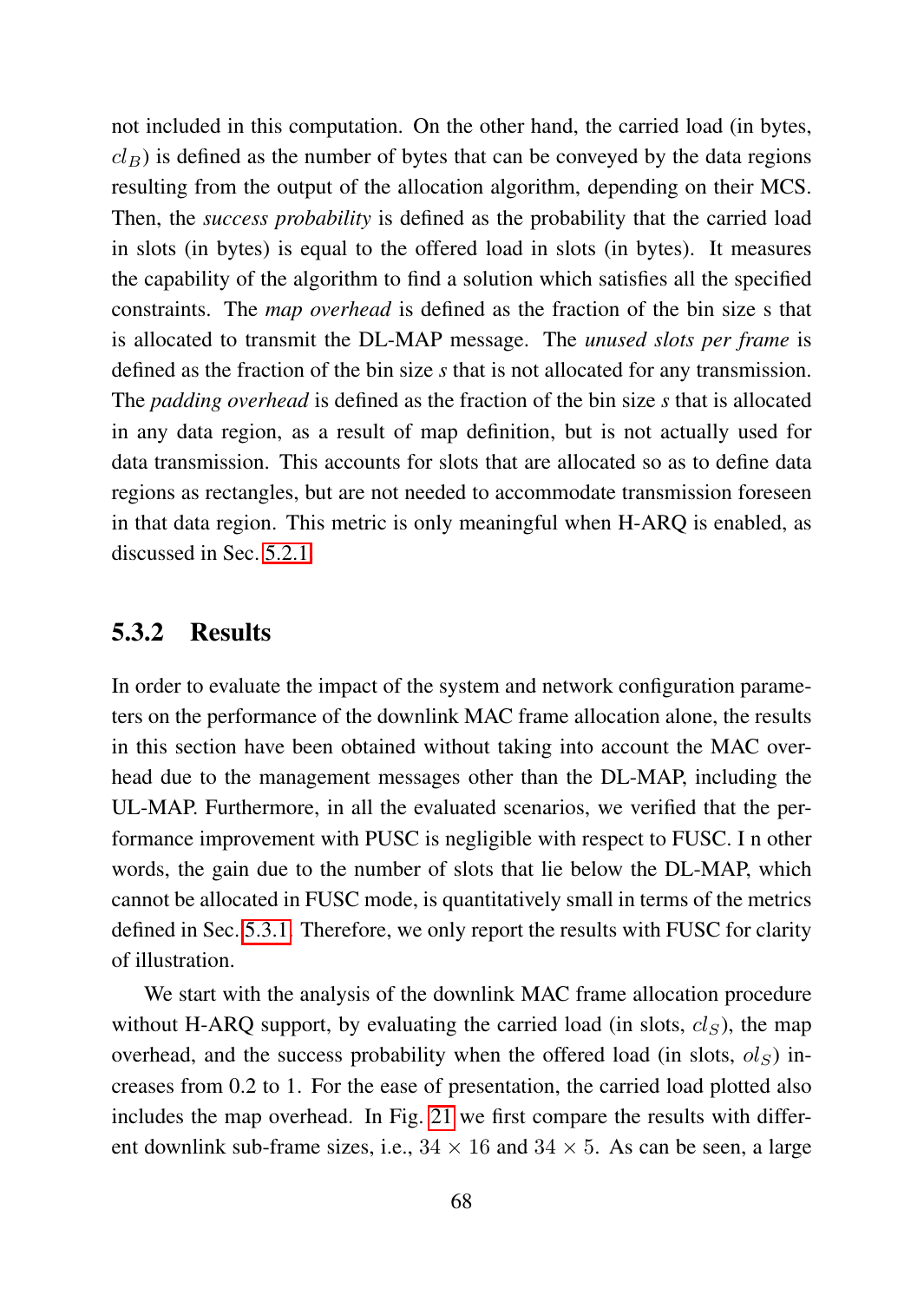

<span id="page-82-0"></span>Figure 21: FUSC mode without H-ARQ. Carried load (in slots), map overhead, and success probability vs. the offered load (in slots), with different downlink sub-frame size, i.e.,  $34 \times 16$  and  $34 \times 5$ , seven MCSs and data regions randomly passed to the allocation algorithm.

portion of the downlink sub-frame (i.e., about 20% with a  $34 \times 16$  sub-frame) is consumed by the transmission of the DL-MAP. Furthermore, this overhead does not significantly depend on the offered load. In fact, the size of the DL-MAP only depends on the number of IEs contained, i.e., data regions allocated, which varies in a narrow interval, i.e., between 1 and 7, which is the maximum number of MCSs. Note that the map overhead does not decrease linearly with the sub-frame size, because of the fixed information that needs to be conveyed in the DL-MAP, regardless of the number of data regions allocated. As far as the carried load is concerned, both the  $34 \times 16$  and the  $34 \times 5$  curves increase when the offered load increases until there is enough room in the downlink sub-frame to allocate the input data completely.

On the other hand, when the success probability becomes smaller than one,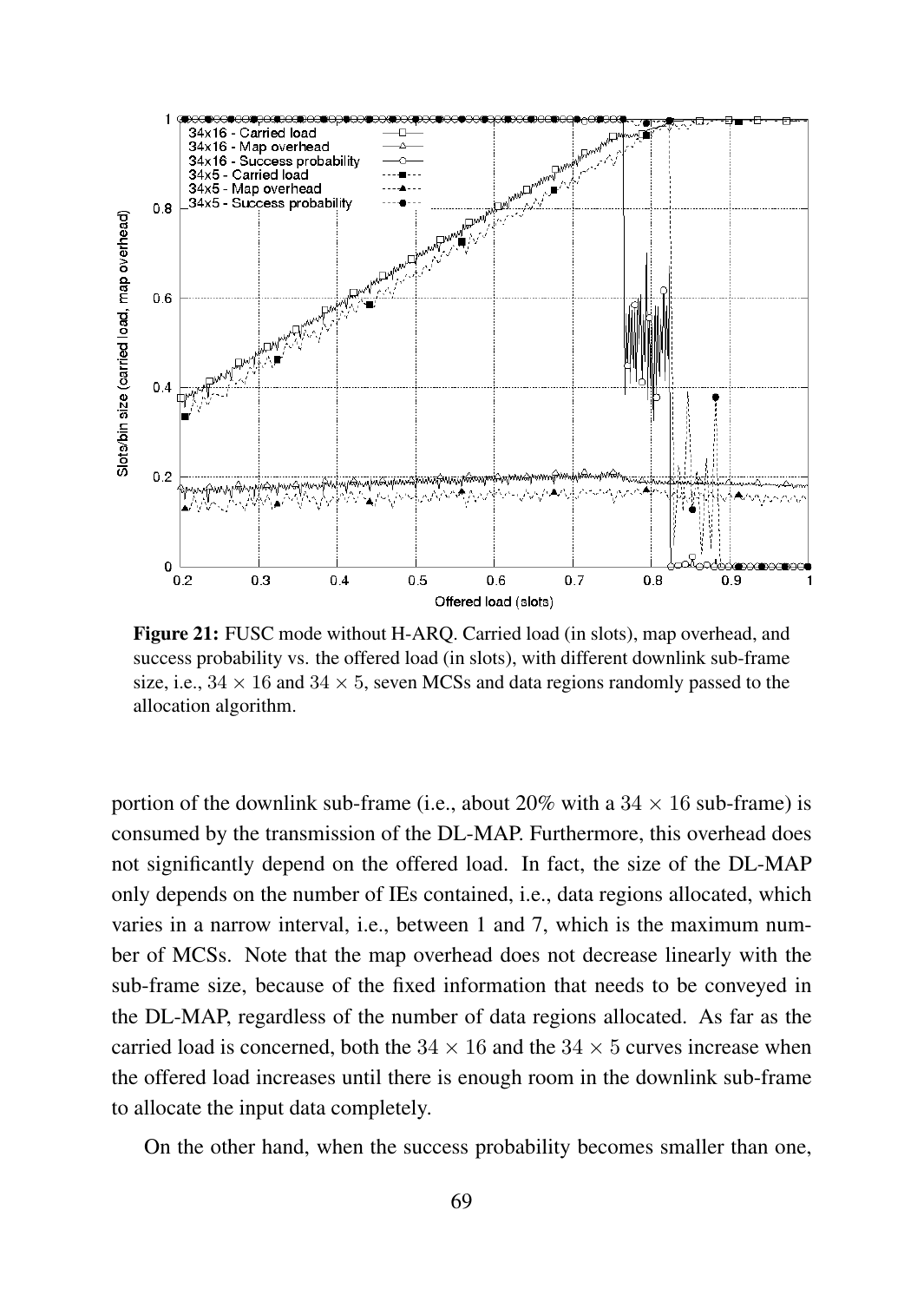

<span id="page-83-0"></span>Figure 22: FUSC mode without H-ARQ. Carried load (in slots), map overhead, and success probability vs. the offered load (in slots), with different number of MCSs employed, i.e., seven and three,  $34 \times 16$  downlink sub-frame size, and data regions randomly passed to the allocation algorithm.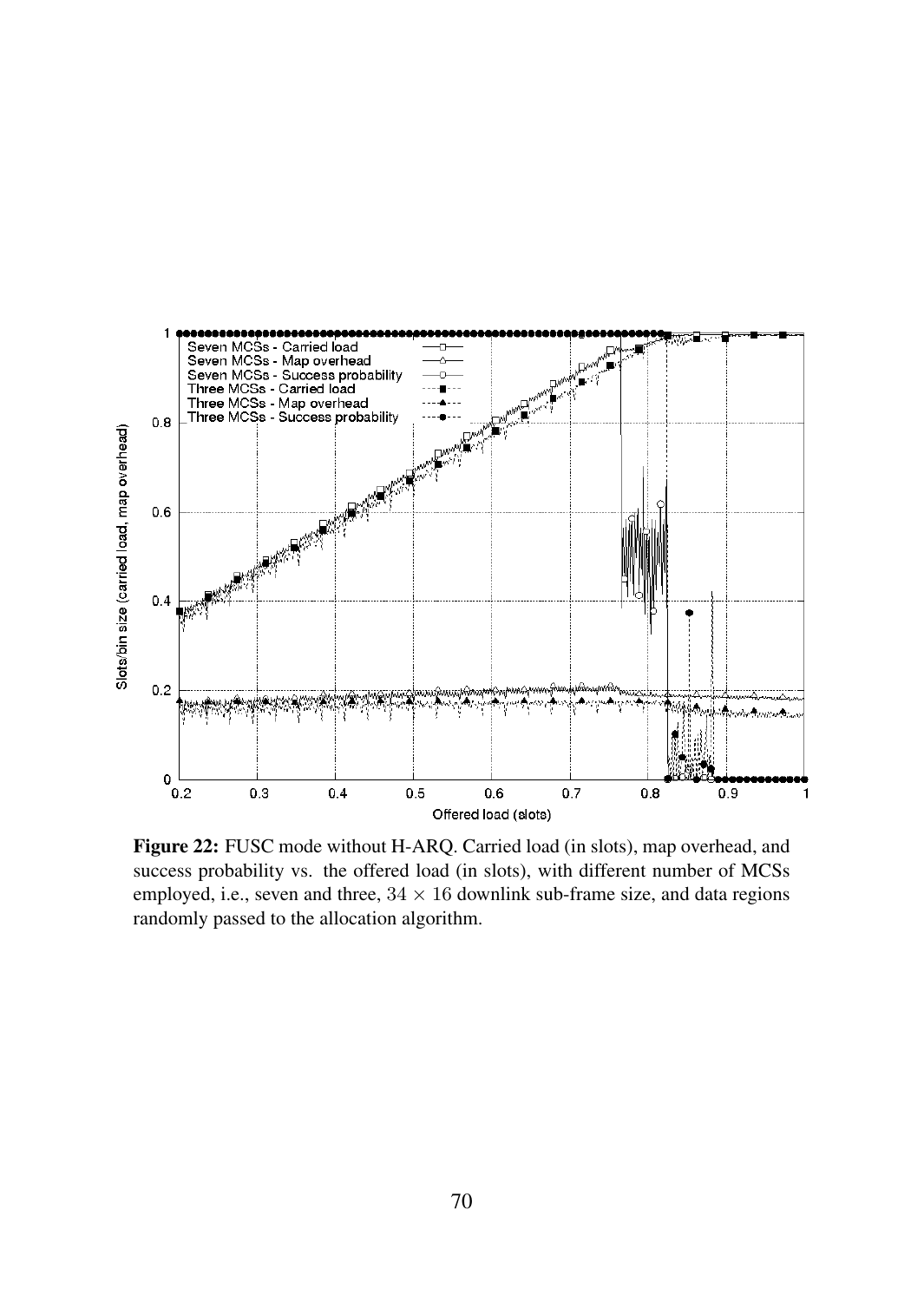

<span id="page-84-0"></span>Figure 23: FUSC mode without H-ARQ. Carried load (in bytes) vs. offered load (in bytes), with different number of MCSs employed, i.e., seven and three,  $34 \times$ 16 downlink sub-frame size, and data regions randomly passed to the allocation algorithm.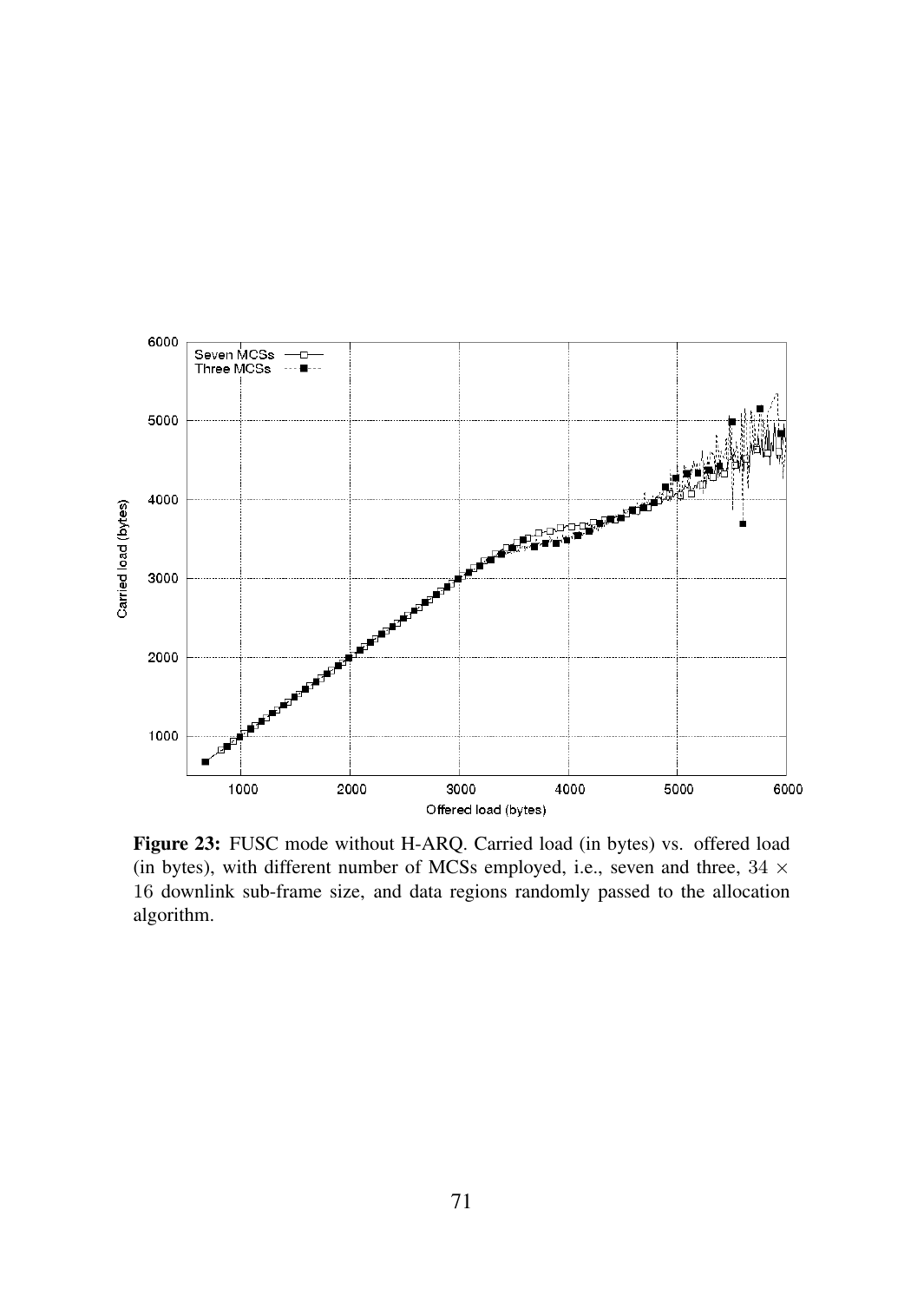the carried load saturates to a constant value. In other words, after some value of the offered load that depends on the size of the sub-frame, the latter is always completely allocated (i.e., the sum of the carried load and the map overhead is one), but some input bursts are still discarded (i.e., the offered load is greater than the carried load). Since this effect is due to the DL-MAP transmission overhead, the actual value of the offered load that saturates the sub-frame depends on the sub-frame size: the offered load with a  $34 \times 16$  sub-frame saturates earlier than that with a  $34 \times 5$  sub-frame. Note that there is a transient interval of the success probability where most, but not all, the numerical instances fail to be allocated. In the results above, all seven MCSs have been considered. This case is compared to that with three MCSs only in Fig. [22,](#page-83-0) with a  $34 \times 16$  sub-frame. As can be seen, having a smaller number of MCSs reduces the map overhead, which in turn improves the success probability. In fact, with three MCSs the latter drops below one at a value of the offered load about 6% greater than that with seven MCSs.

However, the lower overhead due to MAPs does not improve significantly the performance, in terms of the carried load (in bytes) conveyed in the allocated regions, which is reported in Fig. [23](#page-84-0) against the offered load (in bytes). This can be explained as follows.

With three MCSs only, some PDUs that can be transmitted with a less robust MCS (e.g., 16-QAM-2/3) are allocated instead by means of a less efficient MCS (e.g., 16-QAM-1/2). While this reduces the number of data regions allocated on average, and hence the map overhead, the average transmission efficiency is also lessened. Specifically, the plot in Fig. [23](#page-84-0) exhibits three regions. First, when the offered load can be entirely allocated (i.e., when it is smaller than 3500 bytes), the carried load with both seven and three MCSs coincide with the former. Then, there is a region (i.e., with the offered load between 3500 bytes and 4500 bytes) where the carried load does not increase in a linear manner anymore. In this interval having seven MCSs yields a higher carried load, in terms of bytes, due to the higher transmission efficiency. Finally, when the offered load is greater than 4500 bytes, the effect due to the map overhead reduction with three MCSs overruns that of the transmission efficiency, which leads to improved performance with three MCSs only. Thus, while the number of slots allocated per sub-frame, reported in Fig [22](#page-83-0) is always greater with a smaller number of MCSs, the performance in terms of bytes carried shows a trade-off depending on the input rate, in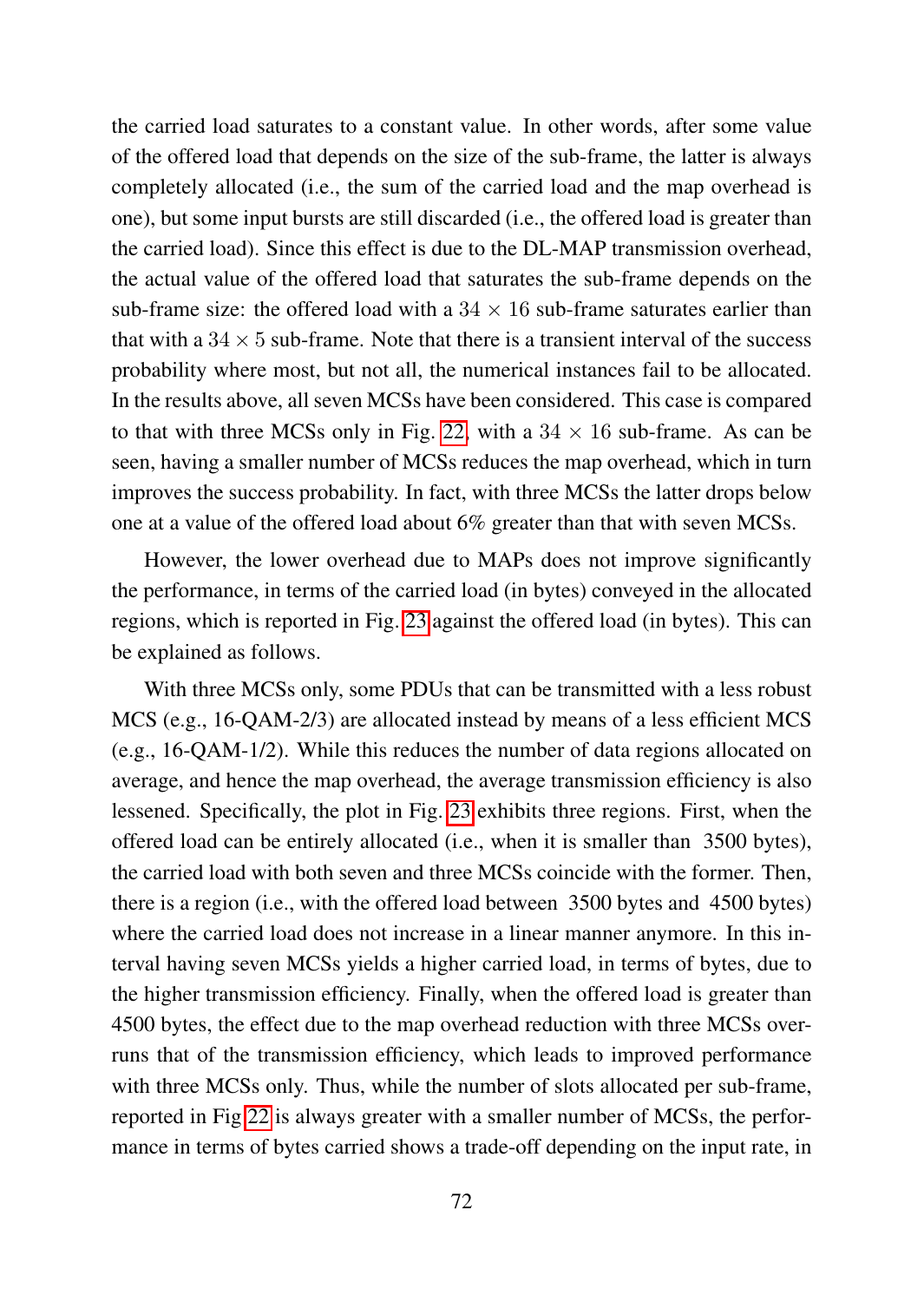

<span id="page-86-0"></span>Figure 24: FUSC mode without H-ARQ. Carried load (in slots), map overhead, and success probability vs. the offered load (in slots), with different ordering of data regions depending on their MCSs, i.e., MRF and LRF,  $34 \times 16$  downlink sub-frame size, and seven MCSs employed by the BS.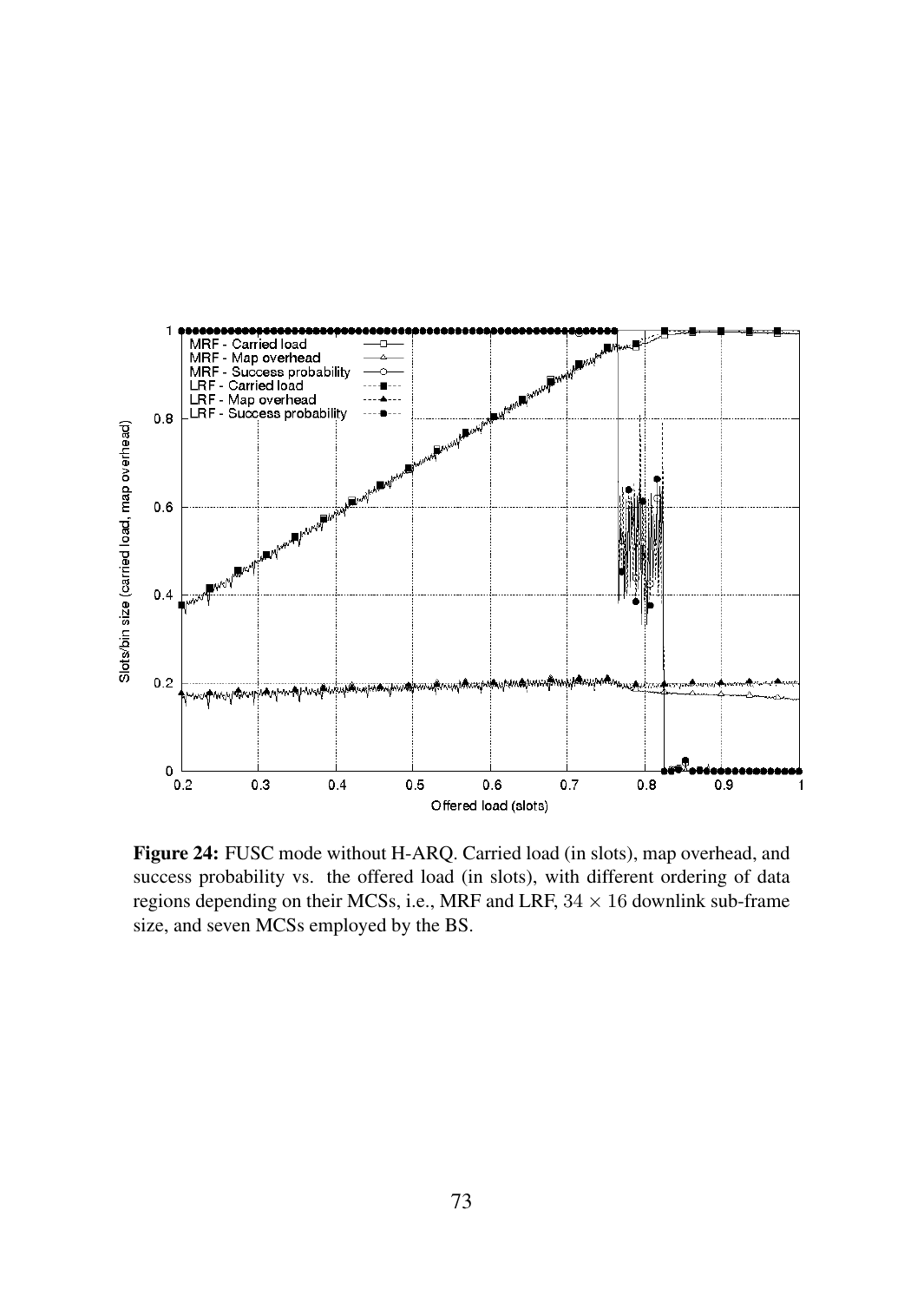

<span id="page-87-0"></span>Figure 25: FUSC mode without H-ARQ. Carried load (in bytes) vs. offered load (in bytes), with different ordering of data regions depending on their MCSs, i.e., MRF and LRF,  $34 \times 16$  downlink sub-frame size, and seven MCSs employed by the BS.

bytes, to the allocation algorithm.

We now investigate the performance in the cases where the data regions, before being fed to the allocation algorithm, are sorted according to the MRF and the LRF strategies described above. In this scenario, we consider seven MCSs. As can be seen in Fig [24,](#page-86-0) the specific ordering strategy does not affect significantly the performance in terms of carried load (in slots). In fact, with both the MRF and the LRF strategies all the curves (almost) overlap. However, beyond the value of about 0.8 of the offered load, the map overhead curves exhibit a divergent trend. Specifically, the MRF strategy entails an increasing smaller map overhead than the LRF one. This can be explained as follows. When the offered load is such that the success probability is smaller than one, i.e., the allocation algorithm fails to allocate all the data regions, the number of data regions allocated on average, and thus the map overhead, is greater with LRF than with MRF. In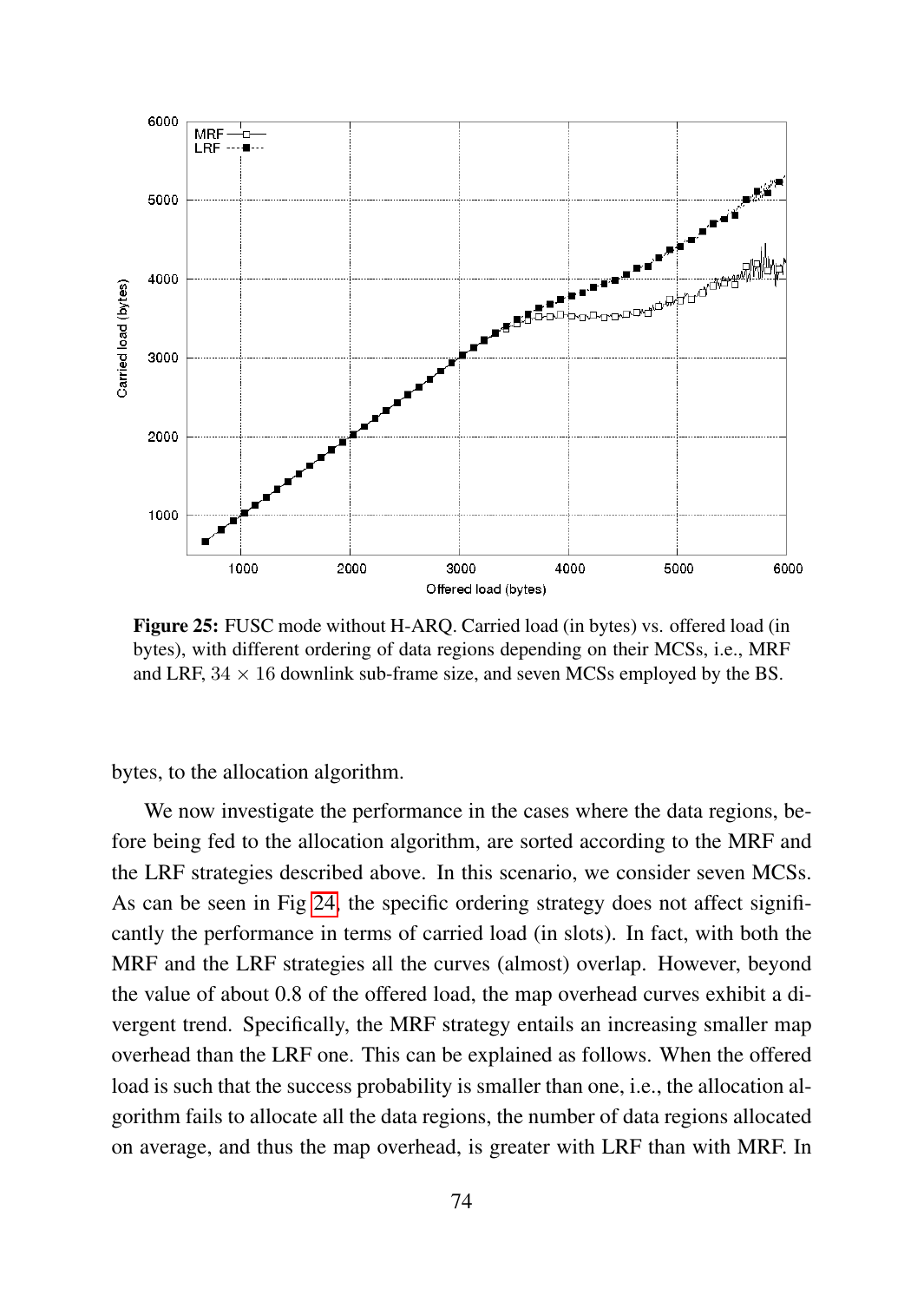

<span id="page-88-0"></span>Figure 26: FUSC mode with H-ARQ. Carried load (in slots), map overhead, padding overhead, and success probability vs. the offered load (in slots), with  $34 \times 16$ downlink sub-frame size, seven MCSs and data regions randomly passed to the allocation algorithm.

fact, the greater the transmission efficiency of an MCS, the smaller the size of the data region to convey the same amount of data. Therefore, allocating the data regions in decreasing robustness of MCS produces, on average, a smaller number of data regions which are actually allocated. This accounts for the overhead reduction in the MRF case when the value of the offered load is greater than 0.8.

Conversely, the higher the transmission efficiency, the higher the carried load, in terms of bytes, which can be achieved. This result is shown in Fig. [25](#page-87-0) where the carried load (in bytes) versus the offered load is reported. With an offered load greater than 3500 bytes the MRF and LRF curves no longer overlap. The higher transmission efficiency obtained by the LRF strategy yields a carried load up to 5300 bytes while the MRF strategy reaches 4200 bytes at most. So far we have analyzed scenarios where the H-ARQ is not considered. We now extend our analysis to the case of FUSC sub-carrier permutation with H-ARQ.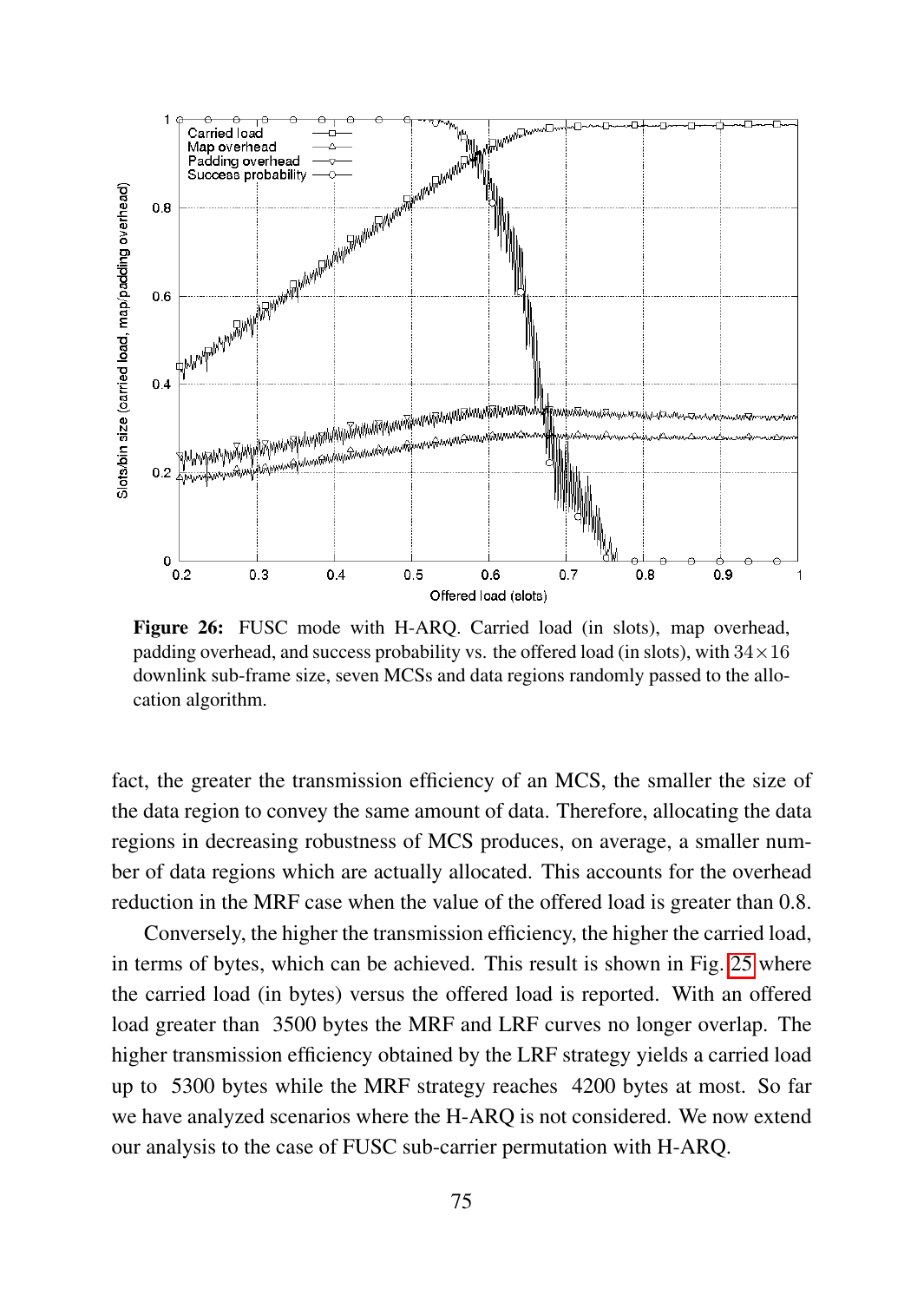

<span id="page-89-0"></span>Figure 27: FUSC mode with H-ARQ. Carried load (in bytes) vs. offered load (in bytes), with different number of MCSs employed, i.e., seven and three,  $34 \times 16$ downlink sub-frame size, and data regions randomly passed to the allocation algorithm.

Again, in Fig. [26,](#page-88-0) we report the carried load (in slots), the map overhead and the success probability versus the offered load (in slots) with  $34 \times 16$  downlink sub-frames and seven MCSs. The padding overhead is also reporte as a measure of the capacity wasted due to the H-ARQ allocation algorithm. The same considerations of the results described earlier without H-ARQ still hold. However, remarkable is the impact of the padding overhead. The latter is comparable with the map overhead, reaching the value of about 0.3. As an effect of the padding overhead, note that the point in which the success probability starts dropping to zero is when the offered load reaches the value of about 0.5 which is actually much less than the value of about 0.75 obtained when H-ARQ is disabled (see Fig. [21\)](#page-82-0).

The padding overhead also impacts on the carried load (in bytes), which is plotted in Fig. [27](#page-89-0) against the offered load (in bytes). The results with both seven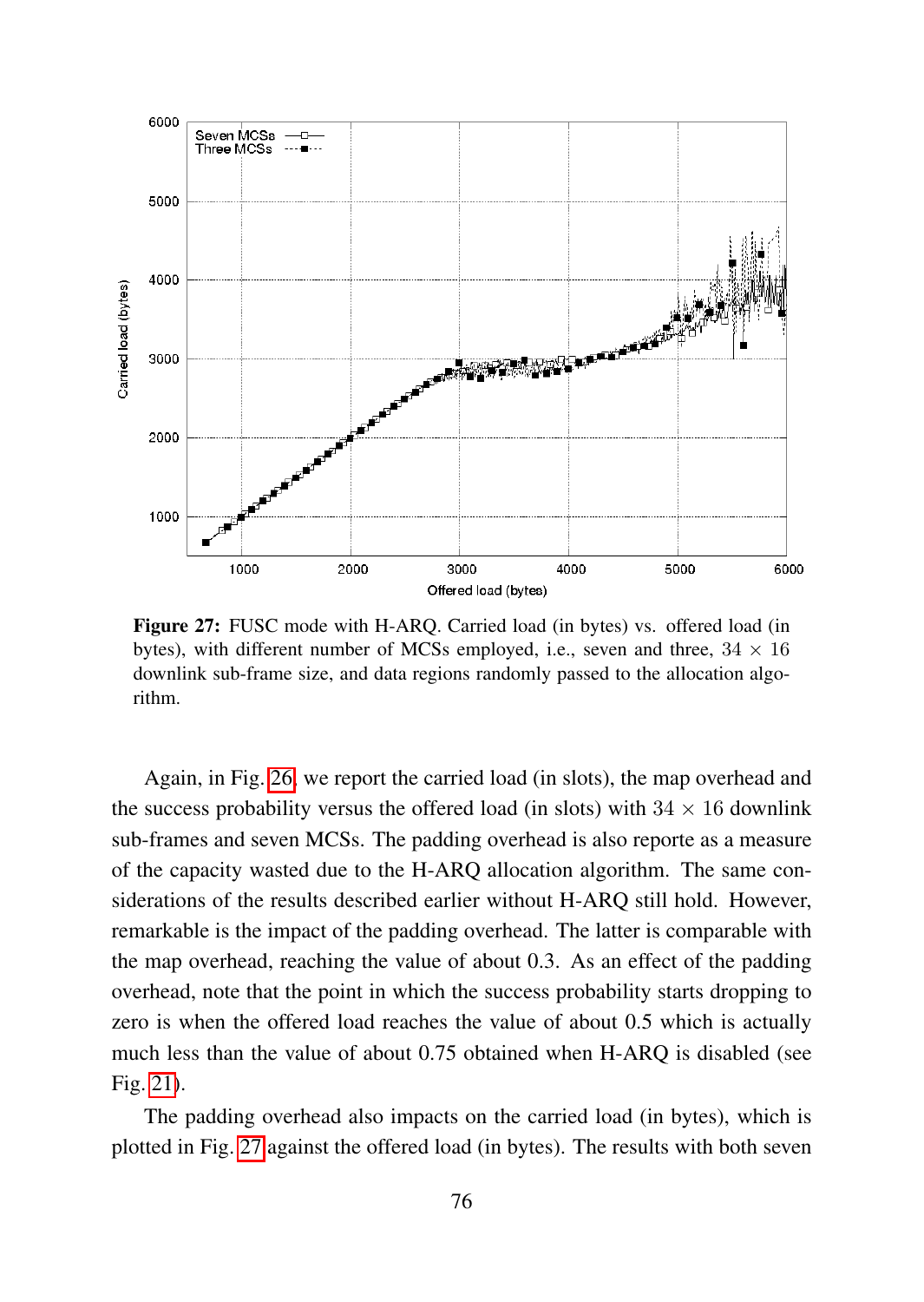

<span id="page-90-0"></span>Figure 28: FUSC mode with H-ARQ. Carried load (in bytes) vs. offered load (in bytes), with different ordering of data regions depending on their MCSs, i.e., MRF and LRF,  $34 \times 16$  downlink sub-frame size, and seven MCSs employed by the BS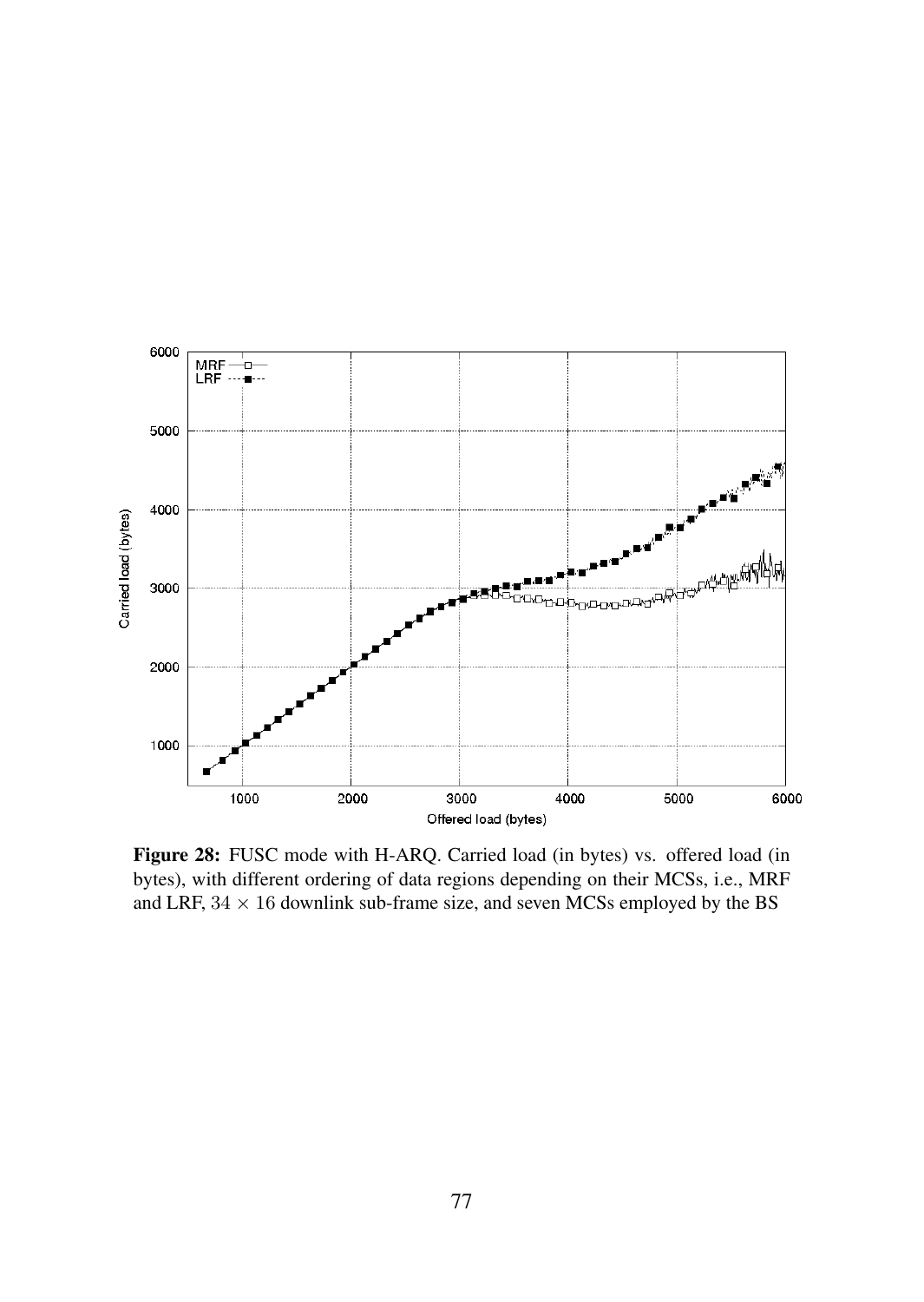<span id="page-91-0"></span>MCSs and three MCSs are reported. While the curves exhibit a similar trend to the case with H-ARQ disabled (see Fig. [23\)](#page-84-0), the quantitative results are much different. Specifically, the maximum value of carried load obtained with H-ARQ is 4000 bytes whereas it is 5000 bytes when the H-ARQ is disabled. Furthermore, as the offered load increases beyond the value of 3000 bytes the combined effect of the transmission efficiency and the map overhead described in Fig. [23](#page-84-0) is smoothed by the presence of the padding overhead. Therefore, it is no longer possible to precisely identify the regions in which the curve with seven MCSs lies above the one with three MCSs and vice-versa. We can thus conclude that H-ARQ yields poorer performance, in terms of the carried load, due to the padding overhead.

Finally, in Fig. [28](#page-90-0) we compare the carried load (in bytes) with the MRF and LRF strategies versus the offered load (in bytes). The results obtained are similar to those without H-ARQ, which have been reported in Fig. [25.](#page-87-0) In particular, note that the LRF curve lies above the MRF curve as soon as the offered load becomes greater than 3000 bytes.

# Appendix A: SDRA Algorithm Pseudo-codes

In this section we report and describe the pseudo-codes of the SDRA algorithm both in the non-H-ARQ and the H-ARQ cases which have been informally introduced in Sec. [5.2.1.](#page-73-0)

Fig [29](#page-93-0) reports the pseudo-code of SDRA without H-ARQ support. Data structures are initialized by creating an empty map (1) and a list of allocated data regions (2), and by setting the working variables w and h to the dimensions of the downlink sub-frame, respectively width and height (3-4). These variables will keep at each step of the procedure the coordinates of the next slot to be allocated. The allocation procedure is performed by placing one of the data regions in list pending at each iteration of the main loop (7). The iteration terminates when either there are no more data regions to be allocated (7) or adding a new IE to the DL-MAP would make the latter overlap with already allocated data regions (13, 24, 33), whichever comes first. The size of the DL-MAP is updated via the add\_non\_harq\_region() function. Newly allocated data regions are added to the list allocated data structures, which consists of a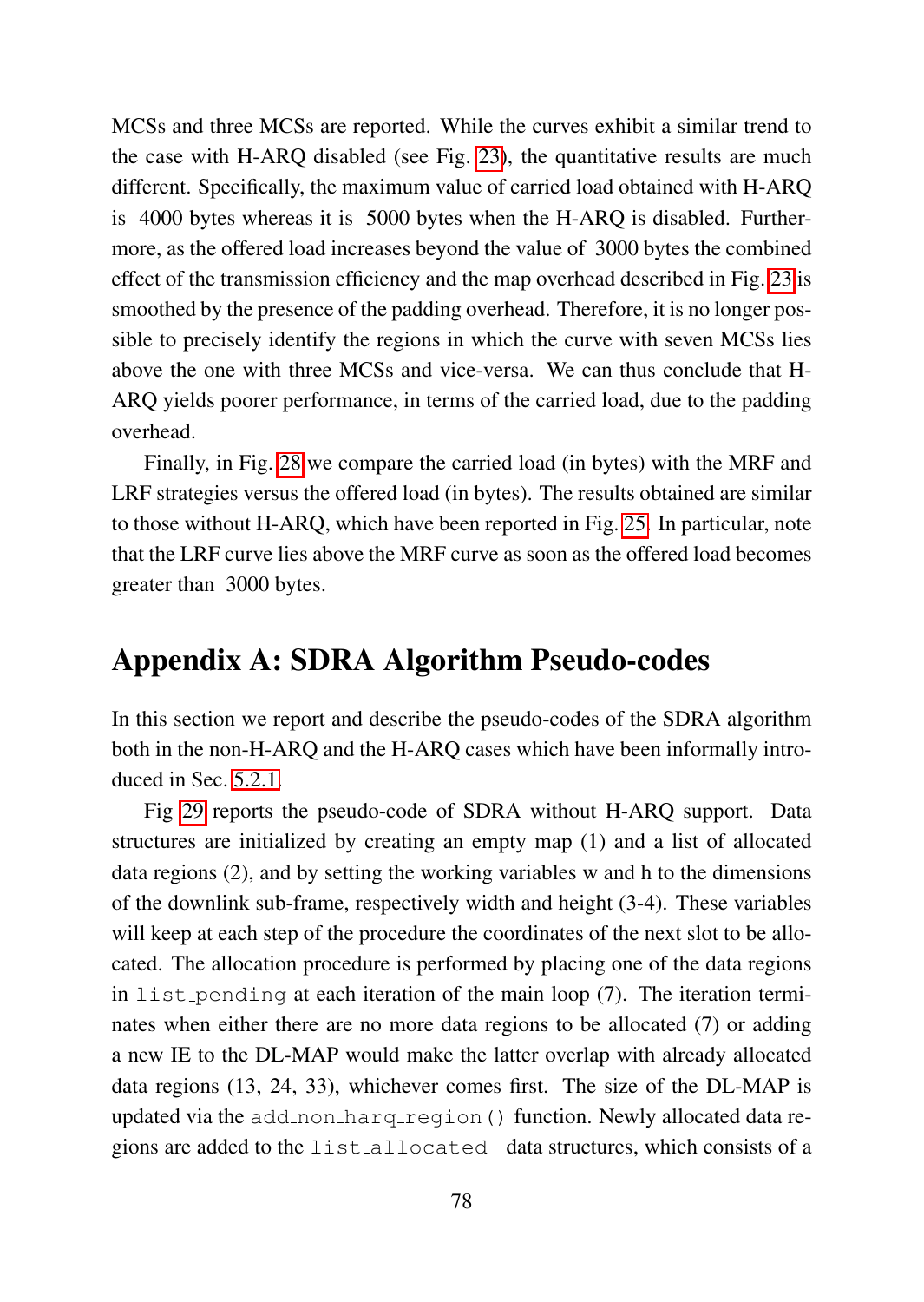list of data region coordinates, expressed in terms of upper-left corner (i.e., starting column and row, respectively, in slots) and dimensions (i.e., width and height, respectively, in slots).

After the data region currently under allocation is extracted from the pending list (9), the allocation consists of (up to) three steps:

- 1. The first step (11-19) allocates a data region upwards starting from h into the remaining portion of the current column, i.e.,  $w$ . The number of slots allocated is thus equal to  $h$ , provided that there are enough slots in the data region, otherwise the whole data region is allocated (e.g.,  $B$  in Fig. [19\)](#page-74-0). This step is skipped if the next slot to be allocated is at the bottom of downlink sub-frame, i.e.,  $h$  is equal to  $H$ .
- 2. The second step (22-29) allocates a data region that spans over multiple columns (cols) (e.g., the second data region resulting from the allocation of  $C$  in Fig. [19\)](#page-74-0). This step is skipped if the amount of remaining slots to be allocated for the data region is smaller than a full-height column.
- 3. The third step (32-36) allocates the remaining portion of the data region, which is by construction smaller than a full-height column (e.g., the third portion of  $C$  in Fig. [19\)](#page-74-0). This step is skipped only if the number of slots of the data region before the second step is a multiple of  $H$ .

The detailed allocation procedure of H-ARQ data regions is described by means of the pseudo-code in Fig. [20.](#page-76-0) Data structures are initialized by creating an empty map (1) and a list of allocated data regions (2), and by setting the working variable width to zero (3). This variable will keep at each step the number of columns allocated so far. Note that there is no need to store the number of rows allocated so far, since the size of H-ARQ data regions is enforced to be a multiple of the downlink sub-frame height. The allocation procedure is performed by placing one of the data regions in list pending at each iteration of the main loop (5). The iteration terminates when there are no more data regions to be allocated. The size of the DL-MAP is updated via the  $add\_harg\_region()$ function (8). As for the non-H-ARQ case, newly allocated data regions are added to the list allocated data structures (12), which consists of a list of data region coordinates, expressed in terms of upper-left corner (i.e., starting column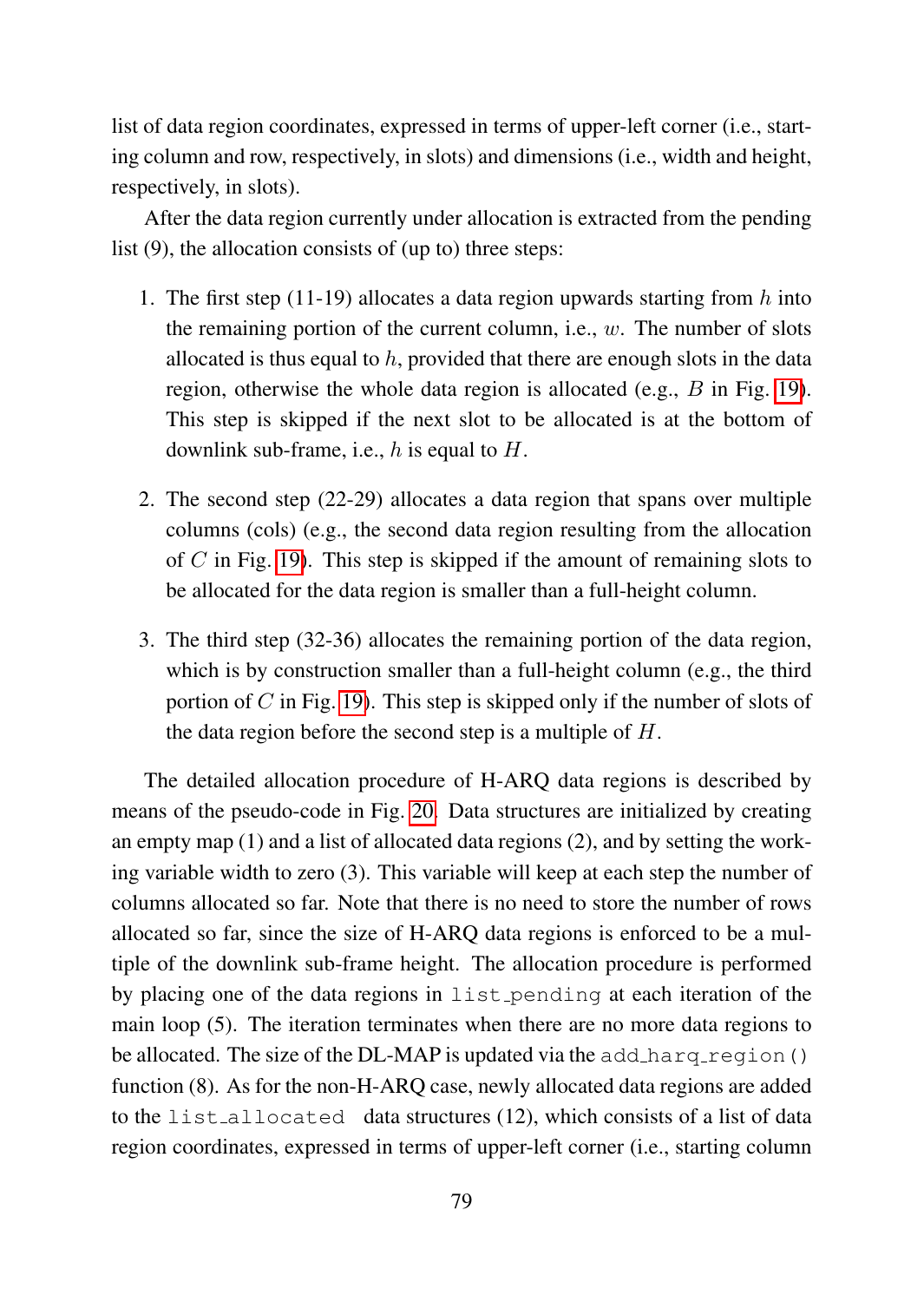```
1 // initialization
2 map = create_empty_map()
3 list allocated = create empty list()4 M = W5 h = H6 // loop until there are pending data regions
7 while ( ! list_pending.empty() )
8 // this is the data region under allocation
9 region = list pending.pop()
10 // first step: allocate until the column is full
11 if (h == H) goto second step
12 map.add non harg region (region)
13 if (W - map, width >= w) break
14 size = min (h, region.slots)
15 region.slots -= size
16 h = size
17 list allocated.push (w, h, 1, size)
18 if ( h == 0 ) h = H, w--19 if ( region.slots == 0 ) continue
20 second_step:
21 // second step: allocate multiple columns at once
22 if ( region.slots \leq H ) goto third step
23 map.add non harg region (1)
24 if ( map width + w \leq W ) break
25 cols = min (region.slots / H, map.width + w - W)
26 region.slots == cols * H
27 w == \text{cols}28 list_allocated.push (w, 1, cols, H)
29 if ( region.slots == 0 ) continue
30 third_step:
31 // third step: allocate the remaining data
32 map.add_non_harq_region (1)
33 if (W - map.width >= w) break
34 h -= region.slots
35 if ( h == 0 ) h = H, w--36 list_allocated.push (w, h, 1, region.slots)
```
#### <span id="page-93-0"></span>Figure 29: Pseudo-code of SDRA without H-ARQ support.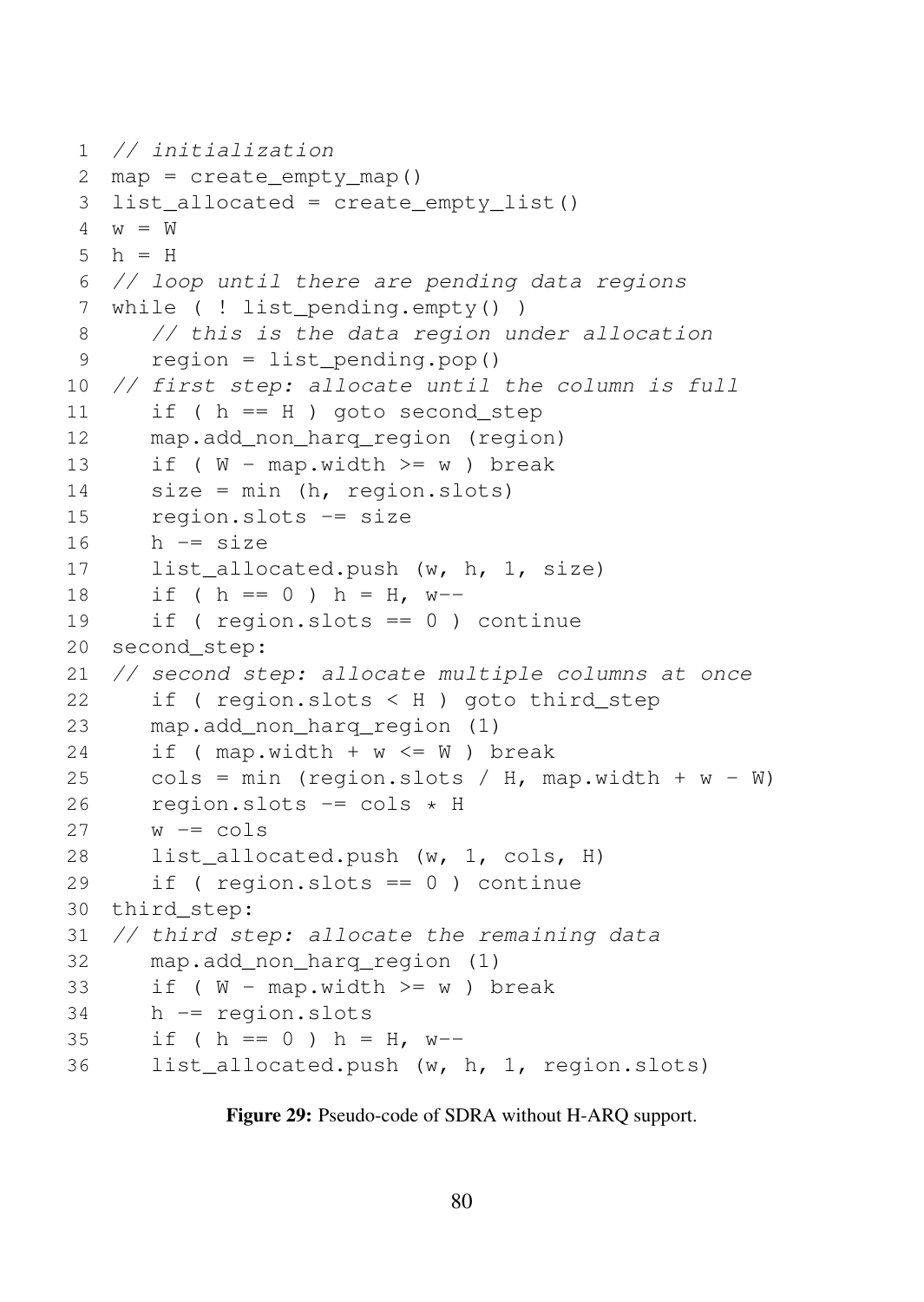<span id="page-94-0"></span>and row, respectively, in slots) and dimensions (i.e., width and height, respectively, in slots). After the data region currently under allocation is extracted from the pending list (6), the number of columns needed to fully allocate it are computed and stored into  $new_w(7)$ .

Then, there are two cases:

- 1. The data region fits into the remaining space, after the size of the DL-MAP has been updated (8). In this case the variable width is updated (11), a new data region is added to list allocated (12), and the current data region is removed from the pending list (13). Allocation then restarts with the next data region in list pending .
- 2. Otherwise, a sub-burst is removed from the current data region (18) and the allocation procedure restarts. If the sub-burst removed is the only one of the data region, then the latter is removed, as well (19). Note that the size of the DL-MAP must be also restored to its previous value (17) since no data region was allocated in this step.

To conclude this section we now compute the computational complexity of SDRA. With both non-H-ARQ and H-ARQ, the procedure is run as a single iteration, each of which only includes simple constant time operations (e.g., addition to/removal from the head of a list, elementary mathematical operations with integer values). Therefore, we can state that the worst-case computational complexity is  $\mathcal{O}(n)$ , where n is the number of data regions or the number of sub-bursts, respectively in the non-H-ARQ and H-ARQ cases.

# Appendix B: Numerical instance generation

A numerical instance is generated as follows. Starting from an empty list, the input list of data regions is produced iteratively according to the following steps:

- 1. Initialize the offered load in slots  $(\partial S)$  and bytes  $(\partial B)$  to 0.
- 2. Consider a new SDU to be transmitted to a new user.
- 3. Determine the associated MCS  $mcs$  according to a probability distribution reflecting a typical MSs deployment scenario [\(Moi06\)](#page-102-2).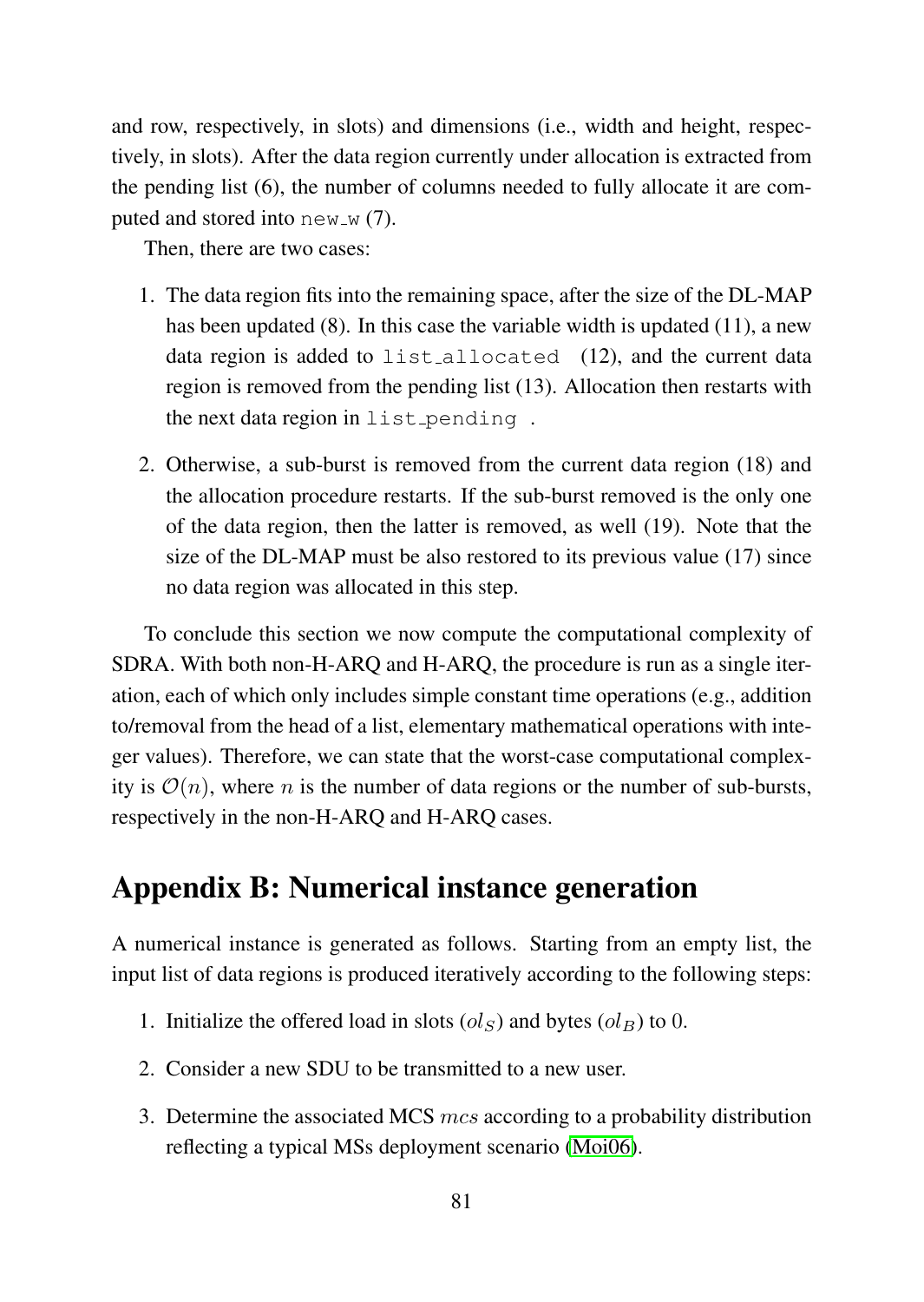```
1 map = create_empty_map()
2 list allocated = create empty list()
3 width = 04 // loop until there are pending data regions
5 while ( ! list_pending.empty() )
6 region = list_pending.top()
7 new_w = region.slots / H
8 map.add harg region (region)
9 // the whole data region is allocated
10 if ( width + map.width + new w \leq W )
11 width += new_w
12 list_allocated.push(W - width - new_w + 1, 1, new_w, H)
13 list pending.pop()
14 /* the data region cannot be allocated as-is
15 thus, a H-ARQ sub-burst is removed from
16 the data region */
17 else
18 // remove region from the map
19 map.remove_region (region)
20 // remove a sub-item from region
21 region.burst_list.pop()
22 if ( region.burst_list.empty() ) list_pending.pop()
```
#### Figure 30: Pseudo-code of SDRA with H-ARQ support.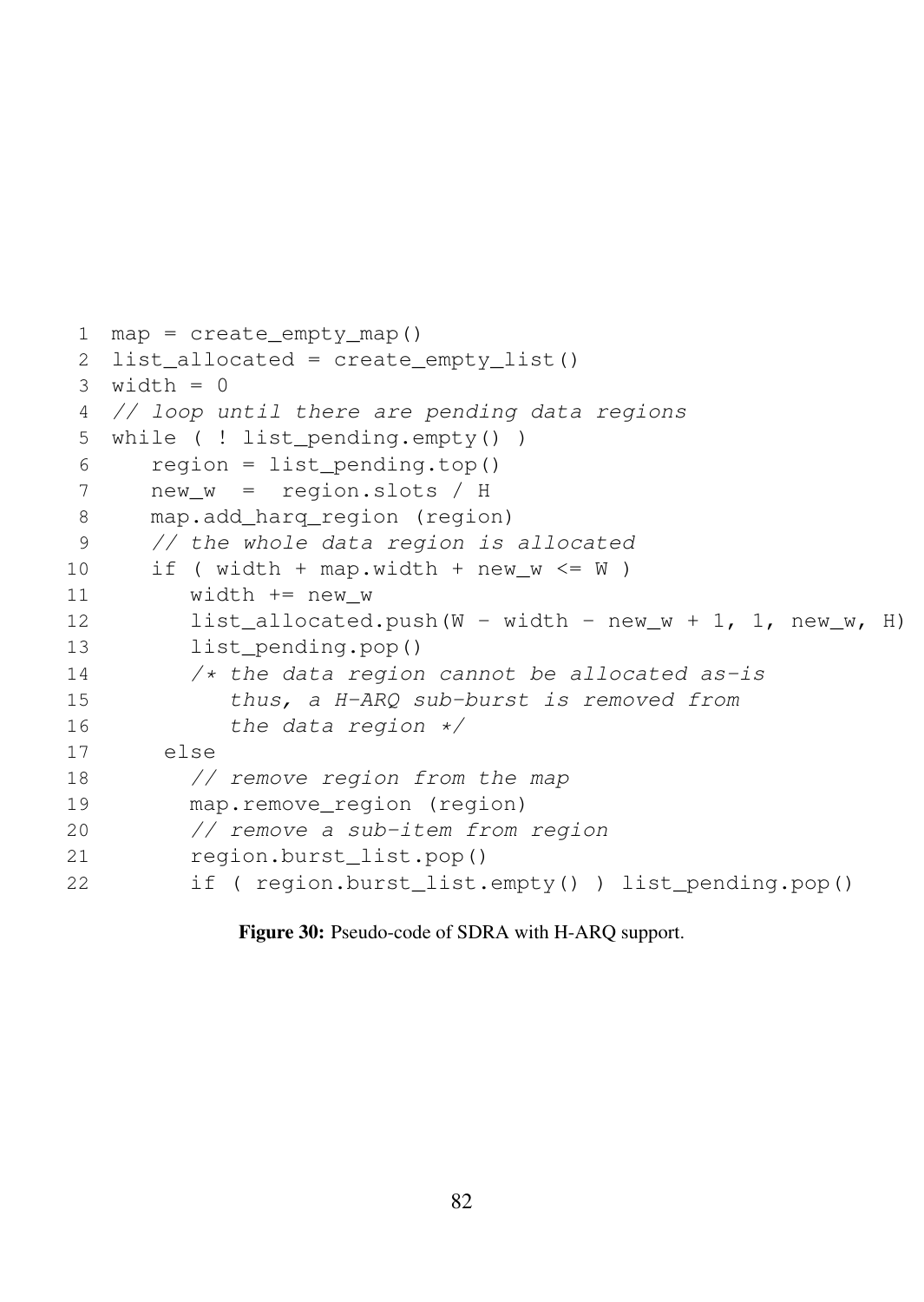- 4. Determine the SDU type (i.e., application) according to the corresponding probability distribution: the SDU is VoIP with probability  $v$ , BE with probability  $1 - v$ .
- 5. Determine the number and size (in bytes) of PDUs used to transmit the SDU.
- 6. If VoIP was selected at point 3), then only one PDU is needed, of size s;
- 7. Otherwise, if BE was selected, the number  $n_{be}$  of PDUs is drawn from a geometric distribution with average  $1/p_{be}$ ;
- 8. Determine the number and size (in slots) to transmit the above PDUs according to mcs. Each PDU is added to the data region reserved for MCS mcs. Moreover, in H-ARQ enabled snapshots, the PDUs are appended to the list of H-ARQ sub-bursts of data region  $mcs$ .
- 9. Update the offered load, both in bytes and slots. If  $ol_S$ ; tol restart from step 1.
- 10. As the final step, the set of data regions is sorted according to the ordering approach described above. There are three cases:
	- RND: Data regions are permuted according to a random uniform distribution.
	- MRF: Data regions are sorted deterministically in decreasing robustness order.
	- LRF: Data regions are sorted deterministically in increasing robustness order.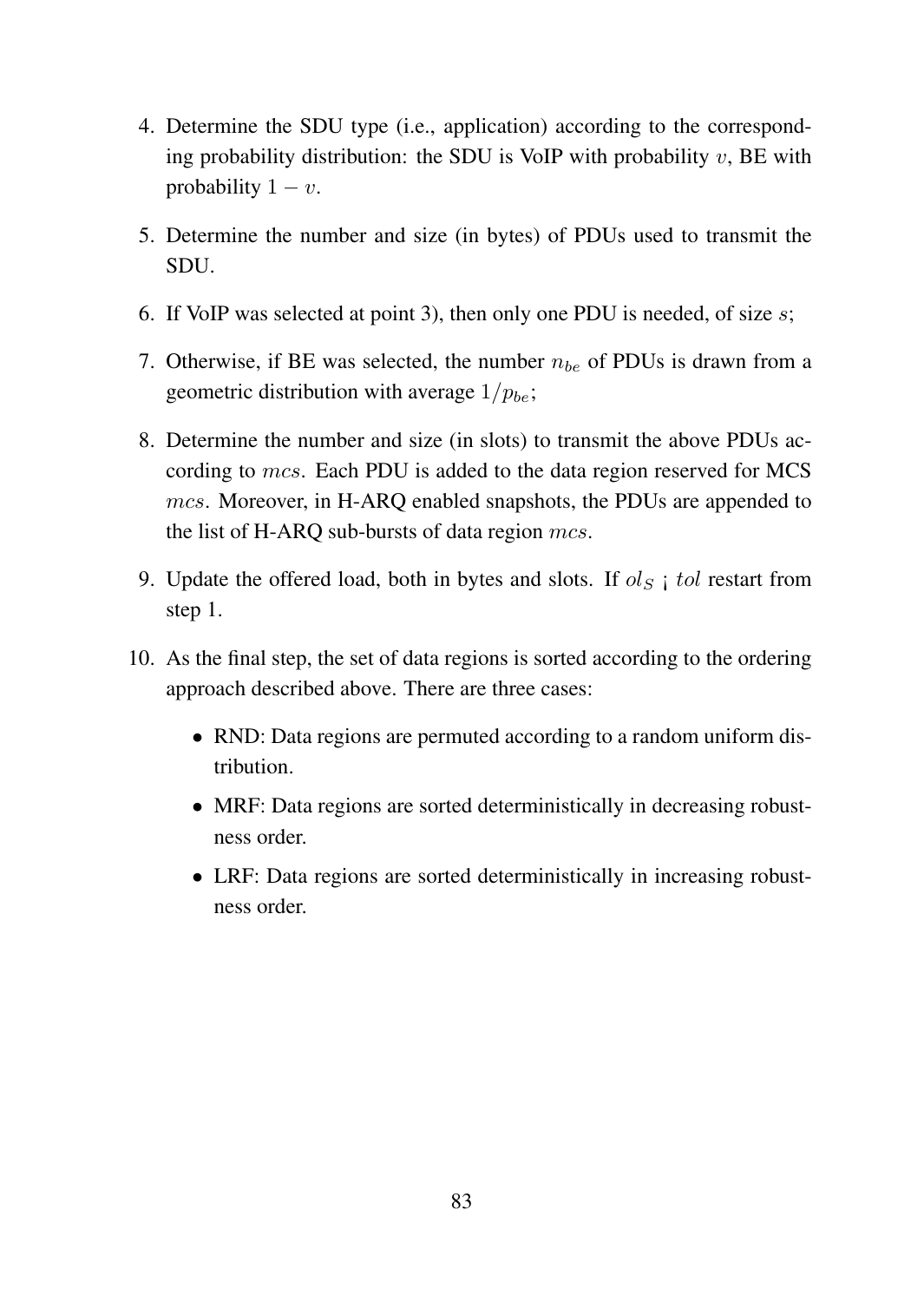# Chapter 6 **Conclusions**

The press, the machine, the railway, the telegraph are premises whose thousand-year conclusion no one has yet dared to draw. *— Friedrich Nietzsche (1844 - 1900)*

In this work we presented PIPER, a modular framework to address the design of solutions for resource allocation in IEEE 802.16. The rationale of PIPER is to sub-divide the resource allocation process into separate functional sub-tasks. The latter are then carried out independently of each other and combined together in a pipeline manner so as to provide a complete solution for resource allocation. Specifically, we identified three general sub-tasks:

- *grant scheduling* provides connections with the negotiated QoS guarantees as specified by the IEEE 802.16 standard. To this end, it takes as input the connection QoS requirements and the current status of the connection queues and outputs a number of connection grants according to a QoS scheduling strategy;
- *grant arrangement* takes as input the output of the grant scheduling and rearranges connection grants for i) reducing the system overhead and ii) enforcing some policies directly derived by the system constraints and specifications;
- *grant allocation* takes as input the output of the grant arrangement sub-task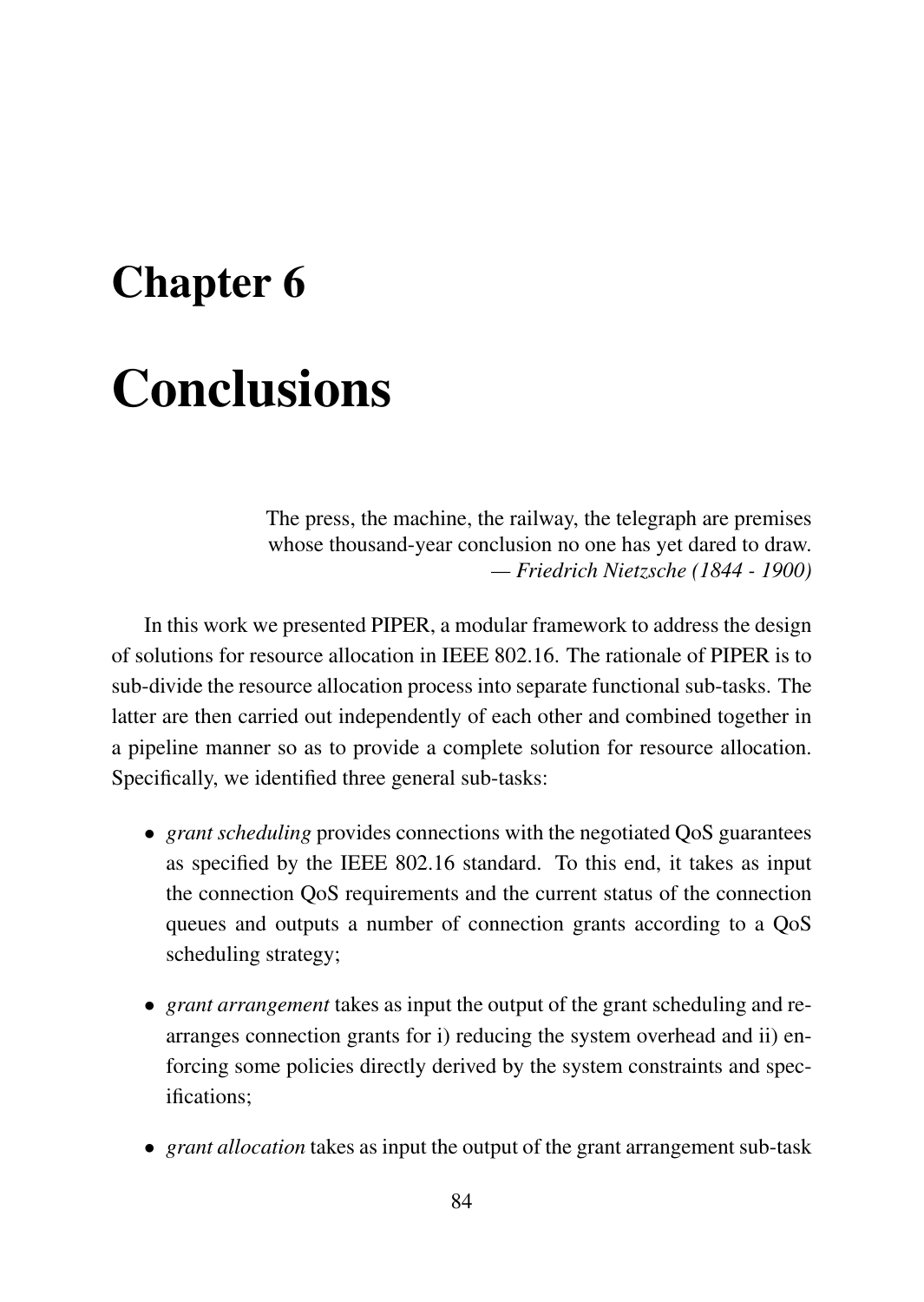and defines the final content of MAPs according to the specific air interface used.

We showed that the PIPER framework is very flexible for the following three reasons. First, different algorithms and approaches can be envisaged to address the same sub-task. For example, grant scheduling can be implemented picking one of the scheduling algorithms from the plethora available for wired networks, or different optimization strategies can be implemented as grant arrangement depending on the standard specifications. Second, our framework can apply to a wide variety of context. In this work, we actually showed a complete resource allocation solution for both IEEE 802.16d with OFDM and IEEE 802.16e with OFDMA exploiting the PIPER framework. Lastly, our approach might reduce the computational power required to perform resource allocation since the sub-tasks can be carried out concurrently.

Within the PIPER framework we developed two grant allocation algorithms, namely Half-Duplex Allocation (HDA) and Sample Data Region Allocation (SDRA), for IEEE 802.16d with OFDM and IEEE 802.16e with OFDMA, respectively. HDA can be employed by the BS for the grant allocation of SSs with both halfand full-duplex capabilities. By imposing a simple necessary condition to the grant arrangement sub-task, we proved that grant allocation of HD-SSs is always feasible and can be performed through HDA. The computational complexity of HDA is  $\mathcal{O}(n)$ , where n is the number of the grants to be allocated. We investigated the performance of HDA using an extensive simulation analysis, with VoIP and Web traffic, under varied load conditions and with different frame durations. Based on this analysis, we proved that, using HDA, the performance of SSs with half-duplex capabilities is almost equal to that of SSs with full-duplex capabilities. The performance degradation in uplink was due to the inability of HD-SSs to transmit while the BS is broadcasting the DL- and UL-MAPs.

Instead, SDRA can be adopted as grant allocator of rectangular data regions within the bi-dimensional OFDMA frame. We follow a heuristic approach as the grant allocation problem in OFDMA can be shown to be NP-hard since it is comparable to a bin-packing problem. SDRA has been designed so as to work with both non-H-ARQ and H-ARQ data regions. An extensive performance evaluation of SDRA has been carried out by means of Monte Carlo analysis under varied system and network configuration parameters, with both VoIP and BE users.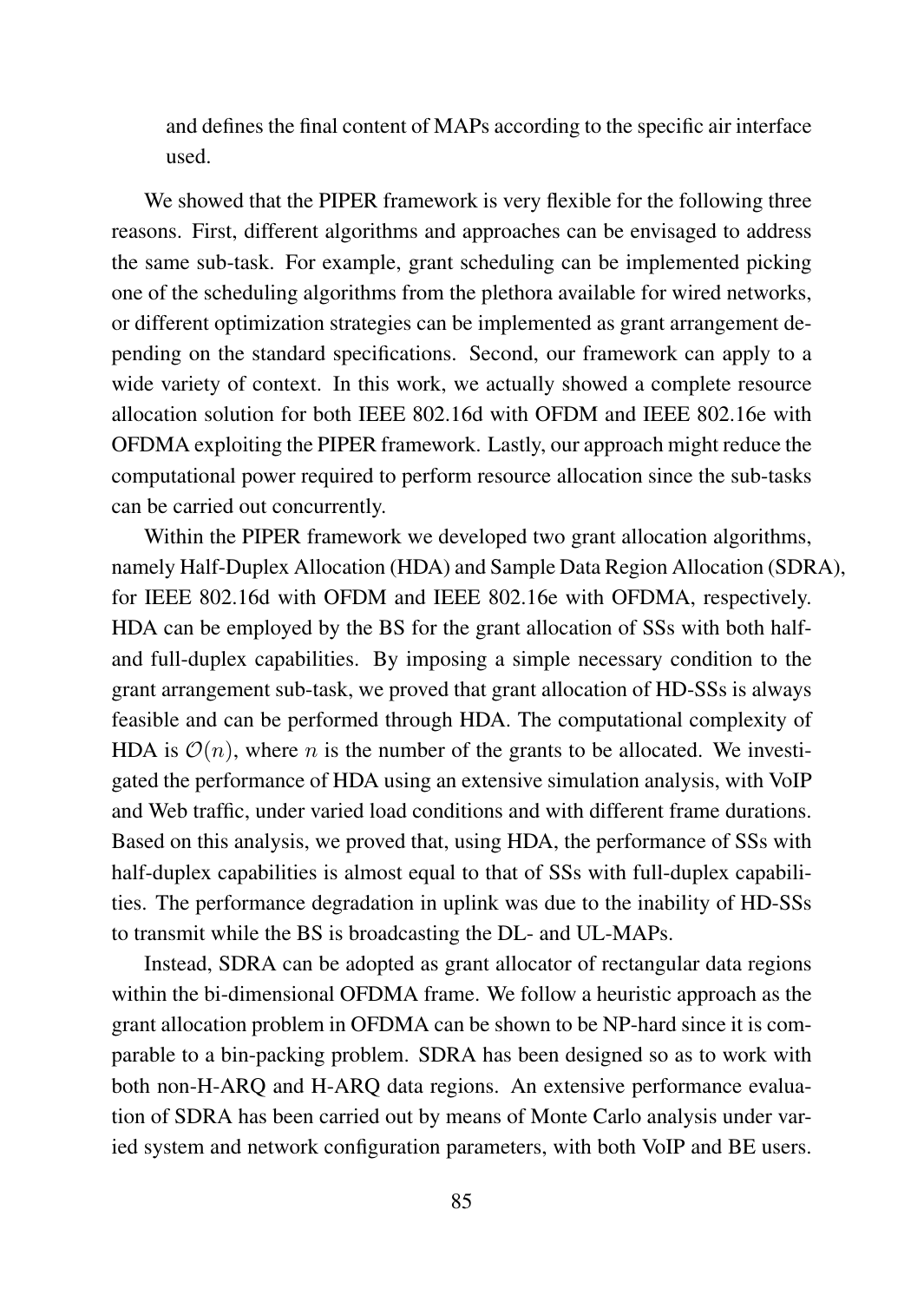The following conclusions can be drawn from the results obtained. First, the smaller the MAC frame, the smaller the impact of the map overhead on the overall frame capacity, which anyway consumes a significant amount of the available bandwidth (i.e., up to 20%), and therefore the higher the probability that SDRA completely allocates the set of input data regions. Second, employing a reduced set of MCSs, i.e., three instead of the full set of seven MCSs, greatly reduces the map overhead, as well. However, there is a trade-off between the number of slots that are allocated per frame and the number of bytes that can be actually conveyed by them. In fact, lessening the set of available MCSs reduces the average transmission efficiency. Finally, the performance of SDRA has been shown to greatly depend on the order in which data regions are fed to the algorithm. For instance, ordering the data regions in increasing robustness order achieves the highest amount of data actually carried per frame, while ordering the data regions in decreasing robustness order produces the least amount of map overhead. While the same conclusions hold both for non-H-ARQ and H-ARQ data regions, the latter exacerbates the trade-off between transmission efficiency and map overhead.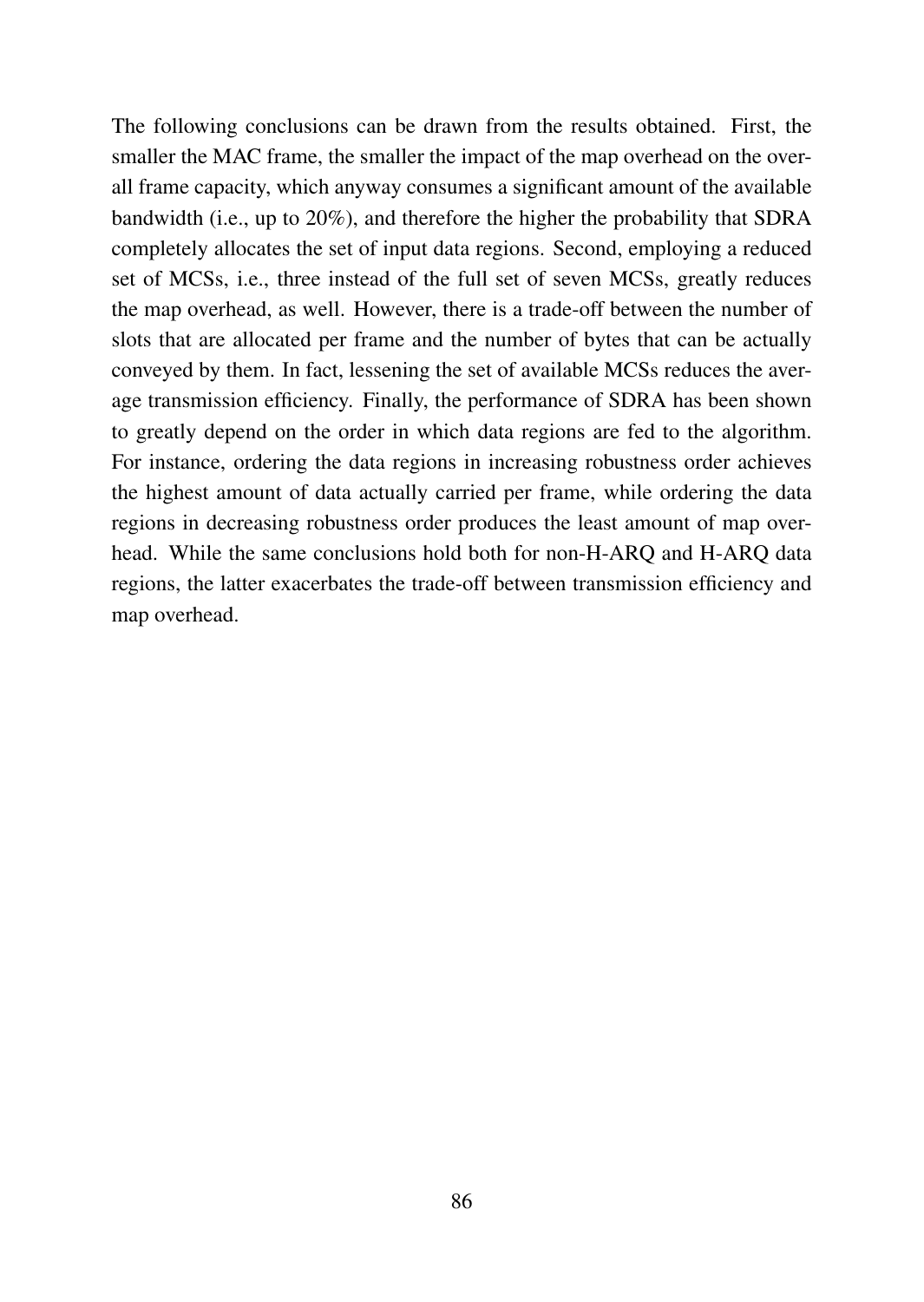# References

- [80204] IEEE 802.16. Air interface for fixed broadband wireless access systems, 2004. [3,](#page-16-0) [11](#page-24-0)
- [80205] IEEE 802.16e. Air interface for fixed broadband wireless access systems, 2005. [3,](#page-16-0) [12](#page-25-0)
- [BBT<sup>+</sup>07] L. Badia, A. Baiocchi, A. Todini, S. Merlin, S. Pupolin, A. Zanella, and M. Zorzi. On the impact of physical layer awareness on scheduling and resource allocation in broadband multicellular ieee 802.16 systems. *IEEE Wireless Commun.*, 14:36 – 43, February 2007. [5](#page-18-0)
- [BCE<sup>+</sup>07] A. Bacioccola, C. Cicconetti, A. Erta, L. Lenzini, and E. Mingozzi. Bandwidth allocation with half-duplex stations in ieee 802.16 wireless networks. *IEEE Trans. Mobile Comput.*, 6:1384 – 1397, 2007. [45](#page-58-0)
- [BCEM07] A. Bacioccola, C. Cicconetti, A. Erta, and E. Mingozzi. Throughput analysis of best effort traffic in IEEE 802.16/wimax. In *Proc. European Wireless*, Paris, France, April 2007. [5](#page-18-0)
- [BEFN04] B. Bisla, R. Eline, and L. M. France-Neto. RF system and circuit challenges for WiMAX. *Intel Tech. J.*, 8:189–200, March 2004. [21](#page-34-0)
	- [Bou92] R. T. Boute. The euclidean definition of the functions div and mod. *ACM Transactions on Programming Languages and Systems*, 14(2):127–144, 1992. [35,](#page-48-0) [42](#page-55-0)
	- [Bra69] P. T. Brady. A model for generating on-off speech patterns in two-way conversation. *Bell System Technical J.*, 48:2445–2472, September 1969. [47](#page-60-0)
	- [Bro88] Robert Browning. *The Pied Piper of Hamelin*. Frederick Warne and Co., Ltd., 1888. [6](#page-19-0)
- <span id="page-100-0"></span>[BSKD06] Y. Ben-Shimol, I. Kitroser, and Y. Dinitz. Two-dimensional mapping for wireless ofdma systems. *IEEE Trans. on Broadcasting*, 52(13):388–396, September 2006. [60](#page-73-1)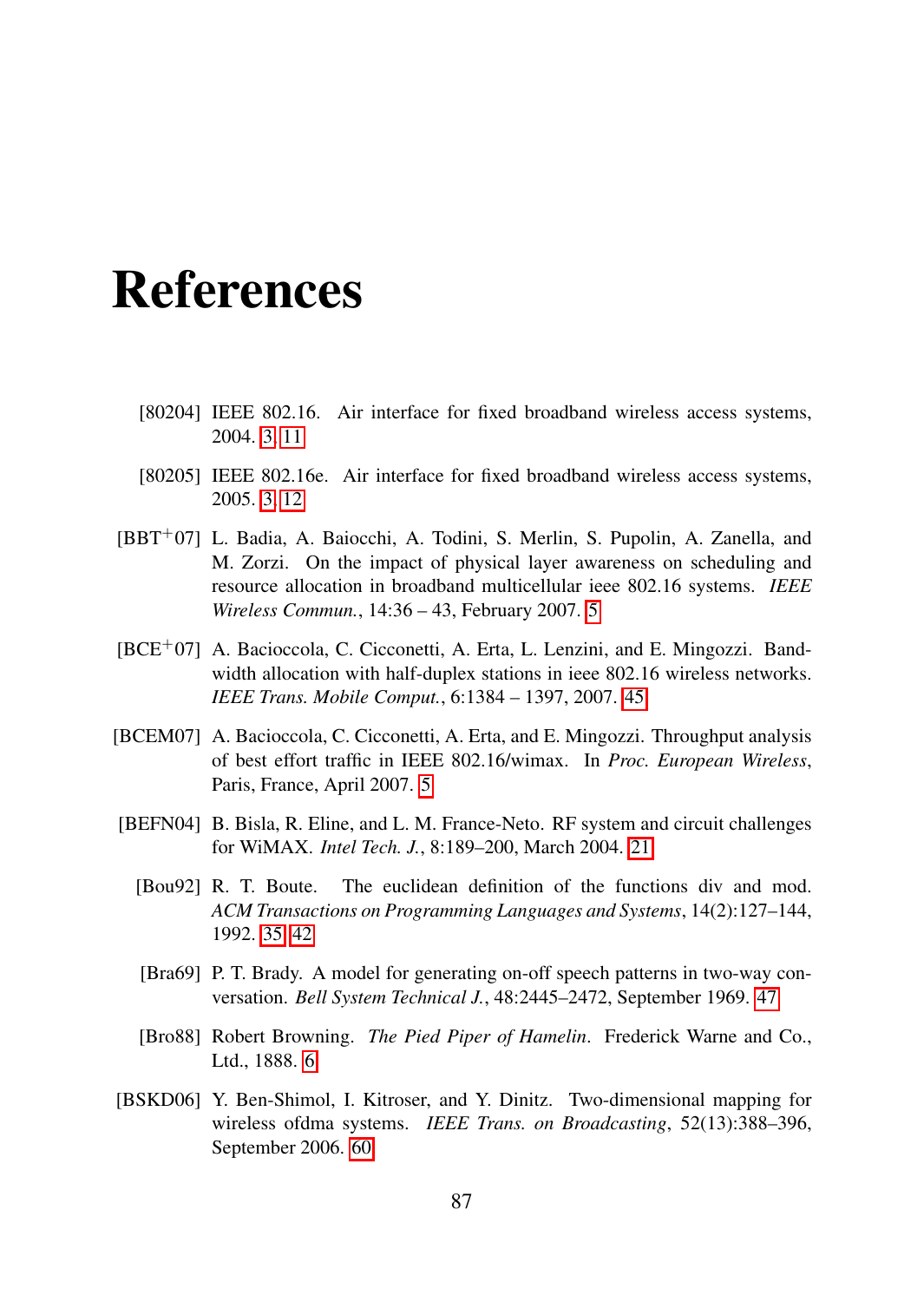- [CELM06] C. Cicconetti, C. Eklund, L. Lenzini, and E. Mingozzi. Quality of service support in IEEE 802.16 networks. *IEEE Network*, 20:50–55, March 2006. [4,](#page-17-0) [11,](#page-24-0) [22,](#page-35-0) [29](#page-42-0)
- [CELM07] C. Cicconetti, A. Erta, L. Lenzini, and E. Mingozzi. Performance evaluation of the ieee 802.16 mac for qos support. *IEEE Trans. Mobile Comput.*, 6:26– 38, January 2007. [11,](#page-24-0) [14,](#page-27-0) [22,](#page-35-0) [29](#page-42-0)
	- [CH07] Y. Chen and F. Hsieh. A cross layer design for handoff in 802.16e network with ipv6 mobility. In *Proc. IEEE WCNC*, Kowloon, March 2007. [5](#page-18-0)
	- [Cim85] L. J. Cimini. Analysis and simulation of a digital mobile channel using orthogonal frequency division multiplexing. *IEEE Trans. Commun.*, 33:665– 675, June 1985. [14,](#page-27-0) [17](#page-30-1)
	- [CJW05] J. Chen, W. Jiao, and H. Wang. A service flow management strategy for IEEE 802.16 broadband wireless access systems in TDD mode. In *Proc. IEEE ICC*, pages 3422–3426, Seoul, Korea, May 2005. [27](#page-40-0)
- $[CLW<sup>+</sup>06]$  P. W. C. Chan, E. S. Lo, R. R. Wang, E. K. S. Au, V. K. N. Lau, R. S. Cheng, W. H. Mow, R. D. Murch, and K. B. Letaief. The evolution path of 4g networks: Fdd or tdd? *IEEE Communications*, 44(12):42–50, 2006. [21](#page-34-0)
	- [com] Redline communications. http://www.redlinecommunications.com/. [45](#page-58-0)
	- [CSR05] CM-SP-RFIv2.0-108-050408. Data-over-cable service interface specifications DOCSIS 2.0: Radio frequency interface specification. Technical report, Cable Television Laboratories, April 2005. [12](#page-25-0)
- <span id="page-101-0"></span>[EMP<sup>+</sup>06] C. Eklund, R. B. Marks, S. Ponnuswamy, K. L. Stanwood, and N. J.M. Van Waes. Wirelessman: Inside the IEEE 802.16 standard for wireless metropolitan area networks. *IEEE Press*, 2006. [67](#page-80-1)
- [EMSW02] C. Eklund, R. B. Marks, K. L. Stanwood, and S. Wand. IEEE standard 802.16: A technical overview of the WirelessMAN air interface for broadband wireless access. *IEEE Commun. Mag.*, 40:98–107, June 2002. [16](#page-29-0)
	- [For] WiMAX Forum. http://www.wimaxforum.org/. [2](#page-15-0)
	- [For04a] WiMAX Forum. Business case models for fixed broadband wireless access based on WiMAX technology and the 802.16 standard. Technical report, 2004. [45](#page-58-0)
	- [For04b] WiMAX Forum. Initial certification profiles and the european regulatory framework. Technical report, 2004. [45](#page-58-0)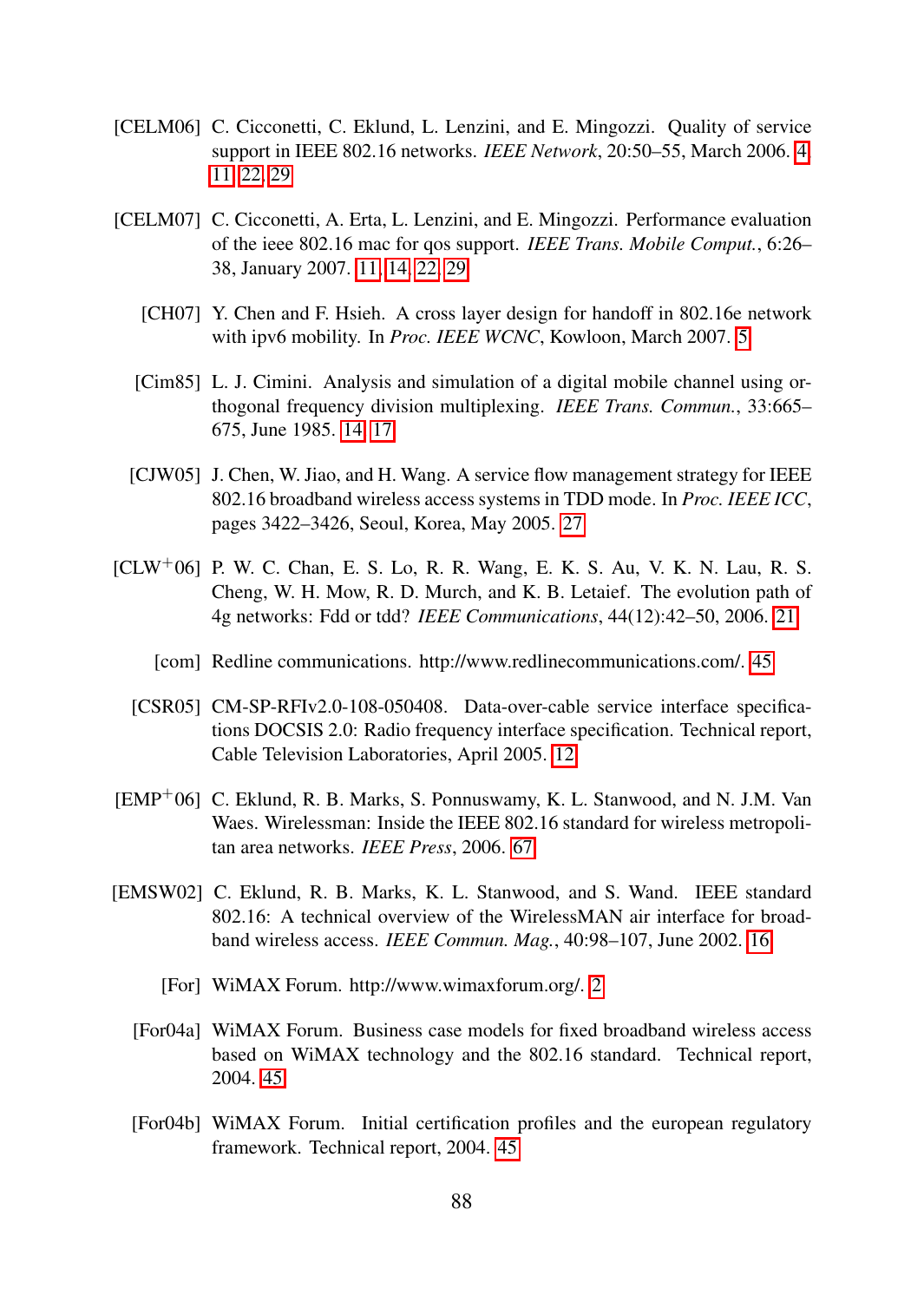- [GOS04] O. Gusak, N. Oliver, and K. Sohraby. Performance evaluation of the 802.16 medium access control layer. In *Proc. ISCIS*, pages 228–237, Kemer-Antalya, Turkey, October 2004. [29](#page-42-0)
- <span id="page-102-2"></span><span id="page-102-1"></span><span id="page-102-0"></span>[GWAC05] A. Ghosh, D. R. Wolter, J. G. Andrews, and R. Chen. Broadband wireless access with WiMAX/802.16: Current performance benchmarks and future potential. *IEEE Commun. Mag.*, 43:129–136, February 2005. [20](#page-33-0)
	- [HK06] S.-E. Hong and O.-H. Kwon. Considerations for VoIP services in IEEE 802.16 broadband and wireless access systems. In *Proc. IEEE VTC*, pages 1226–1230, Melbourne, Australia, May 2006. [12](#page-25-0)
	- [Hoy05] C. Hoymann. Analysis and performance evaluation of the OFDM-based metropolitan area network IEEE 802.16. *Computer Networks (Elsevier)*, 49:341–363, March 2005. [9,](#page-22-0) [16,](#page-29-0) [46](#page-59-0)
	- [HT06] H. Holma and A. Toskala. *HSDPA/HSUPA for UMTS: High Speed Radio Access for Mobile Communications*. John Wiley & Sons, 2006. [2](#page-15-0)
	- [KC07] S. Ko and K. Chang. Capacity optimization of a 802.16e ofdma/tdd cellular system using the joint allocation of sub-channel and transmit power. In *Proc. Advanced Communication Technology*, February 2007. [5](#page-18-0)
	- [kid06] Cell phones for kids under 15: a responsible question. *Point.com*, 2006. [1](#page-14-0)
	- [KR04] I. Koffman and V. Roman. Broadband wireless access solutions based on OFDM access in IEEE 802.16. *IEEE Commun. Mag.*, 40:96–103, April 2004. [15](#page-28-0)
	- [KSC91] M. Katevenis, S. Sidiropoulos, and C. Courcoubetis. Weighted round-robin cell multiplexing in a general-purpose ATM switch chip. *IEEE J. Select. Areas Commun.*, 9:1265–1279, October 1991. [28,](#page-41-0) [44](#page-57-0)
		- [LK00] A. M. Law and W. D. Kelton. *Simulation Modeling and Analysis*. McGraw-Hill, 2000. [46,](#page-59-0) [66](#page-79-0)
		- [LL73] C. L. Liu and J. W. Layland. Scheduling algorithms for multi-programming in a hard real-time environment. *Journal of the ACM*, 20:46–61, January 1973. [27](#page-40-0)
	- [Moi06] J. Moilanen. OFDMA allocation numerical guidelines (confidential). Technical report, Nokia-Siemens Networks, July 2006. [81](#page-94-0)
	- [Mot00] Motorola. Evaluation methods for high speed downlink packet access. Technical Report TSGR#14(00)0909, 2000. [47](#page-60-0)
	- [MT90] S. Martello and P. Toth. *The Pied Piper of Hamelin*. John Wiley and Sons, 1990. [60](#page-73-1)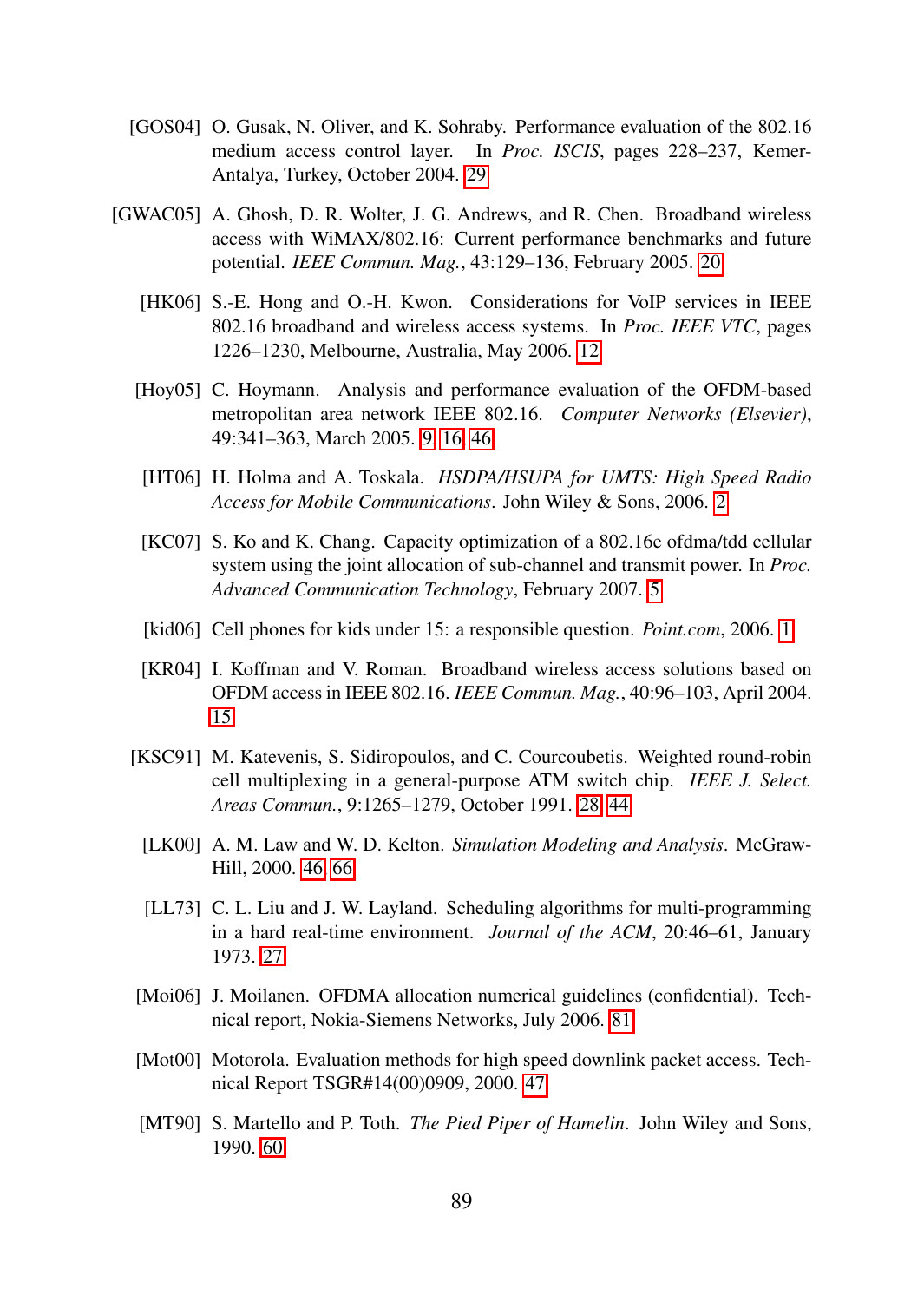- [NP00] R. Van Nee and R. Prasad. *OFDM for Wireless Multimedia Communications*. Artech House, 2000. [14,](#page-27-0) [17](#page-30-1)
- [PG93] A. Parekh and R. Gallager. A generalized processor sharing approach to flow control in integrated services network. *IEEE/ACM Trans. Networking*, 1:344–357, June 1993. [29](#page-42-0)
- [Pre01] Cisco Press. Traffic analysis for voice over IP. Technical report, 2001. [47](#page-60-0)
- [SCGI05] S. Sengupta, M. Chatterjee, S. Ganguly, and R. Izmailov. Exploiting MAC flexibility in WiMAX for media streaming. In *Proc. IEEE WoWMoM*, pages 13–16, Taormina, Italy, June 2005. [9](#page-22-0)
	- [SV96] M. Shreedhar and G. Varghese. Efficient fair queueing using deficit round robin. *IEEE/ACM Trans. Networking*, 4:375–385, June 1996. [27,](#page-40-0) [44](#page-57-0)
	- [SV98] D. Stiliadis and A. Varma. Latency-rate serves: A general model for analysis of traffic scheduling algorithms. *IEEE/ACM Trans. Networking*, 6:611–624, October 1998. [27](#page-40-0)
	- [WG00] K. Wongthavarawat and A. Ganz. Packet scheduling for QoS support in IEEE 802.16 broadband wireless access systems. *Int. J. of Communication Systems (Wiley)*, 16:81–96, February 2000. [27](#page-40-0)
	- [WG03] K. Wongthavarawat and A. Ganz. IEEE 802.16 based last mile broadband wireless military networks with quality of service support. In *Proc. IEEE MILCOM*, pages 779–784, Boston, USA, October 2003. [27](#page-40-0)
	- [WH61] J. M. Wozencraft and M. Horstein. Coding for twoway channels. Technical Report 383, Massachussets Institute of Technology, 1961. [20](#page-33-0)
		- [Yag] Hassan Yaghoobi. Scalable OFDMA physical layer in ieee 802.16 wirelessman. Technical report. [17,](#page-30-1) [20](#page-33-0)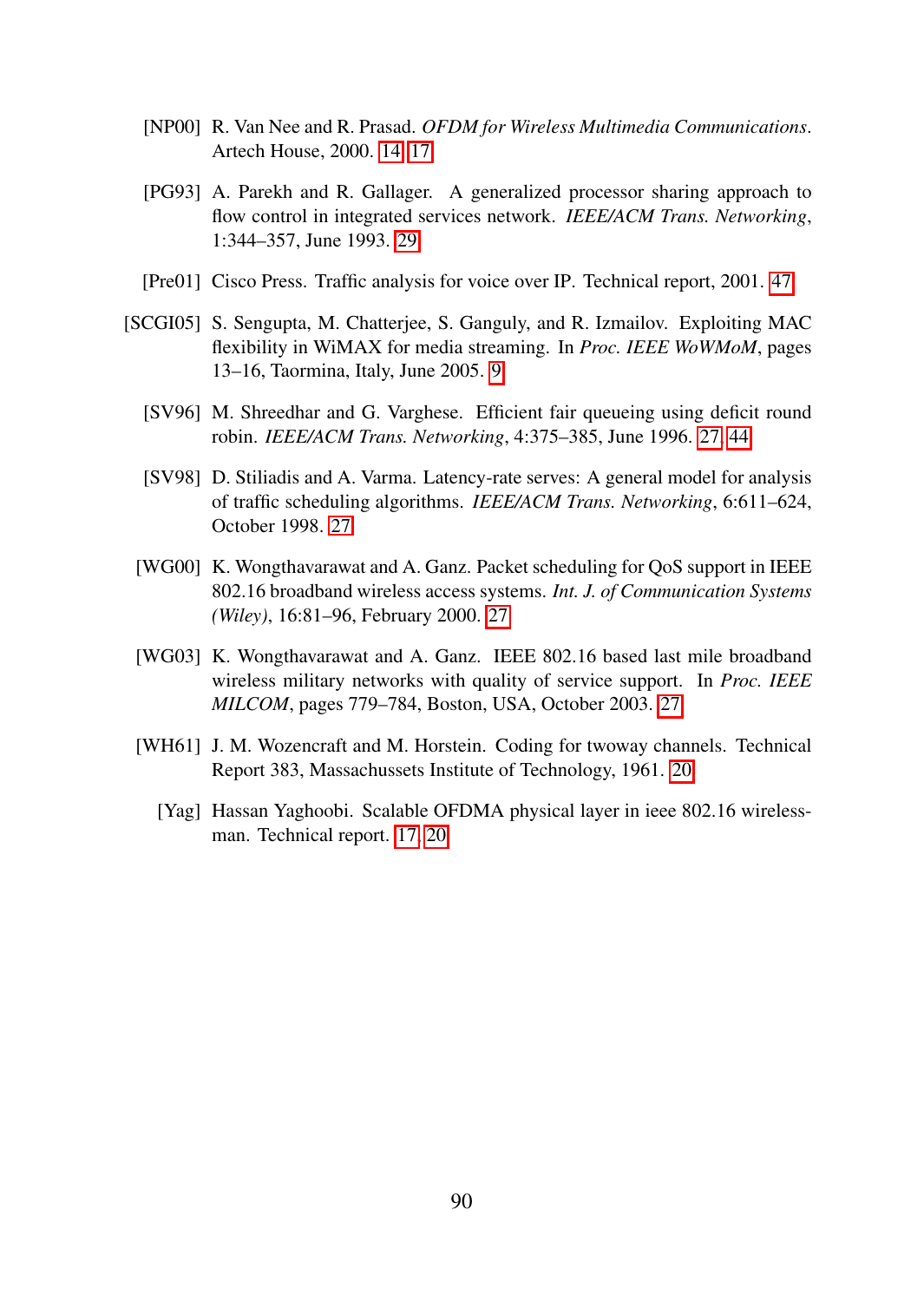# Index

802.16d Simulation, [44](#page-57-0) 802.16d Simulation Assumptions, [45](#page-58-0) Method of analysis, [46](#page-59-0) Metrics, [47](#page-60-0) Workload, [47](#page-60-0) 802.16d analysis Workload, [48](#page-61-0) 802.16e Numerical instance generation, [81](#page-94-0) Simulation, [64](#page-77-1) 802.16e Simulation Metrics, [67](#page-80-1) Perfomance environment, [67](#page-80-1) Results, [68](#page-81-1) Bandwidth request, [10](#page-23-0) BE, [13](#page-26-0) Bin Packing Problems, [59](#page-72-0) Broadcast polling, [11,](#page-24-0) [13](#page-26-0) BS downlink scheduler, [26](#page-39-0) BS uplink scheduler, [26](#page-39-0) Data region, [19](#page-32-0) Data region recipients, [19](#page-32-0)

DRR Algorithm description, [27](#page-40-0) Quanta computation, [27](#page-40-0) ertPS, [12](#page-25-0) Fragmentation, [9](#page-22-0) H-ARQ, [20](#page-33-0) Half-Duplex Allocation algorithm Algorithm, [40](#page-53-0) Lemma 1, [37](#page-50-0) Mixed HD-SSs and FD-SSs, [42](#page-55-0) Non-time-aligned sub-frames, [43](#page-56-0) Pseudo-code, [42](#page-55-0) Theorem 1, [38](#page-51-0) Half-duplex constraint, [21](#page-34-0) HDA analysis Frame duration, [50](#page-63-0) VoIP delay, [48,](#page-61-0) [49](#page-62-0) Web buffer occupancy, [52](#page-65-0) Web delay, [52](#page-65-0)

Scheduling services, [12](#page-25-0) MAC frame structure, [8](#page-21-0)

**MAC**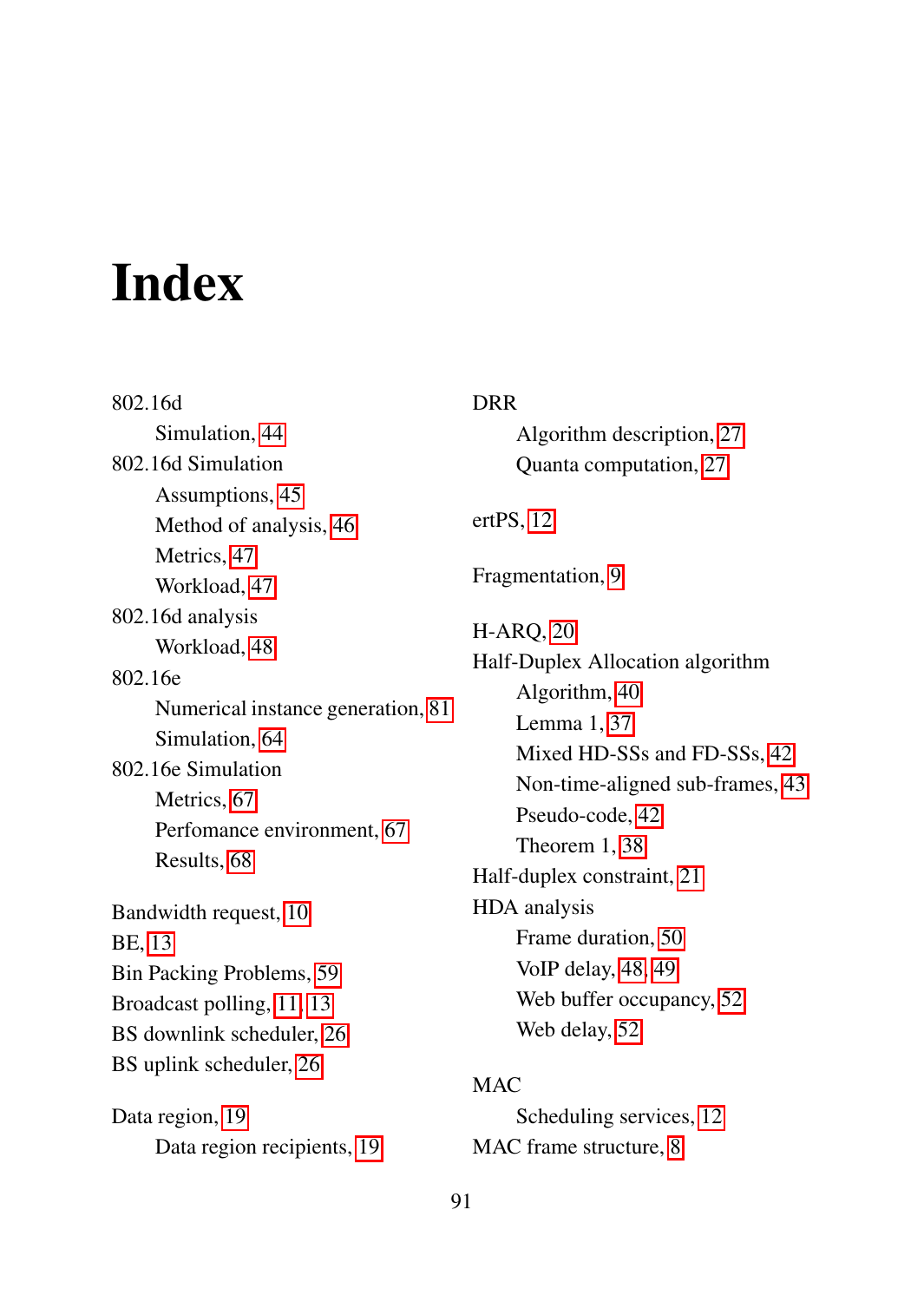Modulation and Coding Scheme, [16](#page-29-0)

nrtPS, [13](#page-26-0)

OFDM, [15](#page-28-0)

Grant Allocation, [33](#page-46-1) Grant Arrangement, [31](#page-44-0) OFDMA, [17](#page-30-1) Data Region Recipients, [58](#page-71-0) FUSC, [18](#page-31-0) Grant Allocation, [59](#page-72-0) Grant Arrangement, [56](#page-69-1) PUSC, [18](#page-31-0)

Packing, [9](#page-22-0) Physical preambles, [15](#page-28-0) PIPER, [22](#page-35-0) Grant scheduler, [26](#page-39-0)

IEEE 80216d, [30](#page-43-0) IEEE 80216e, [55](#page-68-0)

QoS

MAC architecture, [26](#page-39-0) Scheduling services, [12](#page-25-0)

#### rtPS, [12](#page-25-0)

Sample Data Region Allocation, [60](#page-73-1) Scheduling service BE, [13](#page-26-0) ertPS, [12](#page-25-0) nrtPS, [13](#page-26-0) rtPS, [12](#page-25-0) UGS, [12](#page-25-0) SDRA

Pseudo-code, [78](#page-91-0)

UGS, [12](#page-25-0) Unicast polling, [11](#page-24-0) Unsolicited granting, [10](#page-23-0)

#### WRR

Algorithm description, [28](#page-41-0)